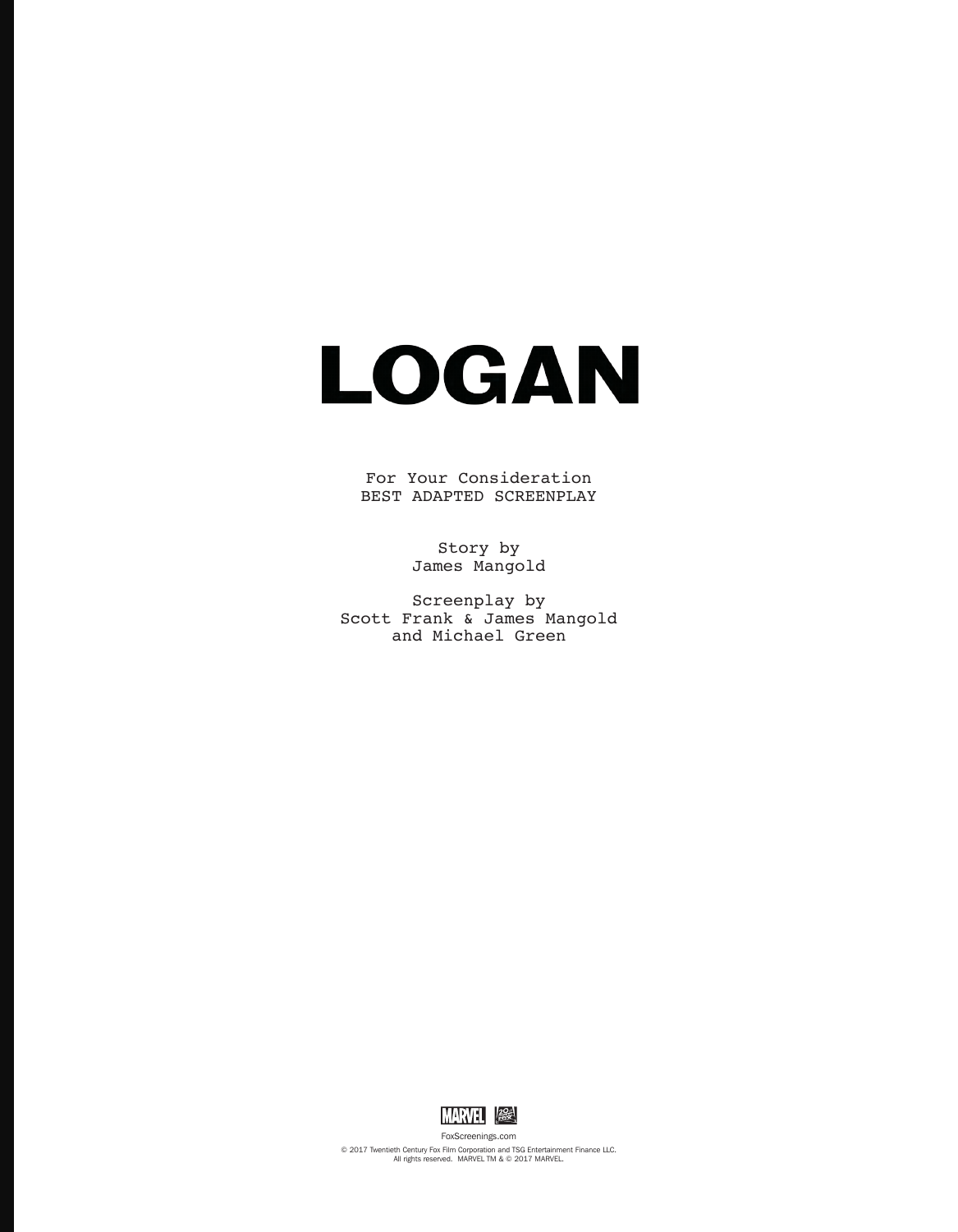## **AN LCD BILLBOARD WITH DEFECTIVE PIXELS**

A BEAUTIFUL COUPLE dance on a giant can of a Red-Bull-like drink-- *HYPNO!* The label morphs to different flavors.

#### **EXT. A VACANT LOT -- NIGHT**

Colored light from the billboard flickers over a bullet riddled sign: ROUTE 85. U.S. BORDER, EL PASO, TEXAS.

Beneath the sign is a LONG BLACK LIMOUSINE.

Cars whip past on the highway. Then A VAN passes, blasting some future version of Techno Latino Hip Hop. A SQUEAL OF TIRES OS. Now the music gets louder as the van returns, cruising slowly past the black limo before pulling into the lot. Five *Bangers* bail out and check out the black stretch.

The limo doors are locked, windows tinted, so they can't see what's inside, but they check out the tires and wheels and like what they see. With the speed of a pit crew, they open the back of the van and out come TOOLS AND A JACK.

#### **INT. LIMO -- SAME**

We move over the back bench, past empty bottles, fast food wrappers as A SLEEPING MAN'S FACE ratchets into frame. He opens his red eyes.

The man is LOGAN aka *The Wolverine* or more accurately, *Drunk Wolverine*. He blinks, dazed, feeling the car lurching upward. Older than we've seen him, he clutches a Tequila bottle.

## **EXT. LIMO -- EL PASO HIGHWAY TURNOUT - NIGHT**

As the back door opens, the tequila bottle drops to the dirt and A BOOTED LEG STEPS OUT.

Logan shuffles, stiff, to the other side of the stretch where the *Bangers* work, removing wheels, lit by colored light.

> LOGAN ...Uh. Please stop, guys. Those,.. those are chrome plated lugs.

They all five turn. Some pull guns on the drunk limo driver. He just keeps talking, slurring some...

> LOGAN (CONT'D) you're gonna strip 'em*.* Plating flakes off, you know...

A Jittery Banger cocks his shotgun.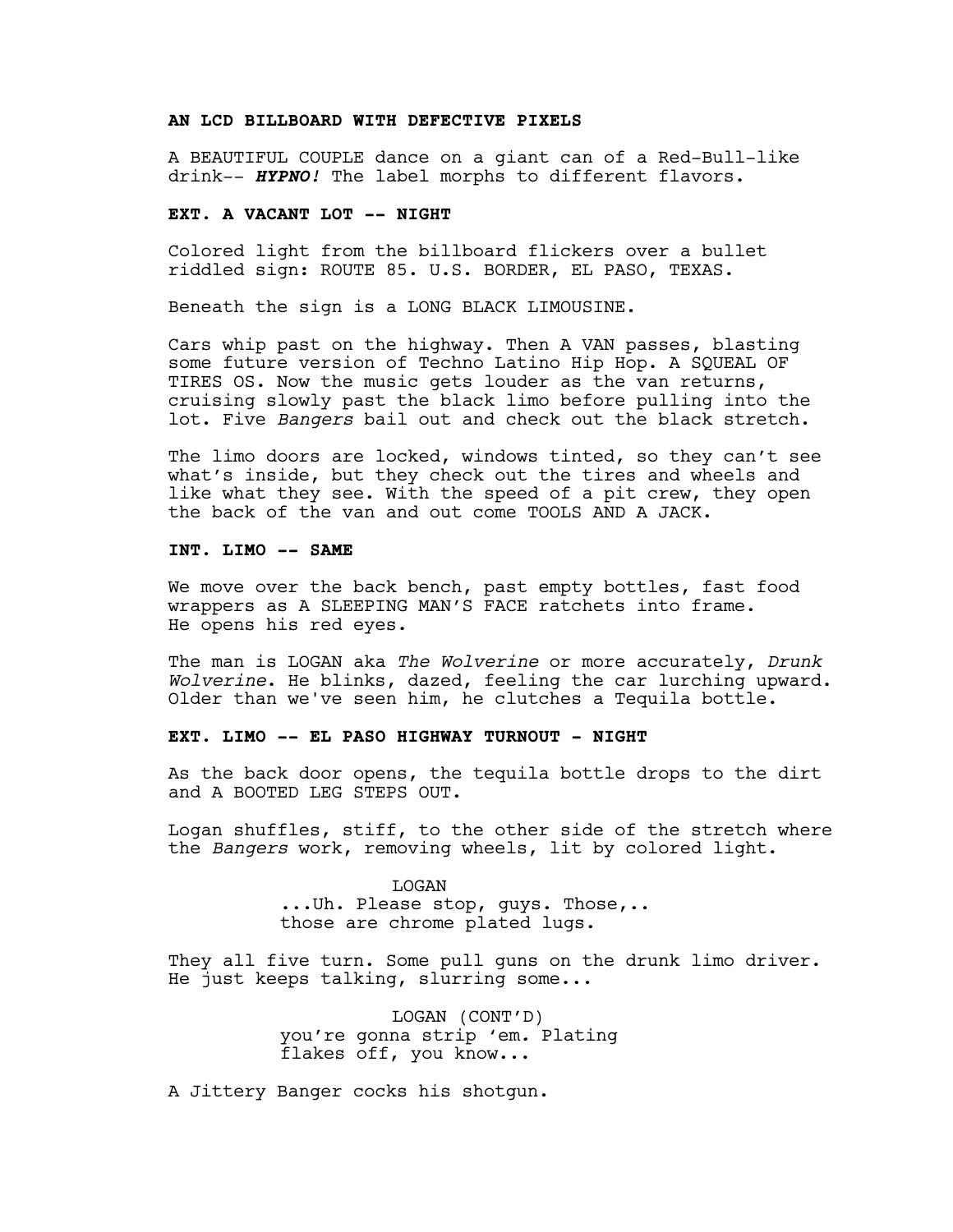LOGAN (CONT'D) It's a lease, you know, and no one wants to pay to ride in a--

-- THE JITTERY BANGER FIRES. Blows Logan right off his feet.

LOGAN (CONT'D)

Fuck.

*Now might be a good time to talk about "fights" described in the next 100 or so pages. Basically, if you're on the make for a hyper choreographed, gravity defying, city-block destroying, CG fuckathon, this ain't your movie.* 

*In this flick, people will get hurt or killed when shit falls on them. They will get just as hurt or just as killed if they get hit with something big and heavy like, say, a car. Should anyone in our story have the misfortune to fall off a roof or out a window, they won't bounce. They will die.* 

*As for our hero with his so-called eternal life and healing. Well, he's older now. If you keep reading, you'll discover Logan's about to get his ass kicked. But before we get to that, we should make it clear his abilities ain't what they were. Yes, he's a drunk, but he's also fading on the inside. Adamantium implants leeching into his system, causing chronic pain and diminished healing, hence booze as painkiller.* 

*So by all means, go ahead and worry about him. Now where were we? Oh, yeah--*

As the smoke settles, a CROWBAR-toting Banger angrily chews out Jitters in Spanish for firing. The others resume their work... none aware of Logan slowly getting up, till --

> LOGAN (CONT'D) Guys... seriously... (gets to his feet) You don't wanna do this.

The Bangers react to Logan with bafflement. Ad-lib Spanish reactions, nervous chuckles --

CROWBAR presses down JITTER'S gun as he moves to Logan.

We hear a familiar *SNIKT!* as claws slowly extend from one of Logan's hands, then mostly extend from the other. Logan is still frowning at his bad hand when--

CROWBAR THWACKS HIS SKULL. A metallic ring.

Off balance and pissed, Logan swings at them as they converge, but he's drunk and soon they are pounding him with knives and guns and fists and a torque wrench.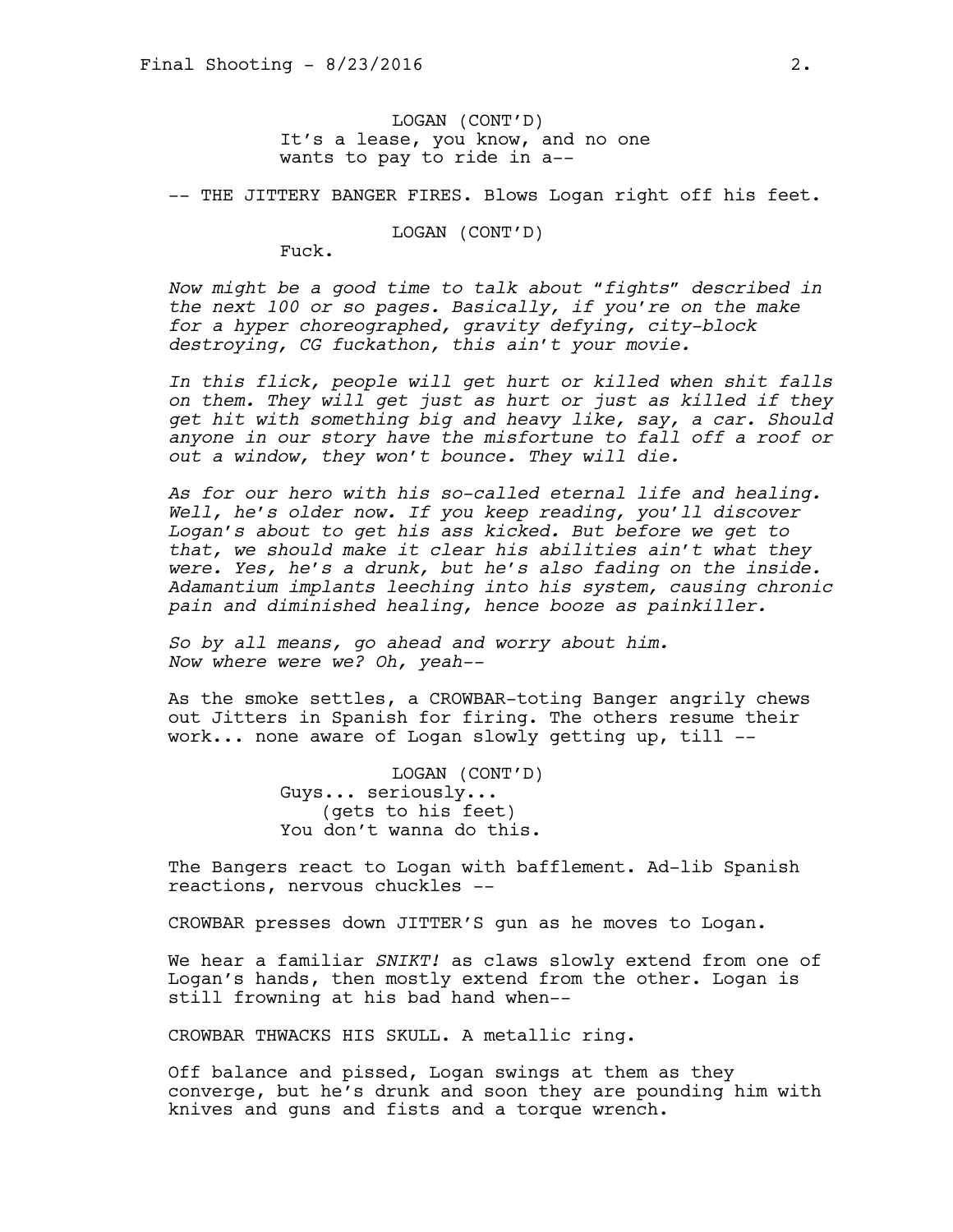He tries his best to keep them from the limo, catches one guy's bat an inch before it would dent the car.

Another one of them shoots in that direction, but Logan puts himself in front of the bullet. The pain from that little move stops him long enough for them to resume the pummeling.

Suddenly, Logan's eyes go yellow, pupils dilating. He lets out a long, loud yell. Fury rockets up in him, like cocaine.

HE STANDS AND RAMS HIS CLAWS INTO CROWBAR and kicks another Banger into the back of the open van. Yet another runs at Logan only to get gored in the neck and tossed. This is real work for Logan, not easy. And it is fueled by rage.

Jitters again raises his sawed-off, he will nail the car for sure, but Logan slices off his arm above the elbow.

Sadly for Logan, the hand, while disconnected from the body it once belonged to, is still holding the gun. So, as it hits the dirt, the gun goes off, putting several pellet-sized holes in the door of the limo.

This, more than anything else, doubles Logan anger--

LOGAN (CONT'D)

Motherf--

WHO GETS HIT ONCE MORE --and then goes after the last banger who, seeing he *had* his chance, leaps into the van and spins out of the lot, his wounded *compadre* in back, spilling onto the dirt as the van bounces back onto the road.

Logan picks up his keys, some loose change and a single silver bullet. He stands, staring at the holes in his otherwise pristine stretch as RAIN BEGINS TO FALL.

He sucks in deep breaths, forcing himself to regain control. His eyes return to normalcy. A PHONE VIBRATES OS. Logan takes out his, looks at it (he's got a fare), kicks the jack from the under the chassis.

WE CRANE UP as Logan starts up the stretch and makes a loop in the lot, taking care to run over the three remaining Bangers before laying rubber onto the highway...

# **MAIN TITLES BEGIN:**

CALL-IN GUEST (O.S.) *Everyone's asleep, Burt. Sleepwalking! Hostages! No one cares!*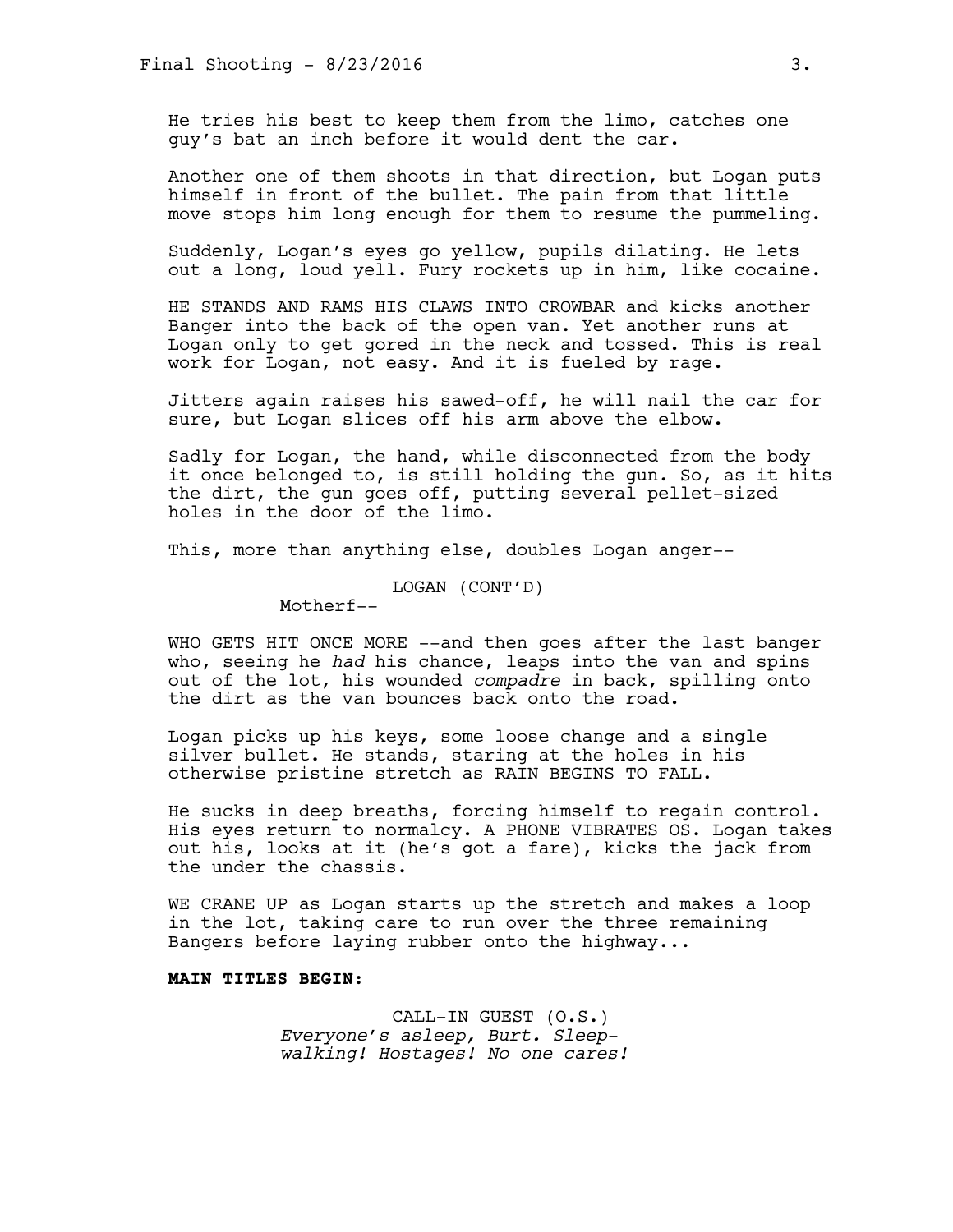# **INT./EXT. LIMO - EL PASO STREETS - NIGHT**

*LOGAN cruises the wet El Paso streets. LCD Billboards for chemically enhanced life. Gang graffiti on self-driving buses. A kaleidoscope of moments, dark and mundane.* 

> CALL IN GUEST *You can't see the connection? Tween the ice caps, pornographers, debt, mutants, poisoned water, it's all-–*

Colored lights play against A TAXI & LIMO ID. Logan's photo over the name: "JAMES HOWLETT"

> CALL IN HOST *Clyde, its 2026! We're talkin 'bout a hostage crisis and you're talkin' mutants? That's history, pal. Trey in Galveston, you're on!*

A beat throbs through the partition. Logan's eyes flick to--

FOUR INEBRIATED PROM BOYS in back, in pastel tuxes. Three of them stand on the bench looking out the sunroof. They howl and shout, "rapping" with the now blasting music, waving to rain-soaked Hispanics at a HEAVILY GUARDED BORDER GATE.

CLOSE-- LOGAN as he endures the torture, jaw clenched, brake lights on his face as WE CUT TO :

#### **EXT. EL PASO GAS STATION -- EARLIER**

Wet and bullet-riddled from the altercation with the Bangers, Logan grabs a "back-up" suit from the trunk. He holds it up, not in the best shape, but will have to do.

#### **BACK TO: INT./EXT. LIMO -- PROM CAR -- EL PASO STREETS**

THE PROM TEENS in the back suck vape sticks and laugh. Two get it on. One pitches forward and yells over the music.

> TEEN Yo, Driver, you got any *Bang* in this whip?!

Logan pretends he can't hear. Instead, his gaze shifts to his passenger visor, and what's tucked there:

A PAGE FROM A SPANISH PENNY SAVER -- a USED 70 FT. SUNSEEKER docked in the Gulf of Mexico, *LA SERENATA* painted on its transom. Scrawled below: "Asking \$60K."

Logan stares hard at the image of the boat. Takes a centering breath -- when the TEEN BEGINS KNOCKING on the partition.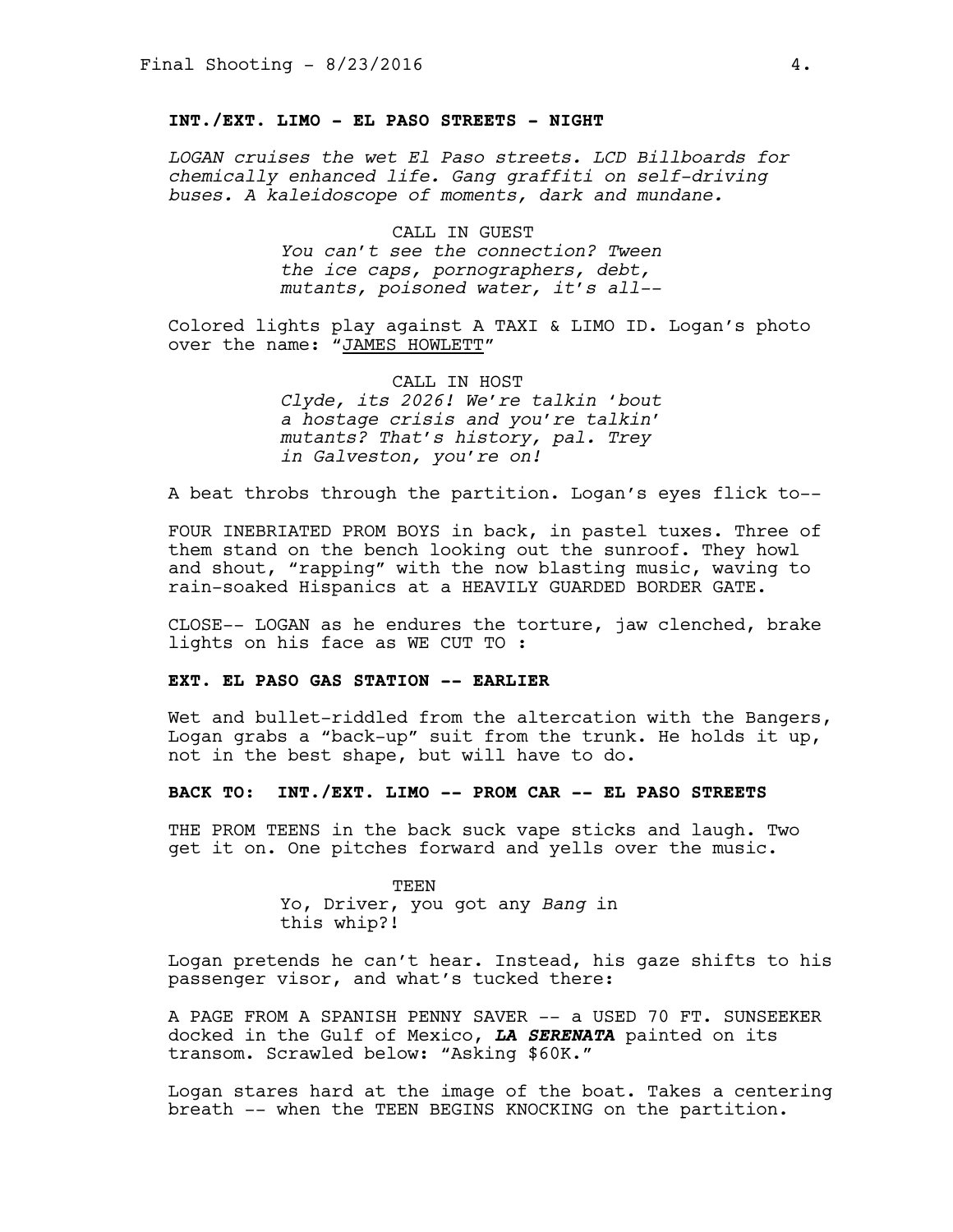TEEN (CONT'D) Yo - Driver!

OTHER TEEN 'Bitch is deaf.

## **INT. EL PASO GAS STATION -- EARLIER**

Logan cleans up at the sink. Allows a couple slugs to pop from his (slowly healing) wounds as he changes into a clean suit. Looks at himself in the mirror. HIS PHONE BUZZES.

#### LOGAN

Back to work, old man.

## **EXT. PLAZA THEATER / ARENA EL PASO - NIGHT**

Logan waits with other drivers as muffled off screen "hallelujahs!" ring out O.S. He looks at a large screen TV where the crowd can be seen, hands raised, praising God. Everywhere are similar words in a "trademarked" design--

"You are God's plan!" "We are God's plan!" "Be Part of God's plan!" "His plan!"

Then Logan notices, across the street--

A FIAT WITH MEXICAN PLATES AND A BAD HEADLIGHT DOUBLE PARKED. The driver, a Woman inside watching him. A child in back in a red jacket watches him too.

#### **INT./EXT. LIMO - EL PASO STREETS - LATER - NIGHT**

AN OLD LADY and her HUSBAND, both in failing health, ride, clinging to "God's Plan" Merchandise. The Old Lady looks out the window at the lost souls on the street.

> OLD LADY Shouldn't we lock the doors?

> > LOGAN

They're locked, ma'am.

Logan watches as her husband takes her hand. Then, Logan notices-- THE FIAT WITH MEXICAN PLATES. He makes a quick turn, the old folks sliding to one side. He's lost them.

#### **EXT. EL PASO CEMETERY GROUNDS - DAWN**

Logan in f.g., tossing out some trash as A PASTOR speaks to a grieving assemblage over a grave.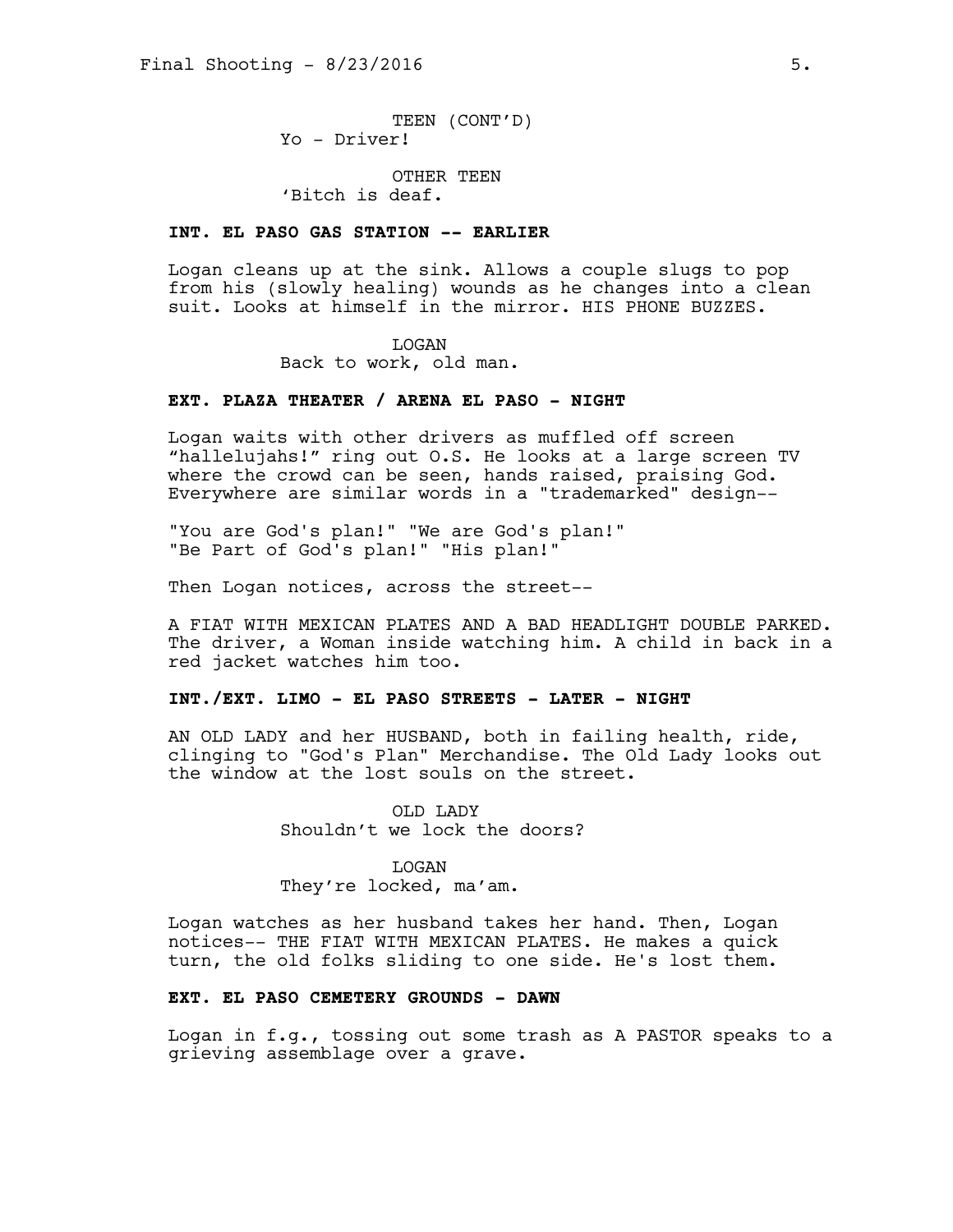Returning to his limo, Logan watches THE BEREAVED FAMILY, drawn in spite of himself: how they mourn the loss of their own, how they *console* each other--

VOICE

Logan.

He turns to face A DISHEVELED HISPANIC WOMAN, 35. She stands about twenty paces from THE BATTERED FIAT WITH ONE HEADLIGHT, wipers on. Logan eyes the woman, wild-eyed, dirty raincoat, gets a big whiff of "crazy."

> HISPANIC WOMAN ...I knew it was you.

Logan moves past her, heads for his limo in line with others.

HISPANIC WOMAN (CONT'D) Please. I'm in trouble. You're the only one who can help.

Logan looks at her as THE MOURNERS (his clients) come down the hill toward the line of black vehicles.

> HISPANIC WOMAN (CONT'D) I need a hero.

Logan laughs as he pulls an umbrella from his trunk.

#### LOGAN

Don't we all.

He turns to his clients, holding the umbrella over a sobbing widow, escorting her to the door of his limo. The Hispanic woman just stands there, rain soaking her.

> HISPANIC WOMAN (in Spanish) *What the hell happened to you?! What are you hiding from?!*

As Logan falls behind the wheel, he checks his clients in the rear view and that's when there is a sudden screech--

THE FIAT makes a fast U-turn, nearly sideswiping him. And as it swerves away, Logan glimpses THE FIGURE in the back window. THE DARK-HAIRED GIRL IN A RED SLICKER, face a blur.

## **EXT. EL PASO HOSPITAL -- MORNING**

WIDE AS-- Logan pulls his stretch into a spot at A HOSPITAL EMERGENCY ROOM ENTRANCE. He hurries through the rain, meeting A LARGE MAN IN ORDERLY SCRUBS, smoking a vape under a canopy.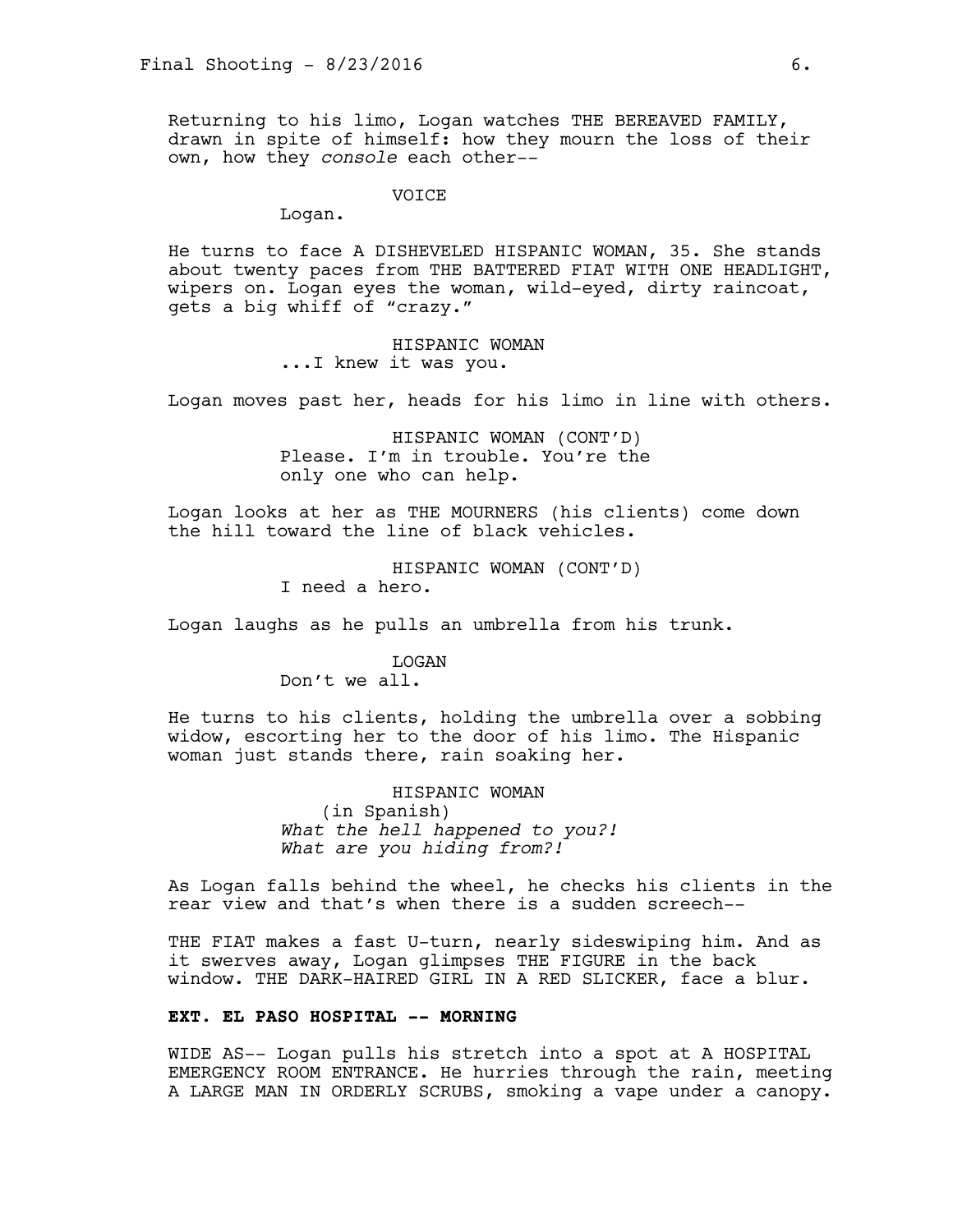The two talk for a moment, Logan hands the man cash and the man toys with handing Logan a bag, pulls it away, demanding more money. They argue.

REVERSE TO REVEAL-- A MAN IN A JEEP, WATCHING through the rain, HIS METAL HAND ON THE WHEEL.

#### **INT. LOGAN'S LIMO -- OUTSIDE HOSPITAL -- MOMENTS LATER**

Logan, now carrying the bag, hurries through the rain to his Limo. He climbs inside starts it up but is startled by the back door opening and closing. Logan spins to face --

A SMILING MAN in the back of his stretch. This is Donald Pierce, 35. A southern boy, smooth and playful.

> PIERCE As I live and breathe. The Wolverine. And he's a junkie now.

LOGAN Who the fuck are you?

PIERCE Y'know, you got some buckshot in your door.

(plays with the liquor bottles in back) I heard you were in Phoenix. Food's better there by the way. But then, last night, some friends in Texas H-P called, told me they found three dead *cholos* in a pullout out on 54. Not unusual, except one was missing a hand. Another a leg. Multiple parallel lacerations. Slashes, femoral, thoracic. So, they're thinking it was either an escaped Tiger or Freddy Krueger... but neither of those can drive, one being fictional the other extinct. And since the wheel lugs they found belong to a '24 Gauntlet--

LOGAN

Get out. Now.

#### PIERCE

Has she found you yet? ...Gabriela? (off Logan's blank look) See, I'm not looking for you, mutey. Not really. I'm looking for someone who's looking for you. (MORE)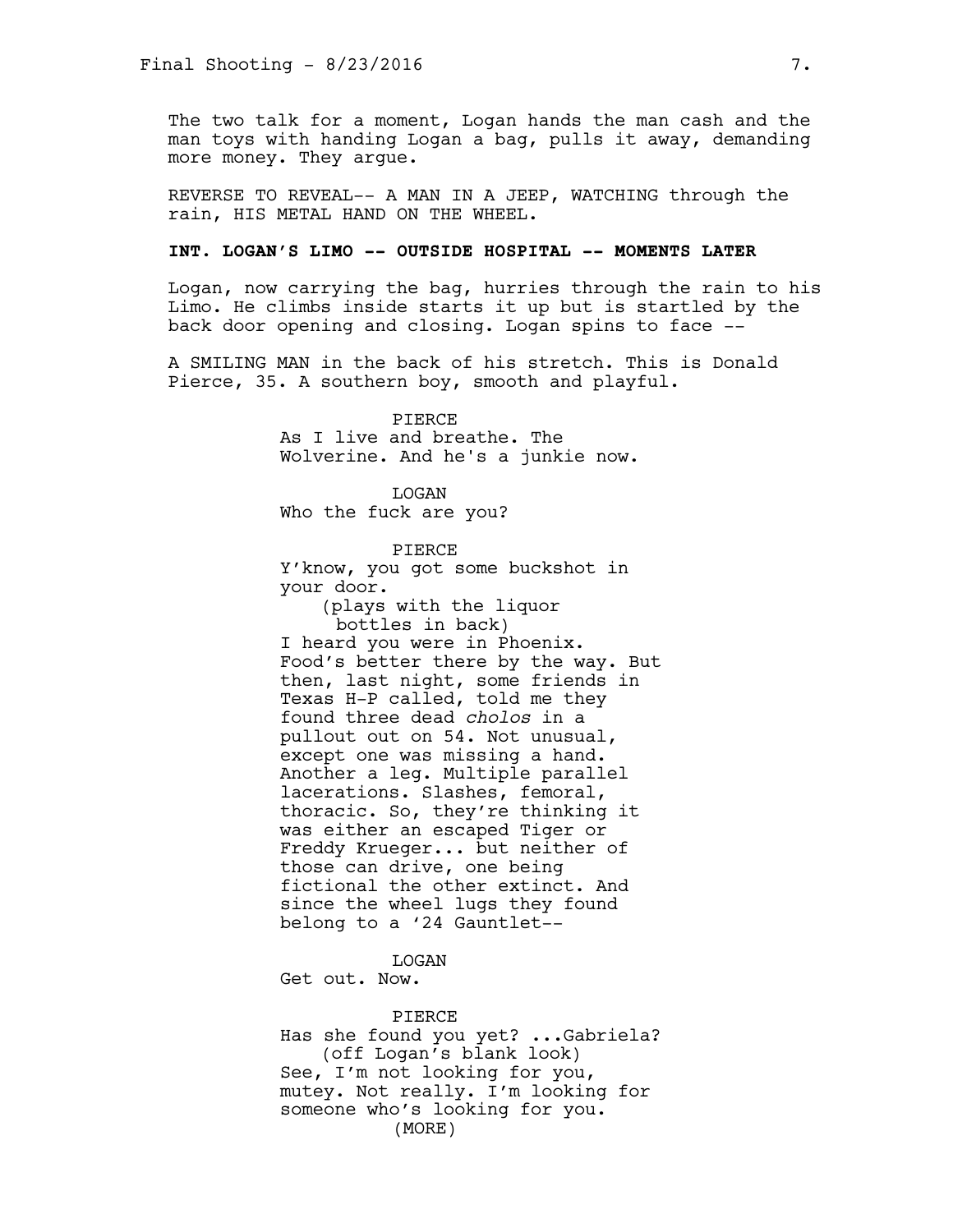(then) She took something of mine. Something for which I am responsible. When I wasn't looking. Mexican lady. Long hair, long legs, Long gone. Has her sights on you. (off Logan's glare) No bells? PIERCE (CONT'D)

LOGAN I don't know any Gabriela. So get the fuck out.

Pierce just smiles, unfazed, then shifts his gaze to Logan's bag of pills. Peering in, quasi-conspiratorial:

> PIERCE *I know what you're hiding*, amigo. Cue ball south of the border?

Logan tenses, says nothing.

LOGAN What do you want?

PIERCE A little ...cooperation.

Flicks a business card.

PIERCE (CONT'D) If she does find you.

Then Pierce exits. Crosses in the rain to a Custom Ram Truck, Logan looks to the card:

## **DONALD PIERCE -- CHIEF OF SECURITY TRANSIGEN RESEARCH, A DIVISION OF ALKALI**

# **EXT. CORDOVA BRIDGE - BORDER - MORNING**

A HUGE FUCKING WALL. "YOU ARE NOW LEAVING THE UNITED STATES" says the sign mounted on top of it. Brown muted light pushes through the haze over the factories on the Mexican side.

An agitated Logan in border traffic, talking on his phone as he eyes the CAMERAS watching him:

> LOGAN Mr. Espiranza, yes, I know I said June, but I want the boat now. Yes. Why does that mean the price go up? (frustrated) (MORE)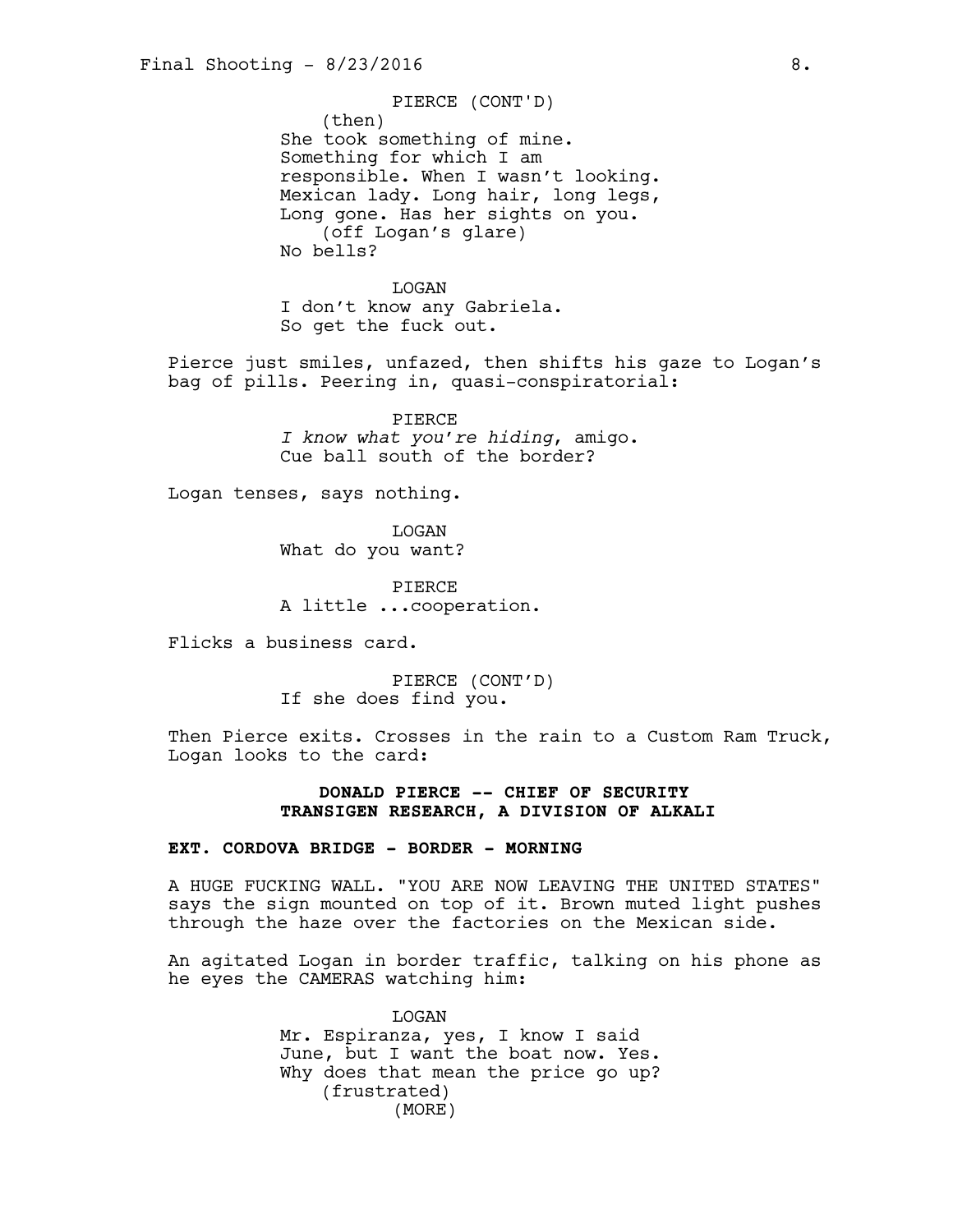Yes, I *know* you wanted seventy, but I am telling you I have 45 cash now. Just bring it to port in Baja. LOGAN (CONT'D)

The seller HANGS UP. Logan sighs. Logan squints at the Penny Saver on his seat, a listing for a Sunseeker circled when a CAR HORN blares. Logan inches forward moving past--

A semi pulling A LIVESTOCK TRAILER loaded with sad looking horses. **EL RIO MEATS** painted on the side.

A BORDER AGENT nods cheerfully at Logan, recognizing him. Waves him on. And that's when we see --

THE WOMAN FROM THE CEMETERY (GABRIELA) WATCHING HIM FROM BEHIND THE WHEEL OF HER FIAT. At a distance. She considers following him, then swings her car around.

## **EXT. CIUDAD JUAREZ - HIGHWAY 45 -- MORNING**

Logan drives through littered Mexican streets. Cinderblock structures pocked with bullet holes, metal shutters pulled.

He merges onto Highway 45, heading for the desert.

#### **EXT. ABANDONED SMELTING PLANT - DAY**

A vista of dirt, bisected by train tracks and fence. Logan slows as he approaches A GATE. Beyond the gate, AN ABANDONED **SMELTING PLANT**. Logan exits, pulls keys, unlocks the gate.

A CART WITH A PROPANE TANK STOPS as the limo comes up the road. Camera reveals the cart is pushed by A TALL MAN in a wide hat, sunglasses and gloves. He wipes his ghost-pale brow. This is CALIBAN, an albino mutant in his 60's with more than a passing resemblance to Edvard Munch's THE SCREAM.

#### **INT. SMELTING PLANT -- "KITCHEN" - DAY**

THE WINDOWS ARE PAPERED TO KEEP OUT SUNLIGHT. Caliban, glasses, hat and gloves off, prepares a tray of food as Logan enters. *From somewhere, the sound of AN OLD MAN SHOUTING.* 

> CALIBAN He's having a bad day.

LOGAN They're all bad days.

Logan tosses Caliban the bag. He peers in. Logan crosses to find something to eat.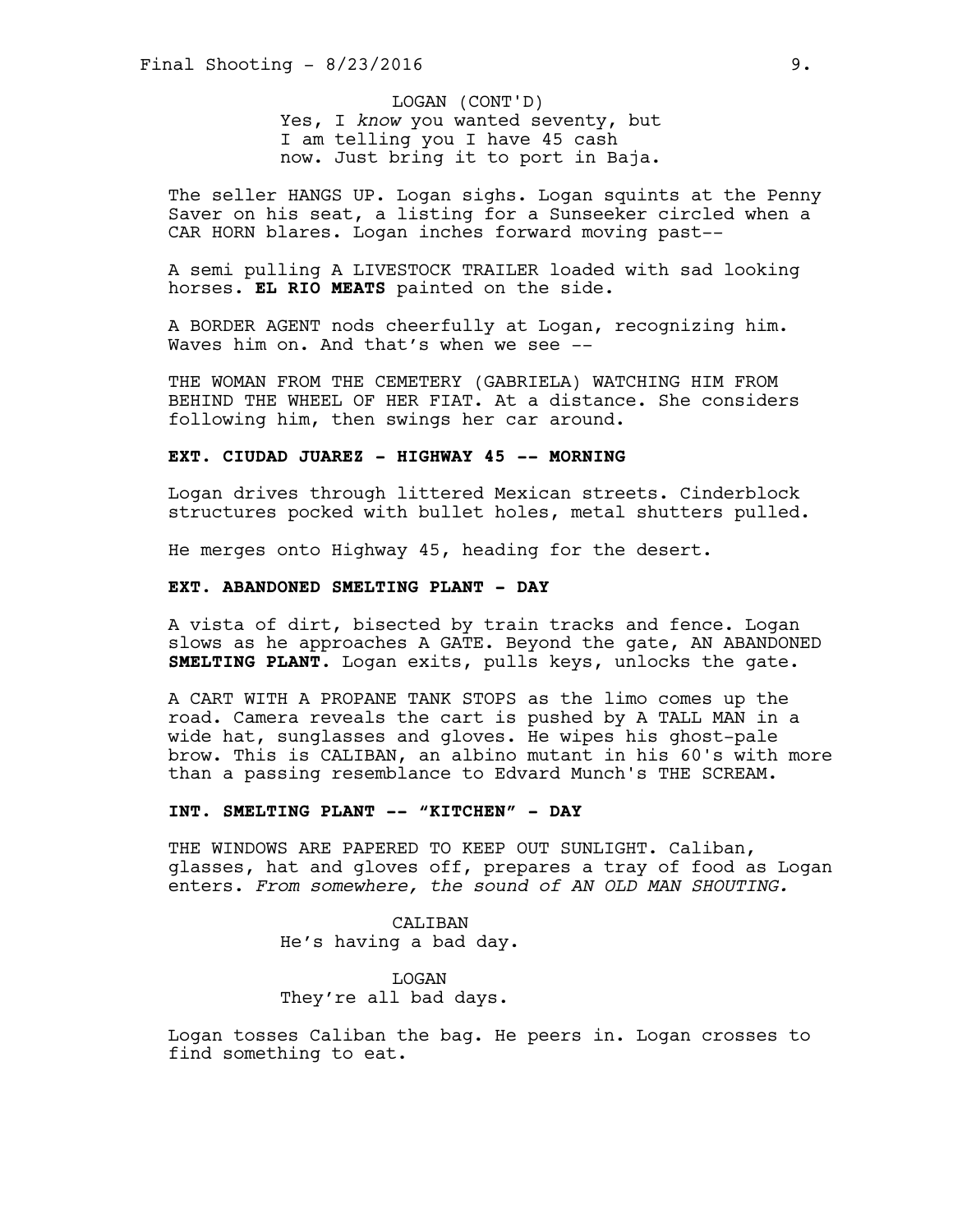CALIBAN He needed these six hours ago. This is not enough, you know. It won't last through the week.

#### LOGAN

I'm working on it.

Caliban puts the bag of meds back in Logan's hand.

#### CALIBAN

Your turn.

Logan sighs and crosses toward a cabinet.

CALIBAN (CONT'D) You know, he told me last night he's communicating with someone.

Caliban follows. The old man's voice getting louder.

LOGAN He's not talking with anybody.

CALIBAN Don't be so sure. He had all these details. I thought that tank was supposed to provide some sort of barrier. It's got all these cracks in it. What good is that?

#### **T<sub>I</sub>OGAN**

Please stop.

Moving down a corridor, Logan opens a cabinet beside AN EXTERIOR DOOR. Pulls out a box of SYRINGE KITS and restocks the pills and a vial of liquid from the bag. Loads a syringe.

> CALIBAN He's been asking questions again. He's trying to read my mind.

#### LOGAN

(re: meds) That's what these are for.

Logan swings open the door and Caliban dodges the sudden blast of sunlight as--

#### **EXT. ABANDONED SMELTING PLANT -- DAY**

Logan crosses beneath a catwalk toward A HUGE ROUND PLATED TANK pitched over on its side. The old man's voice getting louder. He spins open the hatch and steps inside--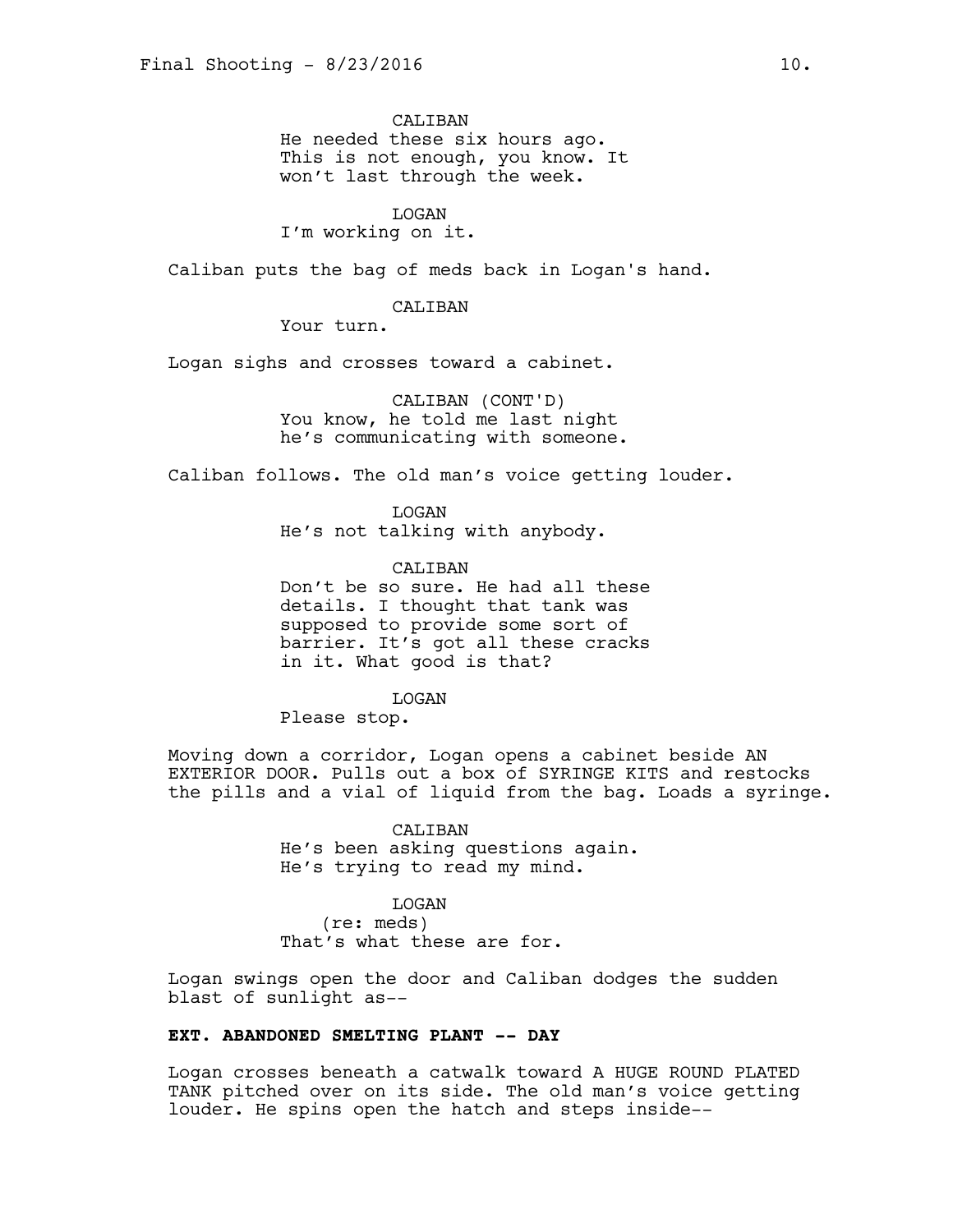# **INT. HUGE PLATED TANK -- CONTINUOUS**

Logan enters the space and find himself facing, AN OLD MAN IN A WHEELCHAIR making circles around mattress. CHARLES XAVIER in his 90s. Bearded, tufts of white on his pate. A small radio plays music with alligator clips to a car battery.

#### CHARLES

Friends, I have Good News today! It's not about what you do. It's not about your deeds. You can't live up to his rules. God knows you can't. That's OK! We're imperfect!

Logan steps over a dumped tray of food, approaches Charles with the meds. Charles swings his chair around him.

> CHARLES (CONT'D) Make way, sir.

Logan steps into his path and Charles stops.

CHARLES (CONT'D) I said make way.

LOGAN

No.

CHARLES The new Quesalupa from Taco Bell. Get it with chicken, get it with steak. But with cheese baked right in the shell it's the next big-- (beat) Who are you?

LOGAN You know who I am.

CHARLES (sees the syringe) The man who puts me to sleep.

LOGAN We could both use some sleep.

Logan proceeds to roll up Charles' sleeve, but Charles resists and they struggle for control of the needle--

> LOGAN (CONT'D) Charles, you're making this--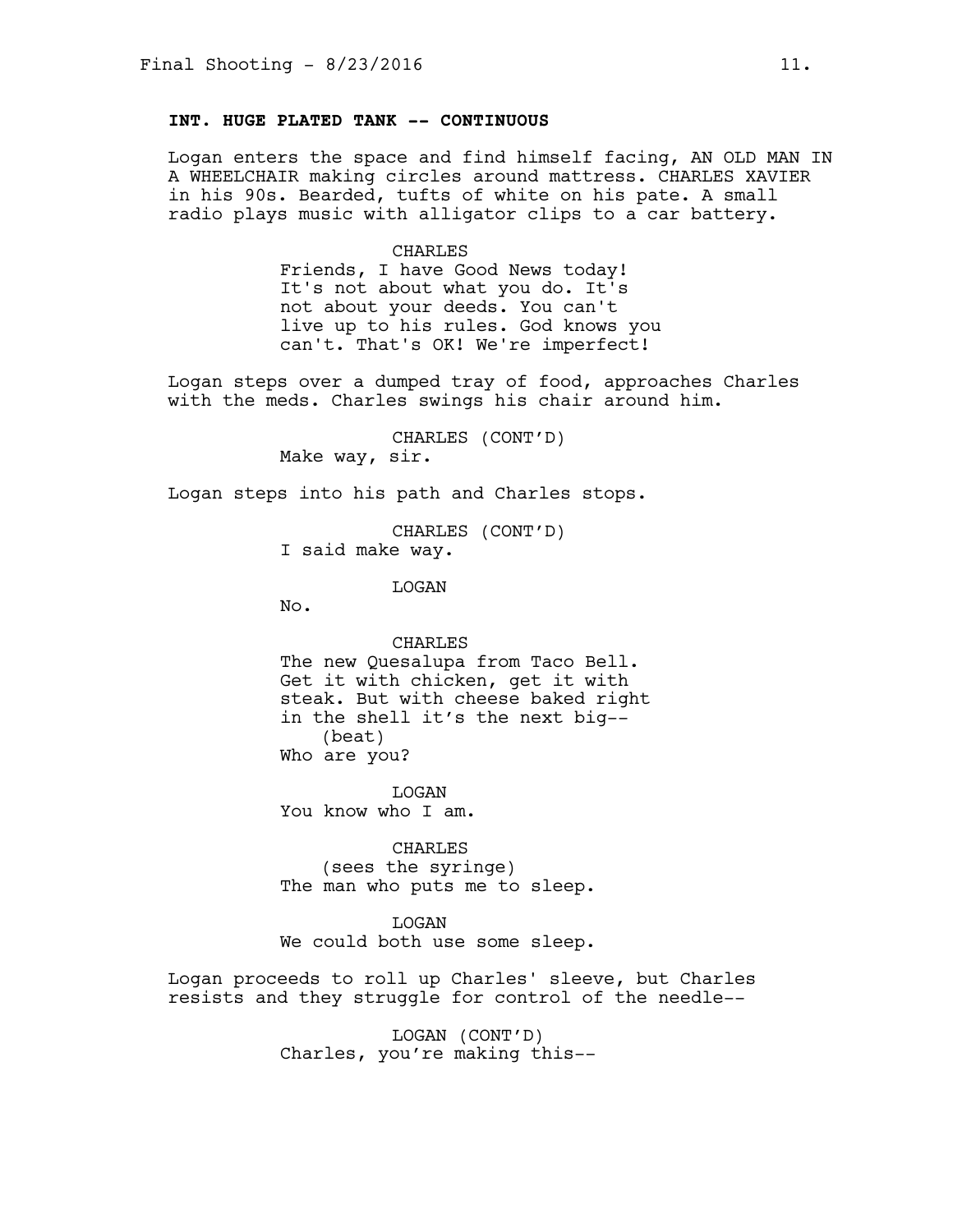Charles lunges for the needle and as Logan pulls it away, CHARLES FALLS OUT OF THE CHAIR to the floor. He looks up at Logan, enraged. A RINGING SOUND begins to rise...

#### CHARLES

## What are you fucking doing to me!?

A tremor suddenly shakes Charles' body. And *now Logan is hit with a PSIONIC BLAST. THE RINGING LOUD AND UNBEARABLE, like a* fork scraping his brain. Charles eyes are now blood red.

# **EXT. SMELTING PLANT FUEL TANK - DAY**

Caliban, headed back to the kitchen, suddenly fights a kind of induced paralysis, struggling to move, breathe--

## **INT. SMELTING PLANT FUEL TANK - DAY**

Logan, pushing through the pain, pulls out the syringe and INJECTS Charles. The medication immediately takes effect, subduing the wave.

# **EXT. SMELTING PLANT FUEL TANK - DAY**

Caliban is released as well, gulping for air.

## **INT. SMELTING PLANT FUEL TANK - DAY**

Charles lies still, staring up at Logan who shakes off the effects of the wave, the ringing fading. He reaches down and picks up the disoriented old man--

> CHARLES How long have I been here?

Logan carries him to the bed and sets him down. Charles looks around, in tears. Logan doesn't answer, dumps two pills into his palm which he transfers to Charles' hand.

> CHARLES (CONT'D) What are these?

**T<sub>I</sub>OGAN** You remember what they are. The shots mellow the seizures, the pills keep them from happening.

Charles stares at the pills.

LOGAN (CONT'D) How 'bout you blow on them to make them safe.

Charles looks up at Logan.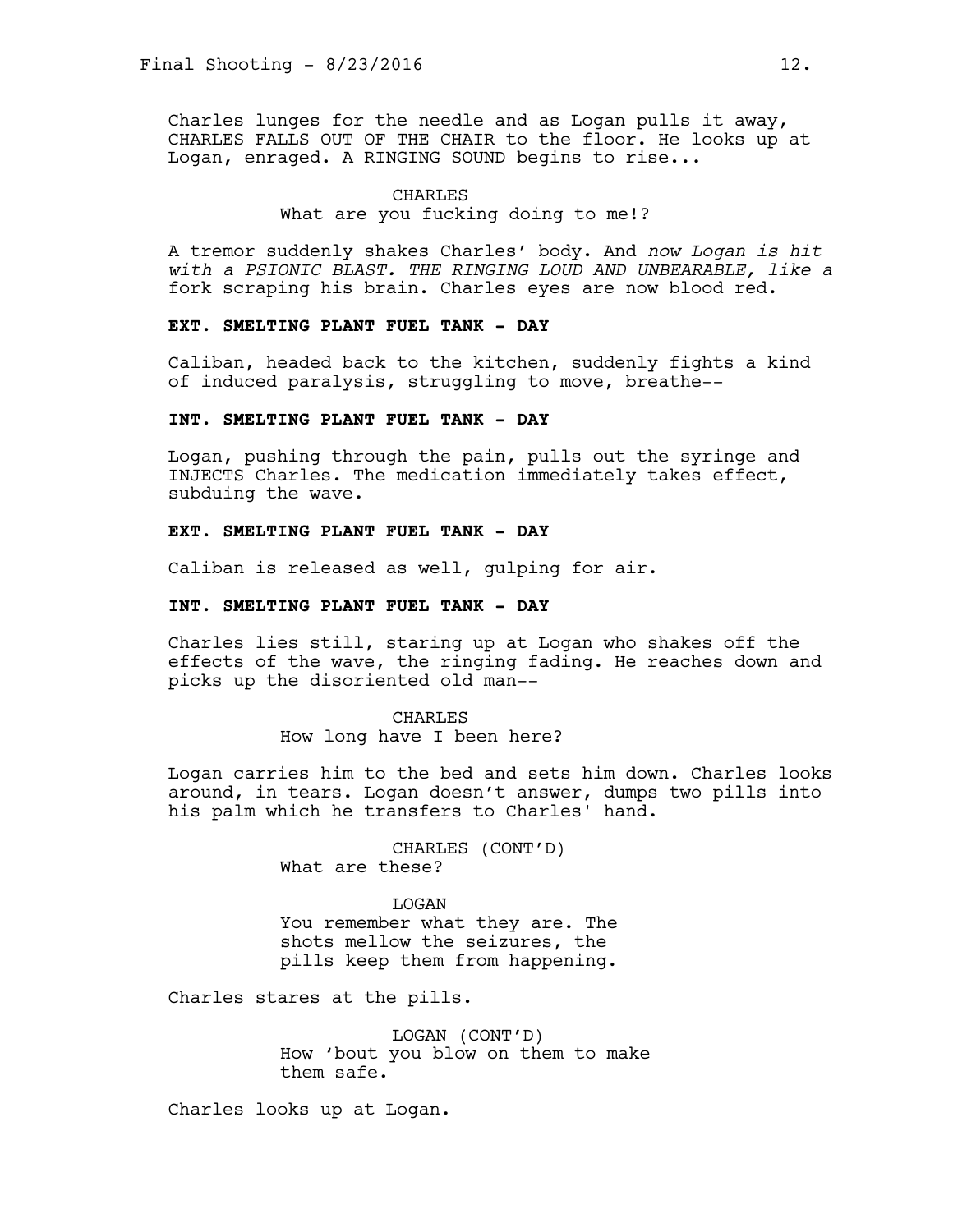CHARLES Fuck off, Logan.

LOGAN So you know who I am now.

CHARLES I always know who you are. Sometimes I just don't recognize you.

LOGAN Take the pills.

Charles pops them in his mouth, swallows them. Logan starts to clean up the spilled dinner.

CHARLES

(mutters) ...you leave me alone with that fucking Albino... he won't listen to me. I know a damn *speciation*  when I see one.

#### LOGAN

A what?

CHARLES A speciation. (then) A new mutant. A young one. There are forces trying to kill them! They need help!

LOGAN Too bad you're not in that business anymore.

CHARLES They want *your* help, not mine. (off Logan's look) Oh, yes. That's how fucking stupid they are. They're waiting for *you*. At the Statue of Liberty.

**T<sub>I</sub>OGAN** The Statue of Liberty was a long time ago, Charles. *A long time*.

Logan crosses to the old man. Takes in the worry on his face.

LOGAN (CONT'D) There are no new mutants. Hasn't been a new one born in twenty-five years. Not anywhere.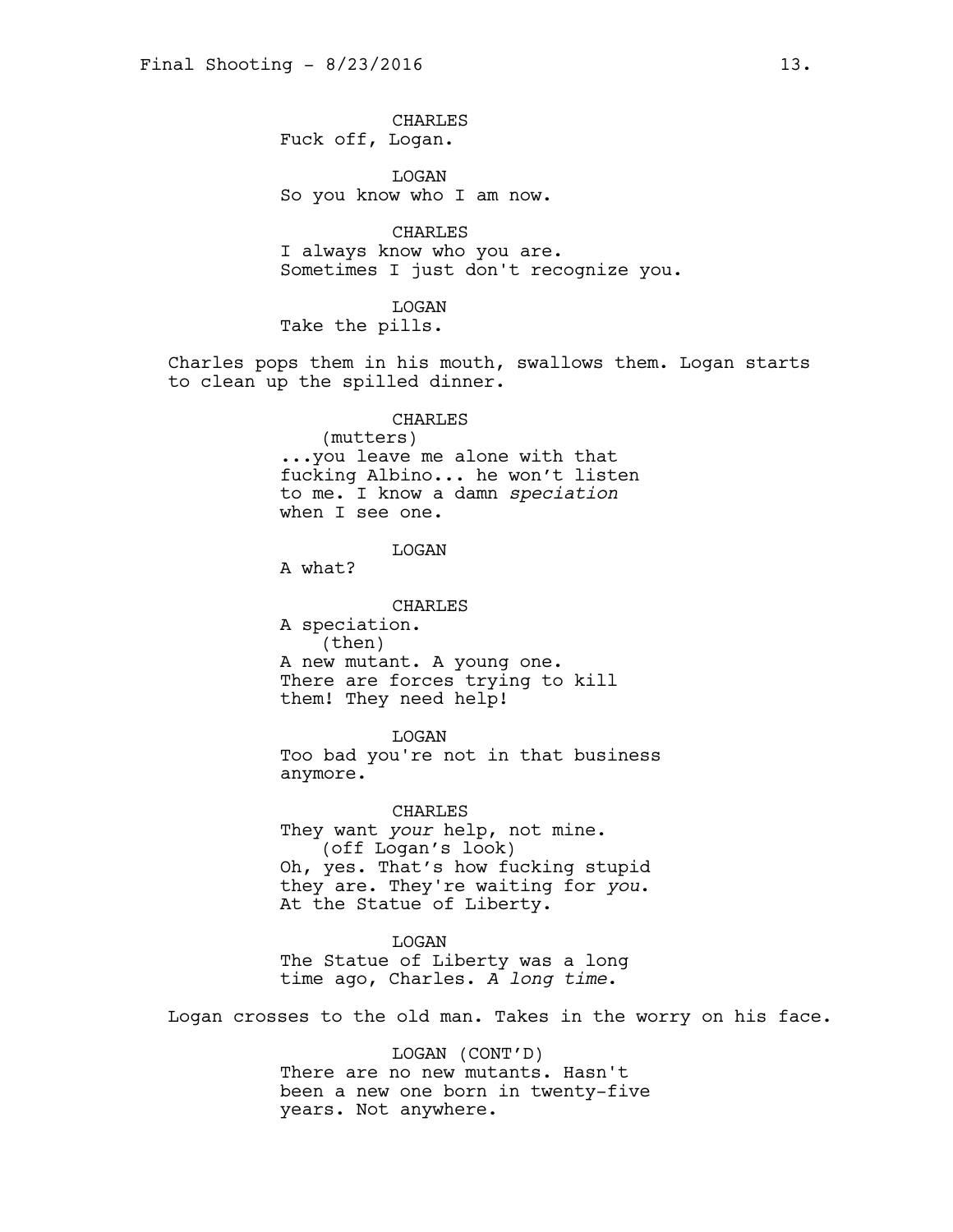Charles looks off. The drugs mercifully tugging at him.

CHARLES

Impossible.

Logan pulls the quilt over the old man.

LOGAN You always thought we were part of God's Plan. Maybe we were just God's mistake.

Charles touches Logan's face. A tender moment until--

CHARLES What a disappointment you are.

Logan takes this in. Stung.

CHARLES (CONT'D) When I found you, you were pursuing a career as a "cage fighter".

LOGAN I'm not in the mood for bedtime--

CHARLES A warm capper to life as an assassin, hooked on barbiturates. (smiles, dark) You were an animal, but we took you in. I gave you a family.

LOGAN (darkens) They're gone now.

CHARLES What did you do?

Logan eyes him a hard beat, then turns to go.

CHARLES (CONT'D) Answer me! Why are we here?

But Logan ignores him, moving for the hatch.

CHARLES (CONT'D) No one should have to live this way! Drugged! In a fucking tank!

LOGAN It's for your own good.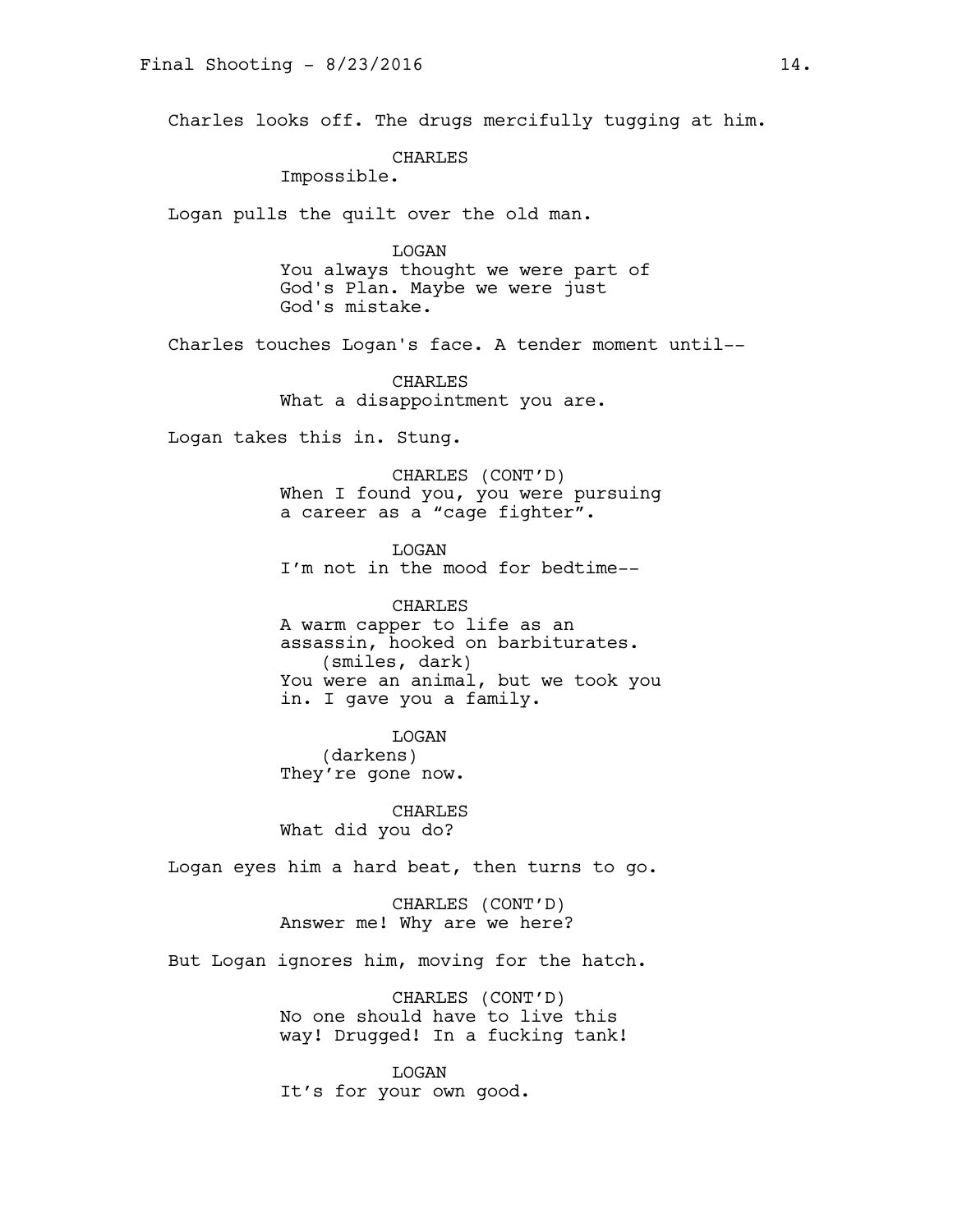**CHARLES** No. NO it's NOT! You're waiting for me to die!

## **EXT. SMELTING PLANT FUEL TANK -- CONTINUOUS**

Logan spins the hatch wheel, entombing the old man. He walks away as the yelling continues.

> CHARLES (O.S.) Drink new Hypno Plus! Fortified with seven nutrients and Extacine 5, for energy and vitality!

#### **INT. LOGAN'S BEDROOM -- SMELTING PLANT -- LATE DAY**

A SERIES OF SHOTS-- Logan on his back, unable to sleep, the sun hitting his face through a soot covered window as he stares hard at the Penny Saver boat listings: *La Serenata.*

He tosses the Pennysaver. Paces like a panther. Shirtless, scarred. He stops, looks at his right hand, flexes it, stiff, arthritic, knuckles swollen, the slits moist.

He forces his claws out. They come slow. Painfully. Middle one lagging. He grabs the middle claw with his other hand and pulls it hard, slicing into his palm, blood flowing.

## **EXT. SMELTING PLANT -- SUNSET**

Stumbling in fading light, his palm wrapped with a rag, Logan drinks from a bottle and stares at the fading light as he hears Charles calling his name in the great pitched tank.

## **INT. LOCKER ROOM SHOWER - SMELTING PLANT - NIGHT**

Logan lets the water run over his scars and swollen joints. Bullet wounds are closed but still visible.

## **INT. LOGAN'S BEDROOM - SMELTING PLANT - NIGHT**

Logan dresses in his chauffeur blacks. His hand shakes making it hard to button his shirt.

## **INT. SMELTING PLANT KITCHEN - NIGHT**

Logan enters, finds Caliban sorting laundry... Logan pours himself a coffee, falls in a chair.

> CALIBAN I don't want to fight but we need to talk about these things. There are things.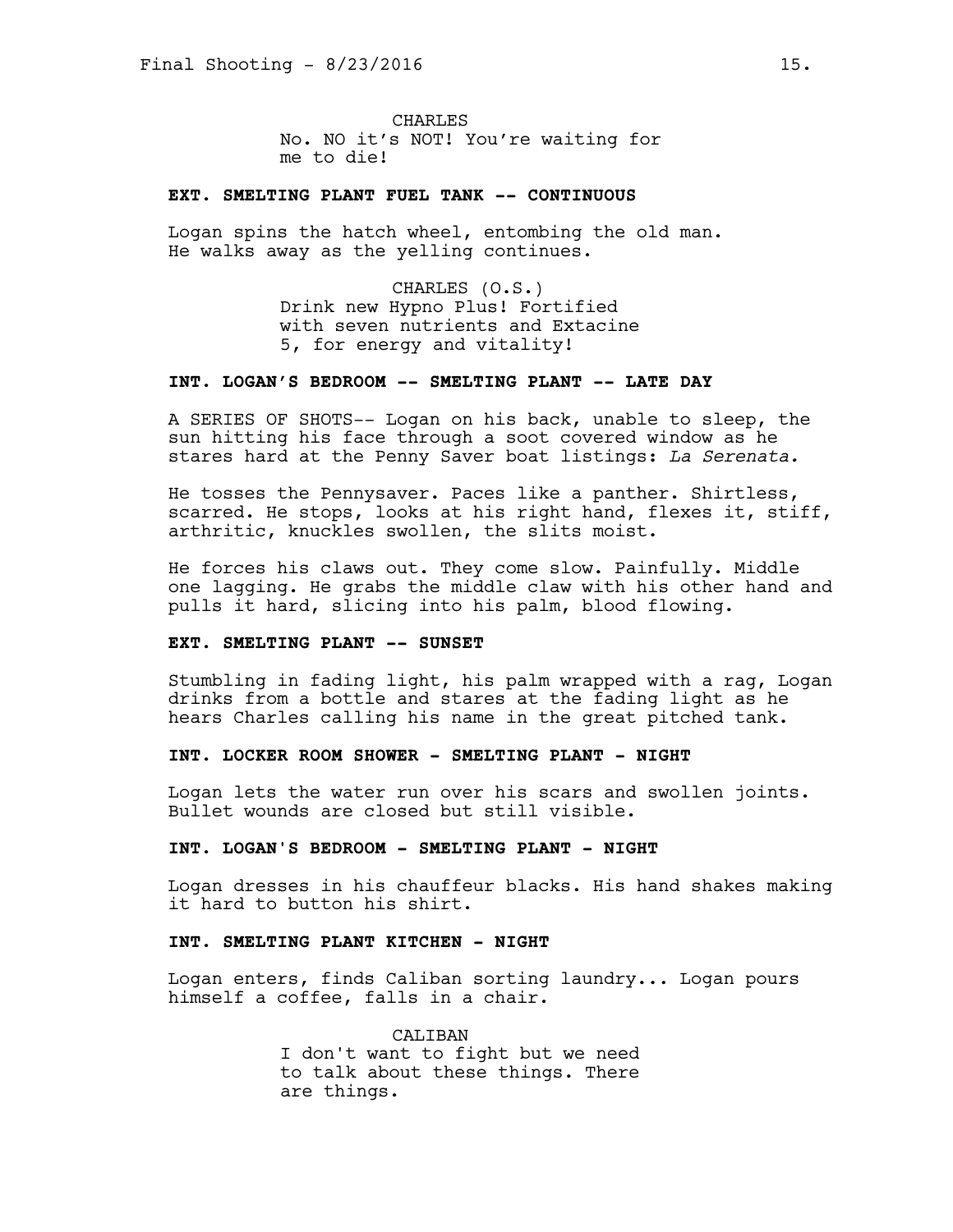LOGAN What things.

CALIBAN Well. Would it be considered nagging if repeated my observation that the dose is too low. To suppress the seizures.

He shakes a near an empty pill bottle and puts it on the table. Logan examines it.

> LOGAN It's what the guy gave me. I wasn't in a position to make demands.

CALIBAN I almost died this morning. That seizure was a--

LOGAN It wasn't even a minute.

CALIBAN It felt a lot longer than a minute. I couldn't breathe. I was in a terrible state. You're less affected, Logan-- Please don't give me that look. You know he needs a higher dose. And I know you've got more money squirreled away.

A red light blinks on the loading dock. Logan glares at Caliban as a rumble rises.

> LOGAN That money's to get us out of here.

CALIBAN No. Not us. You and him. You're saving up for a bloody Sunseeker. I don't see myself hiding below deck like Nosferatu, doing laundry, do you? ...Folding your underwear. Making pigs in a blanket.

Out another window we see-- A FREIGHT TRAIN PASSES. Caliban crosses with his tea, holding something.

> CALIBAN (CONT'D) This was in your pocket.

Caliban sniffs a gleaming bullet, sets it down.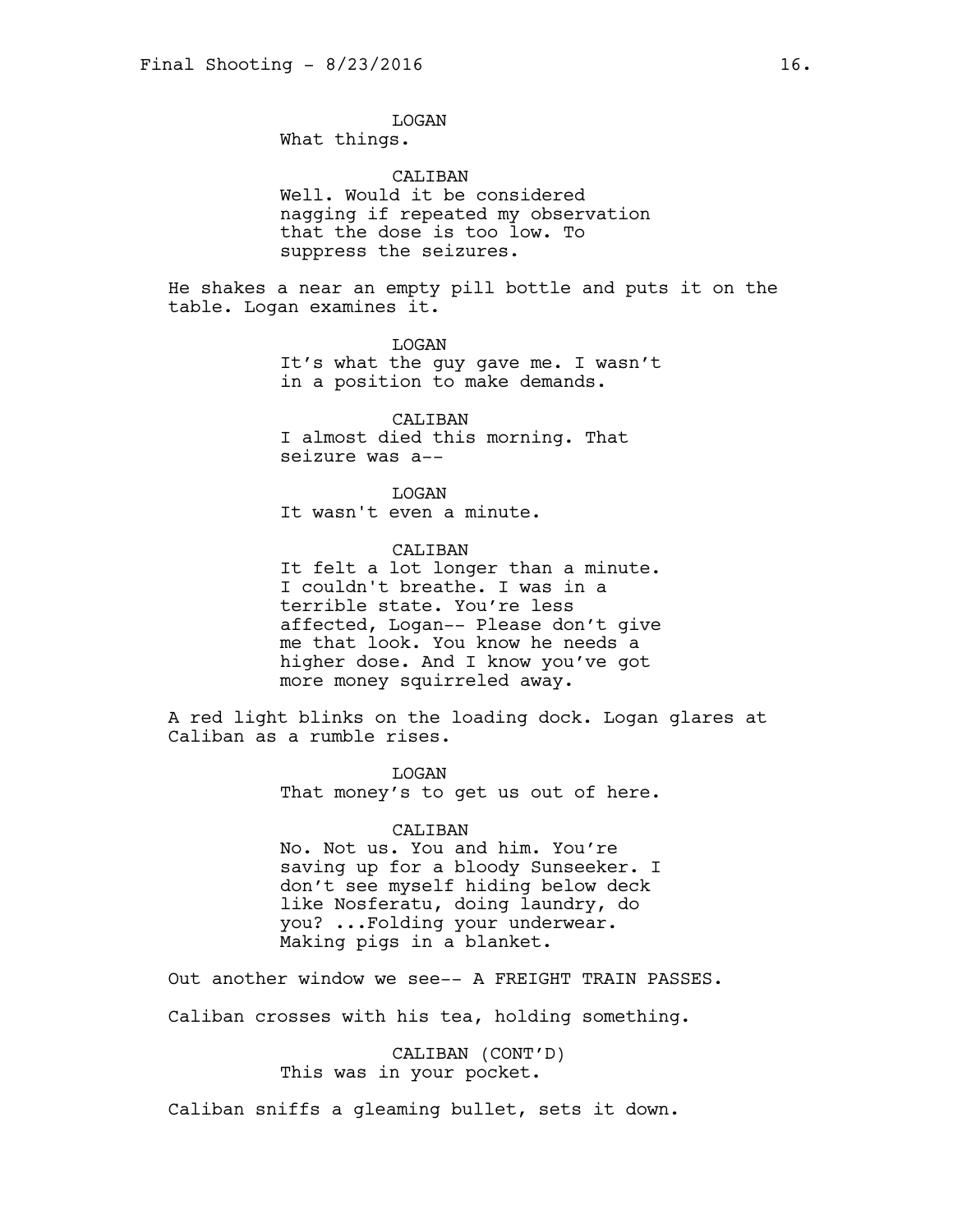# CALIBAN (CONT'D)

Adamantium.

Logan snatches it. Looks at Caliban. *Don't go here.*

CALIBAN (CONT'D)

If you're thinking of blowing your brains out, please wait till you're out on the high seas. Thanks.

LOGAN

I don't need this right now.

#### CALIBAN

A year ago, you asked me to help you. And God knows I try but I can't help you, not really, if you don't talk to me. I hear you at night. You aren't sleeping. You don't want to talk about that. Or the booze you're drinking or the pus you keep wiping from your knuckles or the blood I wash from your clothes or those brand new holes in your chest, that haven't healed. And I very much doubt you want to talk about the fact that you can't read the label on the side of that bottle. (re: the vial) It's Ibuprofen.

Logan stares at the bottle, humiliated. Suddenly, he kicks back his chair and, off Caliban's nervous expression, slaps his cup out of his hands. It shatters.

> CALIBAN (CONT'D) That was my favorite mug.

Logan crosses to his coat.

CALIBAN (CONT'D) Something's happening to you, Logan. On the inside. I can smell it. You're sick.

Logan moves toward the exit, eyes aflame.

CALIBAN (CONT'D) You're supposed to be leading us somewhere.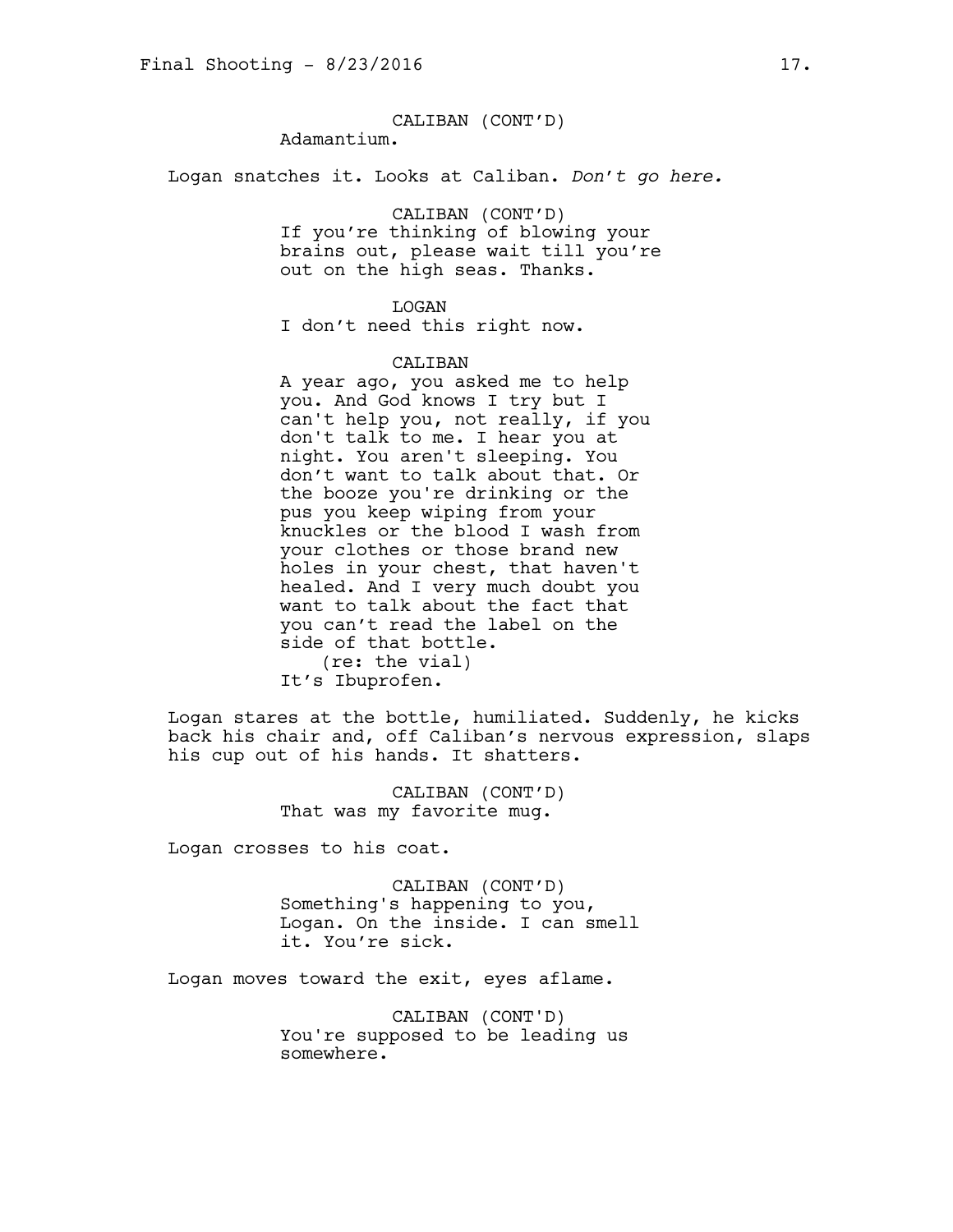# **INT. / EXT. LIMO / EL PASO HIGHWAY -- NIGHT**

Music blasts. Logan drives five bawdy bridesmaids. They laugh and shout. One grins at him, FLASHES HIM as he pulls into their destination. Logan hustles outside, holding the door as they start to stumble out pushing tips as him. That's when--

HIS PHONE BUZZES-- Logan squints at what looks like a new fare as the last bridesmaid exits. He reaches in his coat and pulls out READING GLASSES (A Walgreens tag still on them.)

The address on the phone -- 3300 Marquez.

# **EXT. LIBERTY MOTEL -- NIGHT**

Logan pulls his limo into a lot fronting a small twentieth century motel next to the freeway. 3300 Marquez. A neon STATUE OF LIBERTY looms overhead.

Logan gets out of the car and takes in the sign.

He looks to the OFFICE and sees A WOMAN, (THE MANAGER) a big lady, tinted hair, thinning, in flip flops, smoking a vape. Logan hears a BOUNCE BOUNCE BOUNCE and turns to see...

THE GIRL IN THE RAIN SLICKER.

As he walks into the courtyard, he can see that she is brown skinned, dark-eyed, staring at him, standing by THE FIAT WITH THE BROKEN LIGHT, calmly bouncing a ball. Once in a while she bounces it off the side of the motel, catching it crisply.

> WOMAN'S VOICE Senor Logan.

Logan turns and sees THE HISPANIC WOMAN FROM THE GRAVEYARD standing in the door of one of the rooms, holding a suitcase.

LOGAN

Oh, Jesus.

WOMAN Please. ...We need a ride.

As she steps out of the room, we see that she is weak.

LOGAN (turns to go) Not available. Call a cab.

WOMAN (she follows) I'm not crazy. My name is Gabriela Lopez.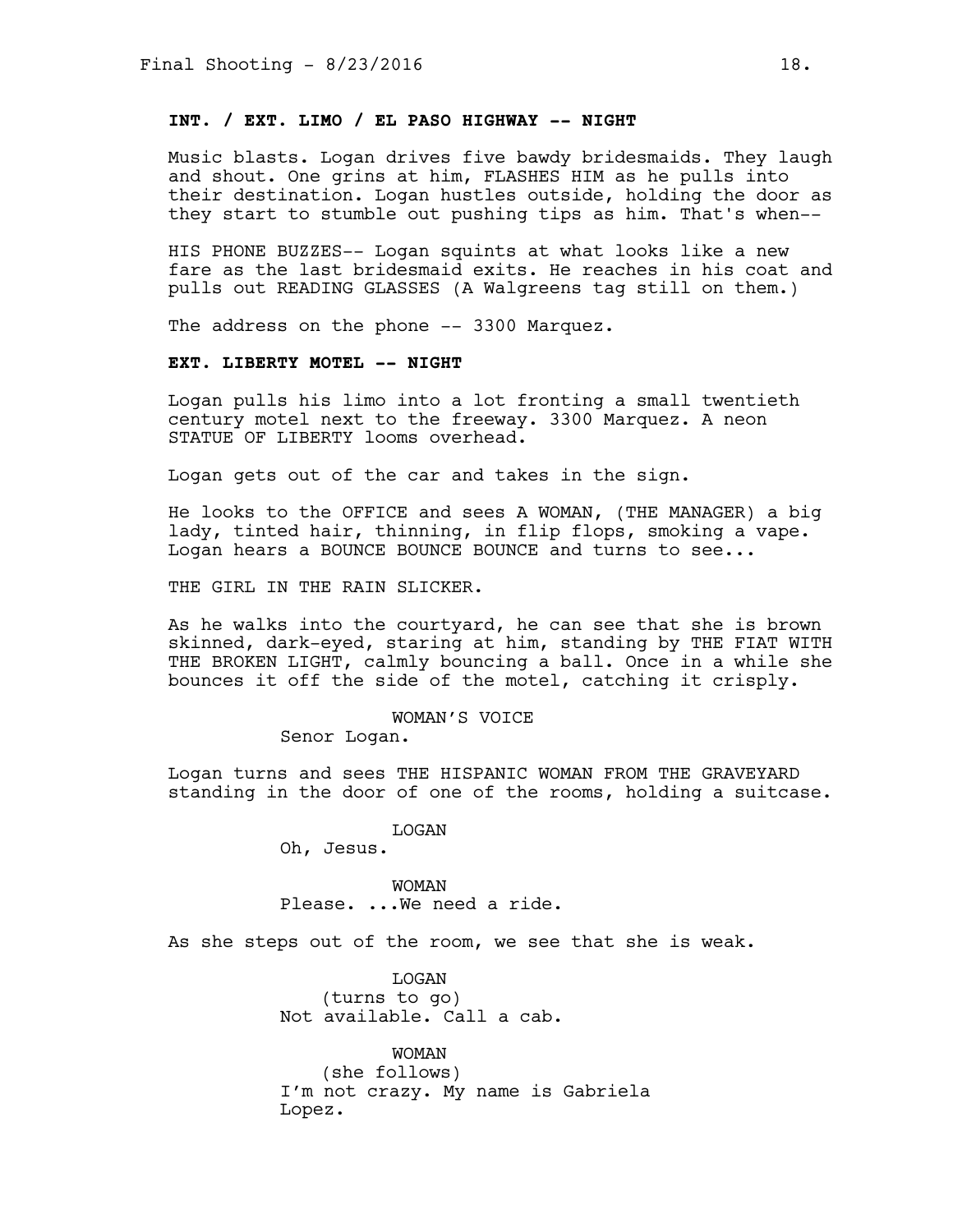LOGAN I don't want to know your name!

GABRIELA (WOMAN) There are men after us. They almost got us today. We need to get to North Dakota. There, we can cross. To Canada.

LOGAN Anyone can do that job.

GABRIELA No. It has to be you. I'll give you fifty thousand dollars

# LOGAN

(turns) How'd you find me? Huh?! 'Cause you are fucking up my life, lady. The people after you are on *my* ass now.

GABRIELA

...Sightings... were posted.

LOGAN

Sightings.

#### GABRIELA

On chat rooms. People said someone looked like The Wolverine was in El Paso, driving. Said he looked old.

## LOGAN

And by *people,* you mean fat fucktards living in their parents' basements playing with dolls?

GABRIELA Whoever it was, they were *right*.

She has a point. THE SOUND OF SHATTERING GLASS.

#### LADY MANAGER

Hey!

THE GIRL IN THE SLICKER HAS SMASHED a motel window with her ball. The Manager advances on her with a broom. The girl stares, fascinated and perhaps amused by the angry woman.

> LADY MANAGER (CONT'D) Wipe that smile off your face, Missy! (MORE)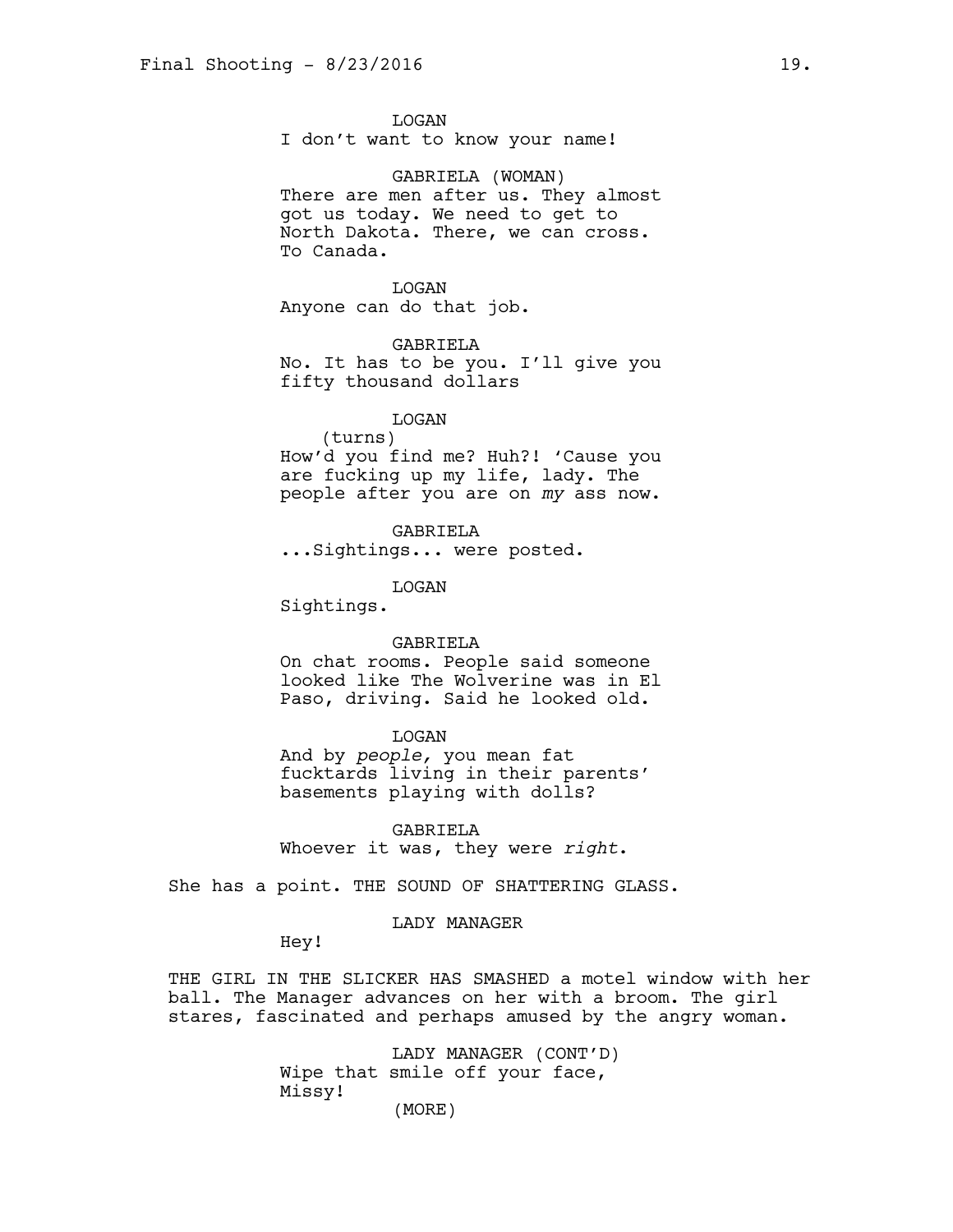I told you to stop it with that ball. Bad girl. Mamacita is gonna have to pay for that! LADY MANAGER (CONT'D)

GABRIELA (rushing forward) No. Please. Stop!

Gabriela falls face down on the pavement. The girl runs to her but freezes when Logan looks up at her. He kneels down. Sees blood staining Gabriela's raincoat sleeve. BULLET WOUND.

> LADY MANAGER They have to pay for damages. She's got cash. I seen it.

LOGAN Get your fat ass back in your office. You'll get your money.

The MOTEL MANAGER flees to her office.

GABRIELA (panicked, terrified) Don't let her call anyone. They will find us. They will kill us.

# **INT. LIBERTY MOTEL ROOM -- NIGHT**

Logan helps Gabriela to the bed. He takes in the mess of files, print outs, clippings, toys. He notices a medical kit. Cracks it open, fully stocked, looks at Gabriela.

> GABRIELA I'm a nurse. (then) Was. In Mexico City.

Logan watches as Gabriela lifts her sleeve, takes things from the kit, ministering to her wound.

> LOGAN When did that happen?

GABRIELA This morning. Near the border. I got away from them. But they know my car now.

She reaches for the NIGHT STAND, pries open its cheap side paneling, and pulls out a bloody envelope hidden there. Hands it to Logan. There's an address on the outside and a set of numbers beneath it. Inside, bundles of greenbacks.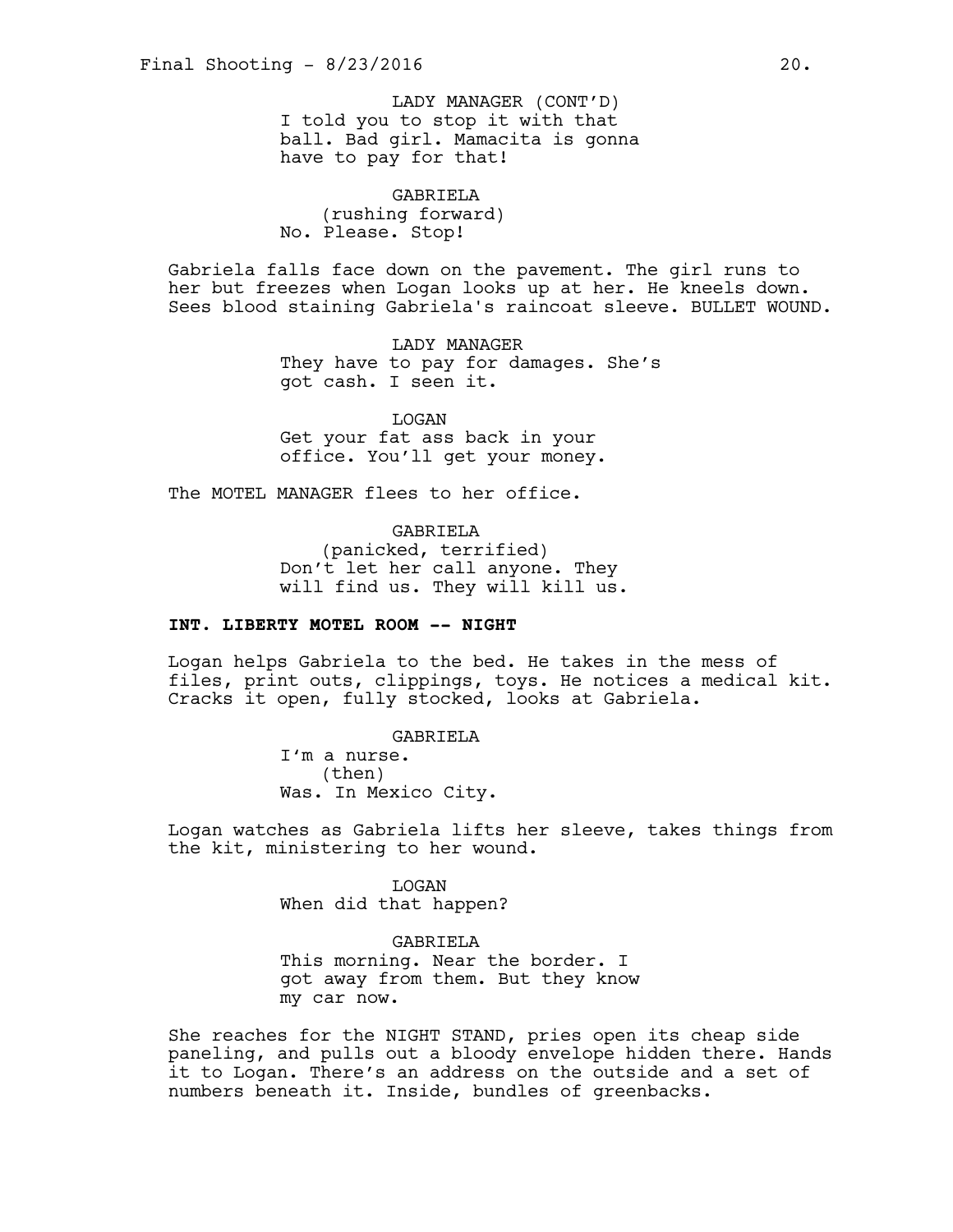GABRIELA (CONT'D) Take it. Please. Bring us to this address. It's twenty thousand. You can have thirty more when we get there. My friends will--

LOGAN Where did you get this?

GABRIELA It doesn't matter.

LOGAN

Does to me.

GABRIELA My boyfriend. He wants to kill me. And take her.

He eyes the girl standing in the door.

LOGAN That's your daughter?

Gabriela and the girl exchange looks.

GABRIELA

...yes. (quietly) He wants to hurt her. (takes Logan's hand) I know you are still good inside. I know you want to help. (looks in his eyes) Please. There won't be any problems. Not if we leave now.

LOGAN I can't leave right now.

GABRIELA We have to be there Friday.

LOGAN

Or what?

GABRIELA Or we miss our chance. To cross. (a coughing fit, then) Our... family. They will be there that day. No other day.

Logan glances at the girl and back to Gabriela. The money in his hand. Enough to buy the boat.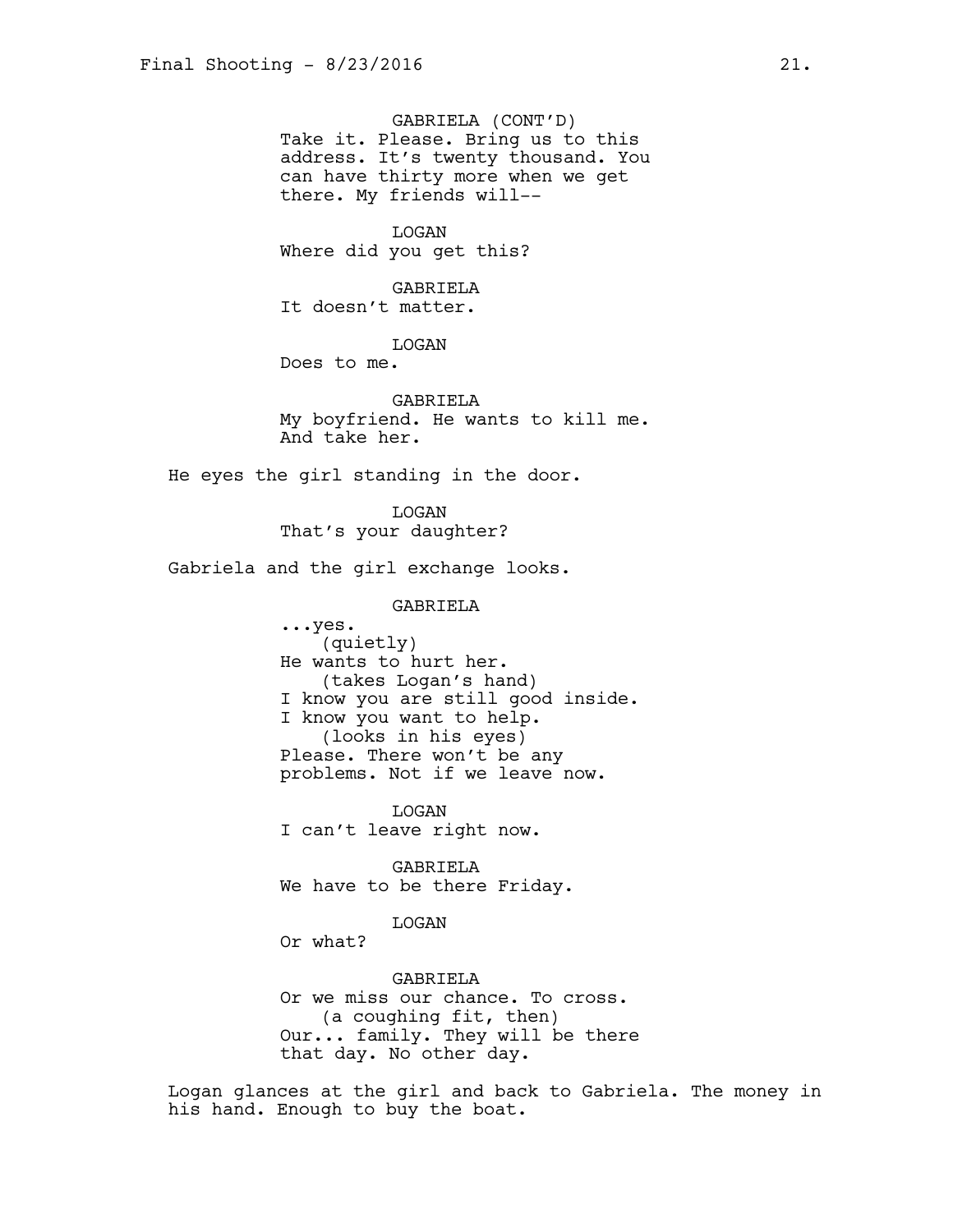**T<sub>I</sub>OGAN** I can get you there Friday. But I need to go home first, take care of some things.

GABRIELA Bring us with you. Please. We can help with whatever you need to do.

Logan moves to the door. Gabriela sobs, closes her eyes.

LOGAN I'll be back in a few hours. (looks at the girl) Keep this locked. And tell your mommy I know she's lying.

Logan exits and we move CLOSE ON-- THE GIRL. She crosses to the window, looking out like a sentinel, as Logan's limo drives away.

# **EXT. ABANDONED SMELTING PLANT -- NIGHT**

Logan pulls in. The trunk pops open and Logan walks around and grabs several bags from the back. Then slams it closed.

#### **INT. SMELTING PLANT -- KITCHEN -- NIGHT**

As Caliban goes through all of the GROCERIES Logan has brought. Steaks. Ice Cream. Cereal. Bourbon.

> CALTBAN Tell me you didn't rob a bank.

Logan tosses him a white paper bag. Caliban looks inside- it's stuffed full of meds.

> CALIBAN (CONT'D) So you did rob a bank.

LOGAN I got a job that's gonna pay enough to change things. But I have to go away. For a week.

Caliban takes this in, watches as Logan opens a Tequila bottle and continue out the door.

# **EXT. ABANDONED SMELTING PLANT -- NIGHT**

Caliban pokes his head out into the desert night, watching Logan heading toward Charles' tank.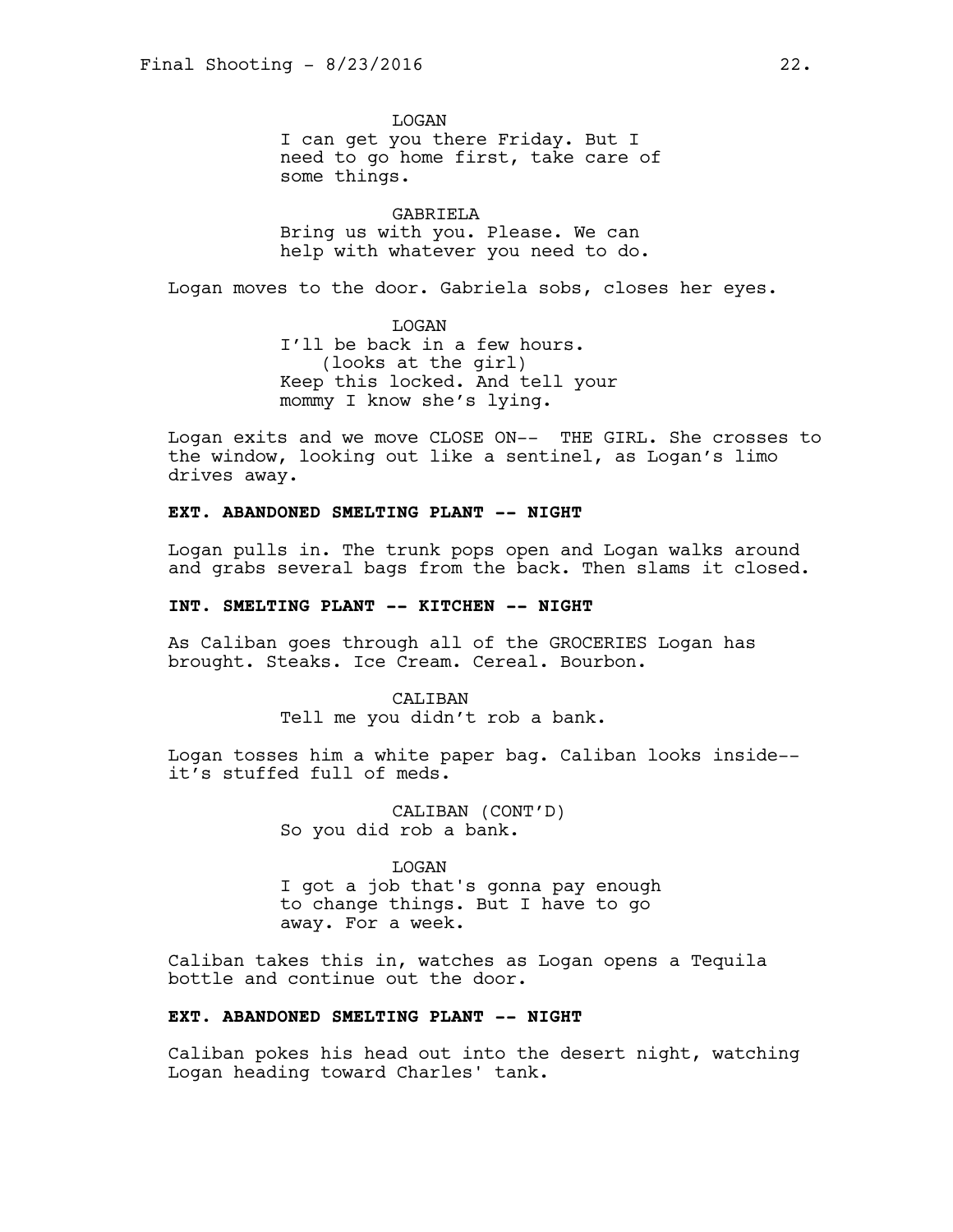# **INT. SMELTING PLANT FUEL TANK -- MOMENTS LATER**

Logan finishes giving Charles his pills, lays him down on his bed. Charles is a bit dazed. Logan's phone buzzes. He pops on his new eyeglasses, looks down at it.

THE TEXT READS -- "Please hurry."

#### CHARLES

I like those. They make you look younger.

Logan types back, "On my way." Caliban arrives in the hatchway, watching.

#### LOGAN

Charles. Listen. I gotta go for a few days. I got a long ride for some good money. When I get back, we're getting out of here, okay. Gonna drive down to Yelapa and get ourselves a boat. Live on the ocean.

**CHARLES** And... you'll be safe there? From the people after you?

Logan meets Charles' eyes. He looks to Caliban in the door.

**T<sub>I</sub>OGAN** Yeah. I'll be safe.

Charles looks up at him, pleased. Logan considers his old friend, then heads for the hatch, moving past Caliban.

#### **EXT. LIBERTY MOTEL ALLEY AND ROAD -- DAWN**

Logan pulls into the lot. Everything peaceful and wet. A TV glows in the manager's office. Logan crosses to the door to Gabriela's room. He knocks.

## **T<sub>I</sub>OGAN**

Ready to go?

But he gets no answer, his eyes finding the splintered wood around the doorjamb. He pushes the door open...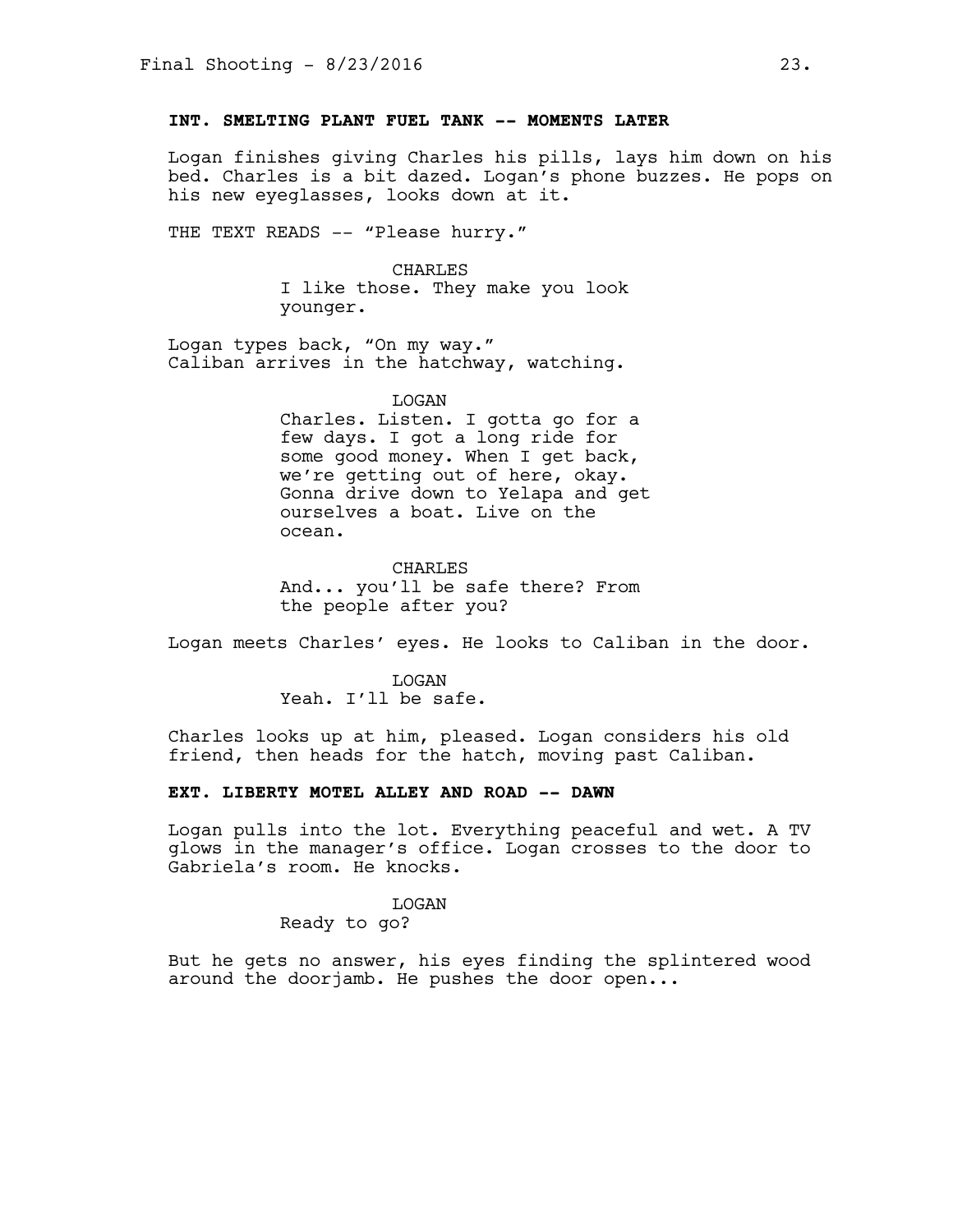## **INT. LIBERTY MOTEL ROOM - MORNING**

The room has been trashed. Blood everywhere. The bed is empty. Gabriela is tied to a chair, eyes unblinking, face blue, body riddled with bullets and cuts.

LOGAN

...Fuck.

Logan makes a sweep of the room. Then recalls --

The NIGHT STAND. Pries the side panel free. There, wedged in the gap-- A PHONE IN A PINK CASE. He takes it.

Sees her last text was to *him. "Please hurry..."* He pockets the phone.

## **EXT. LIBERTY MOTEL - MORNING - RAIN**

Logan closes the door behind him and steps into the rain, scanning the lot. No sign of the girl anywhere.

He looks down, noticing gouges on the concrete, slashes, filling with rain and blood. Then he spots --

A BLOODY CYBORG FINGER on the pavement. High Tech. Severed at the knuckle, wires trailing. He picks it up. *The fuck?*

SIRENS BEGINS TO RISE. He quickly crosses to his car, now noticing the MOTEL MANAGER DEAD BY THE VENDING MACHINES.

#### **EXT. ABANDONED SMELTING PLANT -- DAY**

Logan barrels through the gate and screeches to a stop. Gets out and heads for the small structure behind the tank that contains his bedroom--

> CALIBAN Hello! Logan! --What happened?

Caliban rounds the corner in his big hat and goggles, approaching from his "garden" with a bunch of beets. Logan starts to climb the steps but turns as Caliban follows.

> CALIBAN (CONT'D) Did something go wrong?

LOGAN (moving away again) The job was wrong to begin with.

Caliban turns away with a sigh, heading to the main building.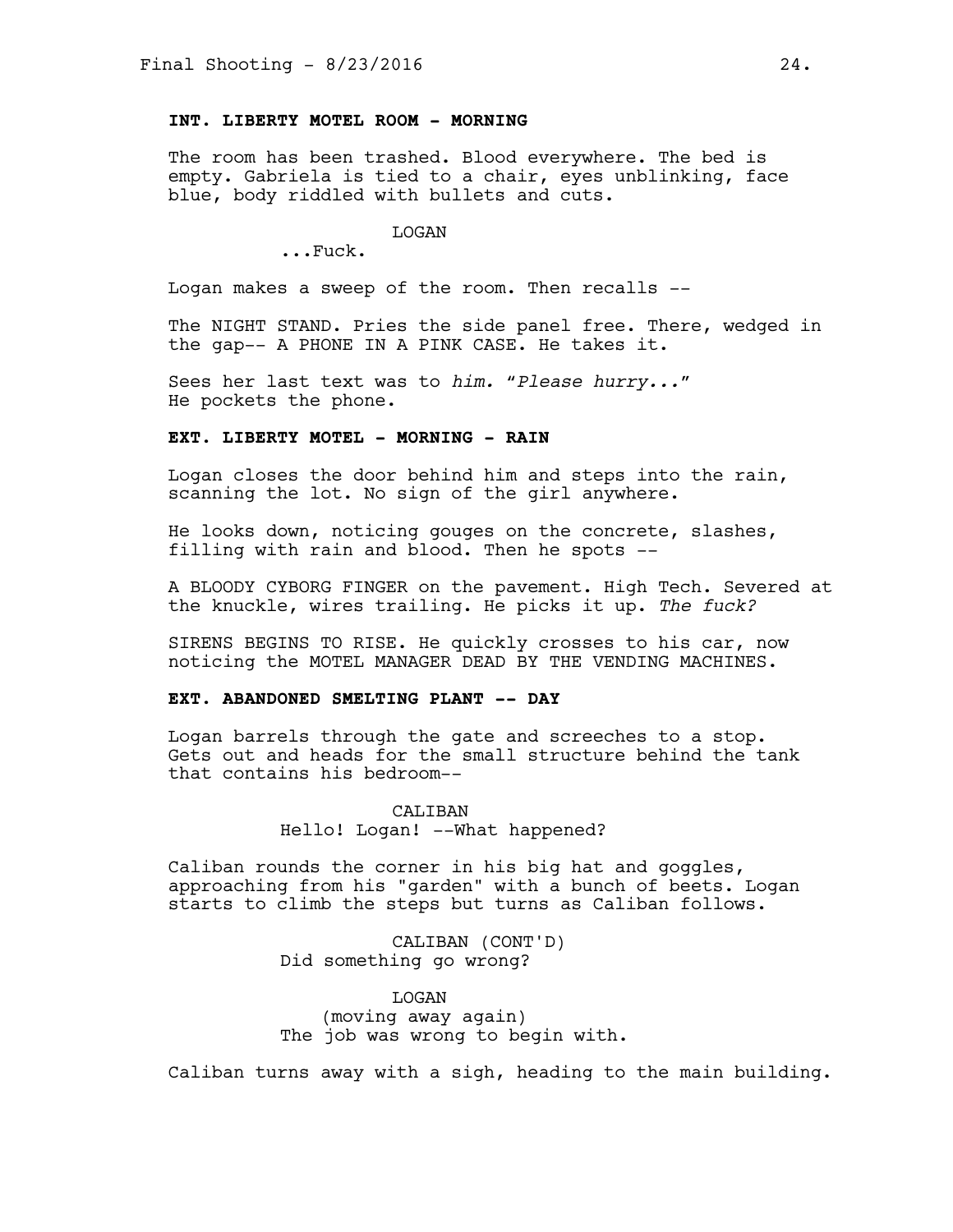CALIBAN

I'll close your trunk. --I'm making borscht for Charles if you want some. He got dressed for lunch

This is when Logan pauses and comes back down the steps looking out to his limo, TRUNK OPEN, Caliban approaching it.

## **EXT. SMELTING PLANT -- A MOMENT LATER**

Caliban reaches, ABOUT TO SHUT THE TRUNK-- WHEN LOGAN'S HAND STOPS HIM. Logan peers inside.

A CHILD'S BACKPACK. He grabs it. Unzips it. MEDICAL FILES. COMIC BOOKS. A PLASTIC HORSE. Other trinkets. Then he notices something in the trunk bed. A RUBBER BALL. The girl's ball.

> CALIBAN ...Who does that belong to?

That's when Logan hears a sound and looks to-- A JEEP APPROACHING ON THE HORIZON. Pierce's Jeep.

> CALIBAN (CONT'D) Who's that?

**T<sub>I</sub>OGAN** Aren't you supposed to see shit coming?

CALIBAN I'm a glorified truffle pig, not a clairvoyant.

LOGAN Go inside. Keep Charles quiet. (dead serious) Go. Inside.

Caliban shuffles away as--

Logan watches the JEEP TURN ONTO THE GROUNDS and come to a stop in a dust cloud. Donald Pierce climbs out in a windbreaker. He approaches, taking in the property.

> LOGAN (CONT'D) You need to turn around, asshole. This is private property.

PIERCE (laughs, comes closer) Yes, it is. In fact, I believe it belongs to a multinational smelting company based in Shanghai. (MORE)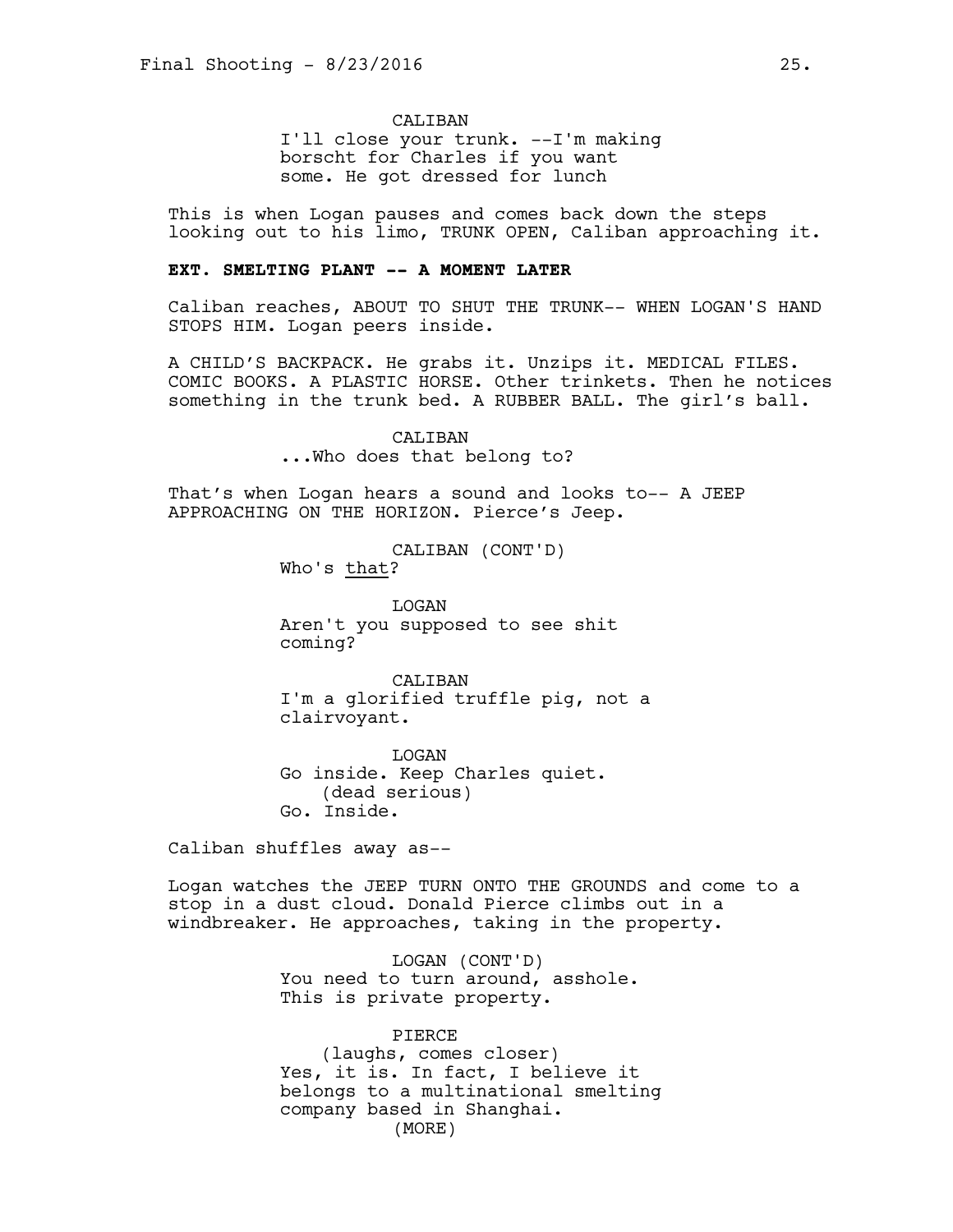(smiles) Where you keeping the old man? In there? Or there. I'd like to meet him. I'm told HSA classifies his brain as a weapon of mass destruction now. 'Damned shame, what happened back east. PIERCE (CONT'D)

## LOGAN

He's been dead for a year.

Pierce doesn't look convinced. Or all that interested.

PIERCE I need the girl.

## LOGAN

What girl.

## PIERCE

One that goes with that ball you're holding. That's special rubber, you know. Coated with something called J-Tek. Gets in through the skin. (faux serious) Very calming. Like Magnesium but without the side effects. (smiles) You feel calmer?

LOGAN There's no girl here.

Another laugh, then--

PIERCE I know you went to the motel.

LOGAN I was called there. There was no girl. Just the woman.

PIERCE "The woman". (sighs) Such as she was. (looks up) So you saw Gabriela but you didn't call me? (sticks out lower lip) That hurts. Say, you didn't shoot the poor thing, did you?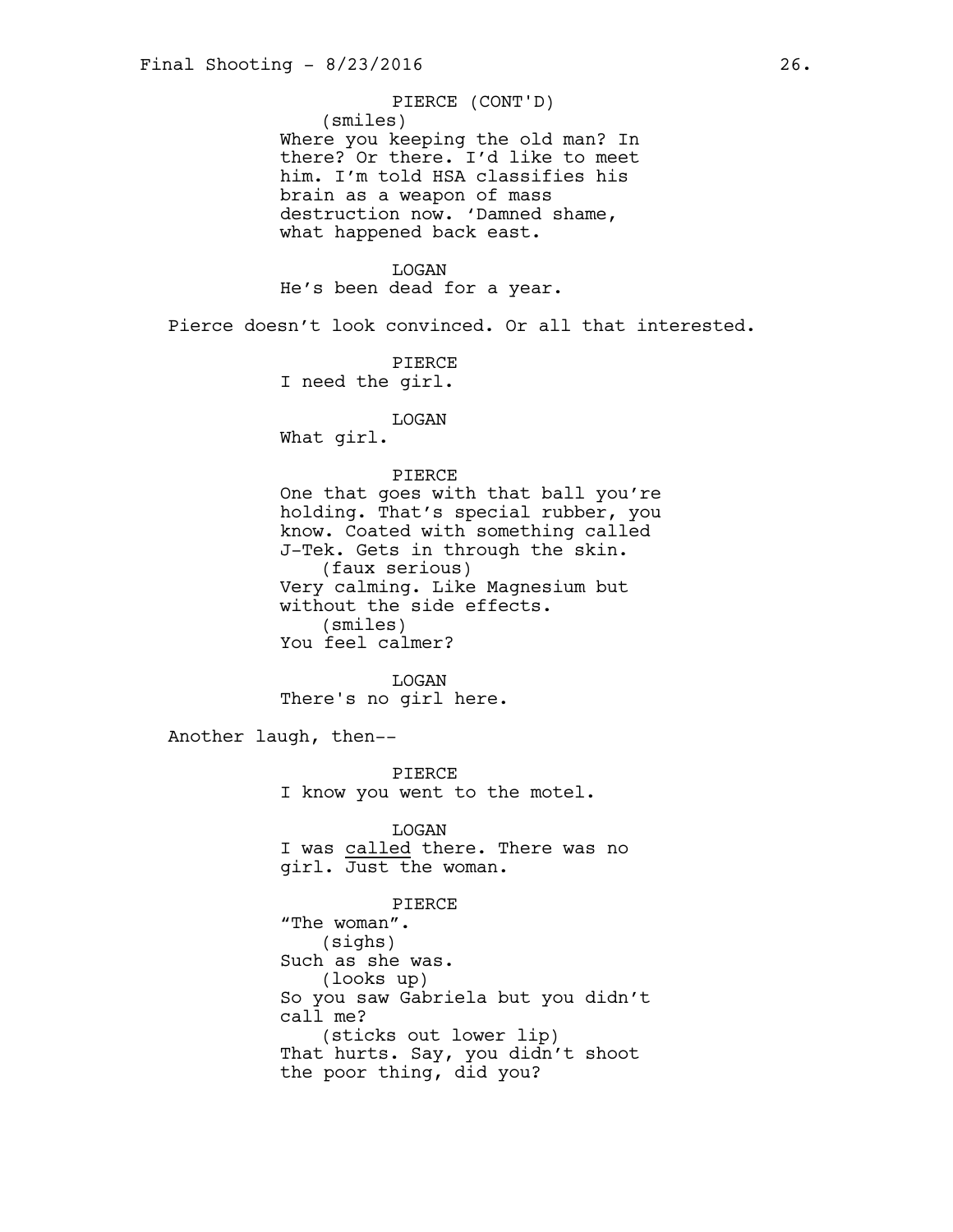LOGAN No. Did *you*?

PIERCE I asked you first.

LOGAN I don't like guns.

PIERCE

Of course. (laughs; then dead serious) I wish you had called me, Logan. Like I asked.

The man takes a step closer and Logan grabs him by the arm. Feels something there and looks at the man who smiles... PIERCE HAS A CYBORG ARM. Ending in a gleaming, metal hand. A cyborg hand missing a finger.

> PIERCE (CONT'D) (smiles) See. You're not the only one who's been enhanced--

Out of nowhere A SOUND A LOT LIKE A BOOMERANG as A LEAD PIPE --- THWAP -- HITS PIERCE IN THE HEAD-- AND DOWN HE GOES.

Logan turns, stunned to see--

THE GIRL standing by an out-building.

LOGAN

Hey!

She looks at Logan, THEN SUDDENLY WINGS ANOTHER PIPE AT HIM. Logan watches it come and CATCHES IT, about to wing it back when--

CHARLES

Logan.

Logan turns to see Charles in his chair at the door of the main building. Looks better than usual. Caliban behind him.

> CHARLES (CONT'D) Logan. Caliban. This is Laura.

He then smiles at the girl...

CHARLES (CONT'D) (in Spanish) *We've been waiting for you.*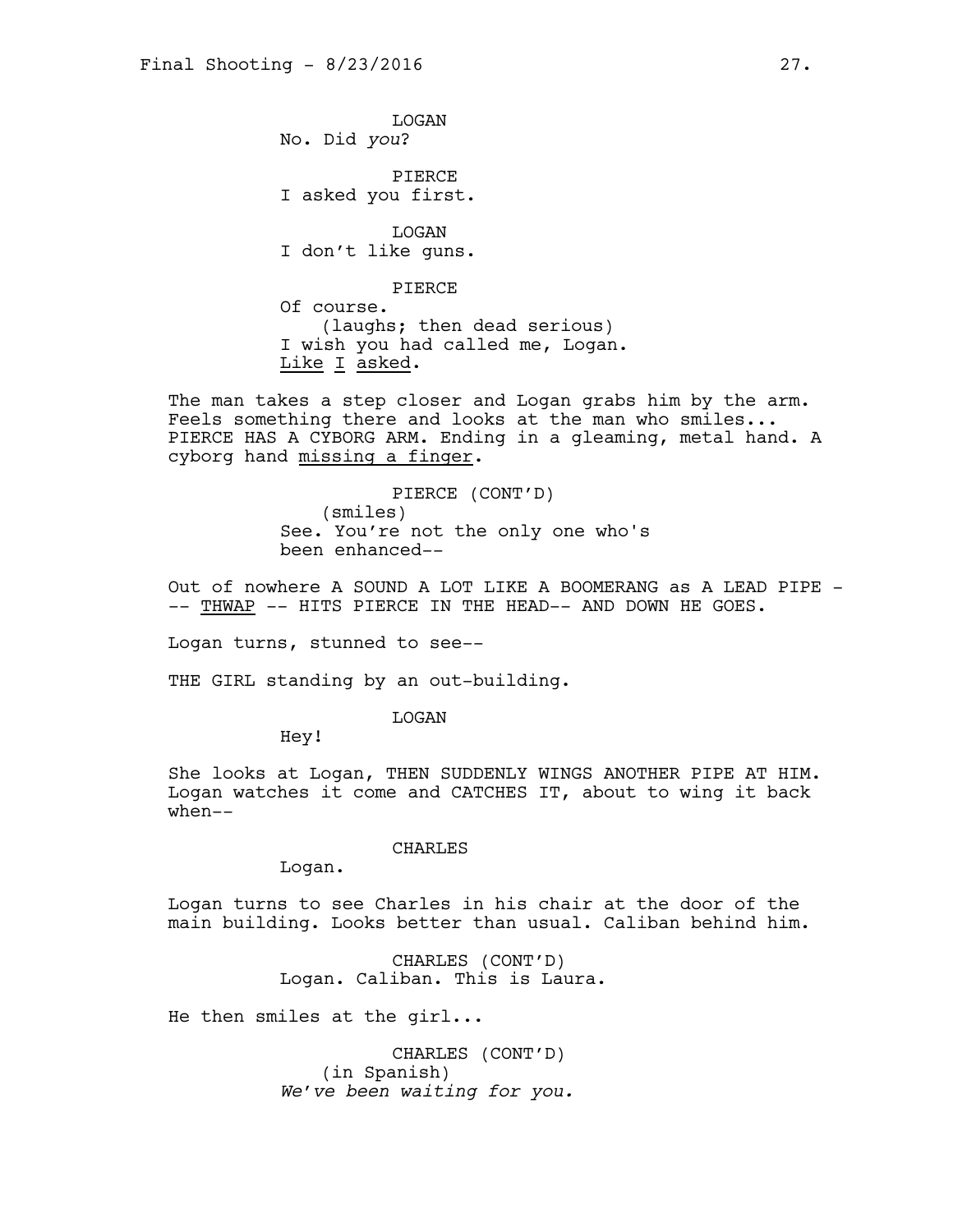He motions for her to come inside. Caliban looks to Logan.

CHARLES (CONT'D) *This way, child. Come here, Laura.*

The girl (LAURA) crosses, snatches her backpack from Logan, then steps over Pierce and crosses to Charles.

Bewildered, Logan kneels pulls a GUN from Pierce's waistband. He hands it to Caliban who lands beside him, taking in the cyborg hand and the tattoo on Pierce's neck.

> CALIBAN Looks like Ex-military. Maybe a bounty hunter?

He hands Caliban Don Pierce's business card.

LOGAN

Worse.

Caliban reads Alkali on the card.

CALIBAN He's by himself?

LOGAN Not for long. (thinking) Get him back in his ride. Drive him to the wash and dump him. Then take the car into Juarez, leave it for the vultures.

CALIBAN What if he wakes up before I get there?

He hands Caliban the gun.

LOGAN Text me where you are and we'll pick you up.

# **INT. SMELTING PLANT KITCHEN - LATER - DAY**

Logan enters with a duffle, shoving supplies in it. He watches as--

Charles sits beside "Laura" as she ravenously eats a bowl of cereal. Charles speaks to her gently.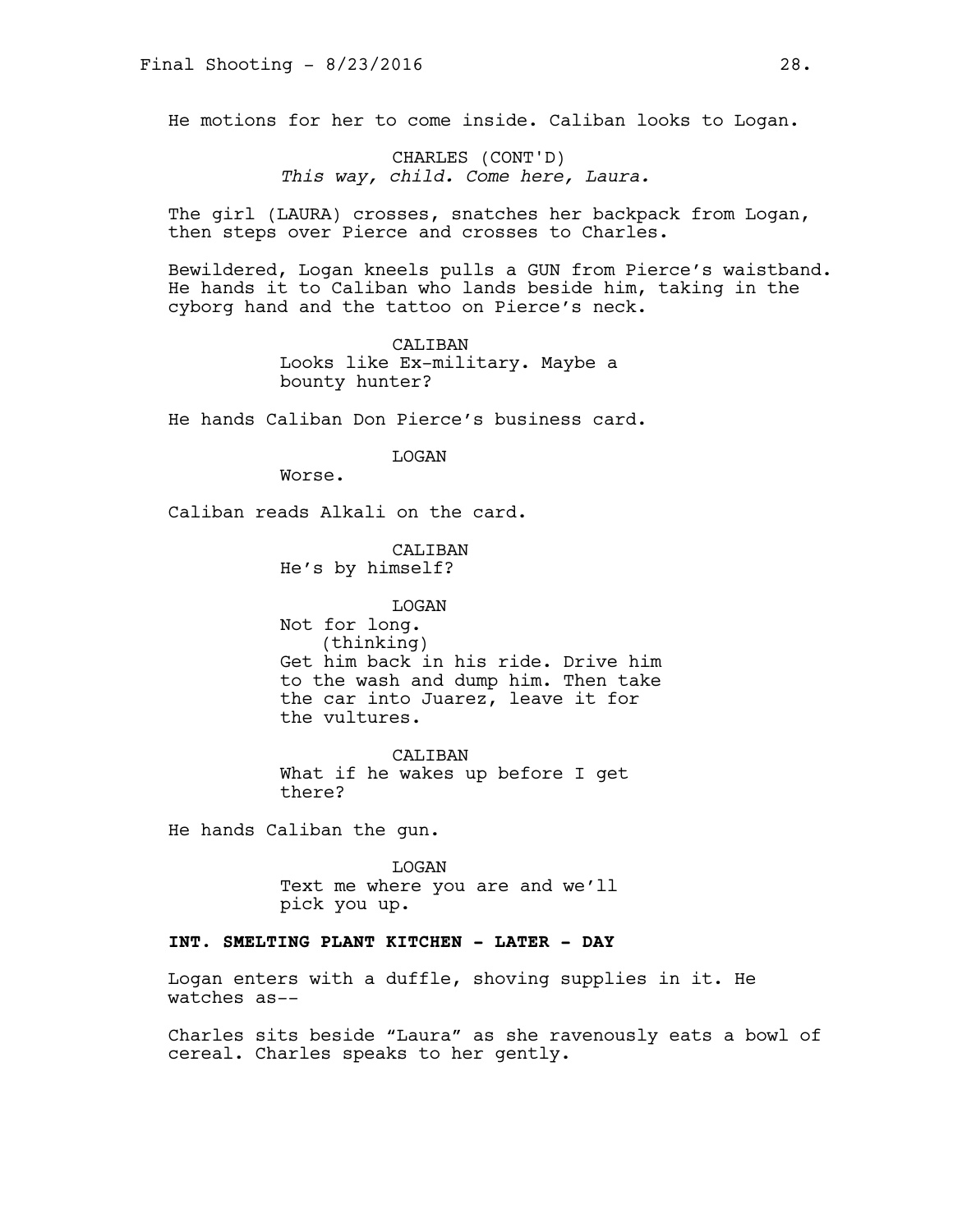CHARLES You did what you could, Laura. (she looks at him) Well. Yes. Of course, it's painful.

Logan eyes LAURA'S BACKPACK which she keeps close. He grabs it but Laura stands, holding the strap. Logan shoves her down. She grabs his arm.

> LOGAN You'll get it back-- after I figure out what you and your mother have got us into.

> > CHARLES

Logan.

LOGAN

What.

Logan peers in her bag, notices files, a toy horse and comic book. He winces, looks up as Charles wheels over.

> CHARLES That wasn't her mother you met.

> > LOGAN

So she talks.

CHARLES We're communicating.

LOGAN

(hands him pills) Take them-- Now. (goes back to packing) We *have to go*. Leave. It isn't safe here anymore. And you can't have an attack out there. Understand?

CHARLES

(swallows the pills) She's the mutant I told you about. The one we have to help.

LOGAN She's not a mutant.

CHARLES

Yes, she is.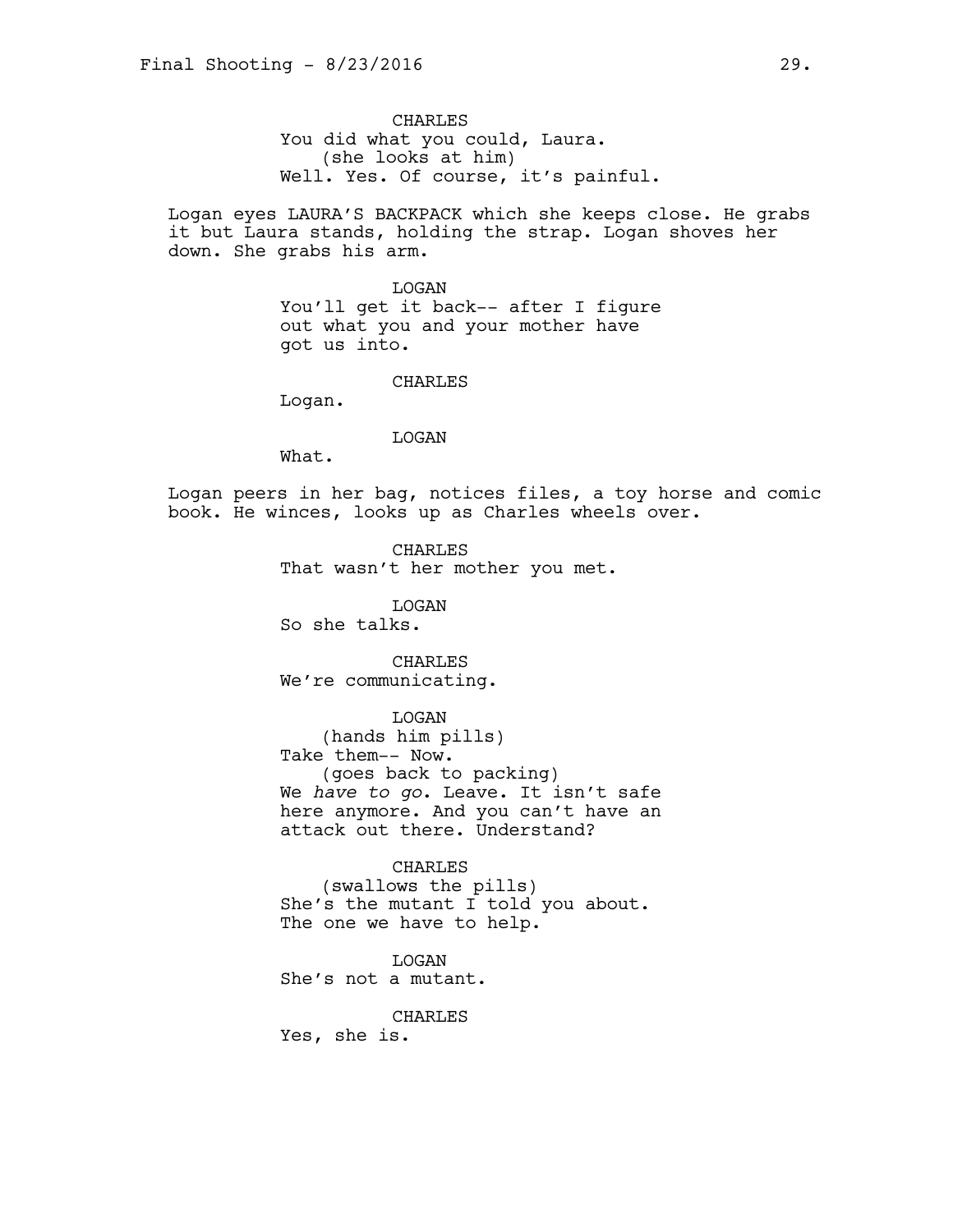**T<sub>I</sub>OGAN** (crossing to a duffel) What's her gift, eating? Pipe throwing?

Logan is interrupted by A LOUD RUMBLE AS THE NIGHTLY FREIGHT TRAIN APPROACHES. Laura bolts up from the table. Charles reaches out for her...

> CHARLES It's alright, Laura. It's only a train. A choo choo.

He nods to the monitor. We see the FREIGHT TRAIN passing in the distance. She stares at it. Like she's never seen one.

> LOGAN (exiting) We gotta go.

### **INT. CALIBAN'S CAR - DAY**

Caliban at the wheel, in gloves and sun hat. The gun Logan gave him on the dash. He pulls to a stop.

#### **INT./EXT. CALIBAN'S CAR - MEXICAN ROAD - DAY**

Caliban drags an unconscious Pierce out of the car. He moves to exit, crosses to close the jeep's rear hatch when he HEARS A SOFT RUMBLE. He looks off and sees...

ALL TERRAIN VEHICLES IN THE DISTANCE. Lots of them.

Caliban turns back to see Pierce standing by the driver door. Grinning... He reaches for the gun on the dash and cocks it.

> PIERCE You're fucked now, mutey.

## **EXT. ABANDONED SMELTING PLANT - DAY**

As Logan shoves the last of the packed bags, and whatever else he's grabbed, into the trunk. THE SAME RUMBLE. He looks up at -- a cloud of silt rising on the horizon.

## **INT. SMELTING PLANT KITCHEN - DAY**

As Laura hears the rumble and stands.

CHARLES It's alright. It's just another--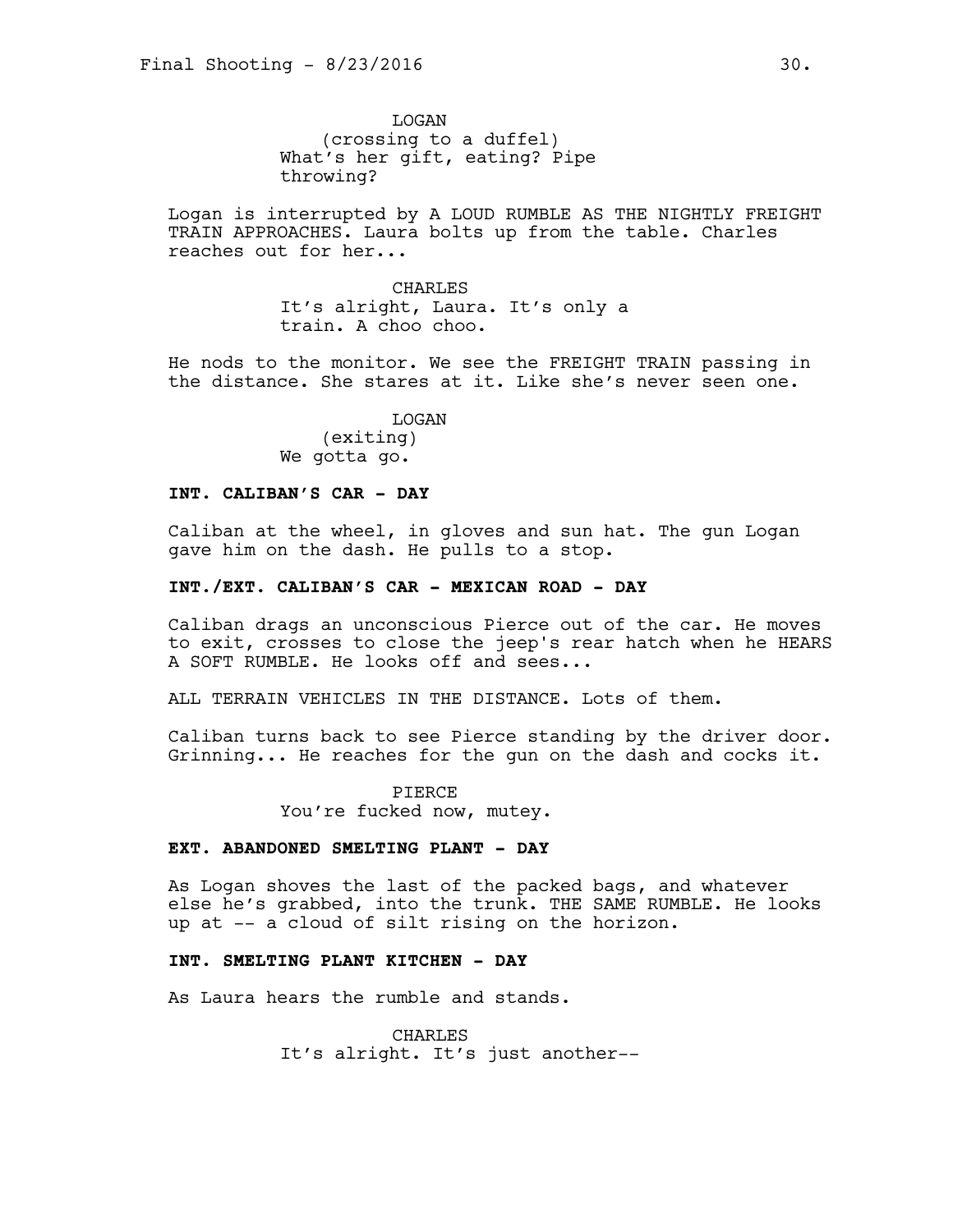LOGAN (coming in the door) --it's not a train. We gotta go!

Out the window, FOUR BLACK FEDERALE TRUCKS approach in a cloud of dust. Armed men in black hang onto the vehicles. Behind the trucks, THE SAME FOUR LARGE CUSTOM ALL TERRAIN VEHICLES. A different type of men are on board these, mercenaries, in full tactical gear.

*NOTE -- We'll call the mercenaries riding behind the Federales, THE REAVERS. They outclass the Federales with their weapons, vehicles, armor and skill. Many have weaponized appendages where missing limbs should be.* 

Logan takes hold of Charles' wheelchair, pushing him to the door. He passes Laura, points at her, an order:

> LOGAN (CONT'D) Don't move!

CHARLES (as he wheels out) Don't be afraid, child. He'll come back for you!

She looks at Logan, not so sure.

## **EXT. ABANDONED SMELTING PLANT - DAY**

Logan wheels a bouncing Charles rapidly out the door over the gravel and rocks toward the limo.

> CHARLES ...bloody hell.

THE RUMBLE GETS LOUDER and Logan and Charles look up as-- THE VEHICLES SMASH THROUGH THE GATE.

CHARLES (CONT'D)

My God...

## **INT./EXT. LIMO - ABANDONED SMELTING PLANT - DAY**

-- as Logan lifts him into the back of the limo, throws the wheelchair in the trunk.

#### CHARLES

Logan!

Logan quickly unzips his duffel, grabs something else. The Federales almost upon them. Charles yells at Logan as he slams the trunk and returns to Charles' door.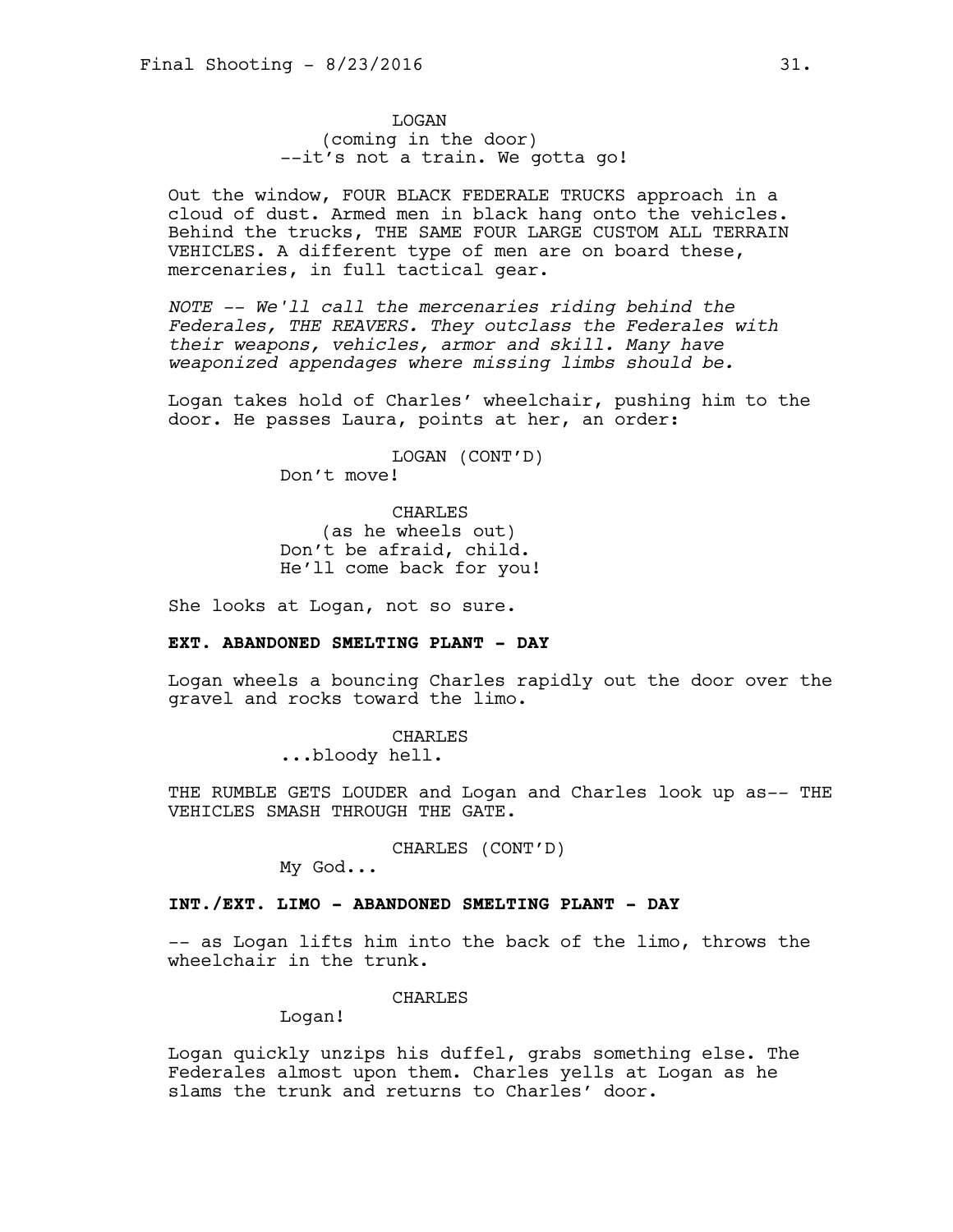CHARLES (CONT'D) Logan! You have to go back for her!

LOGAN She's not our problem.

Logan grabs a seat belt and hurriedly straps Charles in... and doing so, surreptitiously pulls out a loaded hypodermic and jams it into the old man's (numb) thigh.

#### CHARLES

I know what you just did.

Logan jumps behind the wheel, turns it over, hits the gas--

CHARLES (CONT'D)

LOGAN!

From the opposite direction, THREE MORE TRUCKS LOADED WITH FEDERALES and FOUR MERCENARIES ON DIRT BIKES, BLOCK THEM.

Logan stomps on the brakes and SLIDES TO A STOP.

A door opens and Donald Pierce steps out of his truck, his suit now dusted from his earlier misadventure. Around him, FEDERALES AND REAVERS ALL train their guns on the limo.

Jumping off one of the Federale Jeeps, A MEXICAN COMMANDER, chest decorated with mid-level brass, orders his men to take tactical positions surrounding the structures. He barks orders in Spanish and holds a police sketch of Laura.

> FEDERALE COMMANDER Este es el mutante! Capturar o matar!

#### **INT. SMELTING PLANT KITCHEN - DAY**

Laura sits at the table. She refills her bowl with cereal and eats it methodically with her spoon, watching the stand-off outside through the windows like a TV show.

## **INT./EXT. LIMO - ABANDONED SMELTING PLANT - DAY**

Logan watches as Pierce walks toward their limo. Charles getting fuzzier in back, the meds kicking in.

CHARLES

Logan...

LOGAN I'm thinking.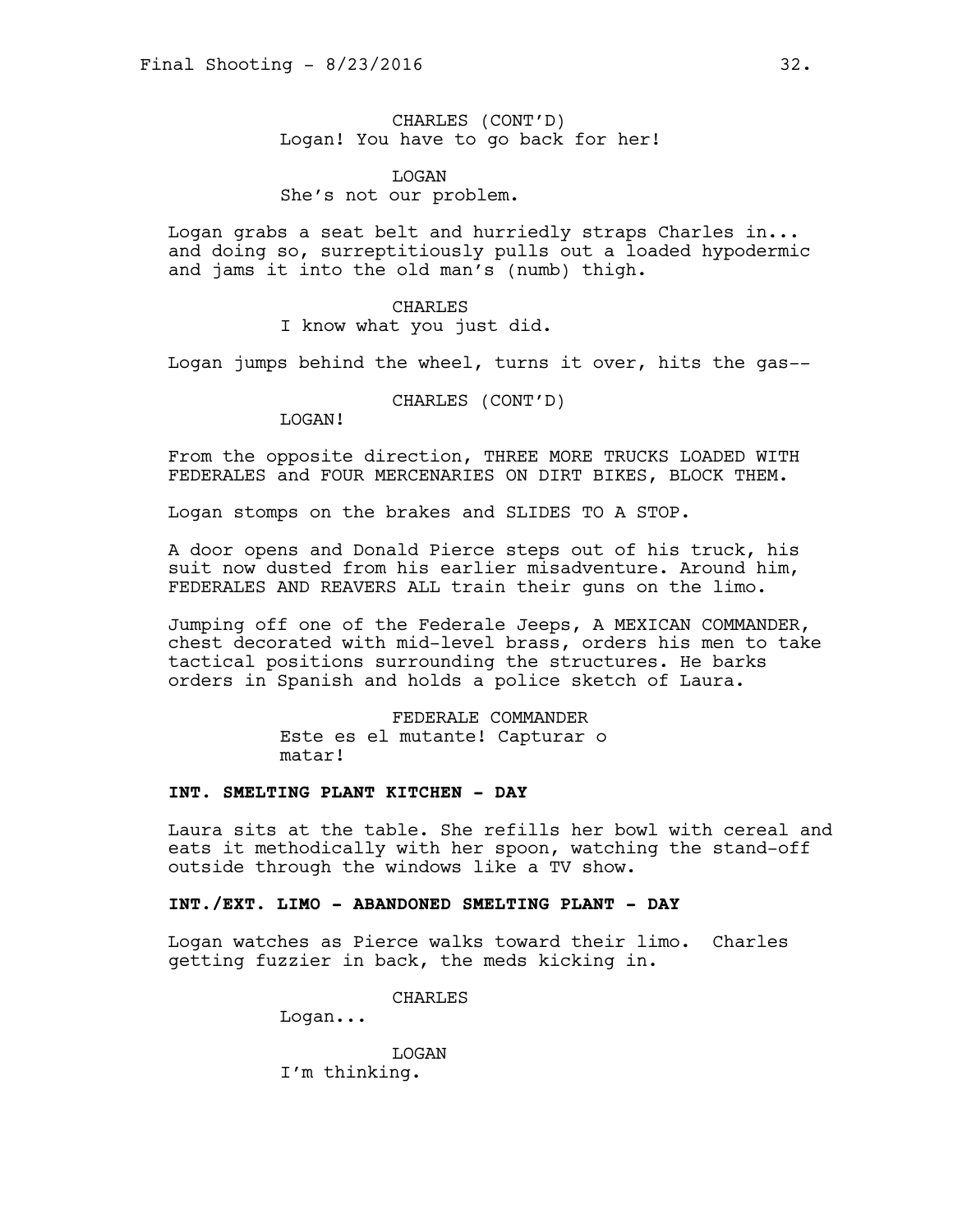**CHARLES** (raises a finger, dreamily) The child, Logan. We mustn't forget *Laura*. ...Logan...

LOGAN (eyeing Pierce approaching) Please be quiet.

Pierce arrives at the driver's side window, sees Charles in back, smiles down at the old man smiling back at him.

> PIERCE Ah, Charles Xavier. The most wanted octogenarian in North America--

Logan shoves the door open into Pierce, knocking him back. THE SOUND OF MANY GUNS CLICKING AS THE FEDERALES TRAIN WEAPONS ON LOGAN. But Logan gets in Pierce's face, fiery:

> LOGAN Where's Caliban?

CHARLES (rolls down window, loopy) Excuse me. I'm a nonagenarian, actually...

PIERCE How about you tell me where the girl is first. Or maybe I ought to ask the cue ball. Seems friendly.

LOGAN I told you, she's not here. Where's Caliban?!

Pierce smirks, amused by Logan's anger.

PIERCE

I left him in the same hole you were going to leave me.

Logan loses it, lunges for him -- when someone hits Logan from behind. Hard. And again. As Logan falls to his knees and turns-- SNIKT-- AND SEPARATES A REAVER from his arm.

> LOGAN (to Pierce) You got extra barbecue tongs for this guy?

THE FEDERALE COMMANDER nods.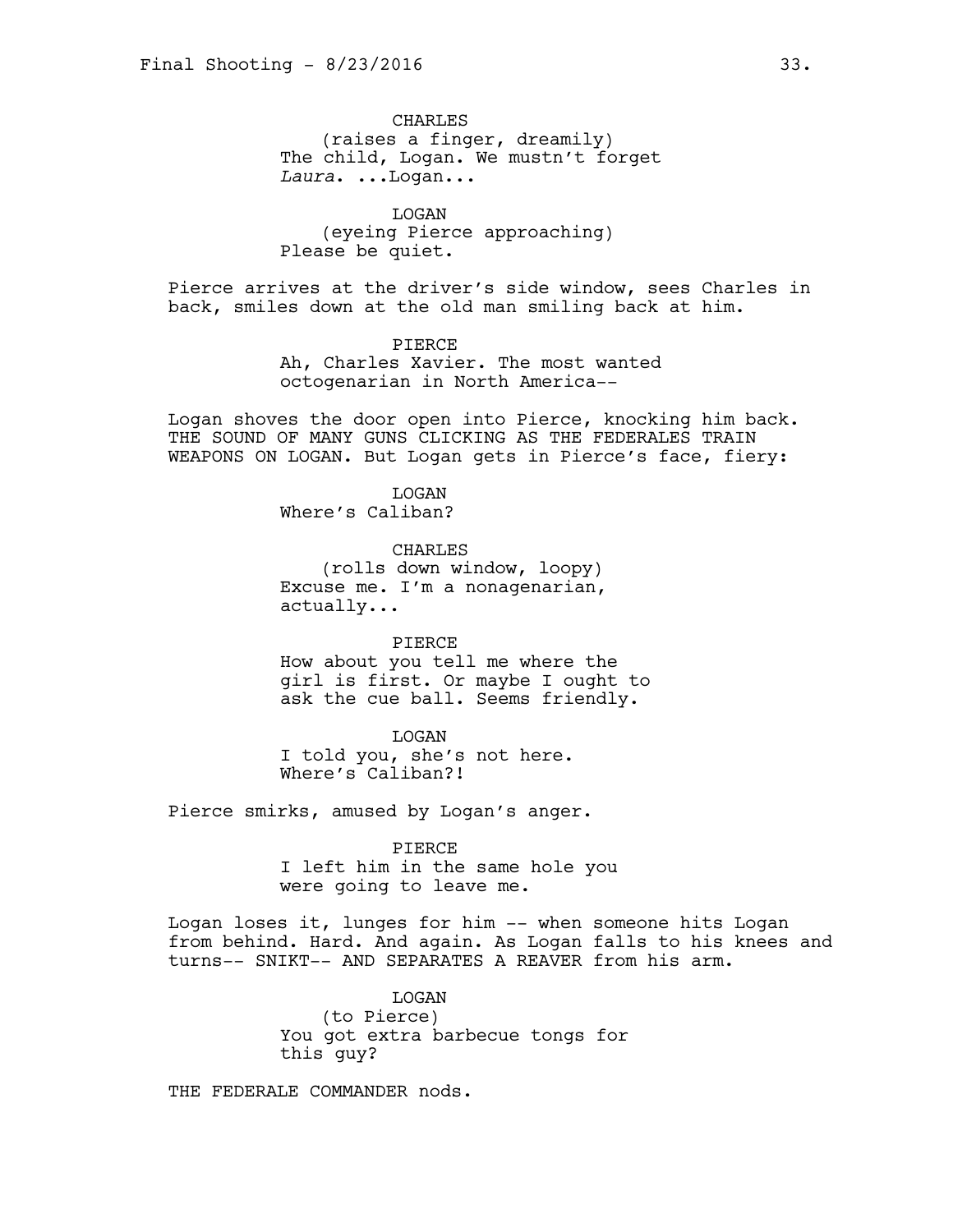AND A SWARM OF FEDERALES ATTACK LOGAN WITH RIFLE BUTTS AND BOOTS AND BEAT HIM TO THE GROUND. There are too many.

Pummeled, overwhelmed, his limbs all pinned, Logan turns over to find PIERCE'S FOOT TO HIS THROAT. Pierce leans down.

> PIERCE Jesus. Seeing you this way, Wolverine, it breaks my heart.

> > LOGAN

As soon as I rip it out of your chest, fuck-stick.

Pierce smiles, then nods to one of the Reavers (Mohawk) who jumps off his bike and advances toward a side door of the Smelting Plant. He's carrying a STEEL RESTRAINING COLLAR.

The Federale Commander shouts to Pierce.

FEDERALE COMMANDER (in Spanish) *No one goes in without Federale escort. I am in charge.*

Mohawk pauses. The Commander dispatches two of his Federales to lead him inside, weapons drawn.

## **INT. SMELTING PLANT KITCHEN - DAY**

THE DOOR OPENS as MOHAWK AND THE TWO FEDERALES creep into the dark room adjacent to the kitchen, advancing toward--

Laura at the kitchen table, her back to them. She seems oblivious as she pours more cereal, eats with her spoon.

One of the Federales accidentally kicks a bottle and Laura pauses her spoon in the air.

## **EXT. ABANDONED SMELTING PLANT - DAY**

ON LOGAN, watching. Charles, watching.

SUDDENLY, THERE ARE SCREAMS FROM INSIDE THE STRUCTURE. Men's screams. Then it is quiet. Everyone turns as --

*Creeaaak.* A STEEL DOOR OPENS WIDE. LAURA steps from the dark into the blazing light. She SQUINTS.

Pierce steps off Logan, having found his quarry.

**PTERCE** That-a-girl.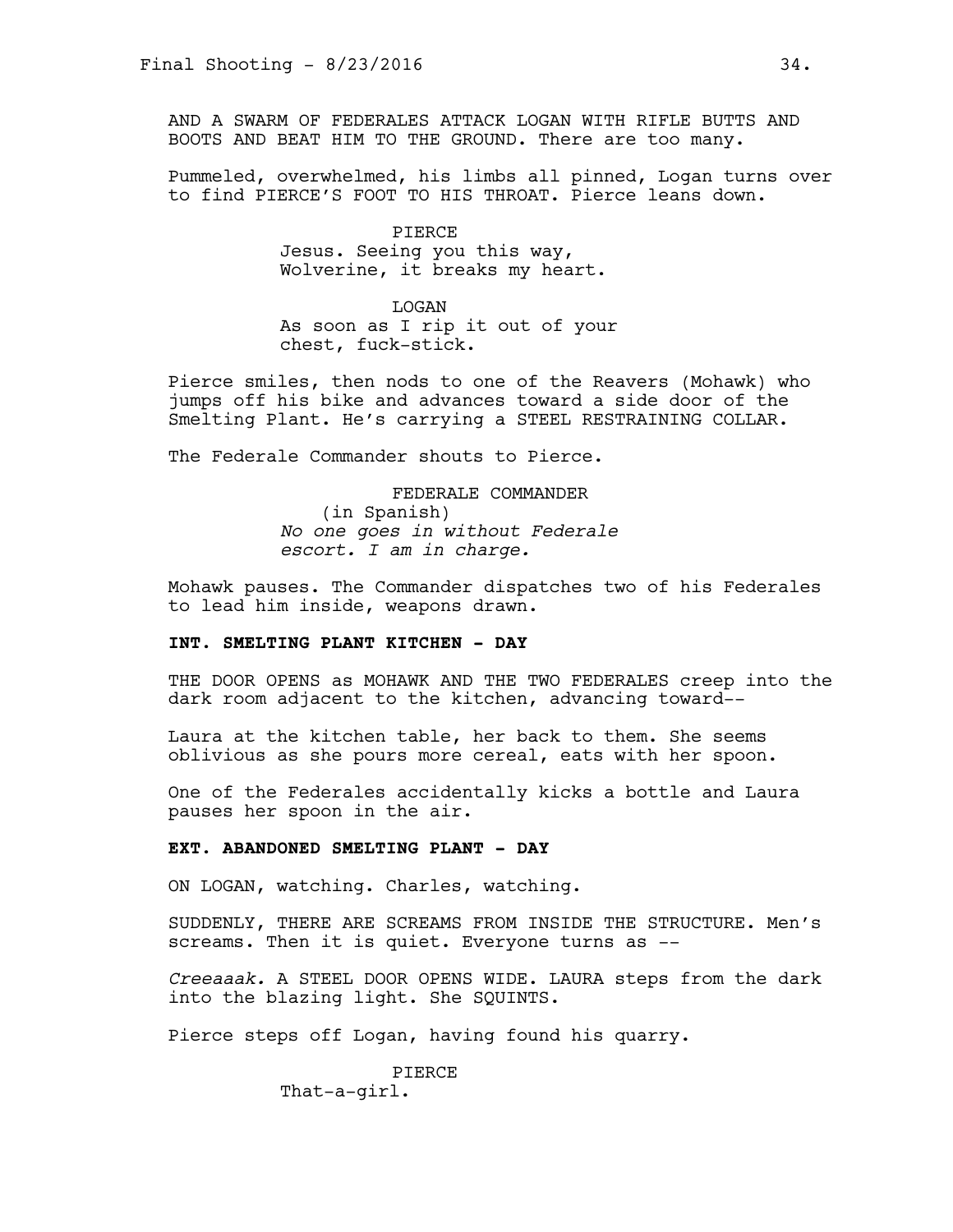--and now LAURA BOOTS SOMETHING which rolls to Pierce's feet.

Pierce and the Federale Commander look down at-- A SEVERED HEAD. WITH A MOHAWK.

THEN SHE TOSSES THE STEEL RESTRAINT COLLAR TO THE DIRT.

```
PIERCE (CONT'D)
    (sighs)
...Laura.
```
**ON LOGAN** -- Pulling himself up from the ground as--

**LAURA**-- continues walking toward Pierce. Hands at her sides.

PIERCE (CONT'D) Laura. Stay where you are. You want to see your friends, right?

**ON PIERCE--** as he nods to the REAVERS to prepare to take her.

A CYBORG-LEGGED REAVER OPENS THE DOORS OF A CONTAINMENT TANK in back of one of their vehicles. Yet another REAVER (PRETTY BOY, *not*) assembles A SAVAGE HARPOON AND RESTRAINT SYSTEM.

But the Federale Commander suddenly orders his men to --

FEDERALE COMMANDER Tomar el mutante!

AND THE CIRCLE OF FEDERALES MOVE IN ON LAURA.

PIERCE Commander, stop!

FEDERALE COMMANDER You said alive or dead.

SNIKT! -- BLOODY CLAWS EXTEND FROM LAURA'S KNUCKLES.

PIERCE Laura! NO! NO!!

**ON LOGAN**-- He reacts to the claws. In shock. Cannot believe what he's seeing. With the attention on Laura, Logan starts moving, limping, back to the limo. His eyes meet--

Laura's. A moment of mutual recognition. It breaks as she turns to face the Federales.

**ON CHARLES**-- who, struggling against the meds, presses himself against the glass, staring at Laura.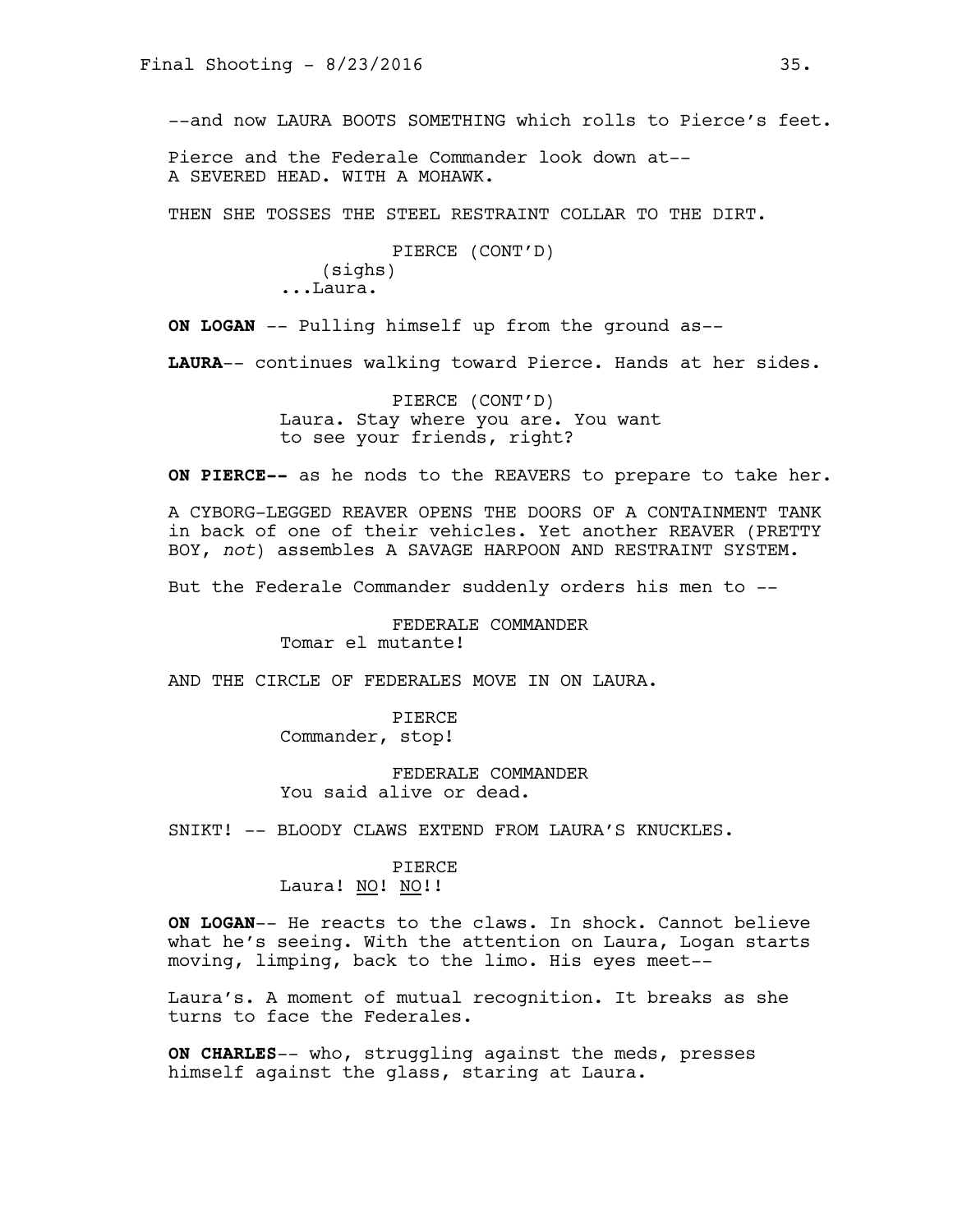### CHARLES

...My Lord.

**BACK TO LAURA AS --** THE FEDERALES LUNGE AT HER and, sadly for them, Laura leaps in the air and becomes a whirling dervish of death. Limbs and weapons sliced from her attackers like a topiary. Guns fire to no effect as Laura evades the shots.

*This little girl has been created, designed and trained for one thing and one thing only: killing. And she's a virtuoso.*

This wave dispatched, LAURA FLEES, HIDES BEHIND THE CATWALK SUPPORTS. The armed Federales hunt for her among the supports and she starts picking them off, one by one, with her blades and even with their own guns.

Suddenly, Laura is pinned against a concrete wall by A MUSCLE BOUND REAVER. With an acrobatic move, she boots him in the nuts and leaps over him, manages to run as--

PRETTY BOY FIRES THE HARPOON GUN, retracts the cable and pins her to the ground. REAVERS AND FEDERALES SURROUND HER and PRETTY BOY is about to put on the restraints when--

SNIKT! -- LOGAN GUTS PRETTY BOY FROM BEHIND-- AND ENGAGES THE OTHERS as Laura pulls the harpoon from her side and runs.

Laura is grabbed by THREE MORE REAVERS, WHO RESTRAIN HER AND STARTS TO DRAG HER AWAY -- BUT, SNIKT! --

TWO ADAMANTIUM FOOT CLAWS EMERGE FROM HER FEET dragging on the concrete, making a ringing sound, like chalk on a black board and -- suddenly -- with a double scissor-kick -- she stabs one Reaver in the thigh and the other in the throat, her gleaming foot claw sticking out the back of his neck.

Logan stares, slack-jawed. Then notices--

PIERCE AND ANOTHER REAVER are moving on the limo, about to take Charles. Logan tosses them back and--

# **INT./EXT. LIMO - ABANDONED SMELTING PLANT - CONTINUOUS**

Logan drops behind the wheel, watching through the windshield as Laura takes on six or seven more hostiles.

> **CHARLES** (drunk with the meds) ...As I said, Logan, she's a mutant... Like you. Very much like you, in fact.

Logan grimly starts the engine.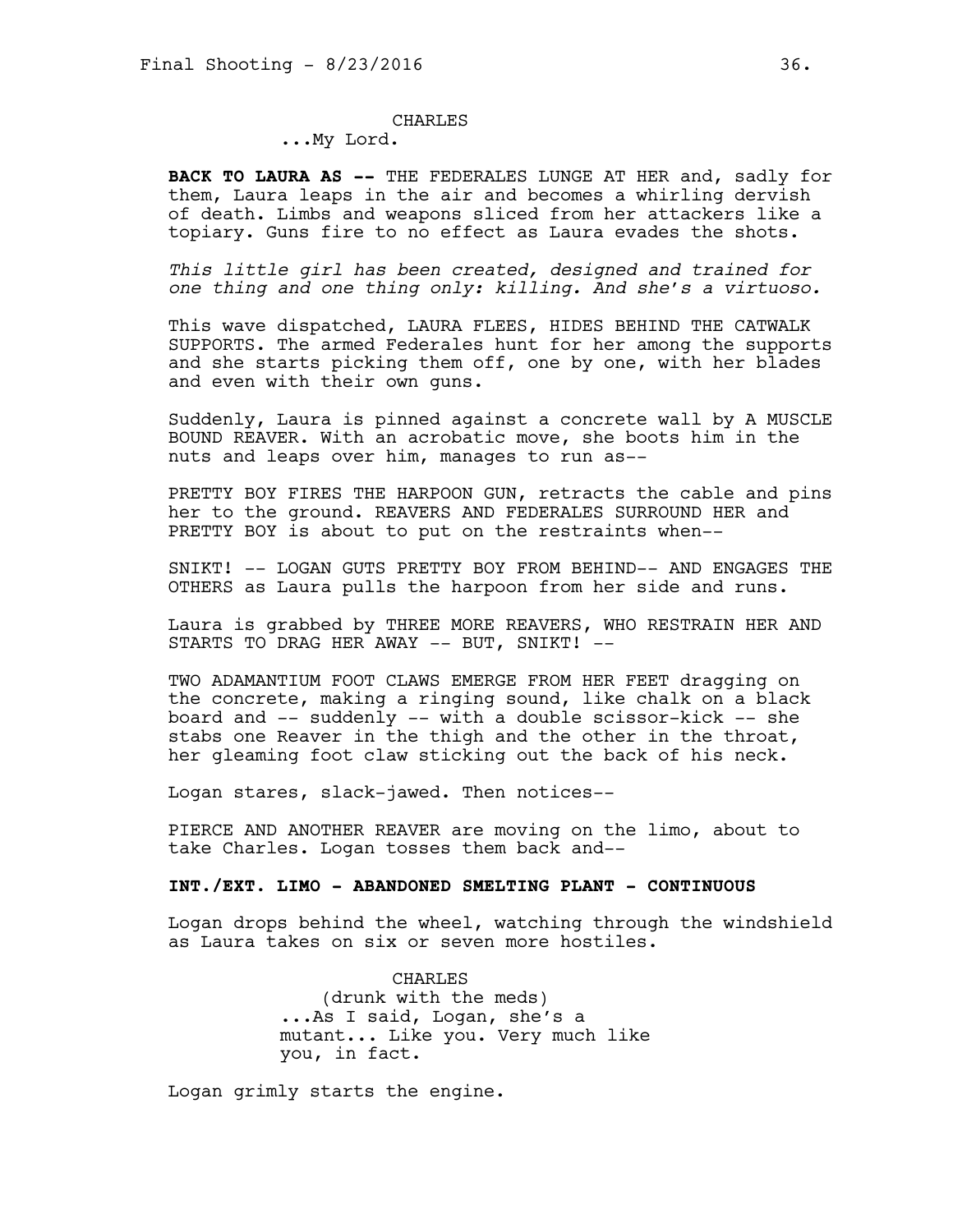# CHARLES (CONT'D) Where are we going?

Logan ignores Charles as he put the limo in gear, gaining speed, and then-- MAKES A HARD U-TURN AND --

WHAM! PLOWS INTO THE FEDERALES AND LAURA (WHO JUMPS ON THE HOOD TO AVOID IMPACT).

Logan accelerates again, Laura clinging to the hood. Logan punches a button, opening the sunroof as gunfire starts to hit their limo.

Laura leaps into the limo. Charles smiles at her, pleased and seemingly oblivious to the gunfire:

CHARLES (CONT'D)

Laura!

As they take a hard turn, a side window shatters and LAURA INSTINCTIVELY SHIELDS CHARLES FROM THE BULLETS.

LAURA GETS HIT AND matter of factly sucks the slug out of her arm and spits it on the seat like Lee Marvin.

Logan meets eyes with Charles in his rear view. And that's when they are hit with A BARRAGE OF BULLETS--

### **WIDER -- SMELTING PLANT**

THE FEDERALES HAVE LEAPT INTO THEIR JEEPS and fire at Logan's limo as they spin out in the dirt, in pursuit.

Disgusted, Pierce also gets behind the wheel and leads his Reavers in the opposite direction.

THE PLANT GATE BLOCKED BY THE ARMADA OF VEHICLES, Logan drives straight at the chainlink fence-- and we prepare for a classic action movie fence smash.

#### LOGAN

Hold on!

BUT THE LIMO HITS THE FENCE, BENDS THE SUPPORTS AND GRINDS TO A PATHETIC HALT, TANGLED IN MESH. As it would in real life.

Federales open fire at the limo as Logan guns the engine in reverse, trying to get traction on the dirt. Other Federales speed toward them on motorcycles.

Under massive fire, bullet-riddled, Logan's limo finds purchase, and he's backing out at high speed, ripping a long section of chain link from its posts and dragging this "tail" with him (driving backwards now).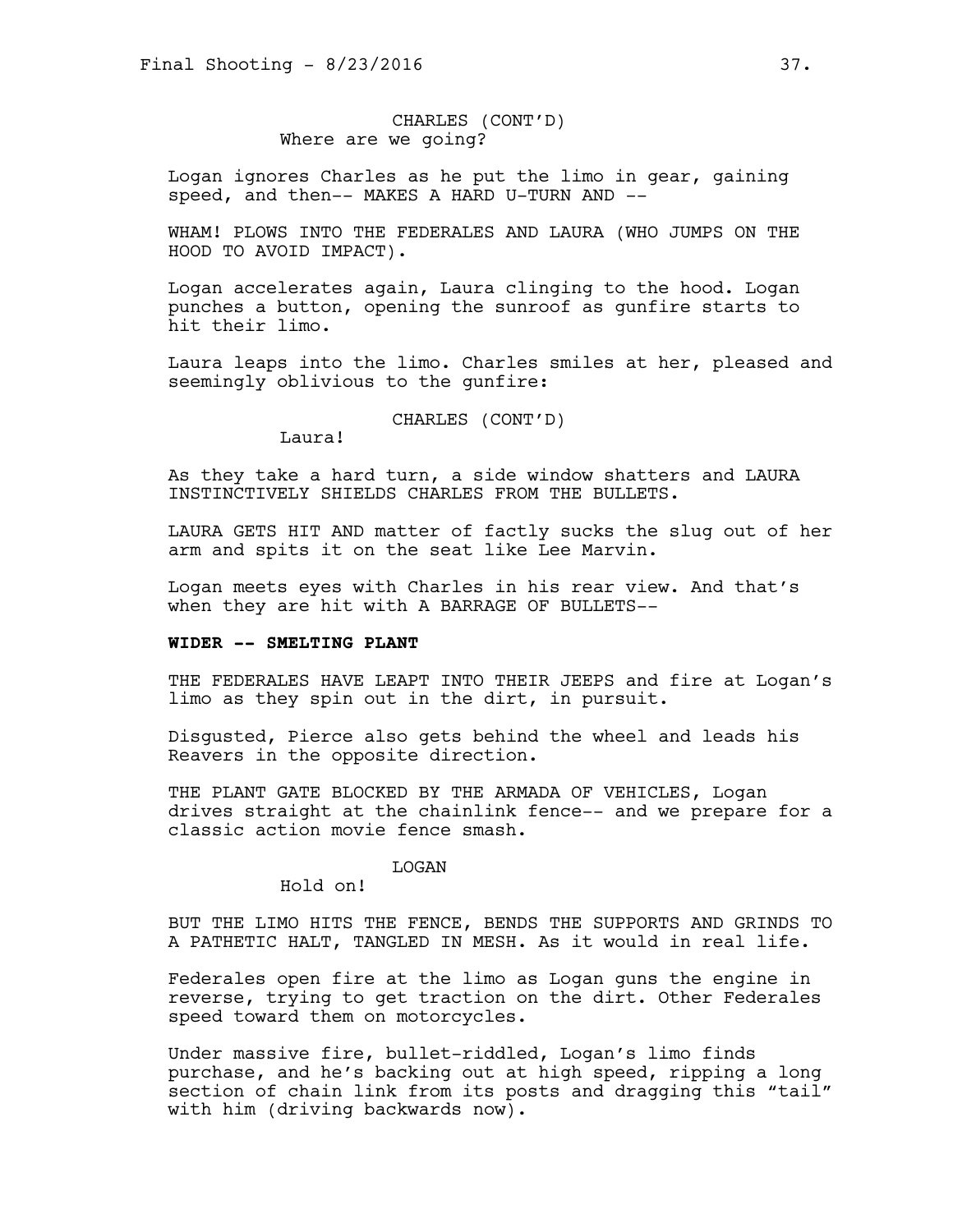LOGAN SWERVES HARD AND THE CHAIN LINK "TAIL" SWINGS OUT AND WIPES OUT THE REAVER BIKES. One of the riders tumbles and grabs onto the chain link tail, the limo dragging him.

The Reaver claws his way along the chain link toward the hood of the car, drawing his gun, firing at the windshield.

Logan ducks and spins the car around. The dragging fence swings wide, LOSING THE REAVER ON THE FENCE.

Pierce angrily peels his truck in another direction.

Logan sees the main gate ahead. As he guns for it, he notices THE FLASHING RED TRAIN-WARNING LIGHTS at the loading dock.

TWO FEDERALE JEEPS reach the sides of the limo, guns aimed squarely at Logan. Laura and Charles react as--

Logan steers the limo through a series of concrete structures FORCING THE JEEPS INTO VIOLENT COLLISIONS.

Logan guns his limo into--

#### **EXT. OPEN DESERT - DAY**

LOGAN'S LIMO RACES FROM THE PLANT GROUNDS, APPROACHING--

A HULKING FREIGHT TRAIN arriving quickly from parallel tracks. The train is moving faster than the limo.

Logan makes a hard left, cranking the wheel just clipping the front corner of Pierce's truck, spinning toward the tracks.

THE TRAIN HAS ALMOST CAUGHT UP WITH THEM AS--

THE LIMO PLOWS STRAIGHT INTO THE SIDE OF A FEDERALE TRUCK which gets squeezed between the limo and train. Sparks fly.

LOGAN SPINS THE WHEEL, PUSHING THE TRUCK (and the Federale Commander in it) INTO THE PATH OF THE TRAIN AS--

LOGAN GUNS HIS LIMO ACROSS THE TRACKS ITS REAR END PINGED BY THE LOCOMOTIVE-- AND THE FEDERALE TRUCK OBLITERATED.

LOGAN'S LIMO COMES TO A STOP ON THE OTHER SIDE. Logan looks back through the moving freight cars at--

Pierce and the remaining Reavers, stuck until it passes. It's a long train.

# **EXT./INT. LIMO - RURAL HIGHWAY - DAY**

Logan's battered limo racing at 120 mph.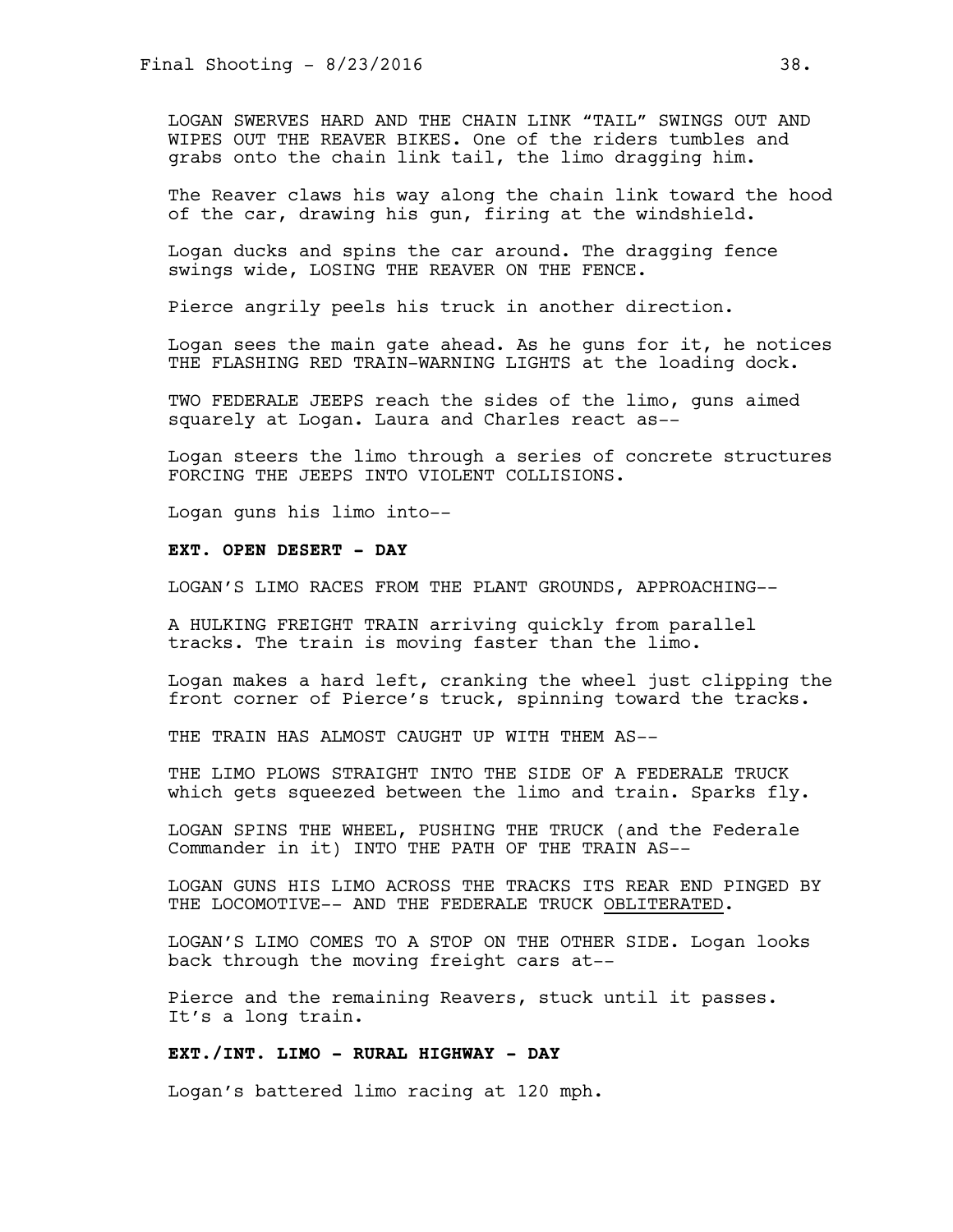Logan's eyes darting to his rearview, peeled for any sign of Reavers. He glances back at --

LAURA, beside Charles, her gaze fixed out the window.

### LOGAN

# Who the fuck are you?

Laura slowly turns, acknowledging Logan's existence.

CHARLES You know who she is, Logan.

**T<sub>I</sub>OGAN** 

No. I don't.

CHARLES Does she remind you of anybody?

Laura holds Logan's glare with her own equally hard look.

Logan flares, peers tensely back out the windshield as he takes a hard turn.

# **EXT. ABANDONED SMELTING PLANT - MORNING**

Donald Pierce steps over a mangled Reaver as the remaining "soldiers" clean up after the fight.

> PIERCE Leave nothing behind fellas. We were not here!

He walks toward the main building, then looks back.

PIERCE (CONT'D) Bring me the tracker.

# **INT. SMELTING PLANT KITCHEN - MORNING**

Pierce steps inside and takes in the room. Picks up the RED SLICKER on the chair. Finds her ball in the pocket.

He turns as the DOOR IS OPENED and A SERIOUSLY INJURED CALIBAN is carried inside and shoved into a chair. He's hooked up to an IV, his head is covered with a HOOD.

Pierce rips off the hood and slaps Caliban's battered face.

PIERCE

Wakey wakey.

Caliban blinks his pale eyes open. Pierce sits down across from him and smiles.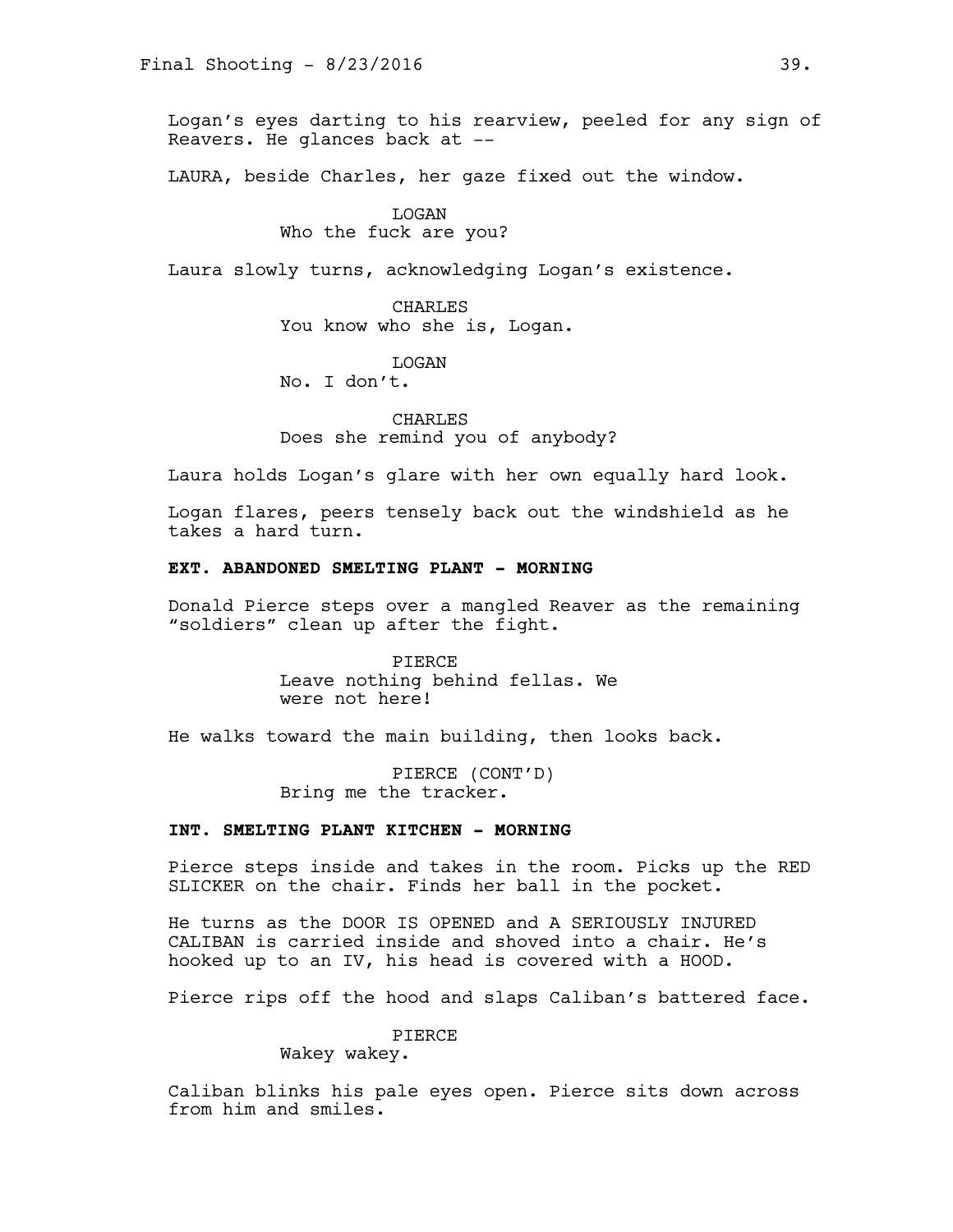PIERCE (CONT'D) You know, I read about you when I was a kid. You tracked that crazy gilled mutey fishy motherfuck, what was his name, Wave? (flutters his metal digits) Tracked him halfway 'cross the Atlantic they said. And you was underwater. Inside a sub. And you found him anyway. Shit. That's a gift. That's trackin'!

CALIBAN I'm sorry. I believe you're thinking of someone else.

Pierce grins. SUDDENLY STRIKES Caliban with his metal hand.

#### PIERCE

'I'm not mistaken, you used to work for my team, for the good guys. You were helping round up all the old mutes.

Caliban says nothing. Pierce picks up Laura's ball.

PIERCE (CONT'D) What changed? 'You got religion?

Pierce slides Laura's RED SLICKER onto the table.

PIERCE (CONT'D) Gonna need you to help the good guys one more time, and track one more special for me.

CALIBAN I will not. I will not help you.

Pierce turns toward the blacked out kitchen window. Starts to peel at the tar paper.

> PIERCE Of course that's what you'd say. But then I got this theory that people don't really change.

Pierce suddenly pulls the tar paper, RELEASING A SHARD OF BRIGHT SUNLIGHT. Caliban cries out, tries to turn away.

> PIERCE (CONT'D) *Beware the light, Caliban.* I bet that's what your Mommy said every day when you was a kid.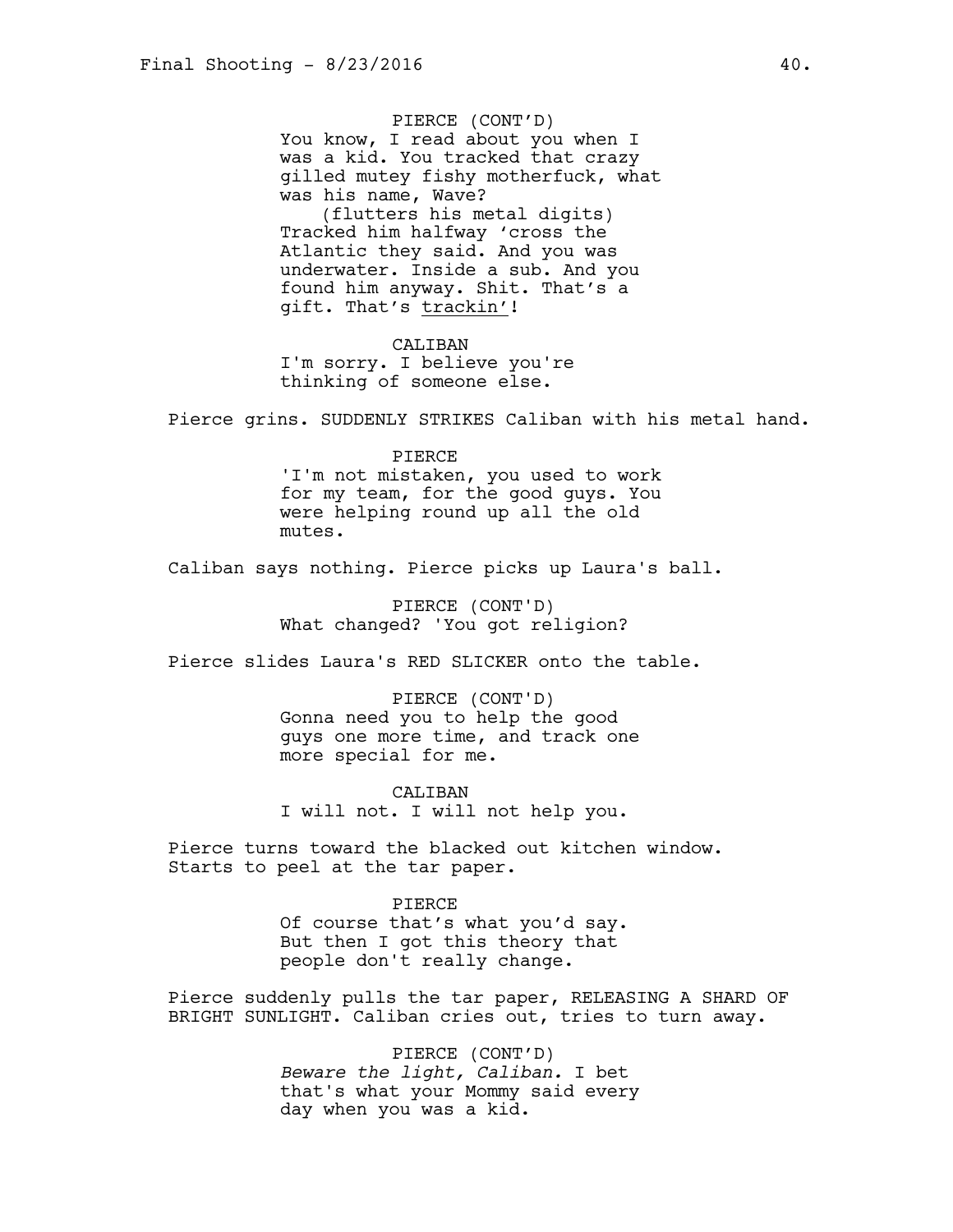CALIBAN

Please--

PIERCE *Beware the light*.

Two Reavers force his face into the bright light. The mutant's eyes open. It burns.

> PIERCE (CONT'D) Let's not bring out the worst in each other. The girl's not worth it. She's not a natural fuck-up like you. She's a business mistake. R & D gone bad. There's liability. They can't have things with patents running around hurting people. So we need to get her off board before she hurts anybody else, someone you care about maybe.

Pierce nods to his men and they put the hood back over Caliban's head and haul him out, crying.

> WHISPERED VOICE (V.O.) *...My name is Gabriela Lopez.*

# **CLOSE ON -- A PHONE, GABRIELA'S PHONE**

ON THE SCREEN WE SEE-- A SHAKY SELFIE OF GABRIELA in a Mexico City apartment. She looks healthier but grim.

#### GABRIELA

*I am a nurse and for ten years I have worked at Transigen research in Mexico City.*

On screen, we are moving through corridors of a high end research facility. See flashes of Gabriela in reflections in glass, in a nurse's uniform, recording surreptitious video.

> *GABRIELA (CONT'D) Transigen is a owned by an American company. And they pay better than any Mexican hospital.*

A SHAKY SHOT -- CLOSE ON letterhead from a memo -- ALKALI.

*GABRIELA (CONT'D) What I am about to show you is illegal in the U.S. and Canada--* 

CLOSE ON -- A NEW SELFIE OF GABRIELA, now in a stockroom.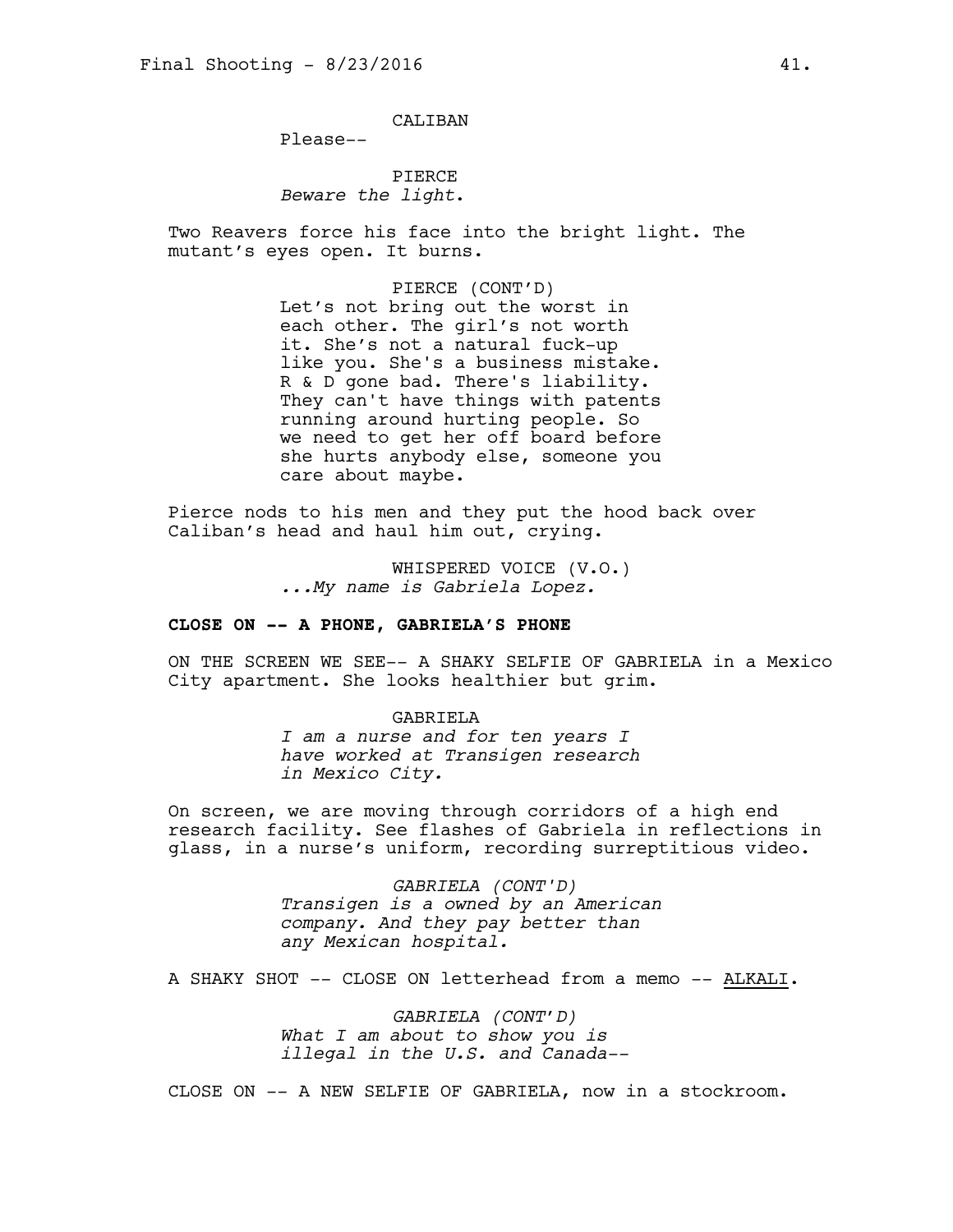*GABRIELA (CONT'D) --and that is why they came here.* 

CUT TO -- A BRIGHTLY LIT WARD. A SLOPPY PAN ACROSS A GROUP OF DRUGGED CHILDREN (ages 5-15) as they are prodded into kennellike enclosures decorated with tattered stuffed animals.

#### GABRIELA (CONT'D)

*These children were born in this building. They were born here and they have never left. Never seen the sun or ocean, the rain or snow or any of God's creatures.* 

Sleeping mats on tile floors with exposed drains and hoses. Armed guards, some missing limbs, perhaps recognizable as Reavers, juxtaposed against the cheerful sound of musak. This place is a cross between a Children's hospital and a kennel.

> GABRIELA (CONT'D) *They have no birth certificates, no names beside the ones we have given them. They were raised in the bellies of Mexican girls.*

Grainy photos flip past, A BLOOD SPRAYED BIRTHING ROOM.

GABRIELA (CONT'D) *--girls no one can find anymore.* 

Images of test tubes. Vials of liquids. Electron microscopes.

GABRIELA (CONT'D) *Their fathers were semillas genética, special seeds in bottles.* 

VIDEO OF A BIRTHDAY PARTY IN THE WARD.

The children (5 years old) singing in Spanish over a birthday cake with the Mexican staff. They are suddenly interrupted by A RED HAIRED MAN IN A LAB COAT.

NEW SHOT-- the Red Haired MAN -- corridor

Surreptitiously recorded as he chastises the Mexican staff. We pick up snatches of words.

> RED HAIRED MAN *We don't bring them cake, Maria. We do not dress them up for Halloween. We do not call them baby or kiss boo boos. They're part of a study. Do not think of them as children. Think of them as things.*  (MORE)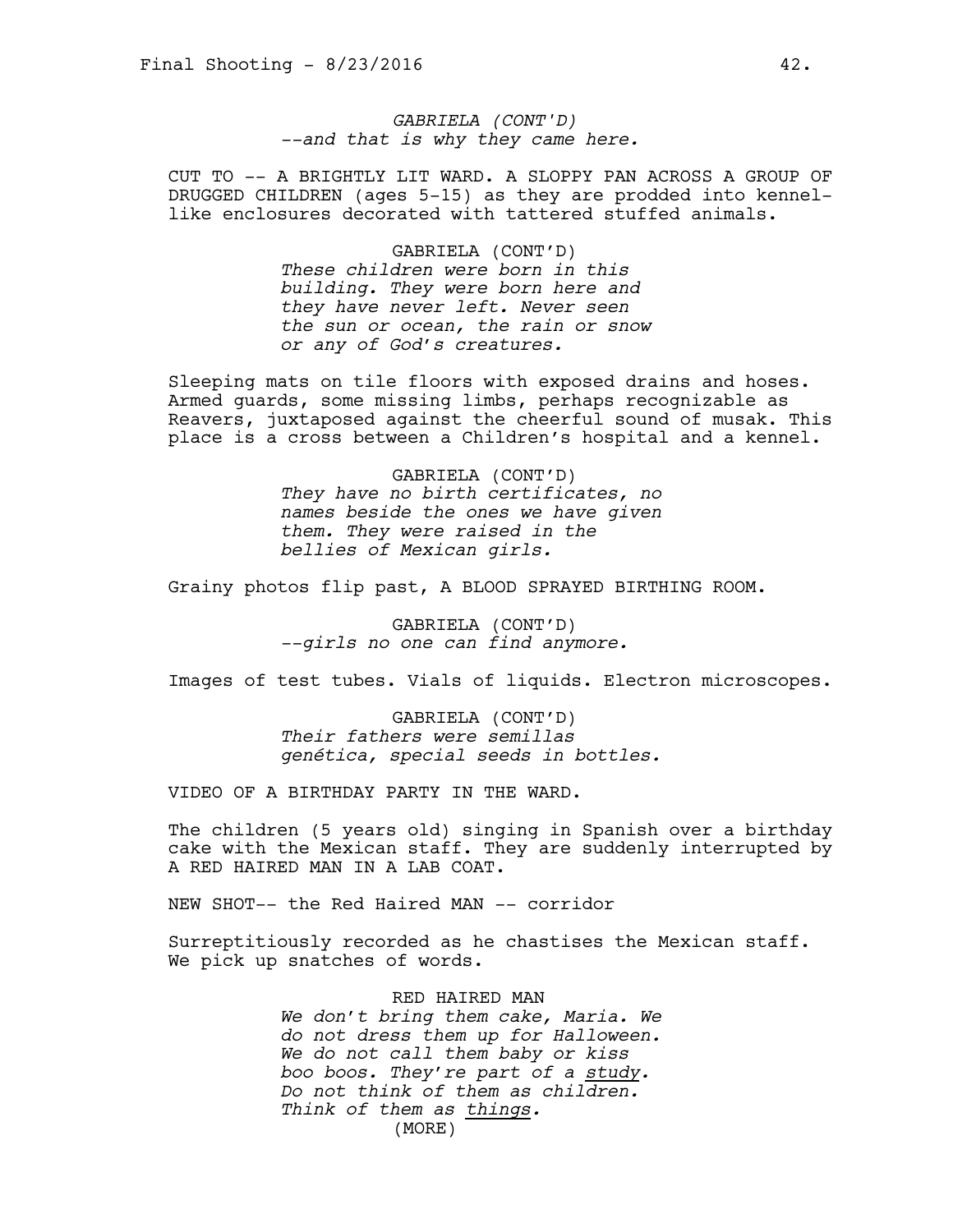*They have patents and copyrights. Like this-- (throws a stapler) Comprende?* RED HAIRED MAN (CONT'D)

NOW WE SEE-- SHAKY VIDEO OF TWO KIDS FIGHTING IN A PADDED ROOM. A lab technician injects one with something and that one starts beating the other, exhibiting tremendous strength. A staff member screams in Spanish and tries to break it up.

AN ALARM SOUNDS. THE BOY IS HIT WITH TEASERS.

GABRIELA *They told us they were part of a pharmaceutical study.* 

NEW SHOT-- THE CAMERA NOW EXPLORES A ROOM THAT LOOKS LIKE A GUN RANGE, WITH PADS AND HACKED UP DUMMIES. A kid fires an automatic weapon with brutal accuracy.

NEW SHOT-- Children spar with MEN IN BODY ARMOR (REAVERS). Special Ops combat skills in 8 year old bodies.

CAMERA PANS TO-- AN OBSERVATION WINDOW HIGH ABOVE THE FLOOR. THE RED HAIRED MAN, 40, watches, expressionless.

> GABRIELA (CONT'D) *But of course, that was a lie.*

CLOSE ON -- A SELFIE OF GABRIELA at her apartment.

GABRIELA (CONT'D) *They thought we were too poor and stupid to understand.* We are poor, but we are not stupid. I knew what they were doing.

She holds up SEVERAL YELLOWED NEWSPAPER ARTICLES about XMEN. And then several XMEN comic books.

> GABRIELA (CONT'D) *When I was a child, I learned English from these.*

REVERSE TO REVEAL WE ARE--

# **INT./EXT. LIMO -- TRUCK STOP - TEXAS HIGHWAY - MORNING**

Logan and Charles in the back, rapt, watching the video on Gabriela's phone, propped on the coffee table. Logan hands Charles some pills and, after seeing him pop them in his mouth, turn back to the video.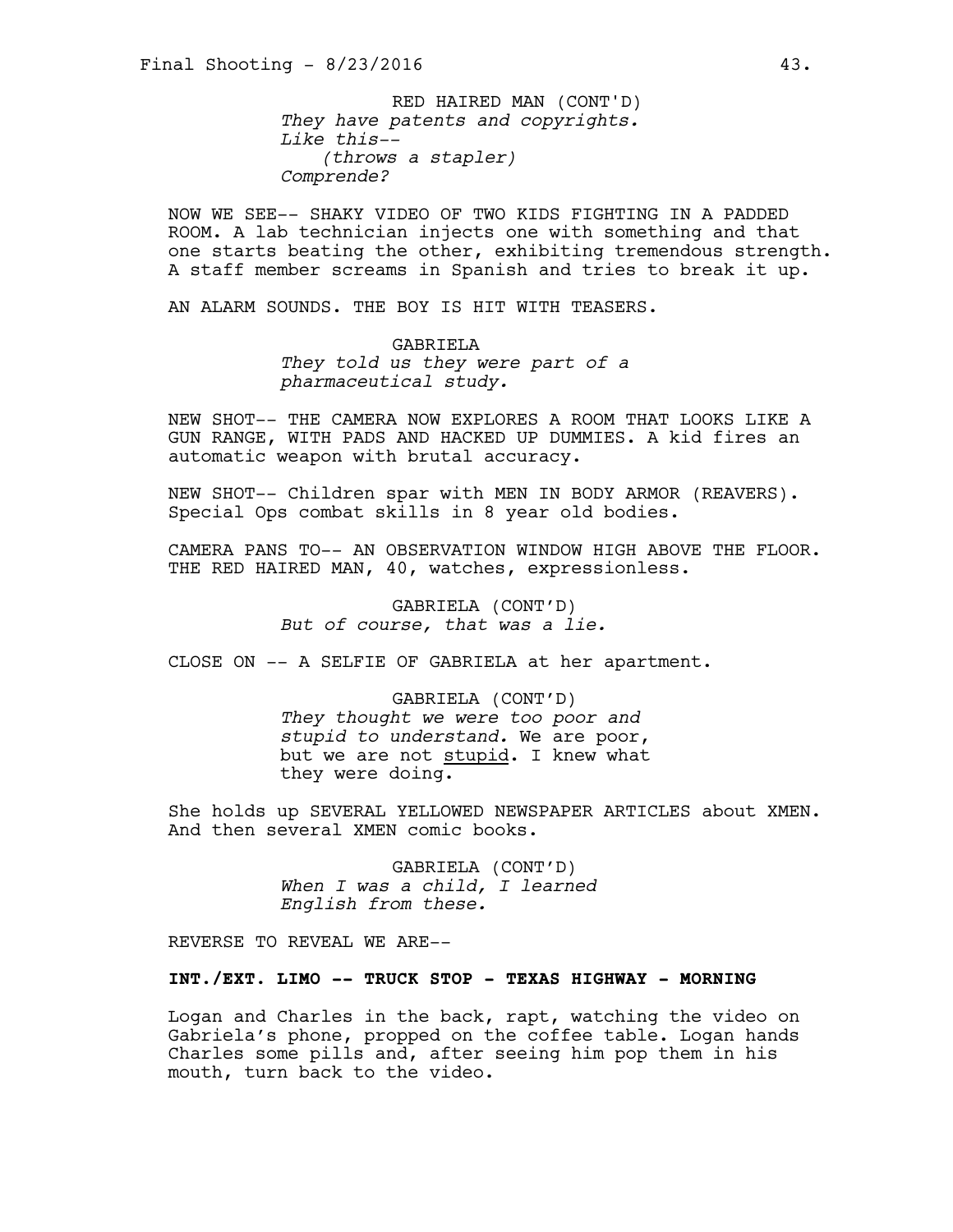GABRIELA (ON PHONE) *This is business. They are making soldiers. Weapons X. These are babies of mutantes muerta.* 

The video suddenly stops. Screen goes BLACK.

#### CHARLES

Is there more? Play it.

Logan puts on his reading glasses, picks up the phone, trying to get it to play again. As he does this, Charles spits out his pills and drops them in the seat crevice.

> LOGAN Battery's dead. We need a plug.

CHARLES How far is it? (off Logan's confusion) To North Dakota.

### LOGAN

Charles.

CHARLES You took that woman's money. You told her you would take the child there.

Logan stares out the open door at--

LAURA, sitting solemnly in one of those "Bucking Bronco" rides as it bounces and plays a repeating fanfare.

> **T<sub>I</sub>OGAN** What is she?

CHARLES She's your daughter, Logan. (off his glare) Alkali had your genetic code.

LOGAN

Not just mine.

Outside, the horse ride has stopped moving. Laura hits the button over and over, but nothing happens. She bangs on the side and, still, nothing happens.

CHARLES

Logan...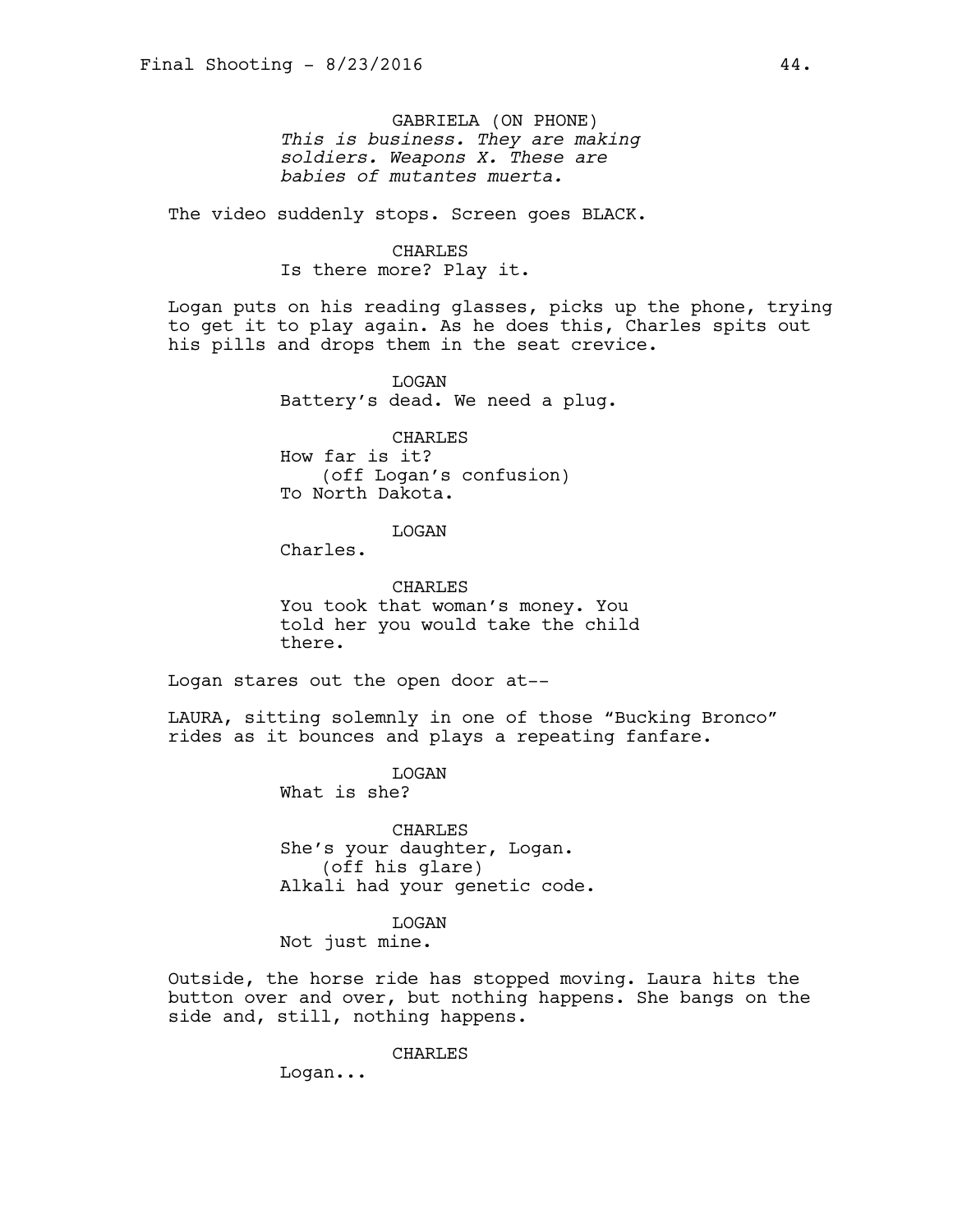**T<sub>I</sub>OGAN** I don't wanna hear it. I don't want to talk about it anymore.

CHARLES

Logan.

LOGAN

Stop.

CHARLES I have to pee.

Logan looks at him. *Oh.* 

# **EXT. TRUCK STOP -- DAY**

ON LAURA AS -- SNIKT -- A CLAW comes out. She tries to jam it into the Bucking Bronco machine's coin slot. Logan grabs her wrist, holds out a QUARTER.

> LOGAN Last ride. Then we're leaving.

He nods to the claw, she retracts it. Then she grabs the quarter from him.

> LOGAN (CONT'D) You're welcome.

Logan crosses to the --

# **INT. TRUCK STOP MEN'S ROOM - DAY**

We look at a half closed handicapped stall door as Logan and Charles shuffle about inside.

> **CHARLES** Stop it. For God's sake I can do that myself!

LOGAN Well, you're not doing it!

# **EXT. TRUCK STOP - DAY**

As Logan wheels Charles back to the car, he looks over at the bucking bronco ride. LAURA'S GONE.

# **INT. TRUCK STOP CONVENIENCE STORE - DAY**

Laura walks down an aisle, looking at the colorful products. She grabs a can of Pringles, starts in on it.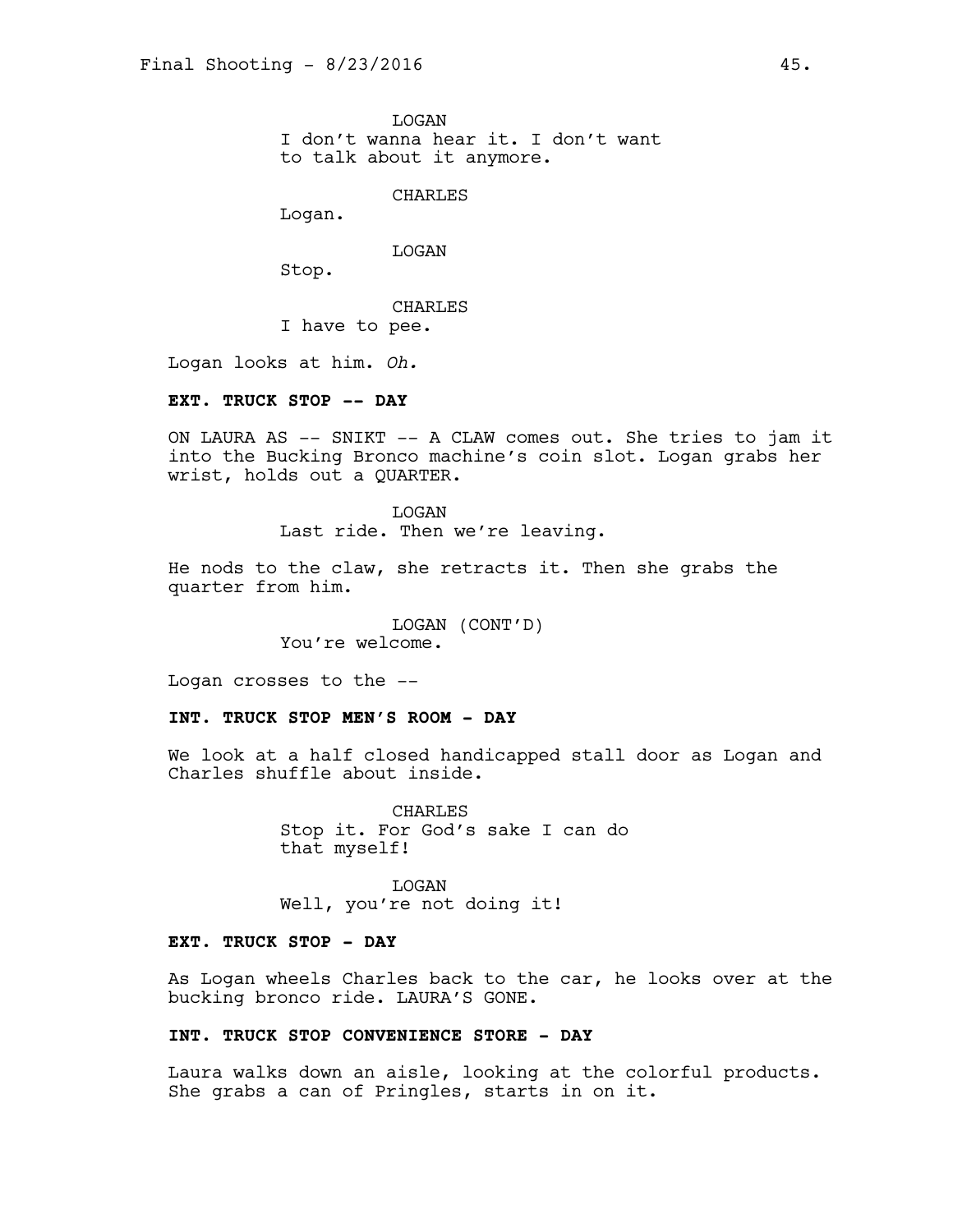Then she stops and looks at a floor display of Hypno, Mag and all the variations of "energy drinks." Laura grabs a can, opens it and takes a long drink. She's bouncing as she walks now...

A CLERK looks up from his phone at her eating snacks.

Laura stops at a SUNGLASS RACK, munching. Notices a pair of shades. Puts them on, eats more, looking at herself.

> CLERK Yo. Girlie. You gotta pay for that.

Laura looks up with her mouth full. She starts for the door.

The Clerk blocks her way. She just looks up at him.

CLERK (CONT'D) Where's your *mommy and daddy*?

She continues staring. Shoves some Pringles in her mouth.

CLERK (CONT'D) Alright, that's enough--

He swipes the Pringles can from her hand, about to take the sunglasses from her nose, when, in a terrifyingly swift move, she throws the clerk to the floor, straddling him, hand on his throat the other raised-- SNIKT-- claws out.

> CLERK (CONT'D) Holy shit! Oh God Jesus, No!

That's when a hand again grabs Laura by the wrist.

**T<sub>I</sub>OGAN** 

Not okay.

Logan pushes Laura to the door turns to the clerk--

LOGAN (CONT'D)

Sorry.

--then grabs a handful of CIGARS and A PHONE CHARGER, stealing a look at a security camera on his way out.

# **INT. EXT LIMO -- OKLAHOMA -- NIGHT**

A great starry sky as the desert becomes the plains. The limo sits, parked along a flat stretch of Oklahoma highway.

Laura and Charles are asleep in back.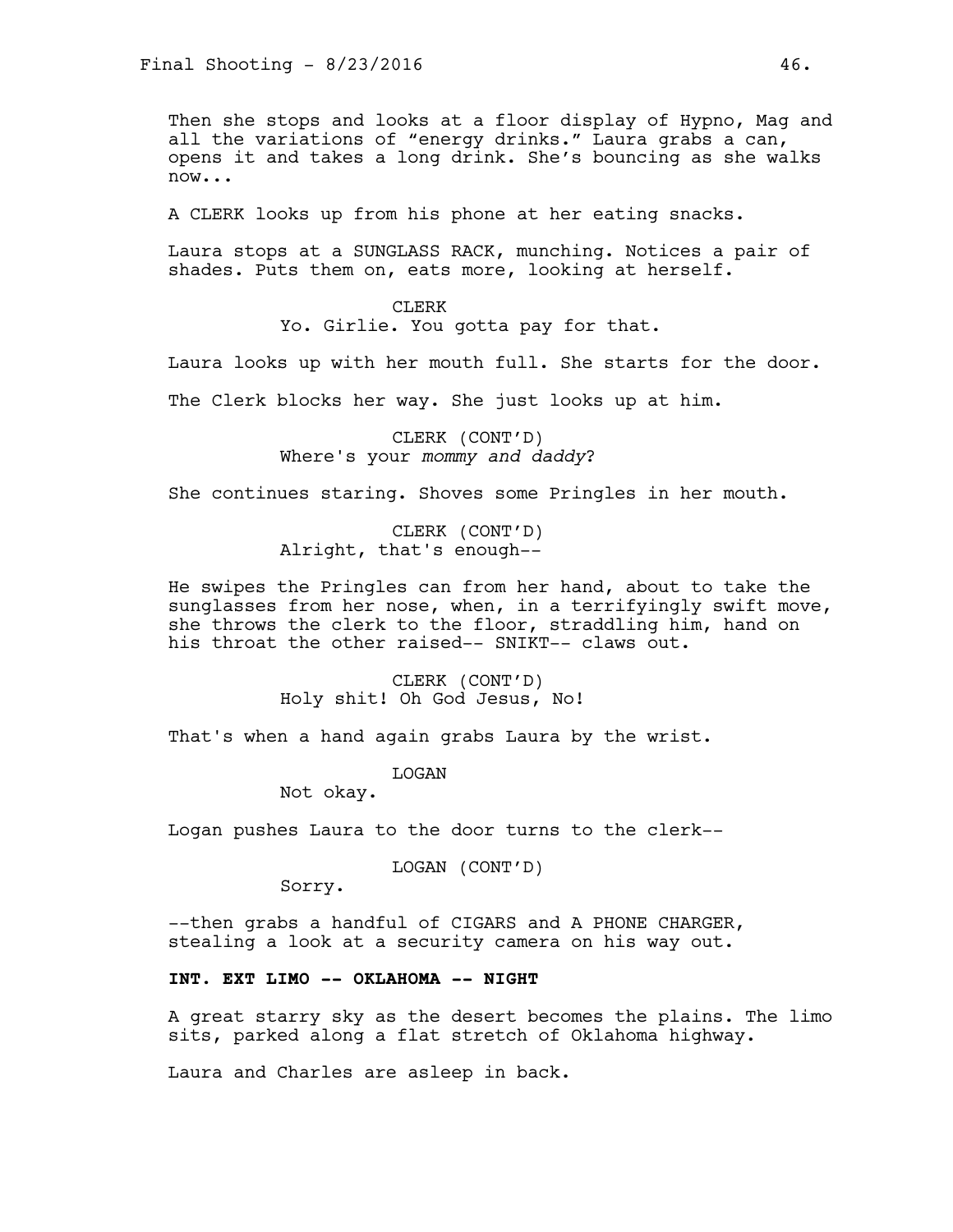Logan sits up front in the darkness, legs across the bench, staring at the road ahead and then at the Pennysaver clipping for the boat on his visor. And the envelope of cash.

A billboard up ahead hypes GAMBLING AND SHOWS IN OKLAHOMA CITY, 50 miles away.

There is a small beep. Logan sighs, looks down to Gabriela's pink phone plugged into the charger. It's come to life. He raises the partition and hits play.

ON THE PHONE SCREEN -- PART TWO OF GABRIELA'S VIDEO :

WE SEE A "STAFF MEMBER" PINNED ON THE FLOOR, SKIN SMOKING, his neck being gripped by a 9 year old with glowing eyes. People scream. "Leo! Basta! Basta!" The boy leans back and starts crying. The staff member is dead.

#### *GABRIELA*

*As the children became older, they became difficult to control.* 

ANOTHER SURREPTITIOUS VIDEO. A BUMPY SKINNED CHILD expertly shoots an automatic weapon into target dummies in an indoor range. SUDDENLY THEY TURN AND SHOOT THE INSTRUCTOR. SCREAMS.

A MOVING SHOT. THE BOY WITH GLOWING EYES is chased by security up a staircase to a rooftop. An alarm whoops. The boy lands outside and, for a moment, breathes air and stares at Mexico City. Panicked staff yell to him in Spanish as --

THE BOY THROWS HIMSELF OFF THE LEDGE.

*GABRIELA (CONT'D) They taught them to kill-- but they did not remove their hearts.* 

ANOTHER CHILD IS FORCIBLY CUFFED IN A NOW FAMILIAR RESTRAINT SYSTEM, hissing, spitting, VIBRATING, loose objects flying around the room. OTHER CHILDREN WATCH. Some weep.

> GABRIELA (CONT'D) *They could not be controlled*.

ANOTHER SHOT -- A trickle of blood runs to a drain. TILT TO FIND A YOUNG LAURA IN A SMOCK, seemingly drugged, SITTING on the floor of a tiled room. She stares at her arm as she cuts it with a metal claw, then watches it heal, then cuts again.

The camera/phone drops and we see a dutched image of Laura as Gabriela comforts her, saying "What are you doing, baby?" in Spanish. Laura cries on her shoulder.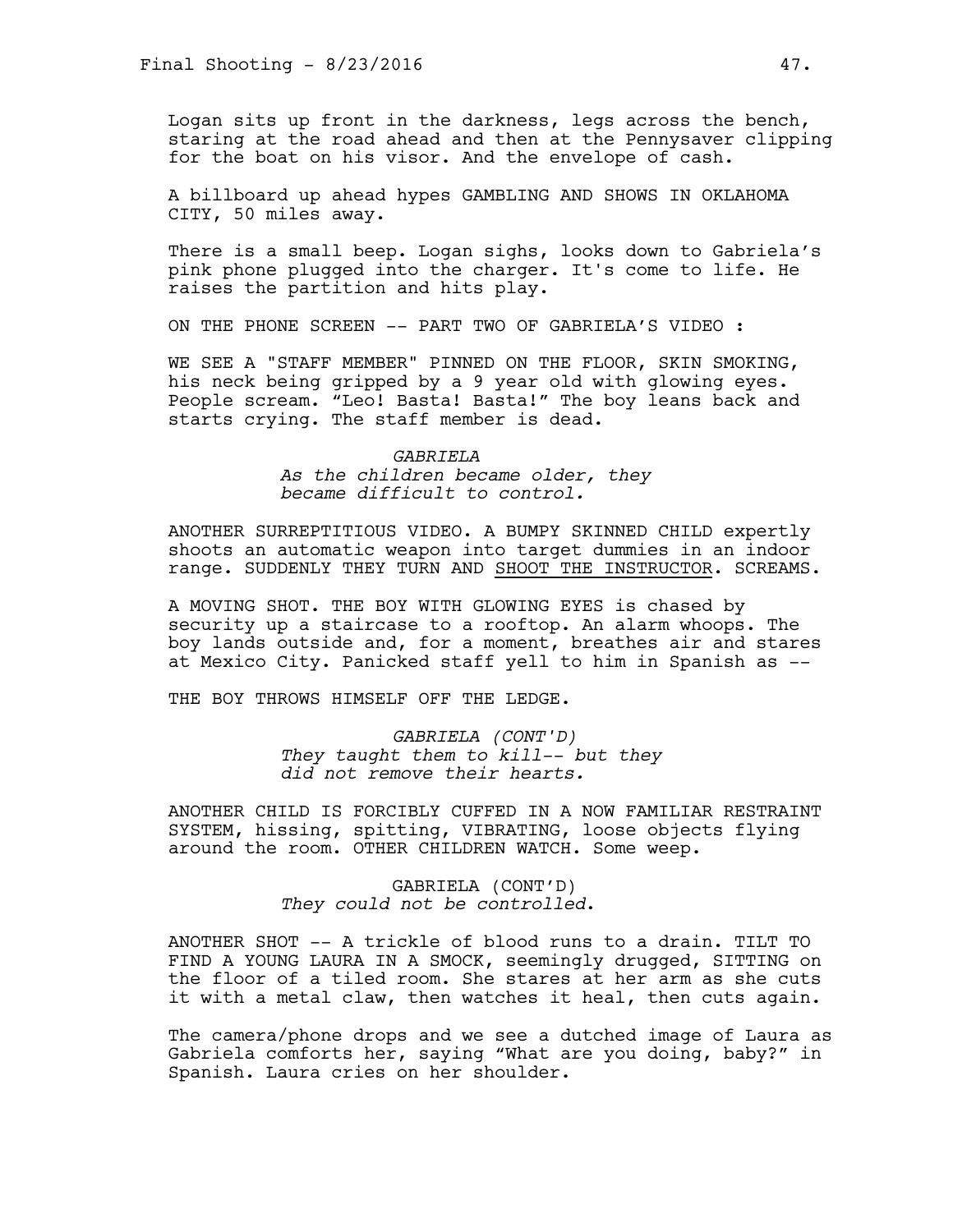GABRIELA (CONT'D) *A soldier who cannot be controlled is not a good soldier.*

A LONG LENS GLIMPSE OF THE RED HAIRED MAN, temperamental, gesticulating, walking up a corridor, trailed by PIERCE.

NOW A SHOT FROM A MOVING CAR-- OF A WINDOWLESS STRUCTURE.

GABRIELA (CONT'D) (whispers) *Inside this building is something new. Something better than X-23.* 

STOLEN SHOTS FROM IN THE NEW BUILDING-- FLASHES OF TANKS CONTAINING ADULT HUMAN ORGANS, LIMBS submerged in liquids on collagen forms: arms, hearts, feet-- some being harvested.

> GABRIELA (CONT'D) *I got inside yesterday.*

THE RED HAIRED MAN confers with technicians. A Reaver notices Gabriela who hides her camera/phone. She claims (in Spanish) to be lost.

> *GABRIELA (CONT'D) They told us to destroy files. They said the Cancer program had failed.*

The female Mexican staff, some crying, shred medical files as out the door a child is dragged away by A REAVER...

> GABRIELA (CONT'D) *They started putting the children to sleep. Like dogs.*

We hear Gabriela telling them (in Spanish) that "we cannot let them do this". Some of the staff meet her eyes.

NEW SHOT-- GABRIELA IN A SUPPLY CLOSET, DOOR CRACKED...

GABRIELA (CONT'D) (hushed) *We are going to save as many as we can. I have read about a place in the north. A place for mutants. They call it Eden.* 

SOME FLASHES OF IMAGES OF AN ESCAPE. AN ALARM SOUNDING. PANIC. SECURITY. FEDERALES COMING TO THE LAB. RUNNING. CRYING CHILDREN. Exhortations to the kids to keep running. GUNFIRE.

LOGAN REACTS TO THE CHAOS.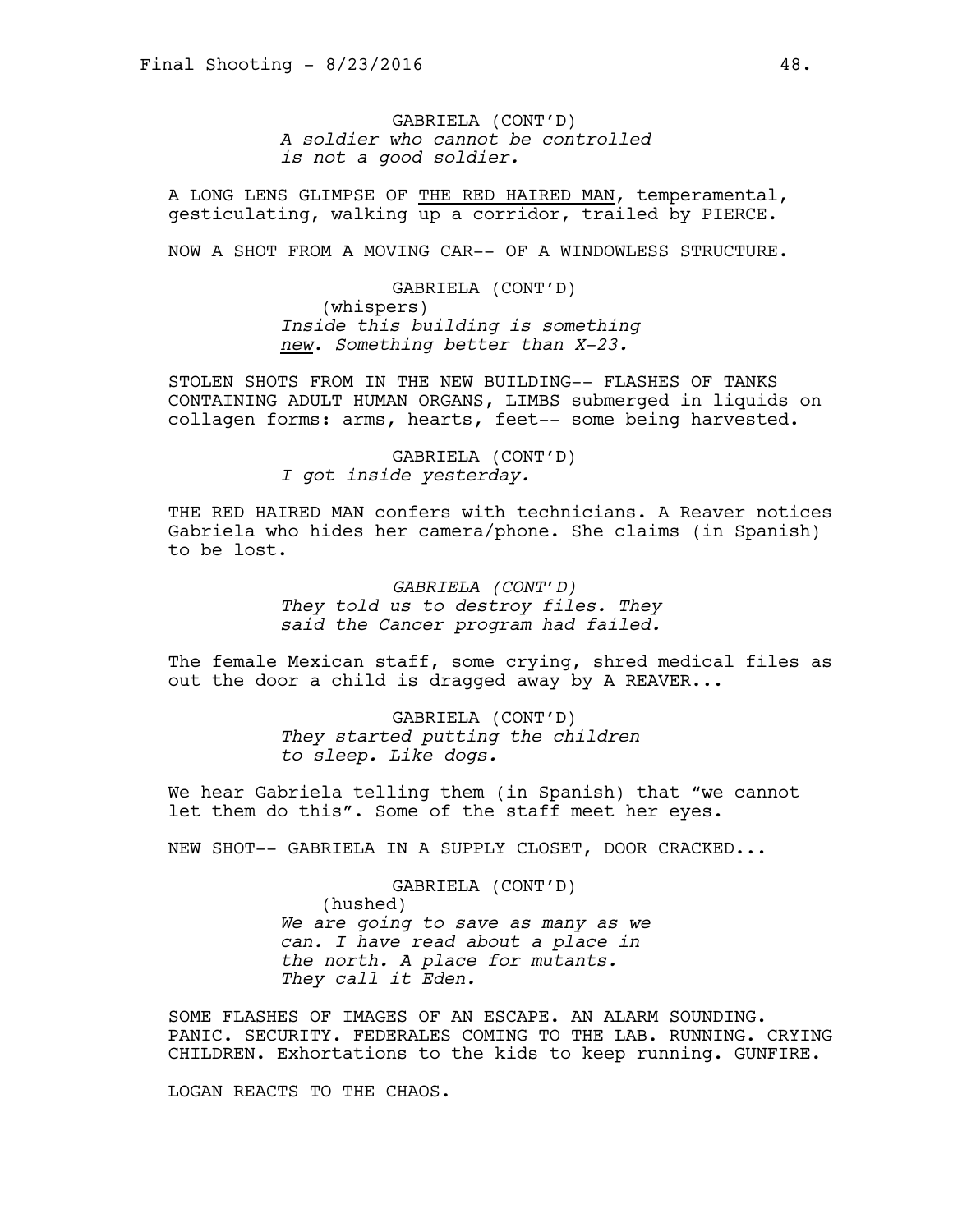GABRIELA (CONT'D) *I have not shown anyone what you have now seen. Not until I am sure Laura is safe.*

AND NOW ON THE PHONE -- AN IMAGE OF GABRIELA LOPEZ IN THE MOTEL ROOM, BARELY ABLE TO KEEP HER HEAD UP...

> GABRIELA (CONT'D) *If you are watching this, it means I am dead. I am not sure if any other children survived. We were separated. I am sorry, but there is no more money. That was a lie. You have everything I have in my life.*

Logan reacts to this.

# *GABRIELA (CONT'D)*

*She is not my child... but I love her. You may not love her but she is your child. I see now you are not a hero. You are not what I read about. Maybe you never were. But please, I beg you, please bring her to safety.* 

The recording ends. Logan tosses the phone down.

He reaches up for the mirror, adjusts it so he can see--

Laura. Lying there, in a ball, sleeping, a plastic horse doll in her hands. Some comic books under her head. Suddenly, she awakes, her eyes meeting his. And holding.

Logan blinks under the weight of her gaze. Then she looks away and rolls over.

### **INT./ EXT. LOGAN'S LIMO -- OKLAHOMA CITY -- NIGHT**

Laura awakes on the leatherette bench and looks up to Charles, sleeping soundly, holding her hand. Colored light passes over his face. She turns to see lights playing outside her window. She sits up to face--

THE SPECTACLE OF A MODERN GAMBLING STRIP. Dancing lights and thematic facades throb like fireworks. A car passes, blasting thumping hip hop.

Charles blinks awake. We see in his eyes a quiet panic as he looks out at his surroundings and, for a moment, seems to have no idea how he got here nor who these people are.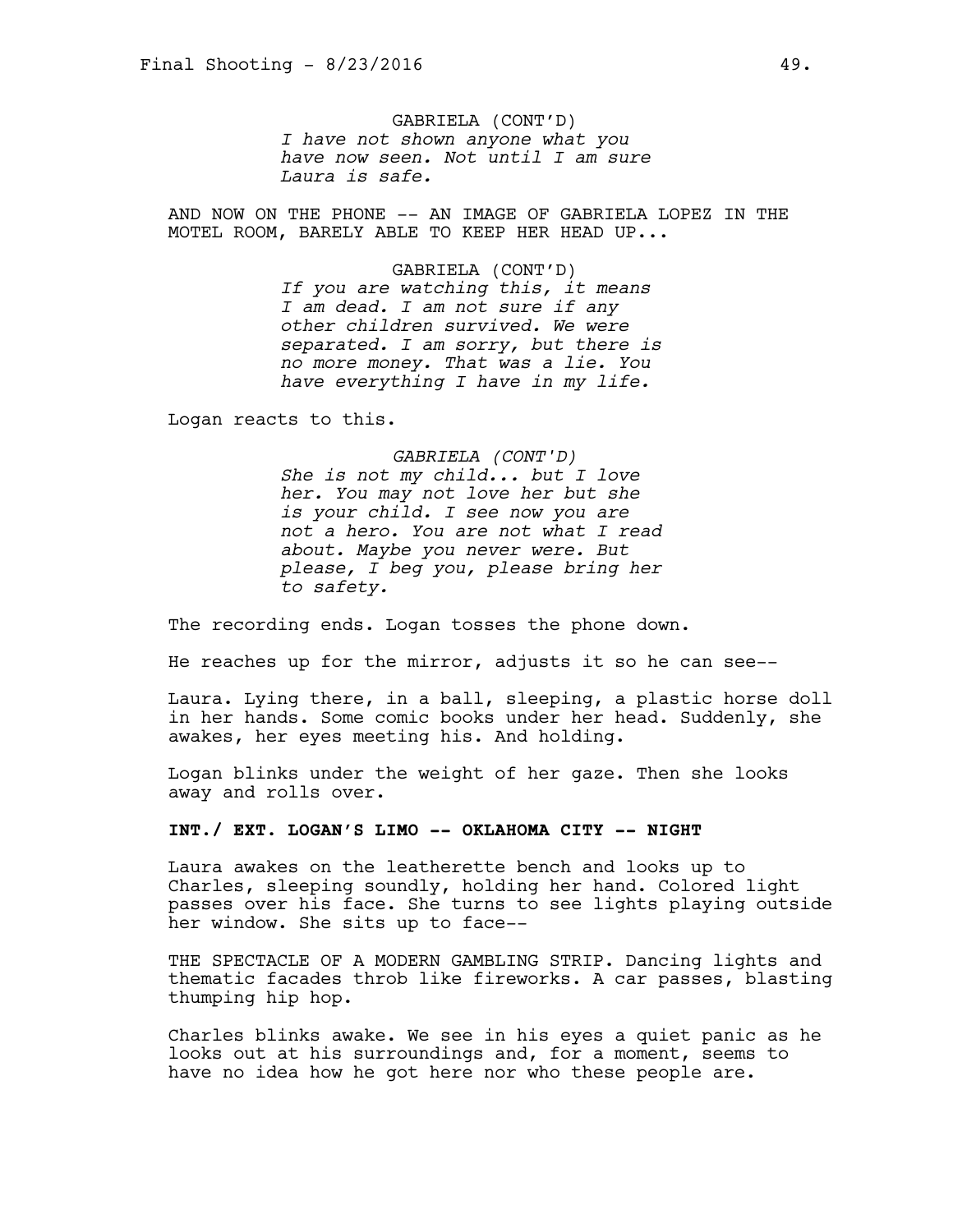Laura meets his eyes. It starts to come back to him. He looks out the window as they pull into a Casino parking area.

> CHARLES ...Is this where we're hiding out?

LOGAN We're not hiding out. We're gonna get a couple hours sleep, clean up, get new clothes, ditch the limo, get a new ride and get the fuck out.

# **EXT. OKLAHOMA CITY CASINO/HOTEL - VALET - NIGHT**

Logan pulls to a stop a valet who eagerly approaches until he sees the thrashed condition of their ride and its frazzled passengers. Logan hands him cash.

> LOGAN Keep it out front.

Laura steps out, clinging to her horse. Dazzled by the throbbing lights and sexy throbbing musak.

### **INT. OKLAHOMA CITY CASINO/HOTEL - LOBBY - NIGHT**

Weary, Logan holds an electronic key in his hand as the threesome moves past slots and gambling tables still operating in the middle of the night. Laura is overwhelmed by noise, lights and activity. She jumps WHEN A LOUD BELL RINGS as someone wins a jackpot. Charles puts a hand on her.

Logan hits the UP button of the elevator and, as they wait for the doors to open, they all looks at--

A DISPLAY FOR A CASINO CLOTHING STORE. A male mannequin in handsome western wear stands beside a shapely Cowgirl and a little kid mannequin in a unicorn tee/skirt and studded denim jacket. Charles eyes a suit and hat on a mannequin in an easy chair with a pipe.

*Bing!* -- the elevator doors open.

# **INT. OKLAHOMA CITY CASINO/HOTEL - ELEVATOR - NIGHT**

They enter, Logan pushing Charles who carries shopping bags in his lap and tries on a new hat, tag attached. As the doors close, Logan presses their floor, the button lights and Laura starts to press other floors. Logan swats her hand.

Meanwhile, Charles digs in the bag, offers Logan a new baseball hat with a tag on it, tissue paper falling.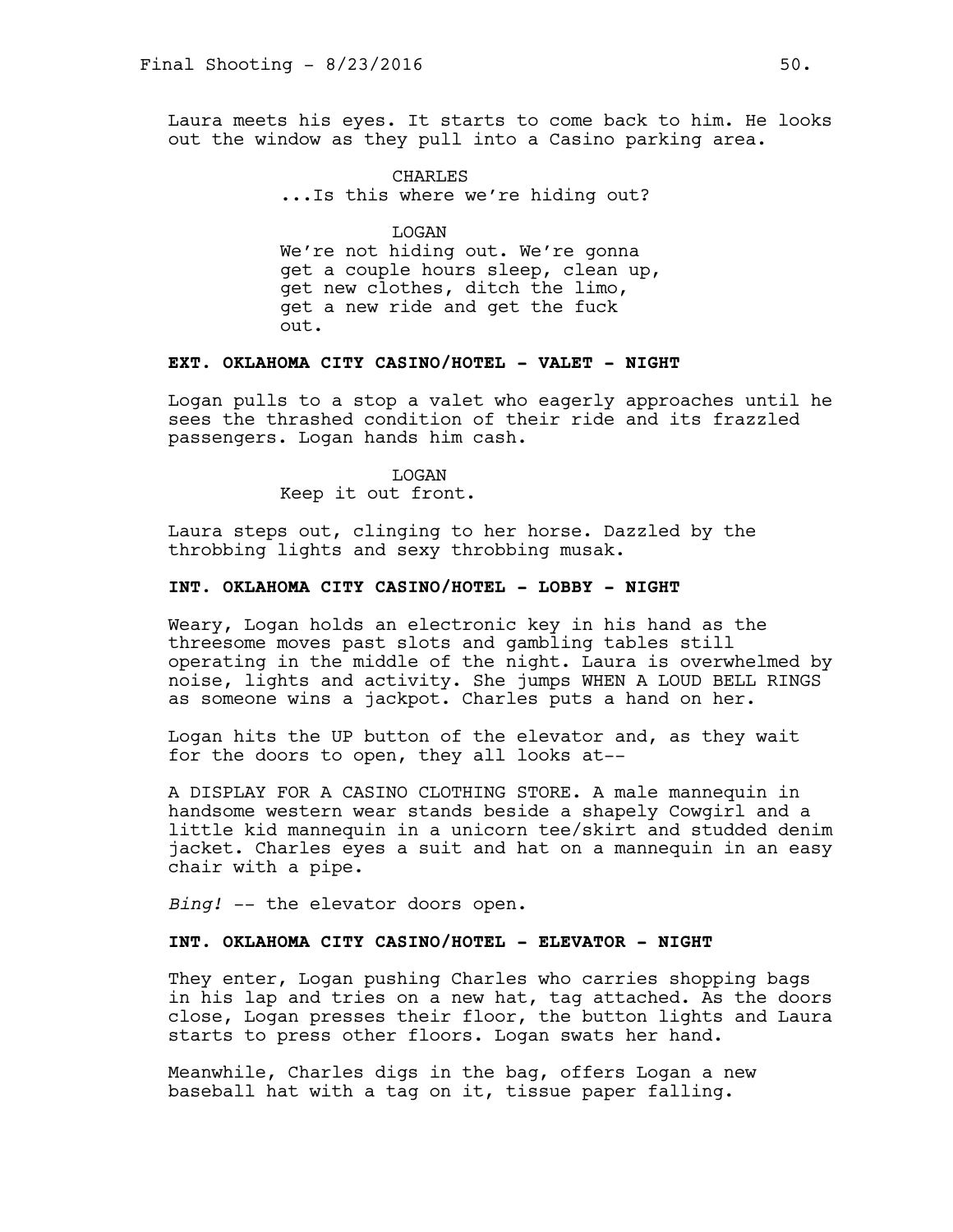**T<sub>I</sub>OGAN** Please wait till we're in the room.

The doors suddenly re-open and there are A COUPLE (dressed nicely) and awkwardness as Logan hits the door close button.

> LOGAN (CONT'D) Sorry. Going up.

Laura starts hitting other buttons again. He swats her again.

### **INT. OKLAHOMA CITY CASINO/HOTEL - SUITE - DAWN**

Oklahoma City lies beyond the big windows, morning light filling this well appointed suite. We see the remains of a room service breakfast. Clothing wrappers and boxes are scattered about. In a robe, Laura helps Charles finish donning his new outfit. Suddenly, there are gunshots from the TV. Laura turns.

ON SCREEN -- A shootout in a 50's technicolor Western. Elisha Cook Jr is gunned down in the mud by Jack Palance.

> CHARLES This film is a classic, Laura. Almost a hundred years old now. I first saw it at the Esoldo in Dewsbury when I was your age.

ONSCREEN -- Now, it's a cemetery scene where the homesteaders sing a hymnal as they lower Elisha Cook Jr. to the ground.

# **INT. HOTEL - SUITE - BATHROOM - SAME**

A line of mini bar bottles stacked on the sink, Logan dresses in front of the mirror. Exhaustion catching up with him, his body still scarred from the battle at the smelting plant. He finished buttoning a new shirt. Picks up his hat.

His eyes land upon Laura's bloody clothes on the floor. Her backpack nearby. Logan opens the backpack, pulls out those files he'd seen before. TRANSIGEN and ALKALI stamped on them.

He flips through them -- records for the young mutants (some we saw on Gabriela's videos), we glimpse details:

X23-44: Projects himself into other people via ocular lock.

X23-22: Can FREEZE OBJECTS with her cryogenic breath.

X23-20: Can TRANSFORM AND MOVE ORGANIC PLANT LIFE -- grasses, trees, plants, a sort of green "Magneto".

X23-11: Can generate seismic energy in nearby objects...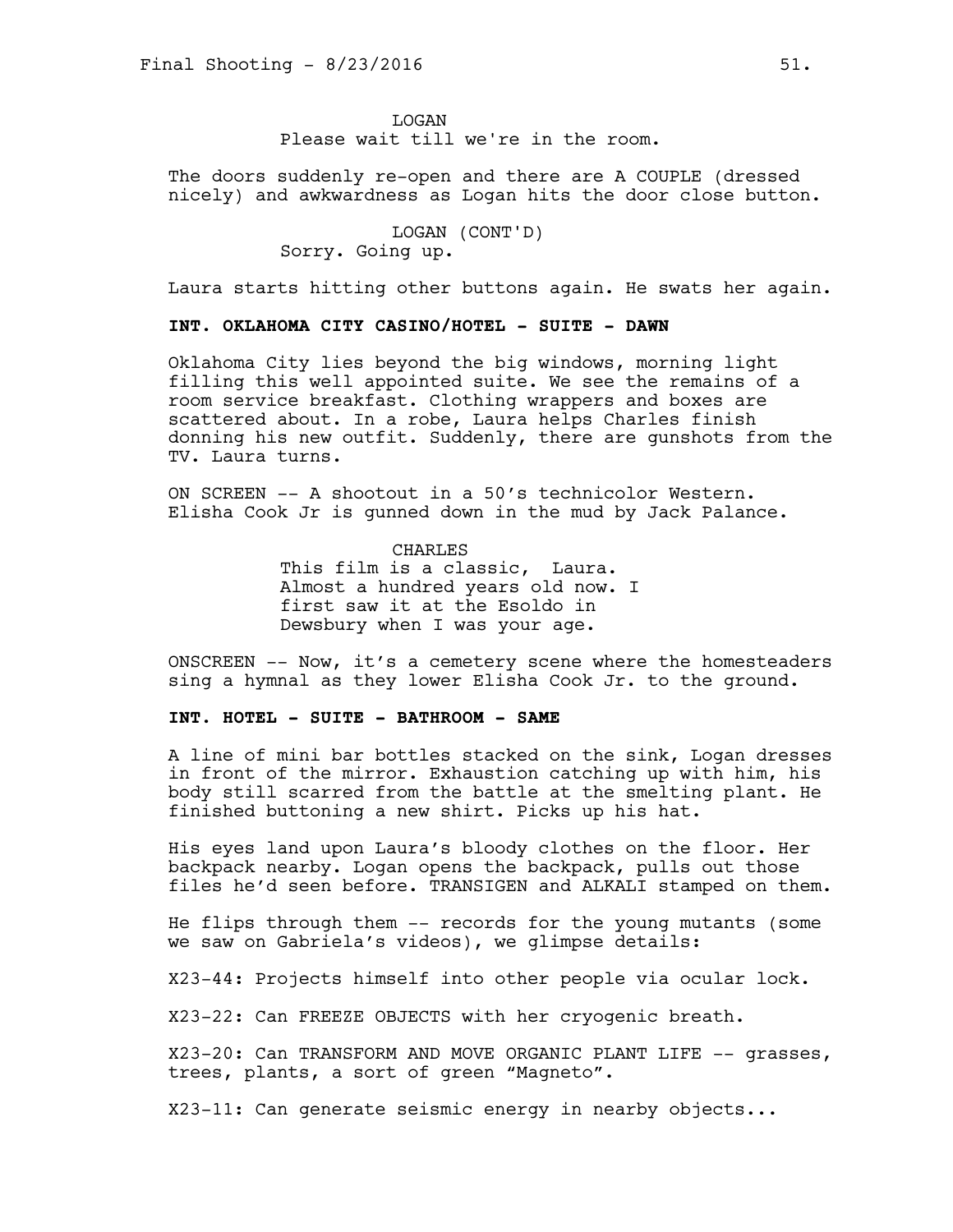Logan keeps flipping through the files, until he finds the one he's really looking for: LAURA.

"High IQ" "Volatile emotional swings" "Difficult to control" "Signs of Manic Depression in source genetics."

"SOURCE DNA: JAMES HOWLETT."

Clinical photos of Laura's Adamantium implant. Medical images of this little girl on a stainless table, in exquisite pain.

Logan can't look anymore. They bring back his own dark memories. Closing it, he finds a WRINKLED PHOTO clipped to the back. It's of GABRIELA AND ANOTHER NURSE (MARIA) WITH OTHER YOUNG MUTANTS IN A LAB. On back is that address in North Dakota. And a list of names: "Delilah, Rictor, Bobby, Rebecca, Laura and Charlotte."

Logan tucks the file back in the backpack, then notices something else... wadded in a side pocket.

SEVERAL COMIC BOOKS. X-MEN comic books.

LOGAN ...For fuck's sake.

#### **EXT. TRUCK STOP - MORNING**

As Pierce and his Reavers show up and take over the place. They start sealing it off, and head in to the MINI MART...

#### **INT. TRUCK STOP MINI MART - MORNING**

The clerk is scared/confused as Pierce and a Reaver enter and lock the door behind them...

> CLERK Who are you guys? More cops? Dude, I already told them everything.

### **INT./EXT. VAN - TRUCK STOP - MORNING**

Where a battered Caliban sits, guarded by a Reaver, the red slicker in his lap. The Reaver beside him reaches over and raises the SHADE. Caliban recoils and we now see the blisters on his face from the previous exposure to light.

# **INT. OKLAHOMA CITY CASINO/HOTEL - SUITE - DAY**

Laura finishes tying her NEW SHOES amid some clothing boxes. She also wears a new unicorn shirt, new skirt and leggings. The ones from the display. She's pleased and meets eyes with--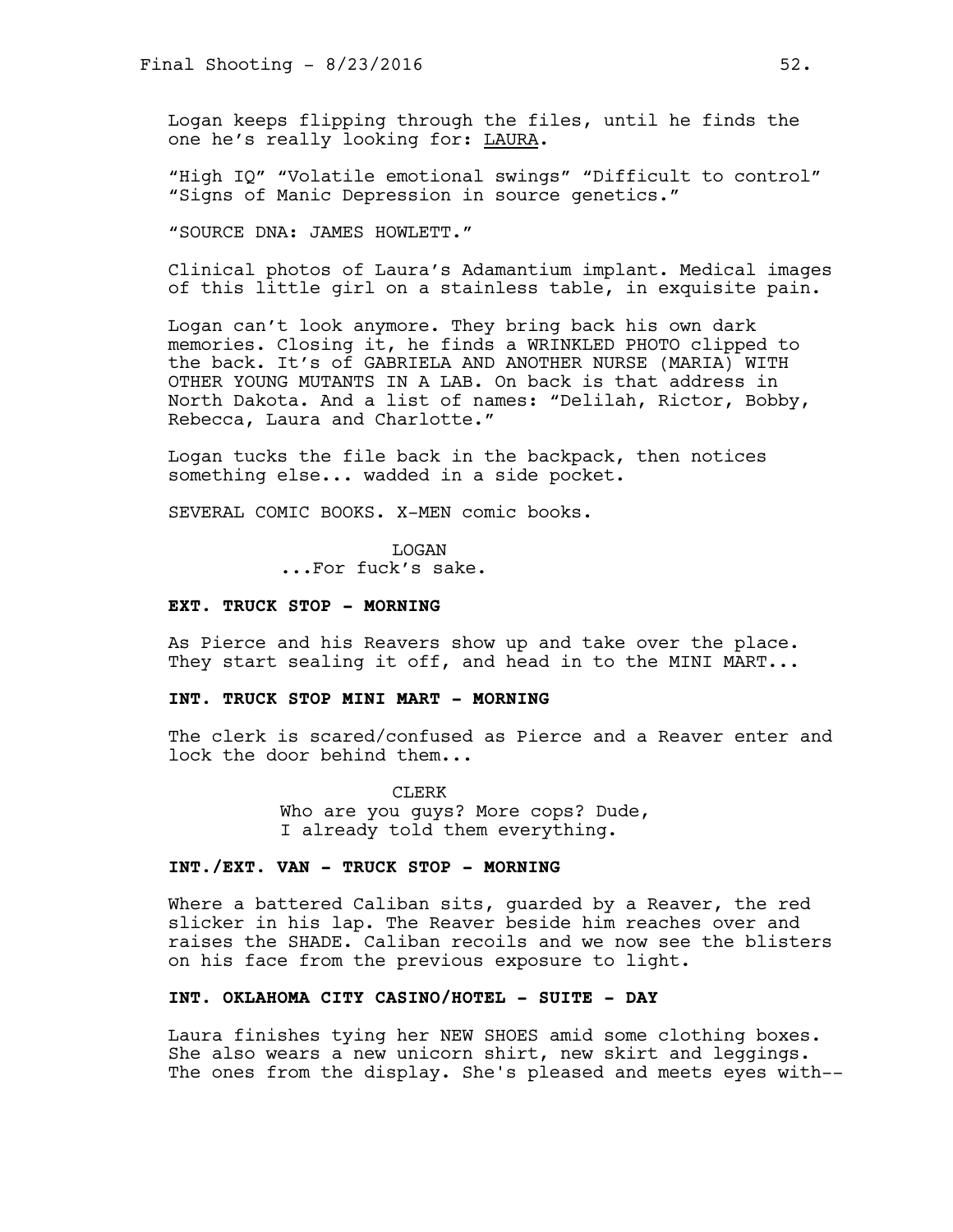Logan, who emerges from the bathroom with the backpack. He doubletakes at her, then grabs another bottle from the mini bar. We hear canned gunfire from the next room.

Laura crosses to Charles in the bedroom and sits on the edge of the bed where he is watching "Shane." On screen, the big "shoot out" grabs Laura's attention.

Logan walks in, watching indifferently.

Laura remains riveted as on-screen-- SHANE KNEELS DOWN AND SAYS GOODBYE TO LITTLE JOEY:

> SHANE (ON TV) *A man has to be what he is, Joey. Can't break the mould. I tried and it didn't work. There's no living with a killing. There's no going back. Right or wrong, it's a brand. A brand that sticks. Now run on home to your mother, and you tell her... everything's alright and there aren't any more guns in the valley.*

Logan looks up as he hears a sigh from Charles.

Logan clears his throat and they both turn his way. He holds up the THE X-MEN COMIC.

> LOGAN You read this in your spare time?

She sees the comic in his hand, backpack in the other--gets up and grabs them both from Logan and turns back to the film.

> LOGAN (CONT'D) You do know this is bullshit, right? A quarter of it happened. And none like this. In the real world, people die and no self promoting asshole in a leotard can stop it. This is just ice cream for bed-wetters and--

### CHARLES

--Logan.

Logan turns to Charles who forces a smile.

CHARLES (CONT'D) I think Laura well understands life's impermanence. (beat) (MORE)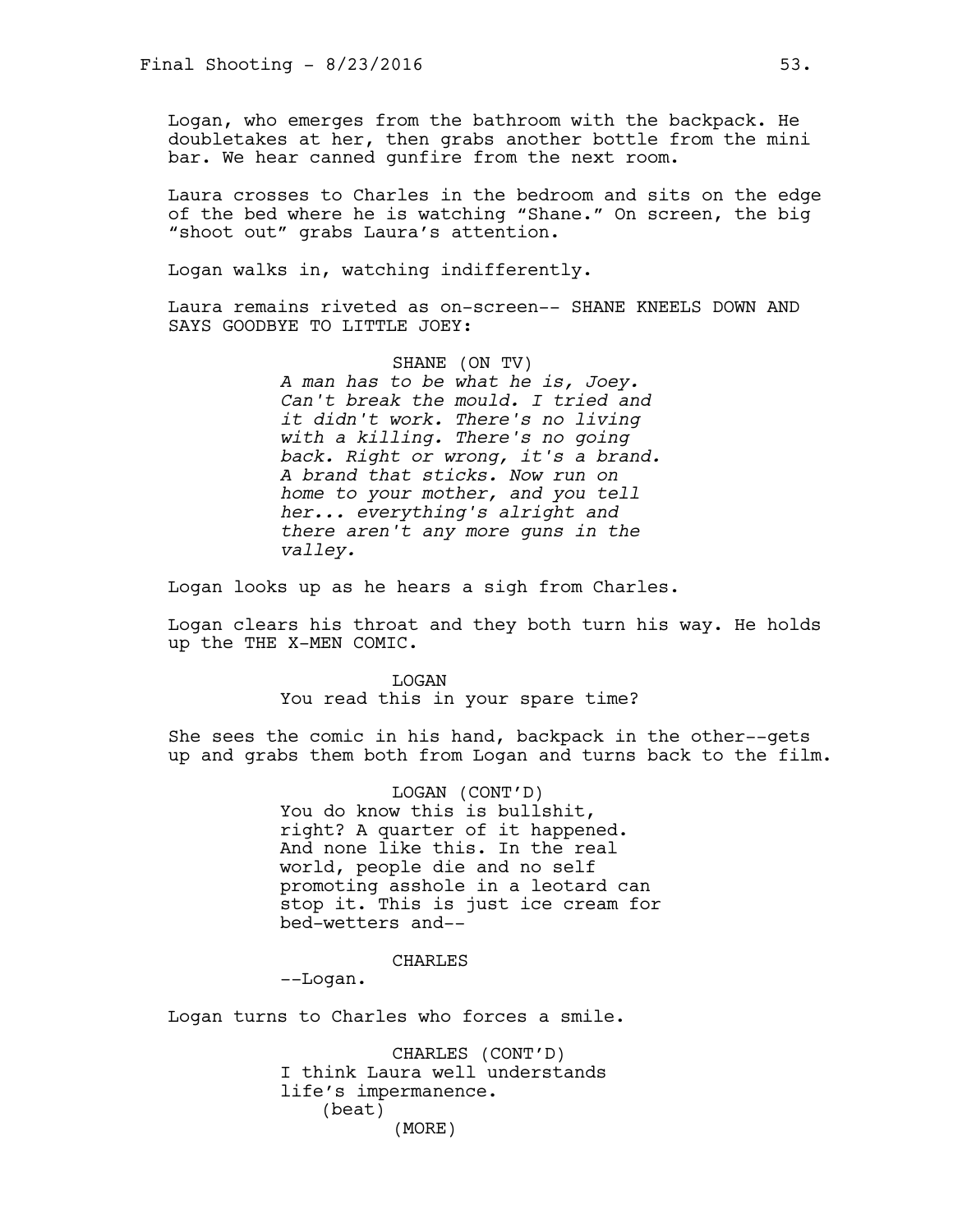Didn't you say something about finding us a new ride? CHARLES (CONT'D)

Logan looks at the two of them, all chummy now, and gets up.

# LOGAN

# Right. Fine.

He pauses at the door and tosses a pill vial to Charles. Laura catches it.

> LOGAN (CONT'D) Take two more in an hour.

> > CHARLES

Good-bye, Logan.

### **INT./EXT. LIMO - OUTSKIRTS OF OKLAHOMA CITY - DAY**

As Logan drives past a USED CAR dealership. He goes around the corner, starts looking around, goes another few blocks until he sees what he's looking for--

# **EXT. OKLAHOMA CITY - SIDE STREET - DAY**

Shitty block. Graffiti everywhere. A GANG OF YOUNG THUGS hang beneath the interstate overpass.

Logan gets out of his limo, checks the back, sees a couple more of Laura's UNCANNY X-MEN COMICS lying on the bench. Grabs them. Checks that's everything. Then finds several of Charles pills wedged in the car seat.

### LOGAN

...Fuck.

He slams the door, walking past THE THUGS, tossing them the LIMO KEYS.

> LOGAN (CONT'D) Knock yourselves out.

Walking toward the car lot, Logan eyes the cars in the lot all with sale written on their windshields.

Behind him, the thugs cross to the limo, glancing at Logan before getting in, and laying rubber in the other direction. Logan flips the liquor bottle in the trash.

# **EXT. OKLAHOMA CITY CAR LOT - DAY**

Logan stands before a USED RAM FOUR DOOR with a large cab, shell in back and faded electrician signage on the sides. A Dealer smoking a vape stands too close.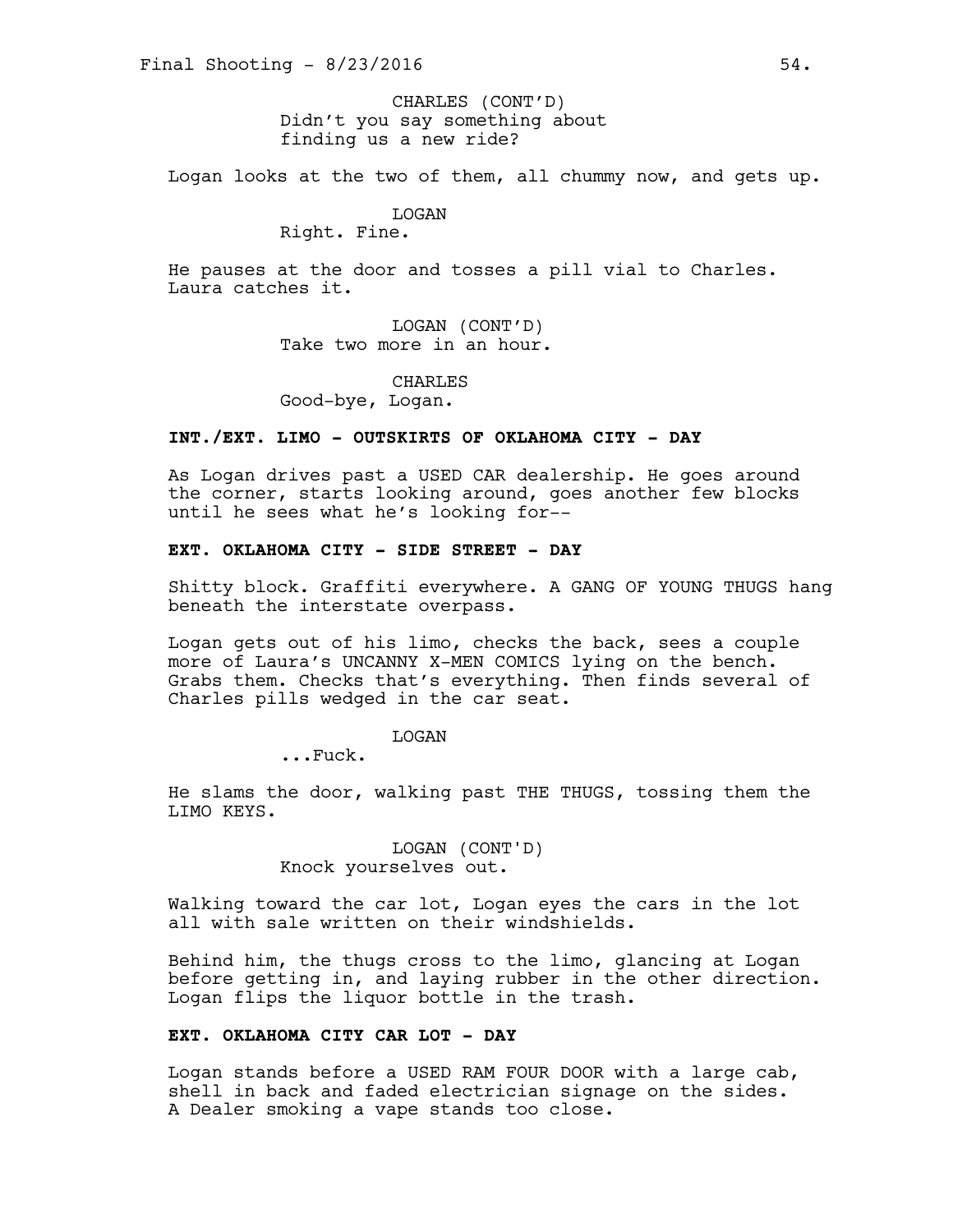DEALER

I know the finish looks beat but it's a '19, got less than sixty on the ody and three hundred horses under the hood. For 10 grand I can get it re-painted for you, fresh tires mounted and balanced, and complete paperwork.

LOGAN ...yeah. Here's the thing. I'll give you twelve as is-- if you can forget the paperwork.

The dealer smiles. Looks at the money Logan is holding.

DEALER You still need tires, tiger. They're bald.

LOGAN How long is that gonna take?

DEALER Hour, maybe less. If you want, you can get yourself a glass a lunch across the street while you wait.

Logan looks to the BAR / LOUNGE across the street. Inviting.

### **INT. BAR - MOMENTS LATER - DAY**

Logan sits, glancing at the television news, sipping a high ball as he stares at one of Laura's UNCANNY X-MEN COMICS. The images weigh on Logan. He downs his drink and shuts the comic, then he sees another XMEN COMIC.

His face becomes grim as he stares at THE COVER. It features a DRAMATIC MUTANT TREK INTO THE MOUNTAINS. The title: "EXODUS TO EDEN!" A subtitle: "MUTANT TRAIL OF TEARS!".

On the cover and pages to follow, THOUSANDS OF MUTANTS, FLEEING OPPRESSION, UNDER ATTACK, headed for a place called "Eden" in a vast wasteland. They're being lead by XMEN, among them Wolverine and Xavier. Wolverine in his yellow suit.

### **T<sub>I</sub>OGAN**

Jesus Christ...

Logan turns the page where it is revealed-- "EDEN" IT'S A HIDDEN COMPOUND. On top of a cliff. Mutants are there, young and old, thriving. Text in a panel reads--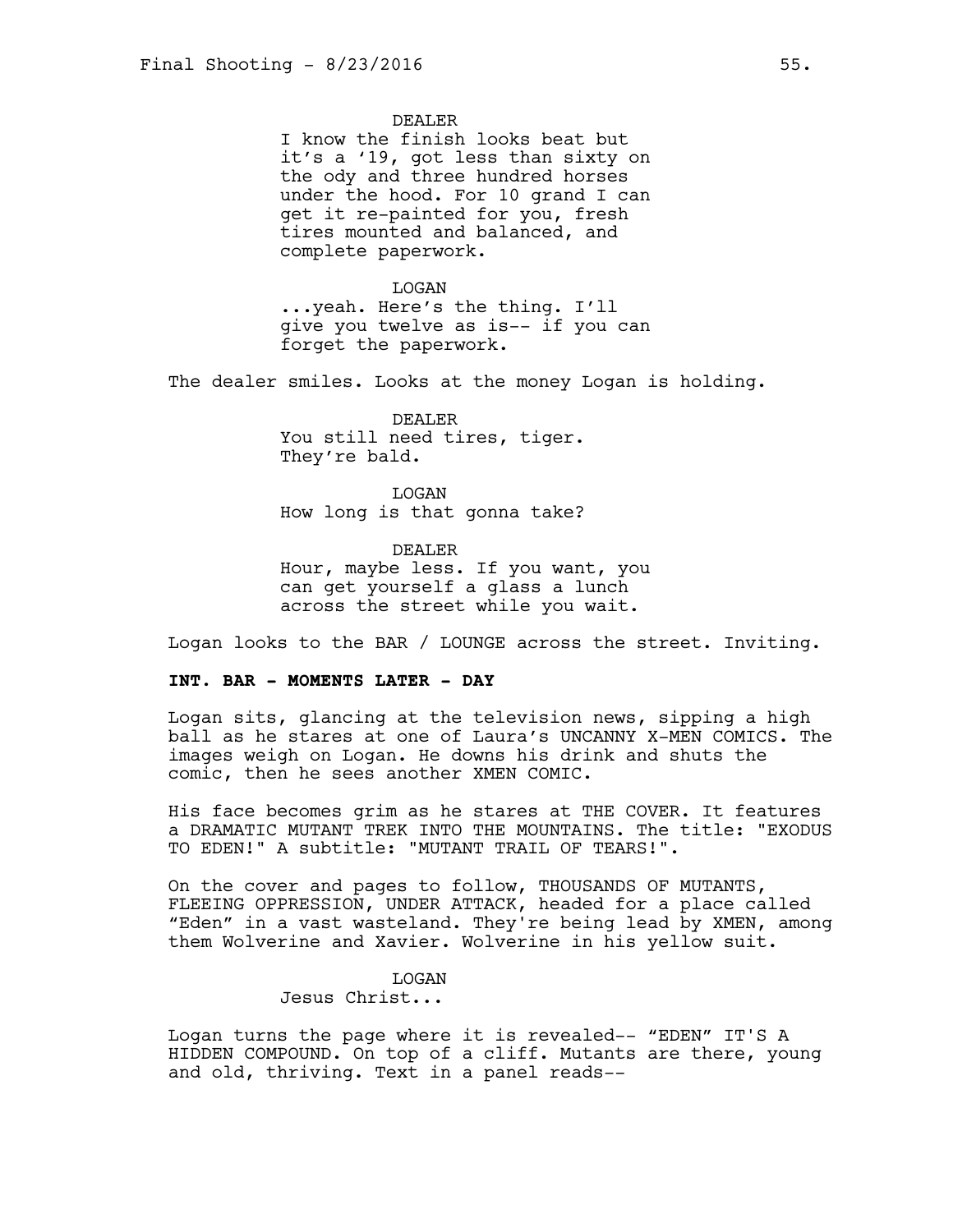"AMERICA, NO LONGER SAFE FOR MUTANTS! OUR HEROES FIND REFUGE IN EDEN: LAST STOP ON THE MUTANT UNDERGROUND TO CANADA!"

AN INSET ON A SPLASH PAGE SHOWS A MAPPING DEVICE IN XAVIER'S HAND. On the screen, a series of numbers, coordinates.

Logan blinks, looking at the cash envelope he got from Gabriela. The exact same numbers are scrawled on it below the fire road address. Logan glares, taking in the bald fact that Eden is an imaginary place in a forty year old comic book.

> LOGAN (CONT'D) 'you gotta be fuckin' kidding me.

BARTENDER You want a refill?

Logan looks up, still dazed. He shuts the comic.

LOGAN I'll take the bottle.

BARTENDER (smiles, slides it) You passing through?

Logan nods. Puts down a large bill.

BARTENDER (CONT'D) Where you headed?

**T<sub>I</sub>OGAN** 

I don't know.

# **EXT. OKLAHOMA CITY CASINO/HOTEL - VALET - LATE DAY**

Logan lurches the new used pick up to a stop at the hotel entrance. Gets out and does not give the keys to the Valet--

> VALET Sir? Are the keys in it?

That's when he sees-- A MAN WITH A PROSTHETIC (CYBORG) HAND standing at the entrance, talking in a cell phone.

Alarmed, Logan rounds the corner, moving past--

A HOTEL GARDENER with a hedge trimmer, touching up a shrub. Looking for a side entrance, Logan passes other patrons, but as he does, he clocks--

BLACK VEHICLES parked in a service entrance. And that's when it hits-- A RINGING SOUND. A SCREECH and Logan turns to see --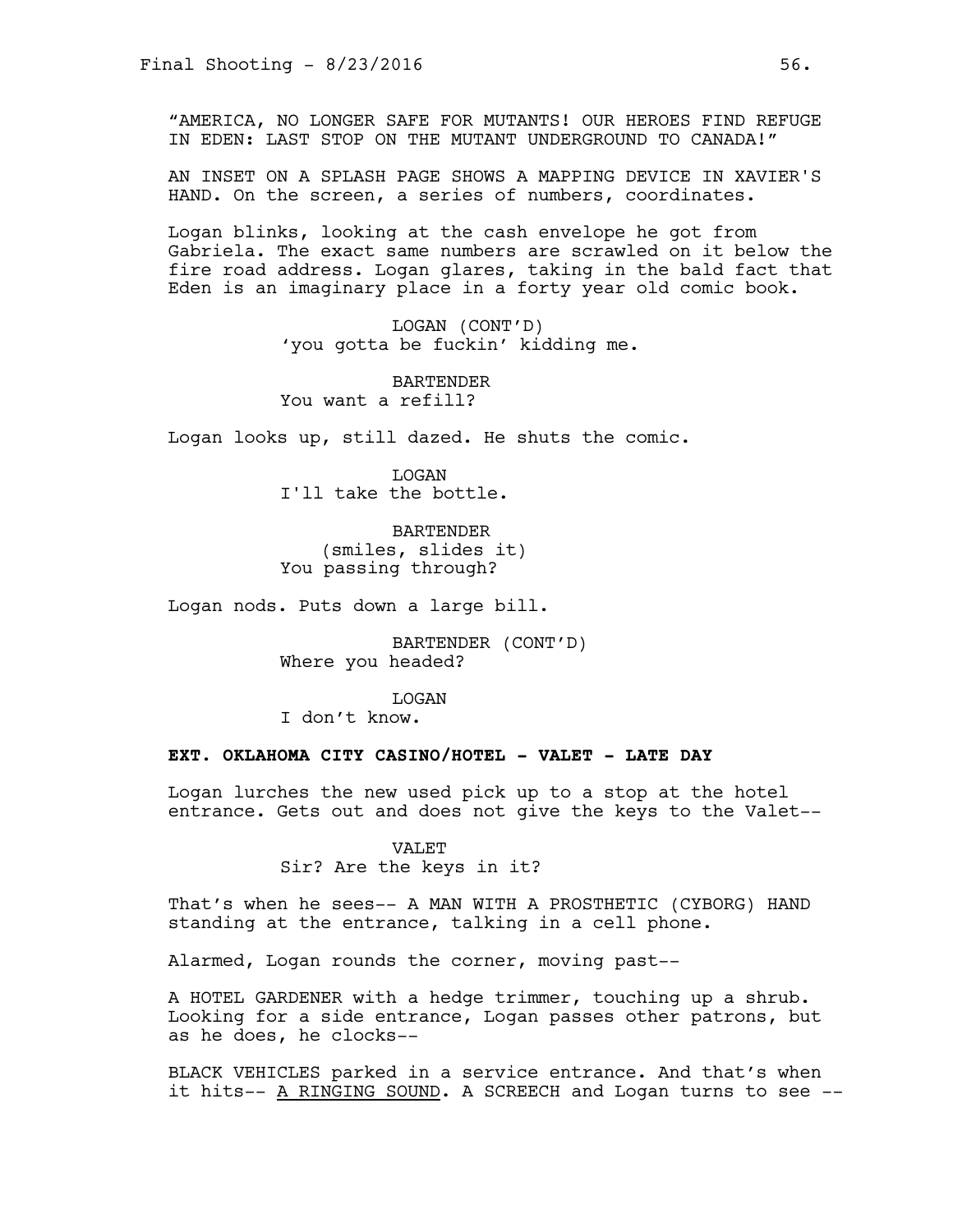CARS CRASHING INTO EACH OTHER ON THE STREET. He turns back to see the Worker unconscious on the ground, the hedge trimmer whirring and bouncing in the grass.

THE RINGING GETS LOUDER. Casino patrons are frozen in place, struggling to breathe.

# **INT. REAVERS COMMAND TRUCK -- LATE DAY**

We see LOGAN OUT THE WINDSHIELD as he moves toward the casino doors-- and we PAN TO--

PIERCE AND A REAVER ASSOCIATE at a command console inside the truck. But they too are PARALYZED FROM THE PSIONIC WAVE, CHOKING FOR AIR. In the bg, a battered burned Caliban is also paralyzed by the wave, vibrating in his restraints.

We see on the console monitor, video feeds of body cams, quivering but frozen pictures of our hero's suite. We hear the sound of men struggling to breathe over the audio feed. Alarms are ringing.

# **INT. OKLAHOMA CITY CASINO/HOTEL -- LOBBY -- LATE DAY**

The RINGING LOUDER YET as Logan stumbles through the lobby passing Desk Clerks, Bellhops, Guests, all paralyzed.

CLOSE ON -- LOGAN struggling forward. THE RINGING INCREASES as he lurches, zig-zagging the crowded floor jammed with PARALYZED GAMBLERS, DEALERS, CROUPIERS, etc.

A man sits, frozen, beside a slot machine spitting chips.

# **INT. OKLAHOMA CITY CASINO - ESCALATOR**

LOGAN SPRINTS PAST A CASINO ESCALATOR-- passing paralyzed hotel patrons being tossed off like toy soldiers--

Struggling to the elevators, pressing the button. Doors open and more people fall out.

# **INT. OKLAHOMA CITY CASINO ELEVATOR**

As Logan rides up, RINGING GETS LOUDER.

LOGAN Come on, come on!

And BING the doors open and -- THE SOUND DEAFENING--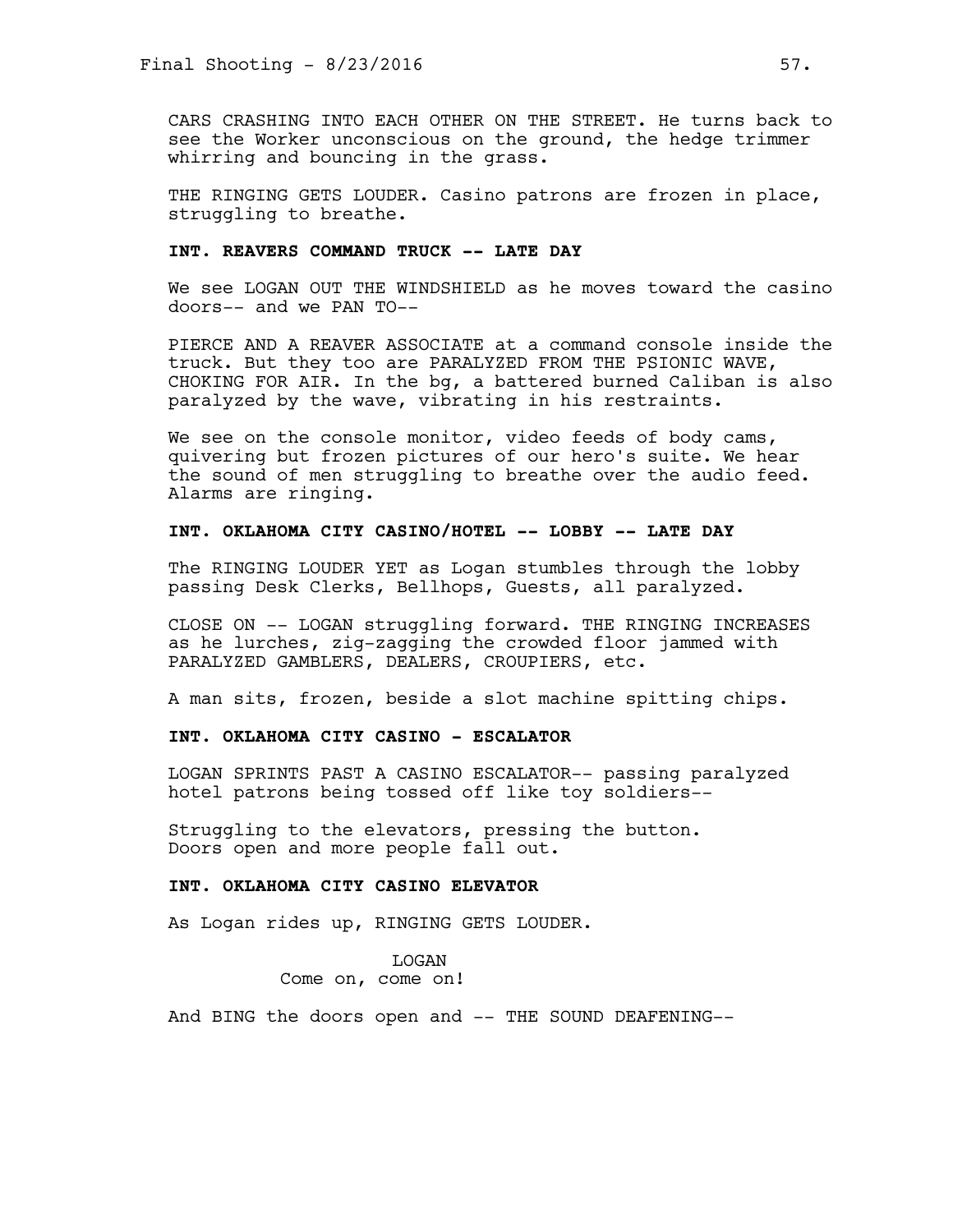# **INT. OKLAHOMA CITY CASINO/HOTEL - 12TH FLOOR - LATE DAY**

AS LOGAN LEAPS OFF THE ELEVATOR and fights his way through the rippling force, past A MAID, FROZEN beside her cart, struggling for air to make it around the corner and down the hall toward--

THE CRACKED SUITE DOOR WHERE TWO ARMED REAVERS stand frozen and gurgling for air, their weapons pointed inward.

SNIKT! -- LOGAN'S TARNISHED CLAWS EMERGE AND --

HE GUTS THE TWO FROZEN HELPLESS REAVERS IN TWO QUICK THRUSTS. Their blood and guts pour to the floor, their eyes wide as they perish in a standing rigor mortis.

# **INT. REAVERS COMMAND TRUCK -- LATE DAY**

PIERCE, HIS ASSOCIATE AND CALIBAN, still paralyzed the wave. We see on their body cam monitors as Logan skewers the men, their life support monitors blinking -- AGENT TERMINATED.

# **INT. OKLAHOMA CITY CASINO/HOTEL -- SUITE -- LATE DAY**

Logan pushes through THE DOOR TO FIND-- A SURREAL SCENE: THREE MORE REAVERS FROZEN IN MID ATTACK. The room service cart up-ended.

CHARLES sits slumped in his chair, near the window, mouth in a rictus-like grimace, body quivering, rippling waves of force emanating from his skull.

LAURA, HER CLAWS OUT, is on the floor, semi-paralyzed, struggling to pull herself toward Charles' meds. She reaches the hypodermic, attempts to hand it to --

Logan who falls to his knees from the shrieking wave. He fumbles, almost dropping it, eyes starting to roll up in his own head as he lunges and jams the needle into Charles' neck.

After a moment, RINGING stops -- Logan falls back-- the remaining Reavers fall to the ground and, as they gasp for air, Laura and Logan kill them all. Brutal.

Charles is spent dazed, gasping for air.

Logan peers down at one of the dead Reavers, checking him out, peering into his BODYCAM.

> LOGAN We have to go.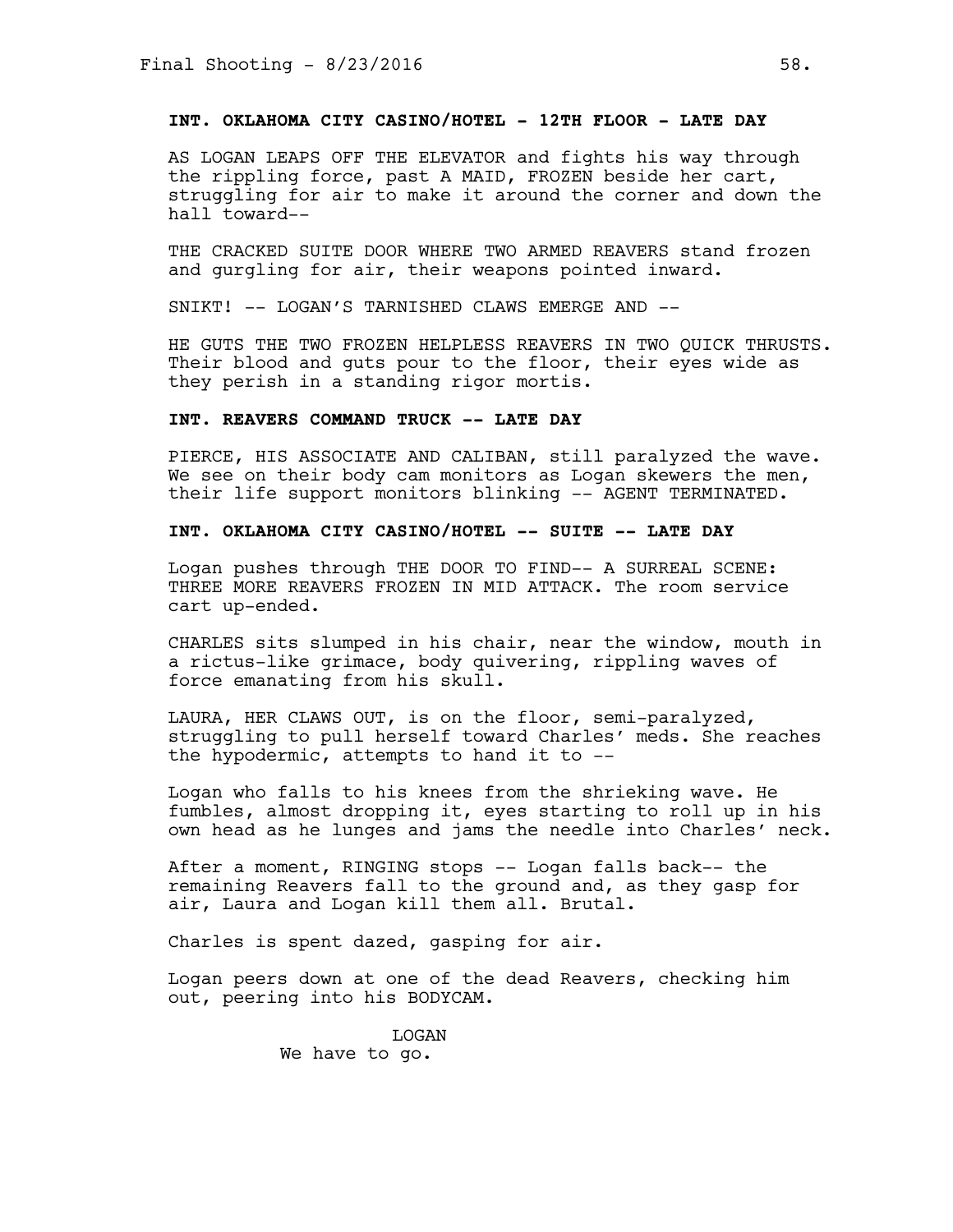# **INT. OKLAHOMA CITY CASINO/HOTEL -- LOBBY - MINUTES LATER**

Dealers, Bellhops, patrons all stumble about in a daze - children crying -- some people are vomiting or clawing at their heads. SIRENS IN THE DISTANCE.

As Logan comes out of an elevator pushing a dazed Charles in his chair, Laura follows. Charles is horrified.

#### CHARLES

I'm so sorry. Oh God...

# **INT. OKLAHOMA CITY CASINO/HOTEL - CASINO FLOOR - DAY**

Logan pushes Charles, fast, and Laura follows, dragging her backpack, making their way toward the glass doors.

They zig zag through the crowd of recently unstuck patrons and employees, many sick and stumbling, choking, some crying, some scream for medical help.

Bouncing in his chair, Charles stares at the suffering around him, stricken with empathy-- and guilt.

Laura lingers, watching A FAT MAN GET CPR FROM A PANICKED COCKTAIL WAITRESS. The man suddenly comes to life, sucking air. The waitress' face fills with wonder. Laura stares.

### LOGAN

Hey! Now!

#### **EXT. OKLAHOMA CITY CASINO/HOTEL - VALET - TWILIGHT**

Catching up, Laura follows Logan and Charles out the casino doors. We hear the rising sirens of approaching first responders as the trio moves to the new pick up truck.

### LOGAN

This way!

Logan lifts Charles into the back seat, throws the chair in back bed and gets in. Laura climbs in beside Charles, who stares out the back window at the chaos as they pull away.

The camera pans with them as they depart, then finds--

SEVERAL REAVER VEHICLES parked at the side of the building.

MOVING IN ON -- THE REAVER COMMAND TRUCK. THE BACK DOORS suddenly BURST OPEN. PIERCE stumbles out, dazed, sweaty. He looks to emergency trucks approaching, cherry topped. Then his eyes find-- FIVE REAVERS.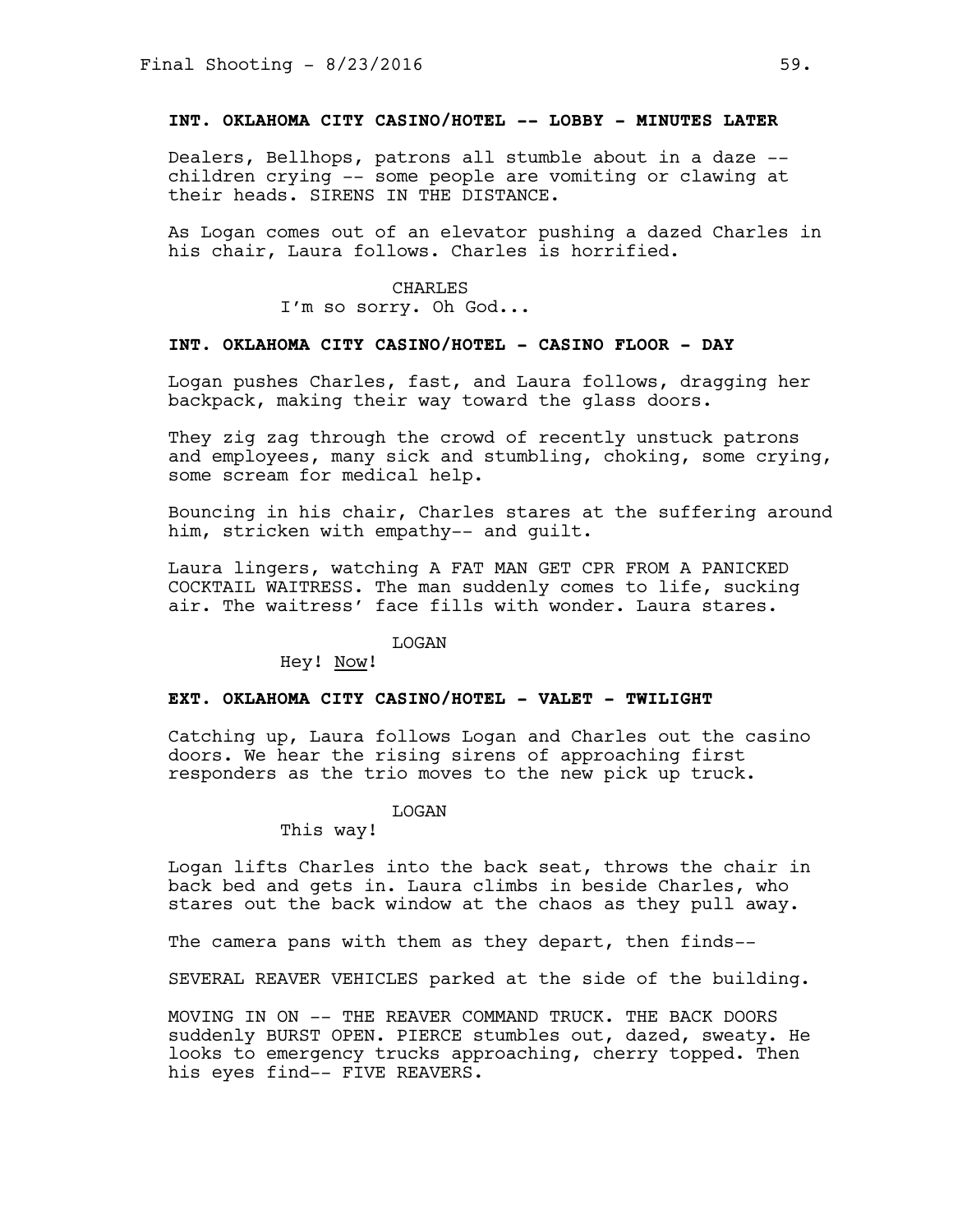# PIERCE

# Get the bodies.

Restrained in the back of the truck, Caliban, blistered and weak, watches PIERCE, who leans against the truck to support himself, chugs some water until he feels Caliban's stare and SLAMS THE DOOR.

# **INT./EXT. PICK UP - FARM COUNTRY HIGHWAY -- DAWN**

CLICK. CLACK. CLICK. CLACK. Logan drives. A good distance from the Oklahoma City, topography has changed.

The sun breaks over the horizon. The radio chatters with breaking news reports on the event at the Casino- speculation of a gas leak or food poisoning.

> REPORTER (ON RADIO) *...some noting a similarity to the incident last year in Westchester, New York that left 50 dead, and twice that many injured--*

Logan SNAPS off the radio, quickly looks in back to see if Charles overheard it. Charles was sleeping. Opens his eyes.

CLICK. CLACK. CLICK. Logan's eyes flit to Laura playing with the door lock.

> **T<sub>I</sub>OGAN** Knock it off.

She stares at him in the mirror, CLICK, does it again.

LOGAN (CONT'D) I said knock it off.

Charles takes a breath, closes his eyes.

CHARLES She's a child, Logan. In point of fact she's--

LOGAN How long has it been since you took your meds? (no response) Charles. How long?

CHARLES ...I don't know. Two days.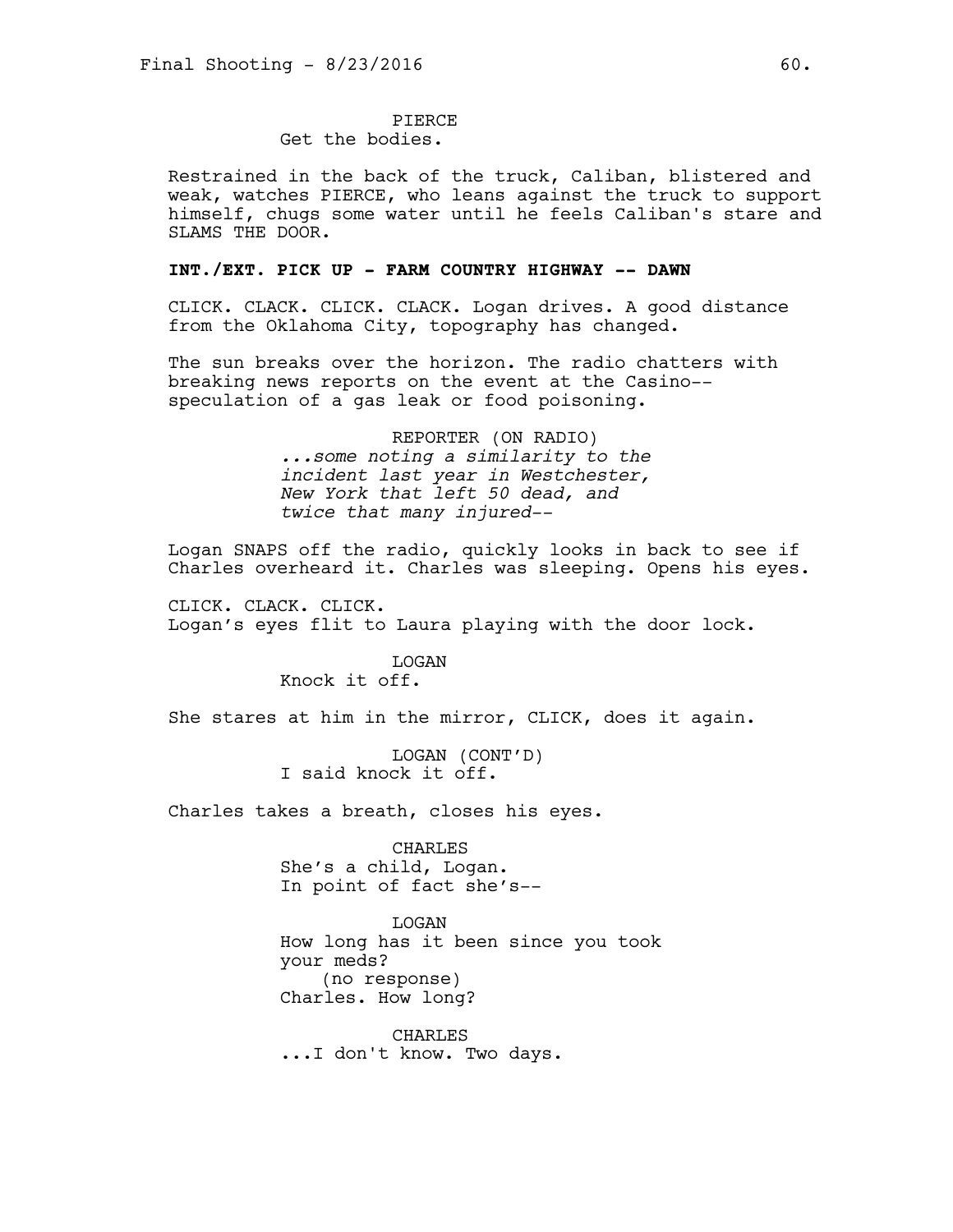LOGAN You saw what happened last night. If that shit had gone on longer, everyone at that casino--

He stops himself.

CHARLES

I did what I had to do to stop those men from taking Laura.

LOGAN

You didn't *do* anything. You freaked out and had a fucking seizure.

CHARLES I guess you prefer me pharmaceutically castrated, rambling on like some lunatic.

So much easier on you.

LOGAN *Easier?* There's nothing easy about you.

CHARLES Yes, Yes please, be like the rest of the world and blame someone else for your boring shit.

LOGAN Yeah, I know, *Pop*, I'm such a giant disappointment--

CHARLES Self loathing. Anger. Disdain. Cowardice. Oh yes. Your peaks and your valleys. Mostly valleys-- it's all so Goddamn boring.

Laura looks from one to the other, nervous for the first time since she climbed into the car with these two. She starts flicking the locks again.

> CHARLES (CONT'D) You honestly derive no sense of purpose from what we're doing?

LOGAN What are we doing?!

CHARLES There is a young mutant. Sitting in our car. (MORE)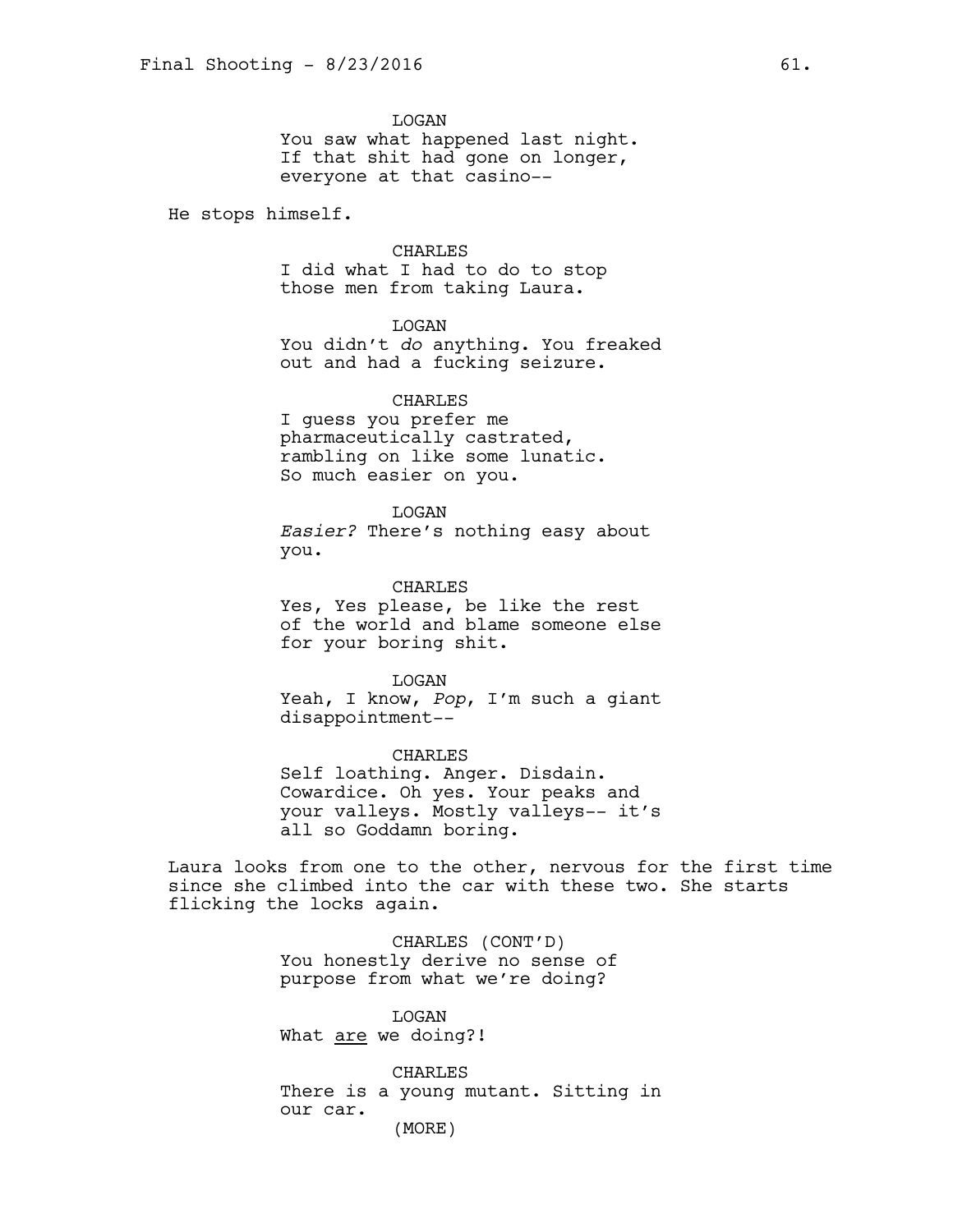And where we are taking her, there are *more* of them. Does that mean nothing to you? CHARLES (CONT'D)

LOGAN Yes. It means nothing to me. Especially since Nurse Gabriela made all this Eden shit up from fucking comic books.

CHARLES What are you talking about?

Logan realizes he's gone too far, tosses the bottle of pills to Laura, which, as usual, she catches like Willie Mays.

> LOGAN Give those to him. Take out two and give them to him.

CHARLES What do you mean--

LOGAN Now. For fuck's sake. Take the pills. Now.

CHARLES

Logan.

LOGAN Take them. (to Laura) Give him the pills.

CHARLES

Logan --

LOGAN --GIVE HIM THE FUCKING PILLS!

Laura hesitantly hands them to Charles who looks at Logan in the mirror, holds up a pill for him to see, takes one.

### CHARLES

Happy?

Before Logan can answer, A SIREN SOUNDS. A STATE TROOPER IS BEHIND THEM, LIGHTS FLASHING.

> LOGAN (pulling over) Cop. Fuck.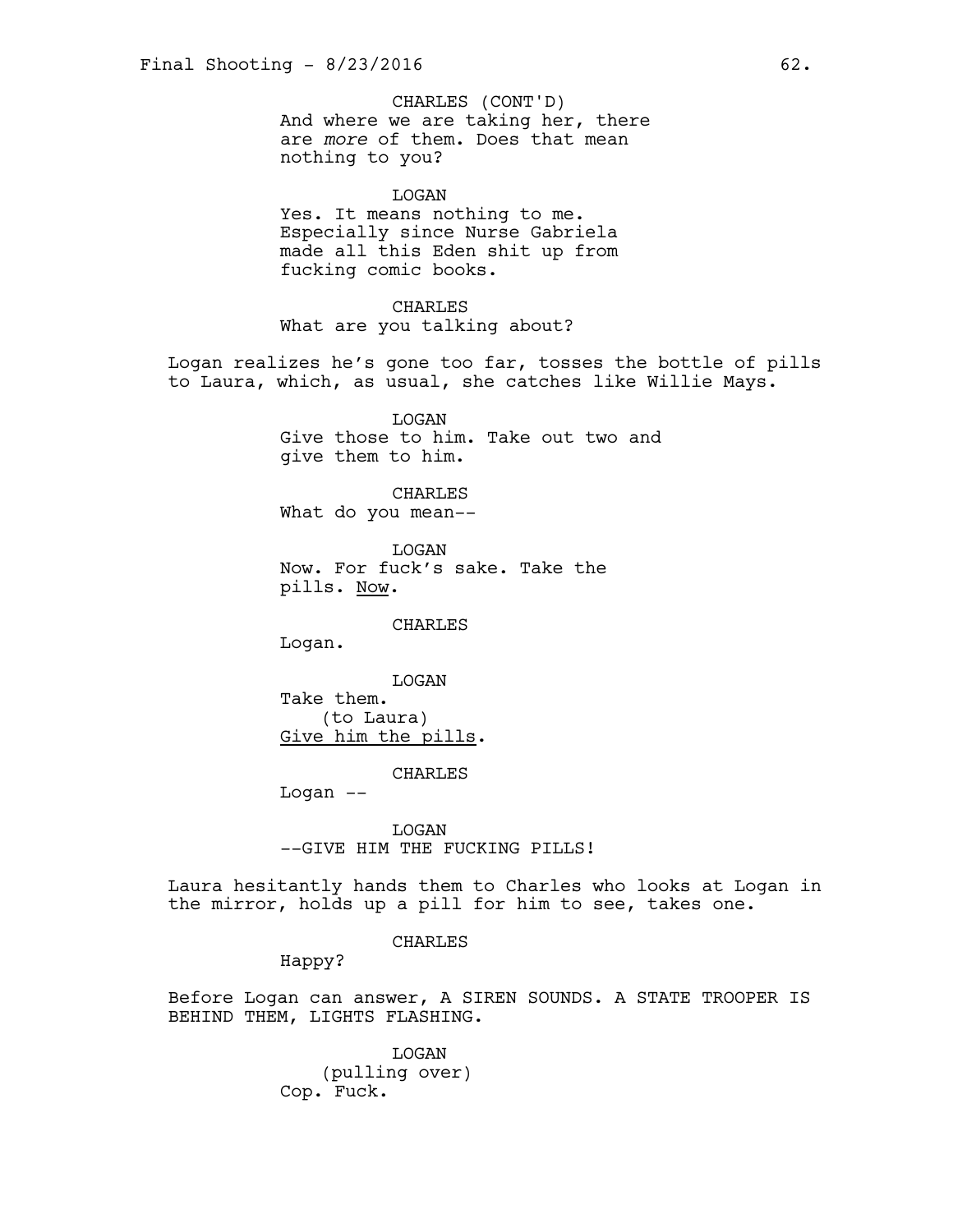**CHARLES** What does he want?

Logan watches in the rearview as a TALL WOMAN TROOPER gets out, puts on her shades.

> LOGAN *She*. I might have been speeding.

CHARLES Are you sure that's all it is?

LOGAN If it wasn't, there'd be a lot more than her behind us. (looks at Laura) I need you to please try and not kill this lady. Okay?

Laura retracts her claws.

# **EXT. FARM COUNTRY HIGHWAY - DAY**

The female TROOPER, mirrored Ray-Bans (some things never change), raps on the window. Logan lowers it, smiles.

> LOGAN Was I going a mite fast, officer?

> **TROOPER** License and registration, please.

Logan reaches into the glove box.

LOGAN I just bought it, but I-- here--

TROOPER (takes it) Any idea just how "mite" fast you were going, Mr... Howlett?

LOGAN Seventy? Ish?

**TROOPER** Try ninety six. (looks at him) Ish.

LOGAN Shit. I didn't think this thing could make that.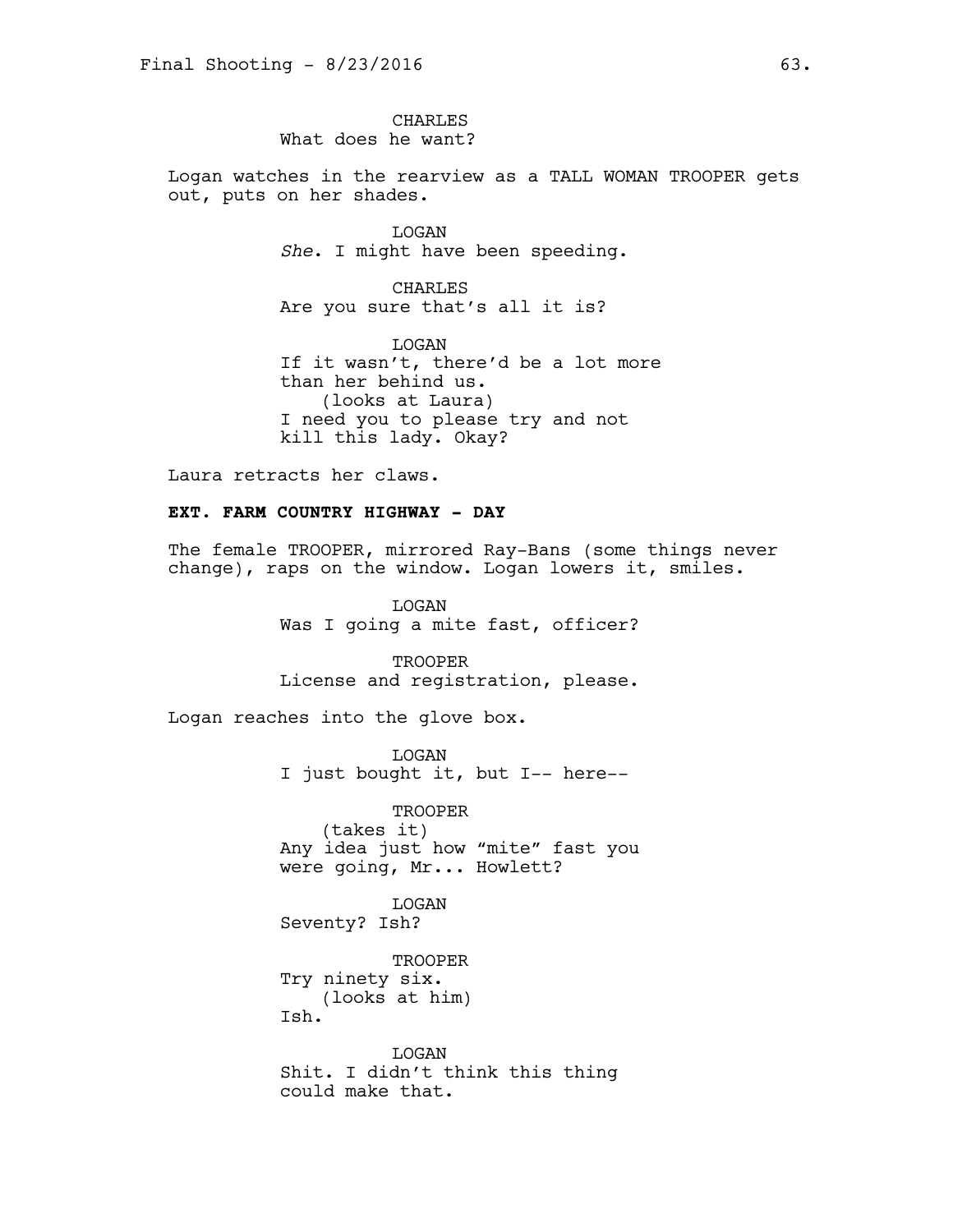She peers over the top of her glasses into the back at Charles and Laura. Charles smiles.

> **TROOPER** You're not from round here. It's harvest season. You need to be more careful. This your daughter?

> > LOGAN

Yes, ma'am.

TROOPER What's your name, honey?

LOGAN She doesn't speak.

TROOPER But she does have a name.

LOGAN

Laura.

The Trooper looks at Laura.

TROOPER That your name, honey? (Laura nods) And is this man your father?

Laura looks at Logan. A pause. Then... nods.

CHARLES

(leans forward) My son has a bit of a lead foot. I try to tell him that Mount Rushmore will still be there and just as beautiful a day from now.

The Trooper finishes writing the ticket...

TROOPER You got a nice family. Try to keep 'em safe, James.

# **EXT. REAVER CARAVAN -- OUTSKIRTS OF OKLAHOMA CITY -- DAY**

THE CARAVAN OF REAVER VEHICLES is parked in a large paved pull out area, like a weigh station or rest stop. Local police wave traffic past, clearing the way for--

A FLATBED TRUCK approaching with a police escort. THERE IS A HUGE BOX STRAPPED IN THE BACK OF THE TRUCK.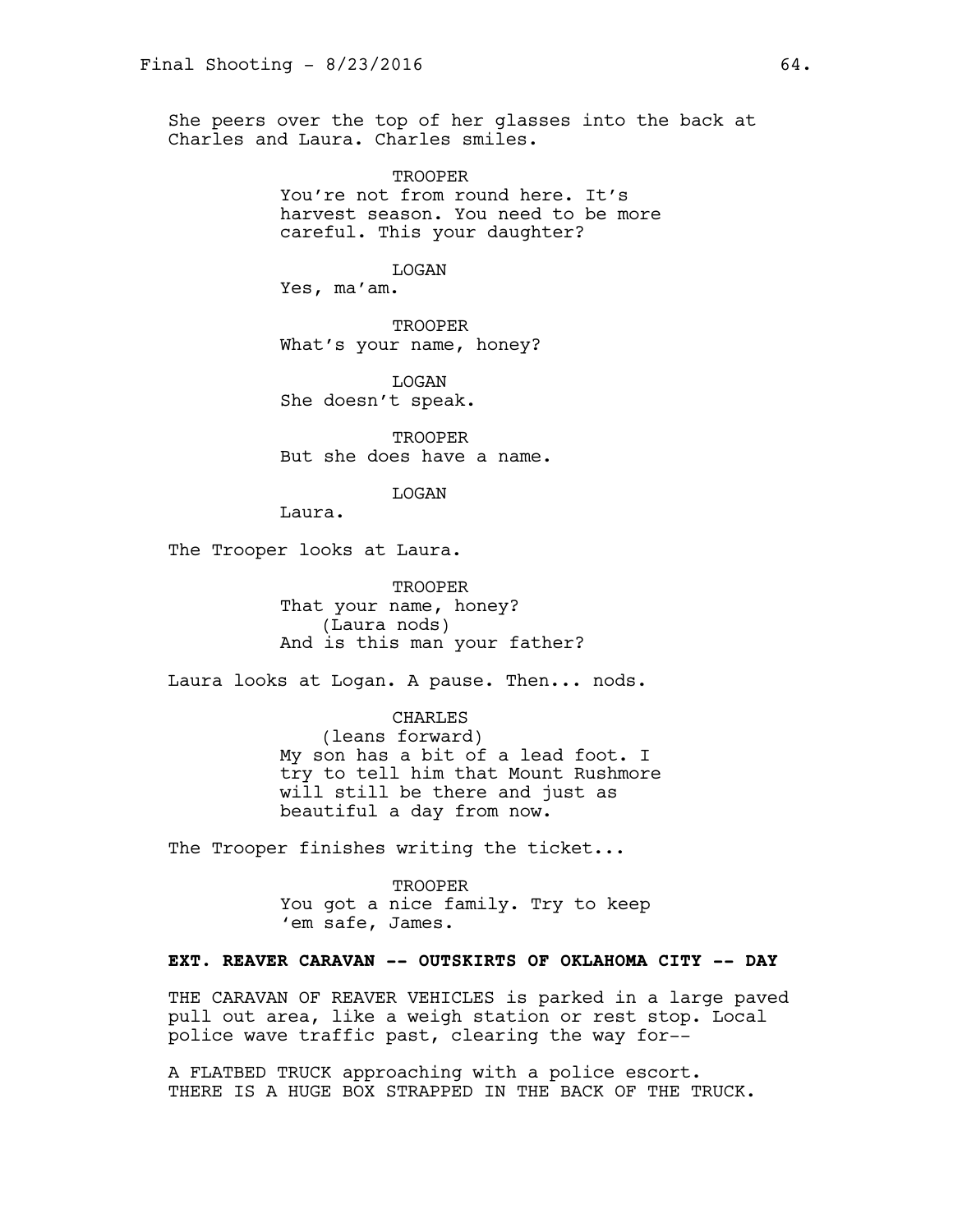CLOSE ON -- PIERCE, looking from the arriving flatbed to --

A HELICOPTER growing larger in the sky.

# **INT./EXT. REAVER CONTROL TRUCK -- CONTINUOUS**

Beaten, burned and shaking, confined in the back, Caliban hears the approaching chopper and peers out through a security window, watching--

The helicopter land on the blacktop. He shifts to a second window to see a better view of--

THE RED HAIRED MAN FROM THE LAB, as he steps out of the chopper and heads directly to Pierce. A silent movie as Pierce gets his ass handed to him.

Caliban's attention shifts back to the first window as--

THE FLATBED TRUCK pulls up next to the control truck. Its HANDLERS look nervous. Inside the big box strapped in back, there is some sort banging, then a low guttural screaming.

Now, the Red Haired Man, carrying a medical case, approaches the flatbed and opens the back hatch, disappearing the big box. The screaming subsides.

Caliban collapses to the floor. Closes his eyes.

#### **EXT. FARM COUNTRY HIGHWAY - DAY**

As the pick-up truck passes a billboard that reads

*WELCOME TO CORN COUNTRY: HEART OF AMERICA.* 

Fields on either side of the endless ribbon of road. In the fields are HUGE AUTOMATED THRESHERS/HARVESTERS. The machines are several times bigger than what we see on farms today.

# **INT./EXT. PICK UP - FARM COUNTRY HIGHWAY - DAY**

As Logan navigates the pick-up through what looks like a canyon of big trucks. Laura, face pressed to the glass, stares up and out the window at all of them.

One of them inches over and Logan is almost run off the road.

LOGAN

Hey--

He hits the HORN, looks up at the driverless truck cab as he pulls around.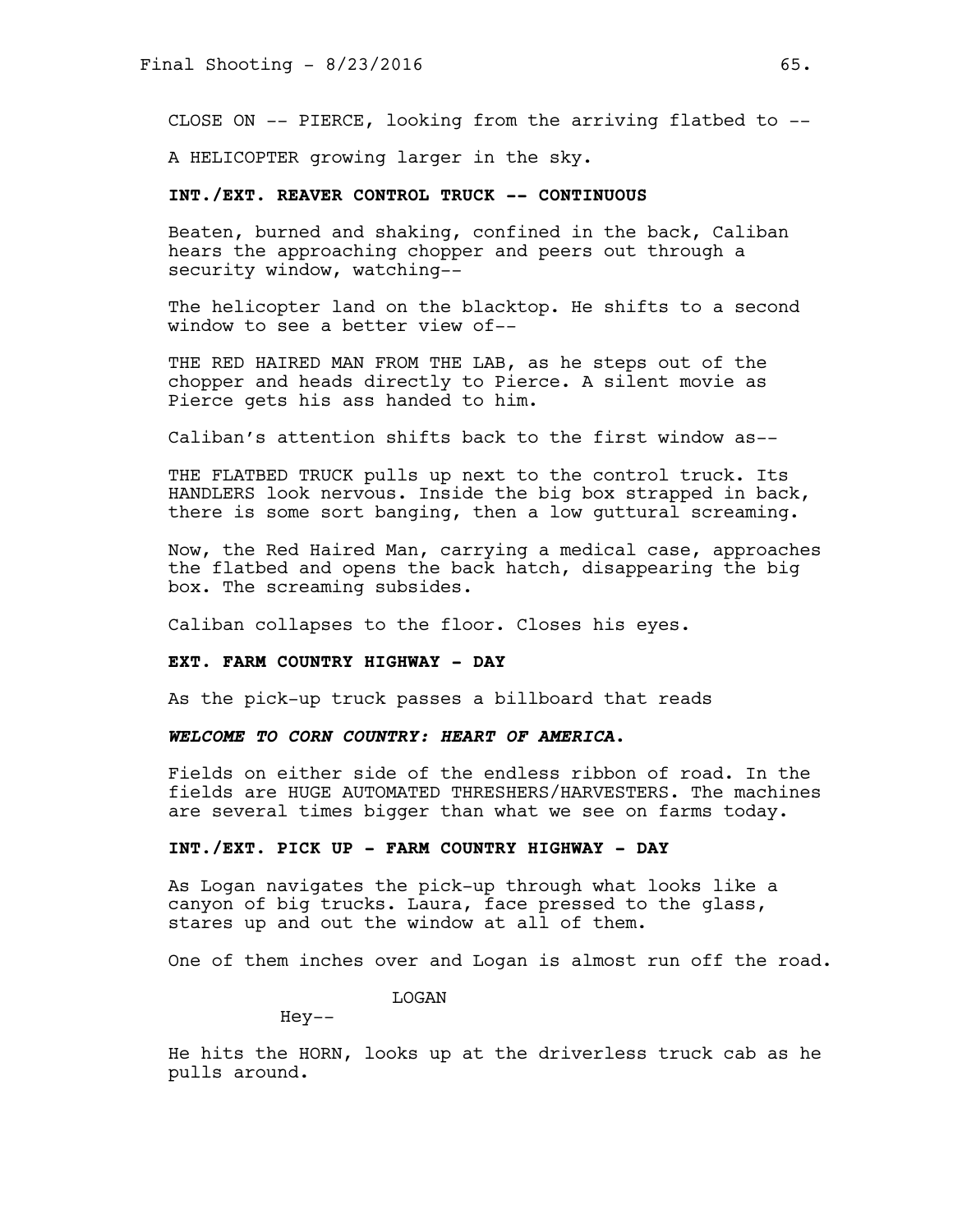LOGAN (CONT'D) IN YOUR OWN LANE, ASSHOLE!

CHARLES Language, Logan. And you're screaming at a machine.

Logan flips off the truck anyway as he passes, gets clear of all of them. Logan sees Charles shake his head.

LOGAN

What, she can gut a man with her feet, but she can't hear naughty words?

**CHARLES** She can learn to be better.

LOGAN You mean, better than me.

#### CHARLES

Actually, yes. And by the way, Laura's foot claws are an obvious result of her gender. (off Logan's look) In a pride of lions, females are caregivers of the young *and* hunters of the pride, they have front claws to hunt and foot claws for defense. They use the foot claw to strike the belly or bladder of the attacker, thus ensuring their escape and survival.

Laura takes this in, turns and looks out the other window. Logan sighs and drives on.

**LAURA'S POV - ANOTHER CAR** An older farm pick up truck towing A HORSE TRAILER. Laura stares at the animals as they pass.

In the back seat of the pick up sits A TEENAGE BOY. He looks back at Laura. Up front are his MOTHER and FATHER. They also look this way, smile. A farm family.

Soon Logan has left them behind, too. A moment of quiet in the car. Logan looks in the rearview at Charles and Laura. Both seem calm, even serene, as they gaze out their windows, Laura still looking back at the horses. ...Almost normal.

But then A LOUD HORN and Logan looks ahead as he's nearly run off the road by one of the GIANT HULKING VEHICLES coming in the other direction, crossing into his lane.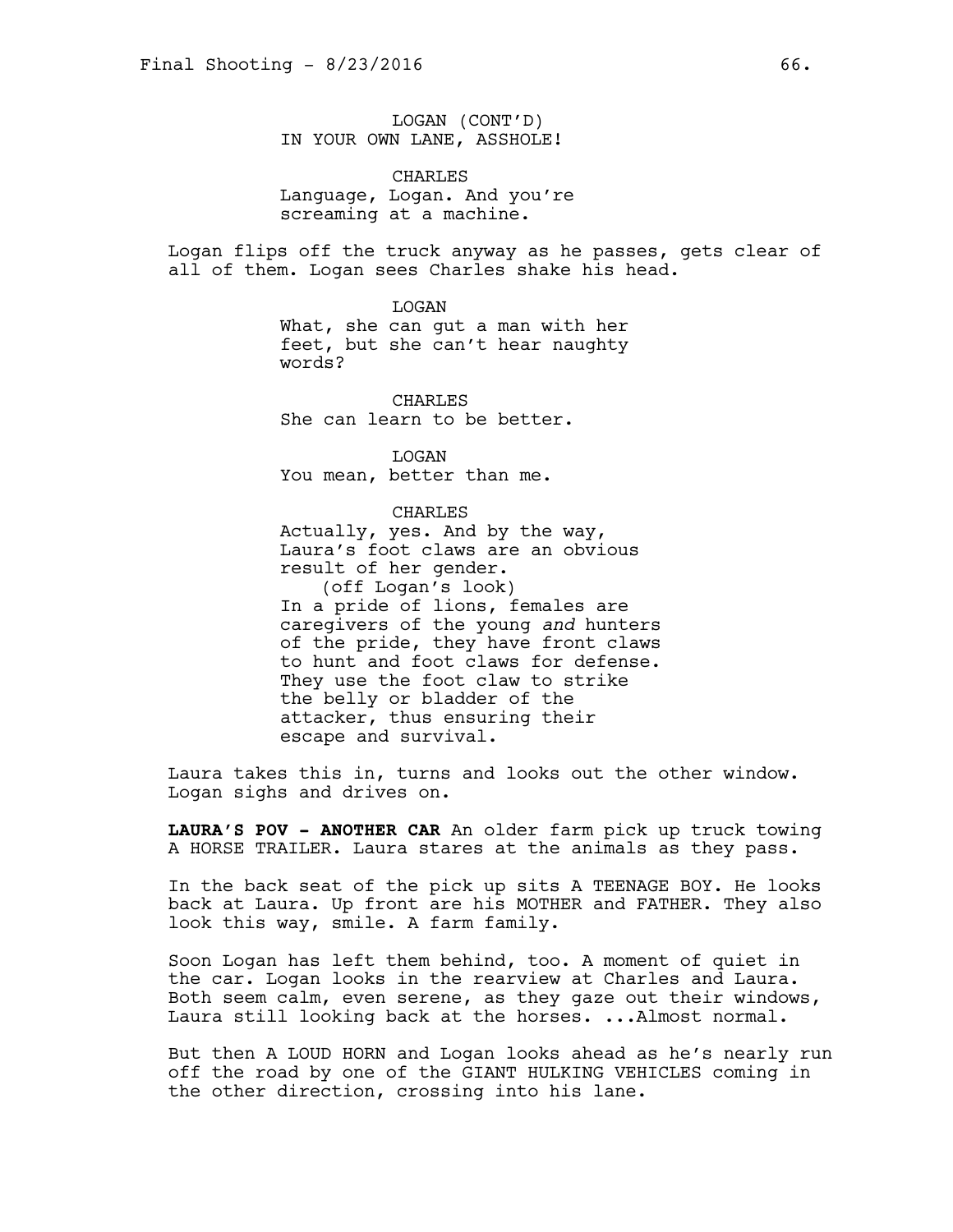Logan pulls the wheel one way then swerves back as LAURA'S CLAWS EXTEND AND PUNCH THROUGH THE ROOF with one hand, holds Charles with the other so they don't get thrown.

Logan struggles to gain control of the pick-up, spins the truck around so it's facing on-coming traffic, avoids ANOTHER MEGA-TRUCK coming at them before he finally gets the pick-up onto the shoulder, facing in the direction they came from.

The three of them watch down the highway from the shoulder (looking in the direction of where they just came) as--

THE FAMILY TOWING THE HORSE TRAILER ARE RUN OFF THE ROAD by one of the SAME CAREENING MEGA TRUCKS. Their horse trailer tipping onto its side at an angle, its doors swinging wide.

Logan, Charles and Laura watch as -- FOUR HORSES now leap from the trailer, running free...

> LOGAN Shit. Oh well.

Logan twists the wheel, prepares to pull back onto the highway and drive away. Charles puts a hand on his shoulder.

> CHARLES We have to help them.

LOGAN We have to keep moving. Someone will come along.

CHARLES Someone *has* come along.

The Father, Mother and Teenage Son run after THE HORSES NOW ON THE HIGHWAY. ANOTHER MEGA TRUCK NEARLY MISSING THEM.

Logan sighs, straightening the wheel and driving up the shoulder toward them. Charles watches as--

### MOTHER

Nate! Get off the road!

THE TEENAGE BOY (NATE) DODGES ANOTHER TRUCK as he attempts to round up the panicked horses...

MOTHER (CONT'D)

Nate!

# **ON CHARLES**

He closes his eyes. Concentrates.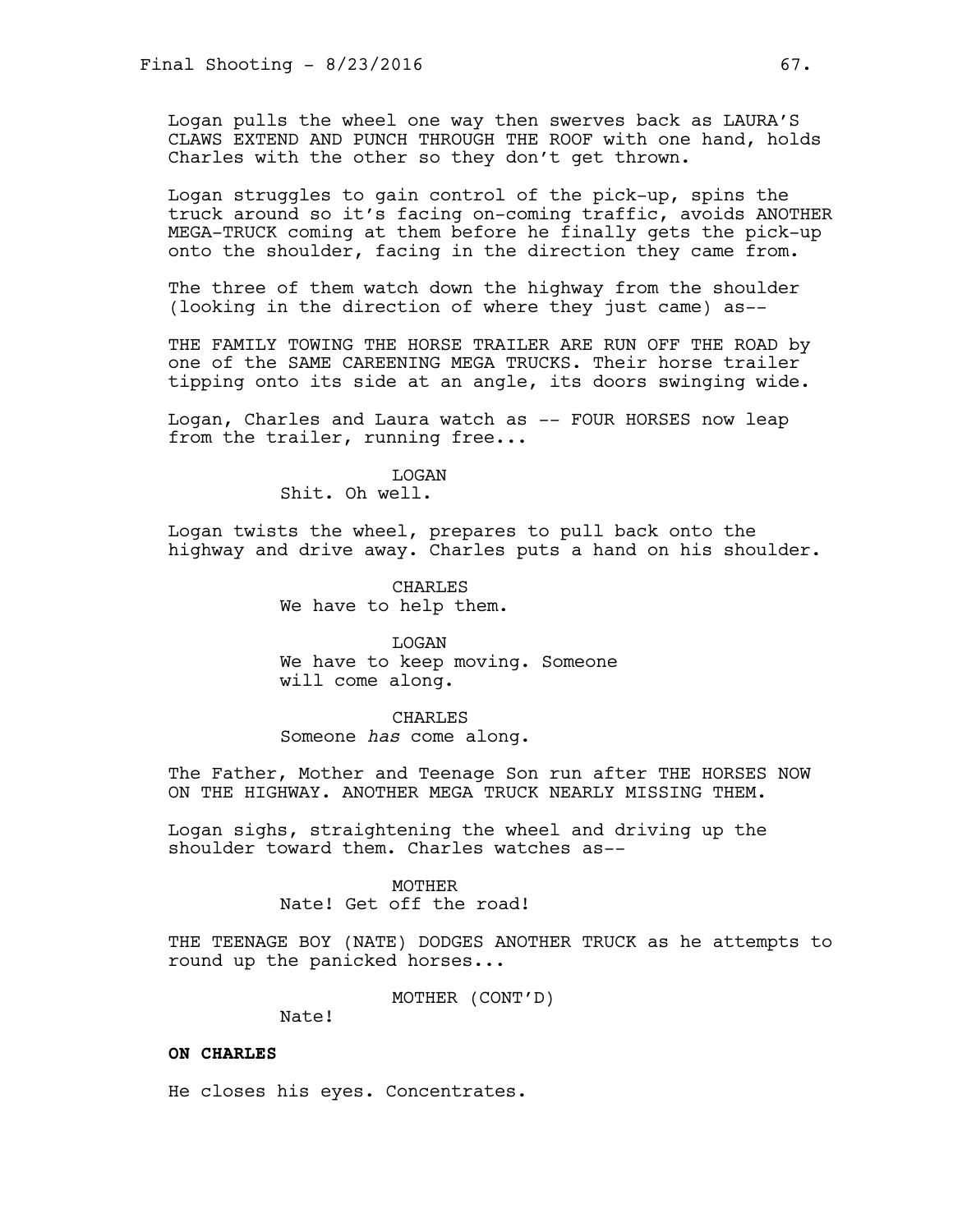### **AND THE HORSES**

come to a stop in unison. They turn and lope to the side of the road like a bunch of trained Lippizaners.

### **EXT. FARM COUNTRY HIGHWAY - SIDE OF THE ROAD - DAY**

A mesmerized Laura climbs out of the pick-up, watching as--

Nate pulls himself onto the bare back of one of the horses by the mane, holds onto the other by a halter.

Logan climbs out of the pick up and approaches the father, who has crossed back to the trailer and cursing (rated G), tries to get the wagon out of the ditch. His wife climbs behind the wheel, gently spinning the tires to no effect.

> LOGAN Can I give you a hand?

FATHER Sure. Thank you.

### **ON CHARLES**

As he opens his eyes and watches the boy ride/lead the animals back to the trailer door just as Logan and the Father and Mother gas and heave-ho it back upright.

#### **LAURA**

Watches from a middle distance. She's fascinated by the boy and his ability with horses. But mostly by *the boy*.

The Mother now exits the cab, joins Nate, helping him load the horses back into the carrier. She notices her son is angry. He slams the tailer doors behind them.

MOTHER

Nate.

#### NATE

What.

Meanwhile, at the side of the truck, the father extends his hand to Logan

> FATHER (O.S.) I appreciate this. Thank you. Will Munson.

LOGAN James. Howlett.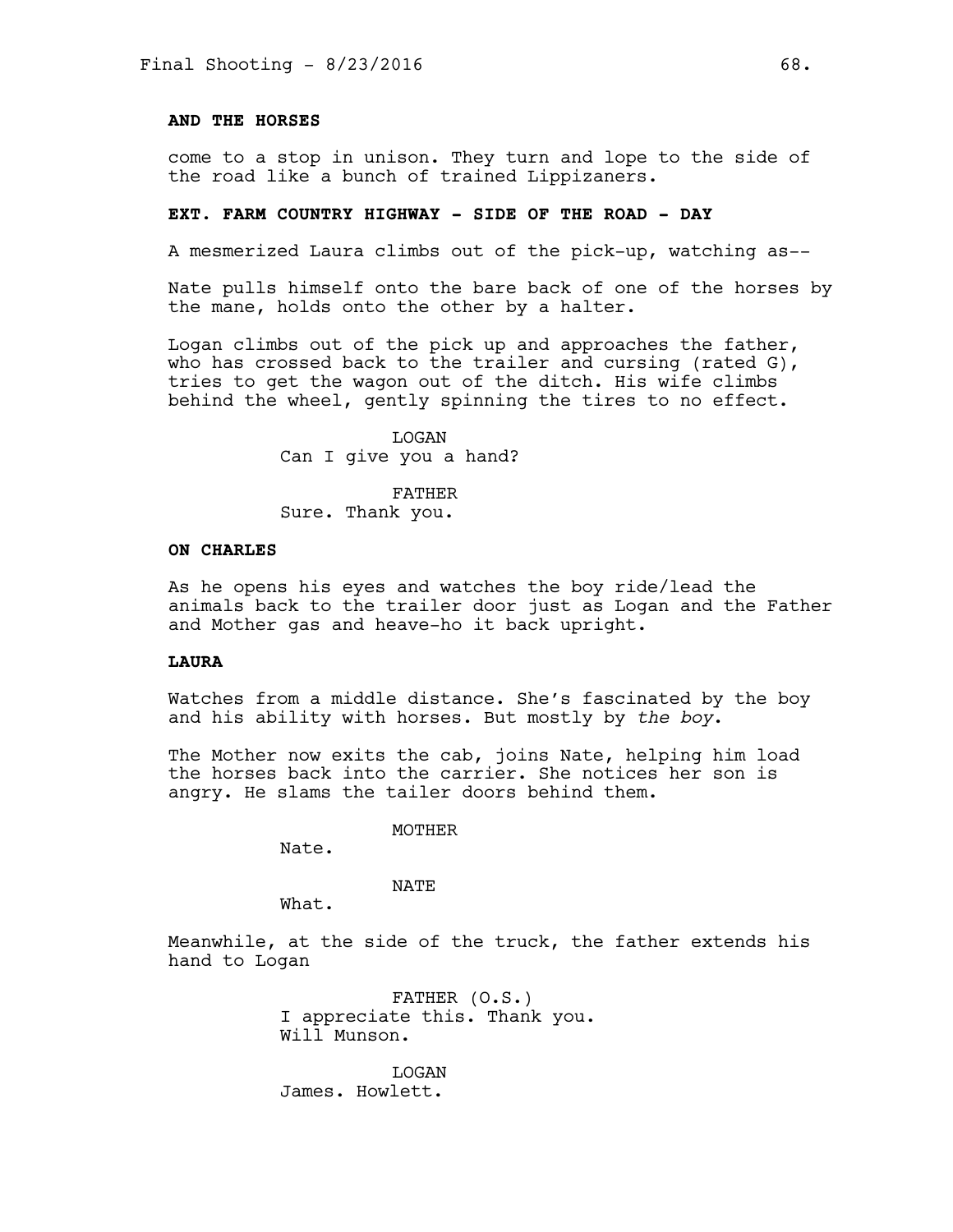The Mother now comes over with the boy.

MOTHER Thank you so much for your help, sir. I'm Kathryn, and this our son, Nate.

Logan smiles at her. There's a connection. Kathryn looks at their truck, sees Laura.

> MOTHER (CONT'D) Is that your daughter?

Logan sees Laura standing beside the truck in the stolen shades, watching them. The boy now notices her for the first time. Charles peers out the side door.

> LOGAN Yeah. That's Laura. (as Charles waves) And that's my... dad. (then) Chuck.

WTT.T. Where you all headed?

LOGAN

North.

Laura's off at the trailer, petting one of the horses. The couple exchanges a look with each other, then--

> KATHRYN Can we at least give the three of you a decent meal, show our appreciation? We don't live far from here.

CHARLES (leaning out the car door) That would be lovely.

LOGAN No, thank you, we really can't-- (to Laura) Laura, get back here.

KATHRYN Please. It's the least we can do. And you're going to have to stop for dinner somewhere.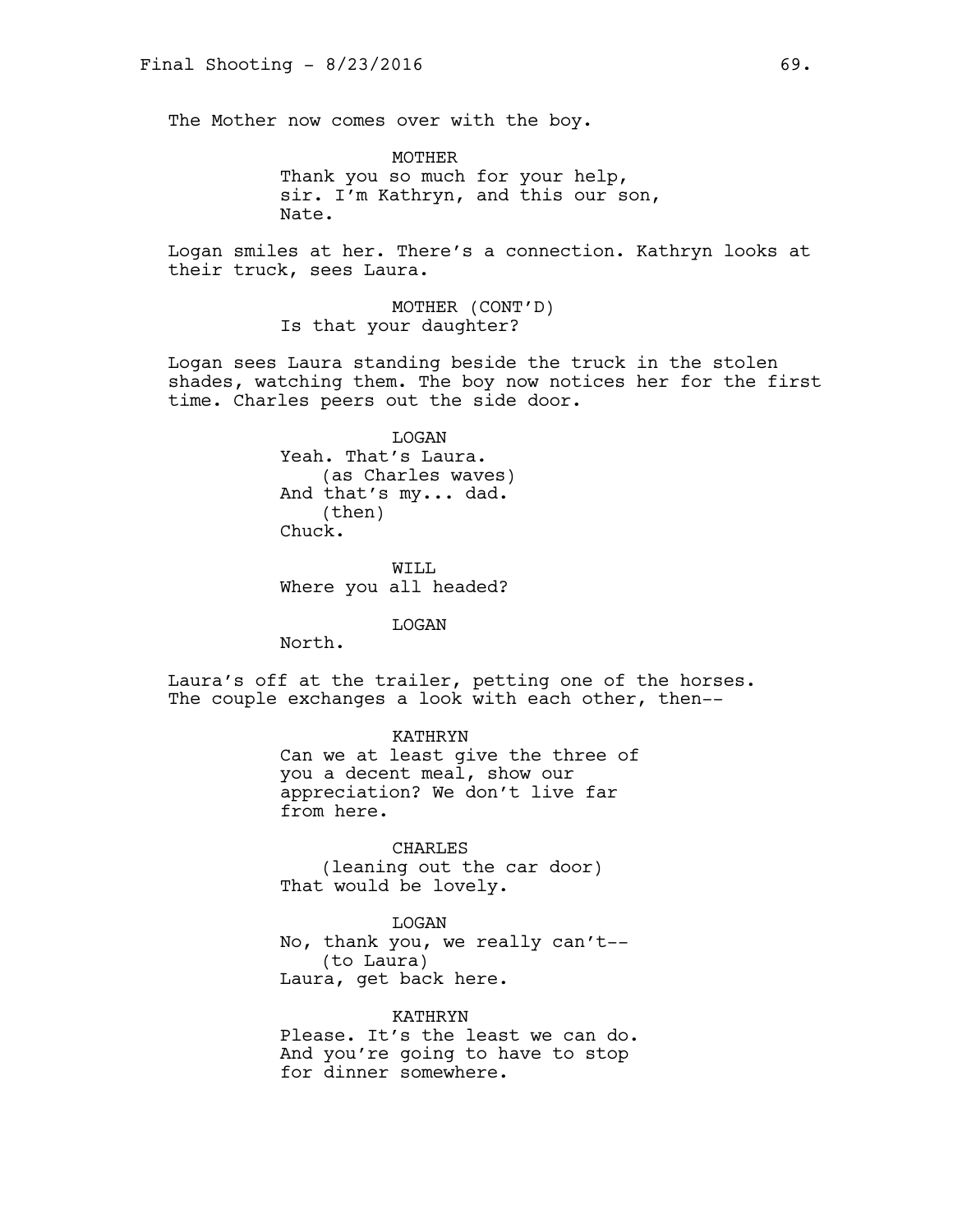# **INT./EXT. REAVER TRUCK-- HIGHWAY PULL OUT - SUNSET**

CLOSE ON -- AN IV connected to Caliban's pale skin. A man's fingers delicately adjust the drip.

> RED-HAIRED MAN (O.S.) In the 1950's, in an effort to increase honey production in the tropics, a Brazilian research team cross-bred the European Honey Bee, Apis mellifera, the classic model, and a heartier stronger African variety, Apis mellifera capensis.

Caliban opens his eyes and looks up at THE RED-HAIRED MAN. His manner is soft, warm. His voice seductive, smooth.

> RED-HAIRED MAN (CONT'D) These hybrid bees were stronger and aggressive to be sure, but despite their fortitude, they made no honey at all, nor assist in pollination. In the lab, they did little, in fact, besides killing other bees.

THE MAN sits close to CALIBAN, shining a pinlight on his lesions, in his ears. Examining. He smiles.

> RED-HAIRED MAN (CONT'D) The researchers wanted to help mankind, but instead, they created monsters. And before they could correct their error, a few escaped to the wild. And these bees formed a swarm and spread across Brazil and multiplied, moving up the continent, killing men women and children. Even worse, these killer hybrids threatened the viability of the worldwide bee population and subsequently, human survival. (suddenly brightens) Oh, the price of progress.

Caliban's eyes flick out the window where -- Pierce talks with his remaining Reavers.

> RED-HAIRED MAN (CONT'D) My colleague tells me you've been somewhat resistant. He believes you're dispensing delayed information, allowing your friends to stay one step ahead.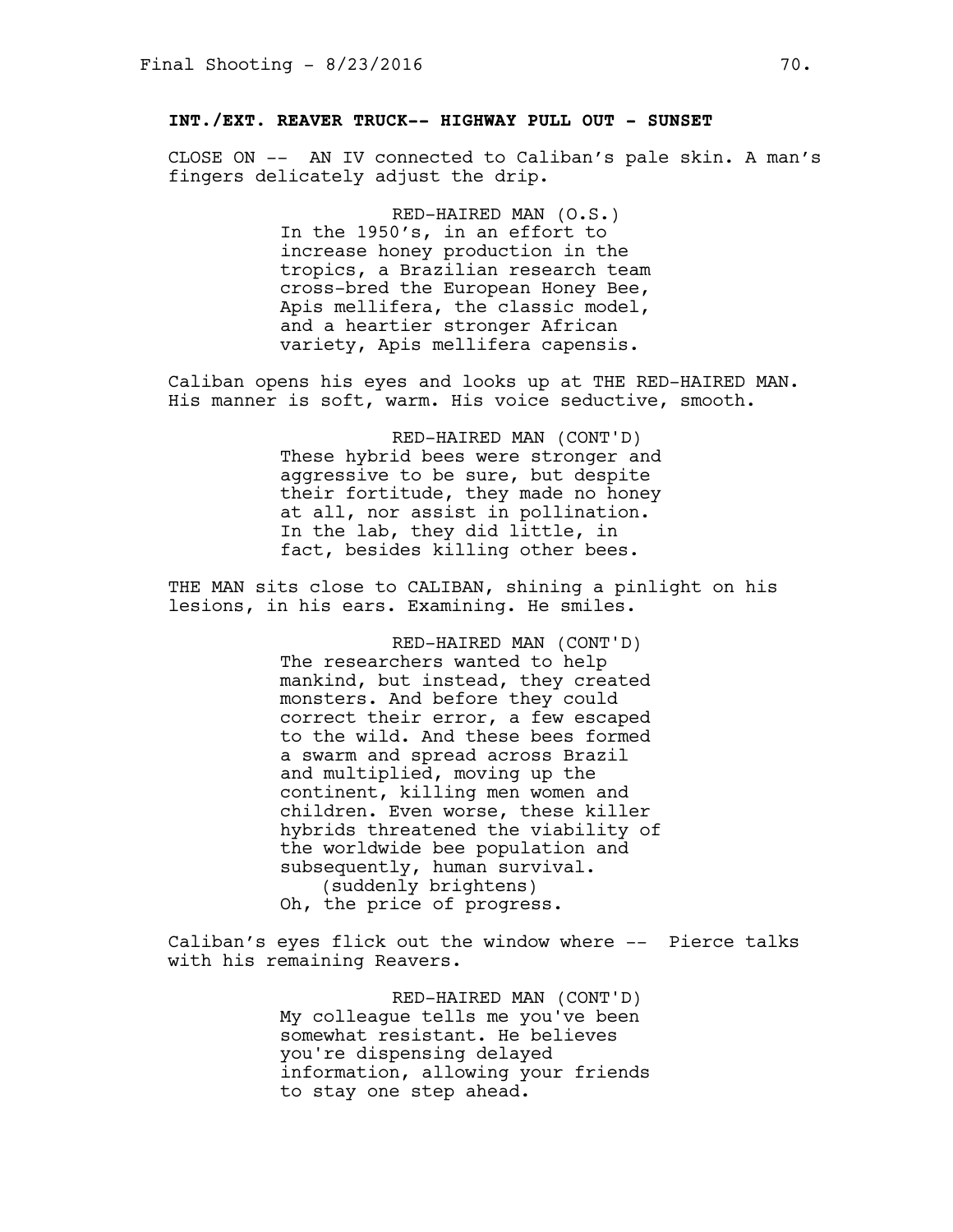# CALTBAN

Please let me be...

RED-HAIRED MAN I'm offering an opportunity, Caliban. To redeem yourself, to protect the world, and, in the process, save your friends.

Caliban just looks back at him. Shudders.

RED-HAIRED MAN (CONT'D) The girl is a rather small price to pay for that. Unlike you, she's not pure. She wasn't made by nature. She's a mistake of my own. A killer bee who's escaped from the hive. And I need to get her back before she stings.

#### CALIBAN

What do you want from me?! I did what I could and your human toaster ovens fucked it all up.

The man smiles.

#### RED-HAIRED MAN

I agree the Reavers have not been effective. I'm bringing new tools to bear. But I still need someone to point us in the right direction.

# CALIBAN

No, no, no. I can't keep--

#### RED-HAIRED MAN

Breathe. Breathe. What does he have, the old man, your friend? Alzheimer's? ALS? A degenerative brain disease in the world's most dangerous brain. What a combo.

The man considers Caliban a moment, then reaches in his bag.

DR. RICE You pay a high price for your gifts, my friend. Too bad you and I didn't meet years ago. I could have saved you some pain. I have something for your blisters. (pulling a vial of creme) My name is Dr. Rice, by the way. (MORE)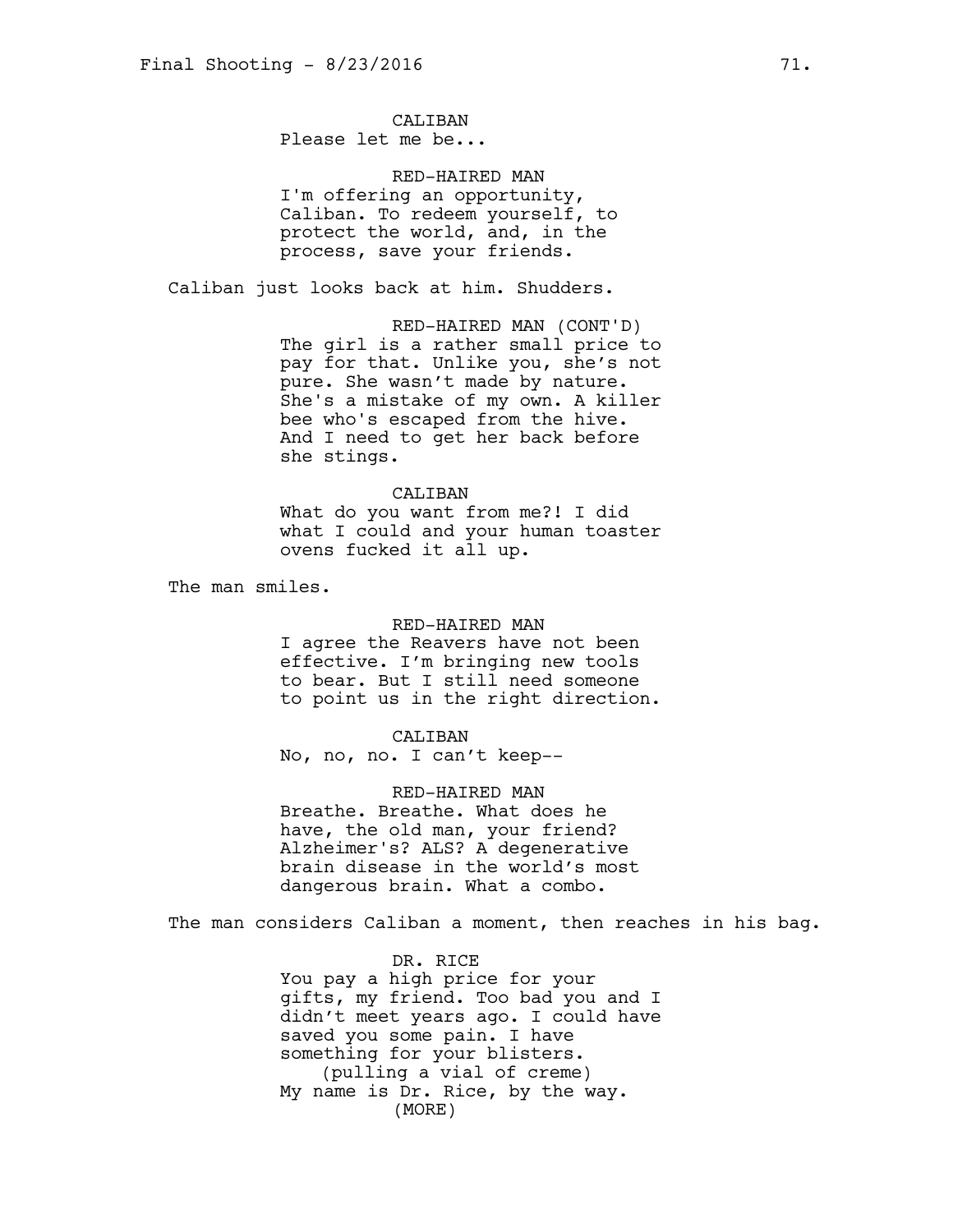(meets his eyes) You can call me Zander if you like. DR. RICE (CONT'D)

### **INT. FARMHOUSE - KITCHEN - NIGHT**

The Munson family and the "Howlett" family all sit around a table covered with food, heads bowed as the son says grace. All except Laura who looks around at the family pictures, the religious decorations (they are everywhere), the warm furnishings. Another strange place.

> NATE We thank you, Lord, for this food... and we also thank you, Lord, for sending our new friends, the Howletts to our aid today. Amen.

They all dig in. Laura eats like a wild animal, and the Munsons pause to watch. Charles puts a hand on her arm.

> CHARLES Slow down, child.

She looks around at the others, all of whom smile at her, then slows down.

> KATHRYN There's plenty more if you want.

WILL Where are you all heading?

LOGAN

Oregon.

CHARLES

South Dakota.

They look at each other.

CHARLES (CONT'D) Oregon, then South Dakota.

KATHRYN

Vacation?

CHARLES Yes. Long overdue. We're city folk. Always wanted to take a road trip, see the country. (smiles at them) Meet the people who live in it.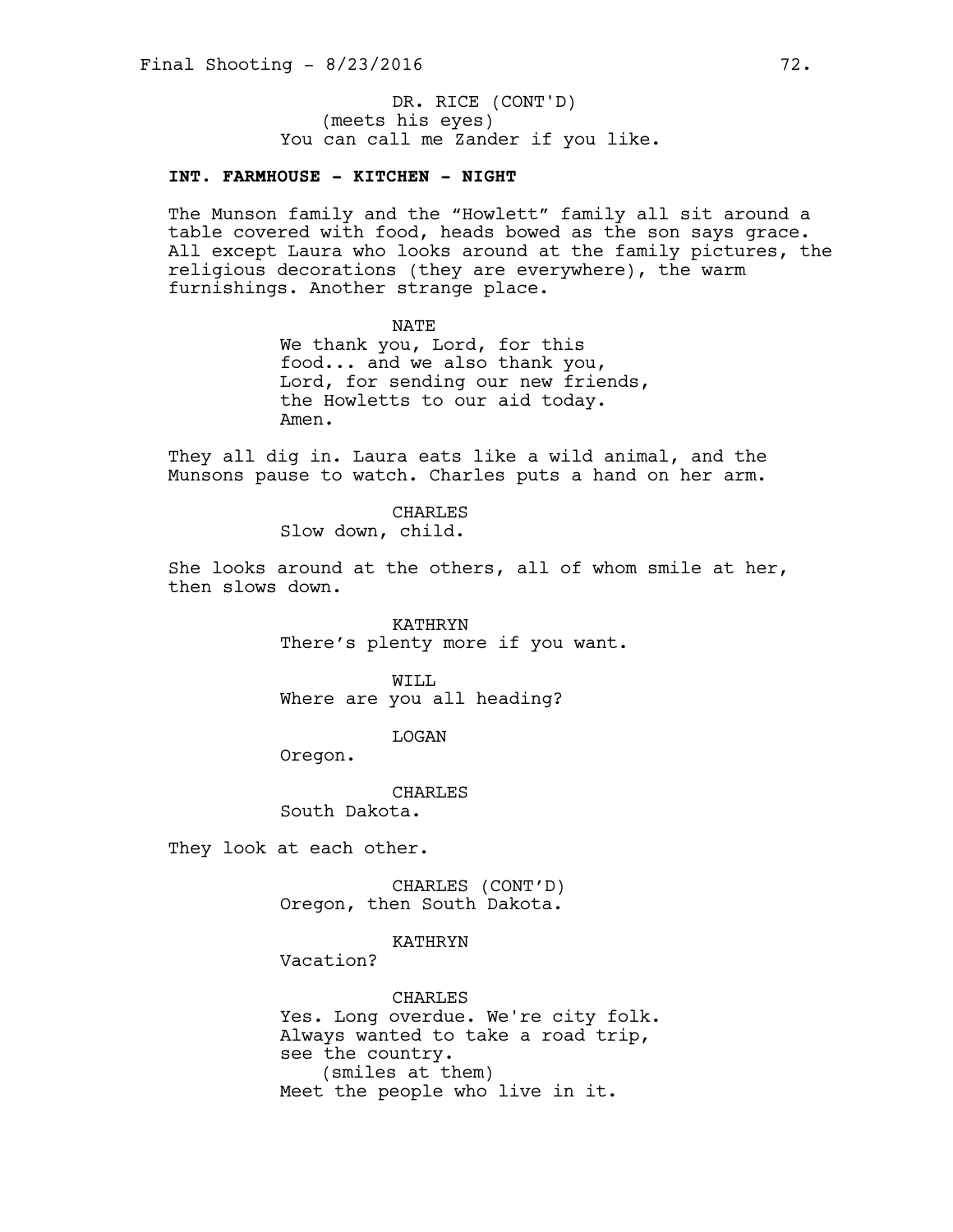Logan looks up at Charles. Watches him. The old man having himself a good time.

> KATHRYN That sounds lovely. I've been trying to get Will here to take a vacation for years now.

WILL And if we go out traipsing around the country, who's gonna take care of this place?

KATHRYN Exactly. I say, let it go.

WILL And live off what?

KATHRYN The Lord will provide.

WILL Well, I'm still waiting for him to provide me with a new thresher.

KATHRYN (smiles at Charles) All the same, I'd love to travel someday.

CHARLES And I bet you will.

NATE I could drop out of school.

KATHRYN Let's not go that far.

Friendly laughter around the table. THE SOUND FADES. PASSAGE OF TIME AS Laura watches the ritual of Family Dinner. *Studies* it. She's never really seen a family. Or, for that matter, a teenage boy. She keeps her eyes fixed on him.

Then as DINNER FINISHES AND CLEAN UP BEGINS--

CHARLES Kathryn, that was easily the best meatloaf I've ever had.

KATHRYN Thank you, Chuck.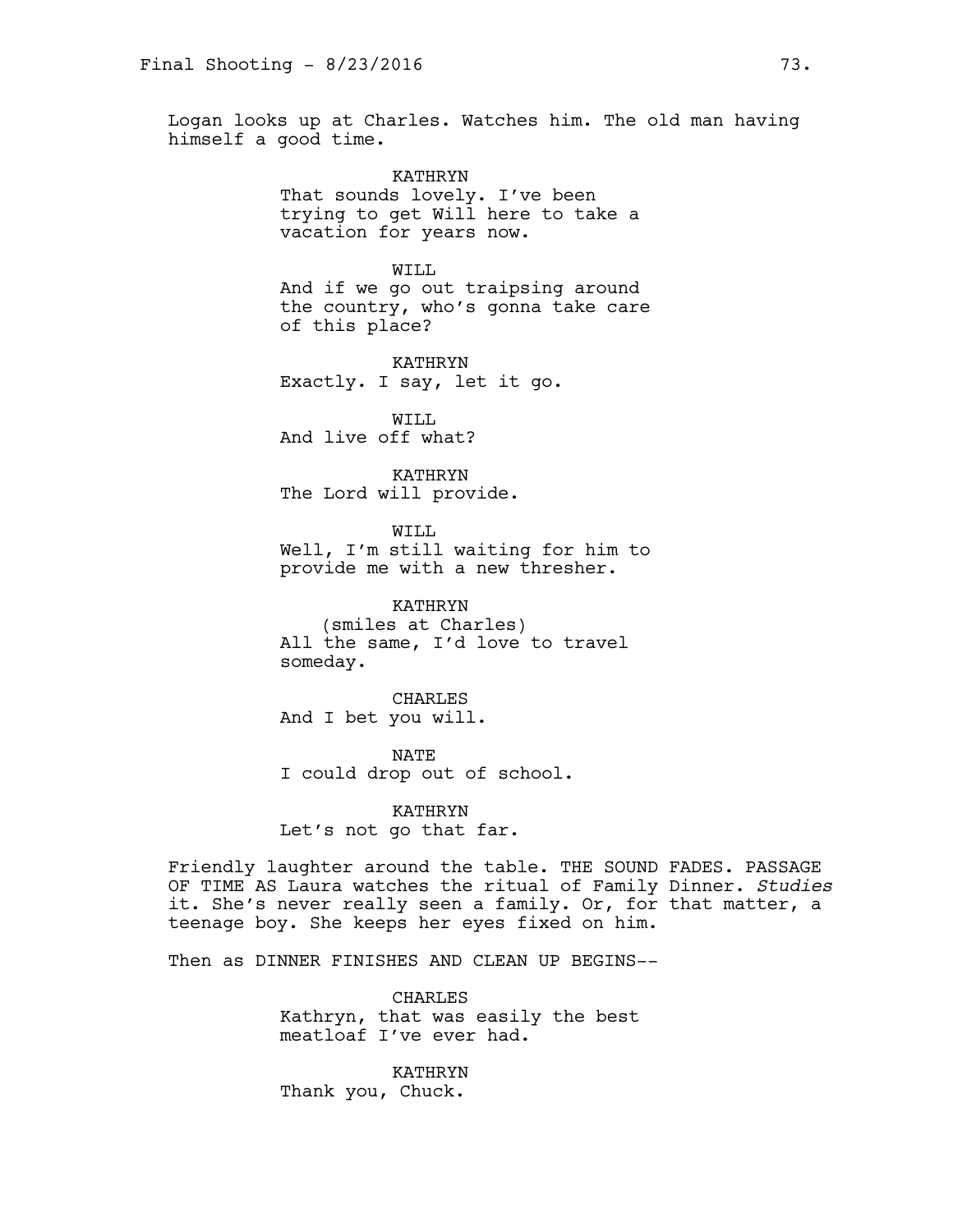Charles gives Logan a look across the table. Kathryn turns to Logan now. Smiles.

> KATHRYN (CONT'D) What about you, James. Are you married?

LOGAN Oh. I uh, I--

WILL

Kathryn.

KATHRYN What? It's a natural thing to ask.

CHARLES He was. She passed.

KATHRYN Oh, I'm so sorry.

Will gives her a look that says, *See? That's why you don't ask shit like that!* 

> CHARLES He killed her.

Logan looks up at Charles. An awkward beat. Then they all burst out laughing. Logan considers Charles across the table. Was that Dementia? A joke?

Logan smiles at Kathryn, stands.

LOGAN (stands) Ma'am, I can't thank you enough for dinner. But we have a long drive ahead of us.

KATHRYN You need to rest, don't you?

LOGAN We'll find a motel.

WTT.T. Nearest is two hours from here and it's not very--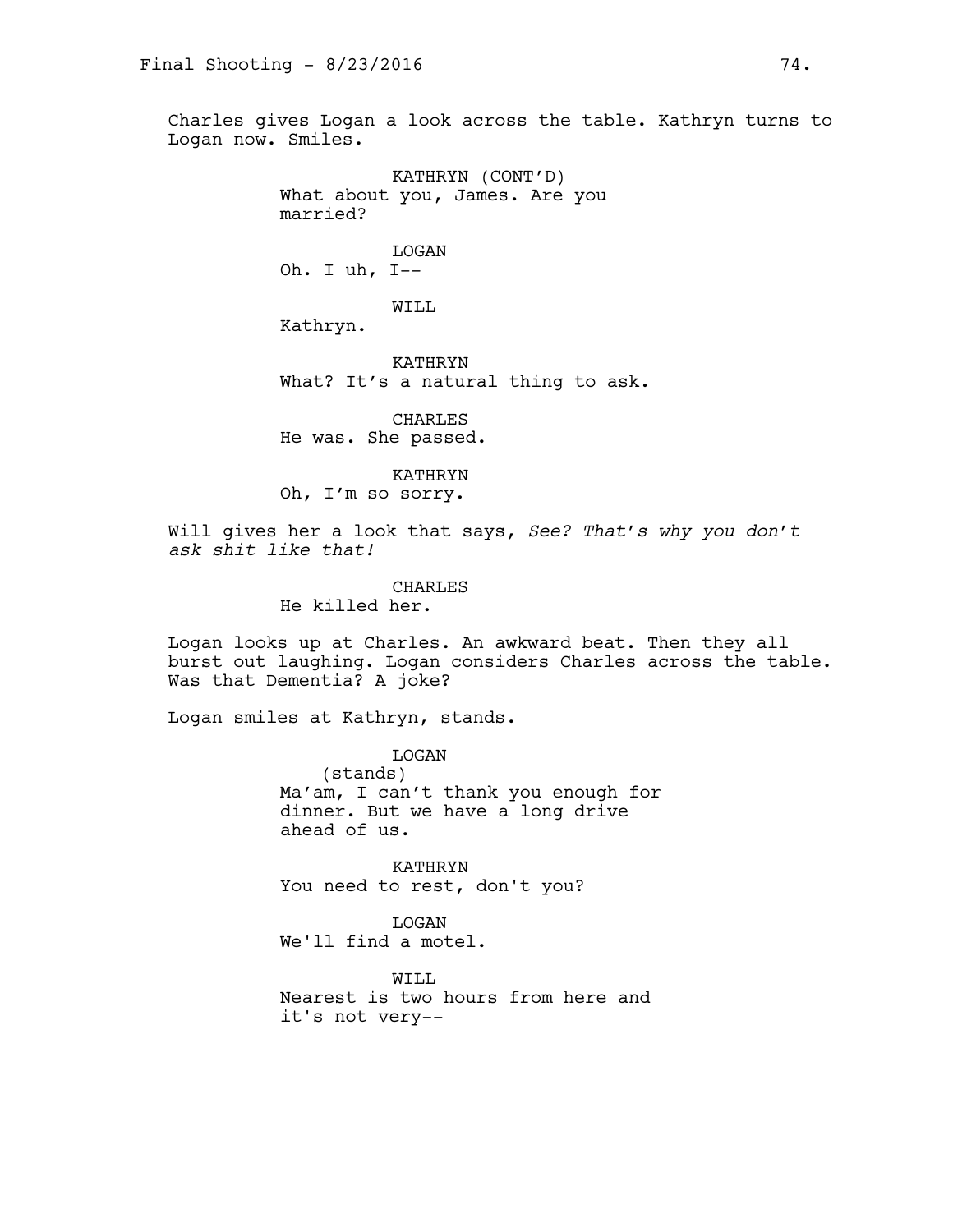# KATHRYN

They're gonna stay here. We have a perfectly fine room upstairs for your daughter and father and you can sleep in the living room on the convertible.

LOGAN Kathryn. That's very nice of you,

but we really should hit the--

CHARLES We could leave first thing in the morning. Crack of dawn as it were.

Logan grabs Charles' wheelchair.

LOGAN Let's go wash up, Pop.

## **INT. FARMHOUSE -- BATHROOM -- SAME**

Logan counts out two pills to Charles who finishes splashing water on his face, and grabs a towel. They whisper.

> CHARLES --two days on the road with one meal and hardly any sleep. She's eleven and I'm fucking ninety.

LOGAN That's a hundred and one reasons to keep moving.

CHARLES I'm not a box of avocados.

LOGAN And then what. We stay the night and then what?

### CHARLES

We take Laura to her friends in Eden and then... then we buy that Sunseeker.

Logan just stares back at him, hands him his pills, goes to fill a cup of water. The faucet sputters and spits air. The pipes shudder all through the house.

WILL (O.S.)

Goddamnit.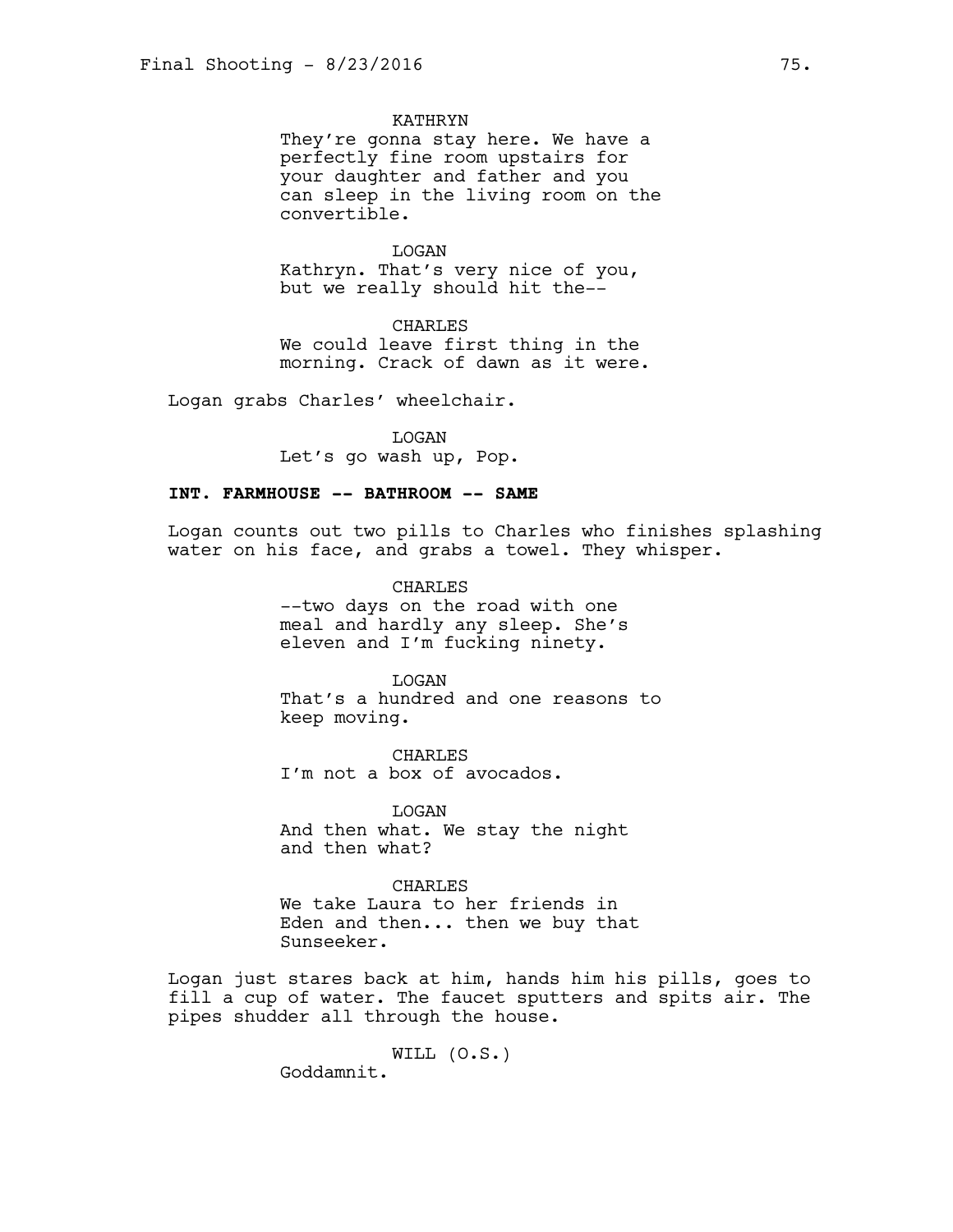## **INT. FARMHOUSE -- HALLWAY**

Logan emerges from the bathroom, Charles follows.

LOGAN What is it?

WILL Nate, go fill up the tub before we lose pressure.

Nate dutifully rushes into the bathroom, starts the tub.

KATHRYN (crosses to the window) They shut it off again.

LOGAN Who's "they?"

Laura steps into the hall.

KATHRYN (to Will) You best deal with it now.

WILL It can wait till morning. We got rain last night.

Kathryn gently touches Will's arm. Her hand slides down to his. Laura is fascinated by the simple gesture.

> KATHRYN Will. We have three guests in this house and sink full of dishes.

> WILL Alright. You're right. (explaining to Logan) The pump station that supplies us is a mile and a half from here. Sometimes it gets itself shut off.

> > NATE

By assholes.

Will gives his son a look. Charles gives Logan a look.

CHARLES My son can go with you.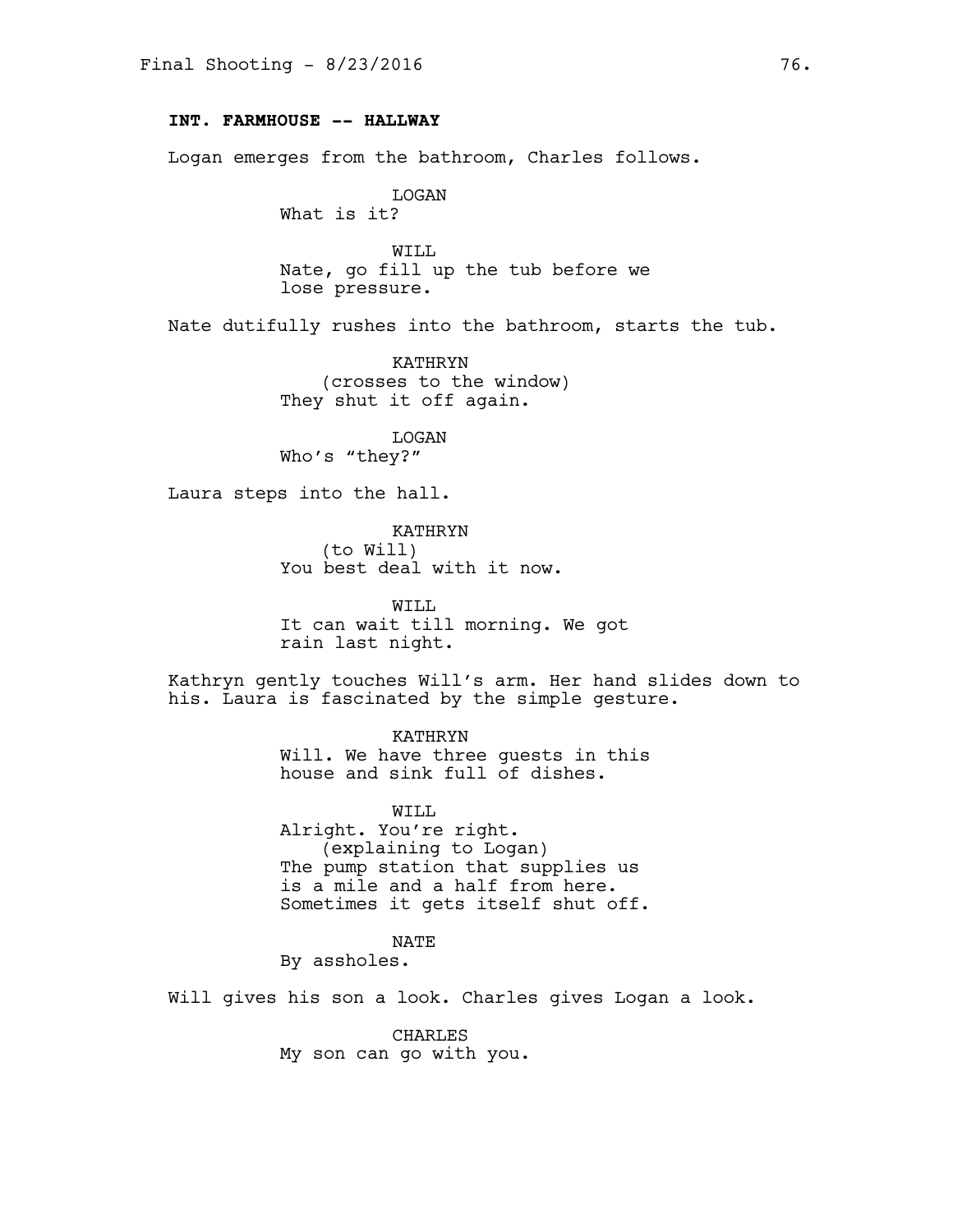WTT.T. Oh, no. Thank you. But these men who did this, they can be--

NATE

I'll come.

KATHRYN No. You have homework.

LOGAN

I'll go.

Kathryn and Logan meet eyes.

LOGAN (CONT'D) Just let me get my dad... settled.

Logan wheels Charles toward the stairs. Nate passes them and stomps up the steps. Laura watches.

# **INT. FARMHOUSE -- HALLWAY -- NIGHT**

Laura comes to the top of the stairs and looks at Charles' empty wheel chair in the hallway. Logan carries Charles into a lit bedroom at the end of the hall. A sweet sight.

Laura turns looking in the cracked door of Nate's bedroom.

#### **INT. GUEST BEDROOM -- SAME**

Inside the guest room, Logan tucks Charles in. Charles looks out the window beside the bed. The moon over the silos.

> LOGAN There's a TV in here.

CHARLES (smiles gently) I'm fine.

LOGAN Okay... Get some rest.

As Logan turns away, Charles reaches for him.

CHARLES You know, Logan. This is what life looks like. A house, people who love each other. A safe place. Take a moment and feel it. (beat) You still have time.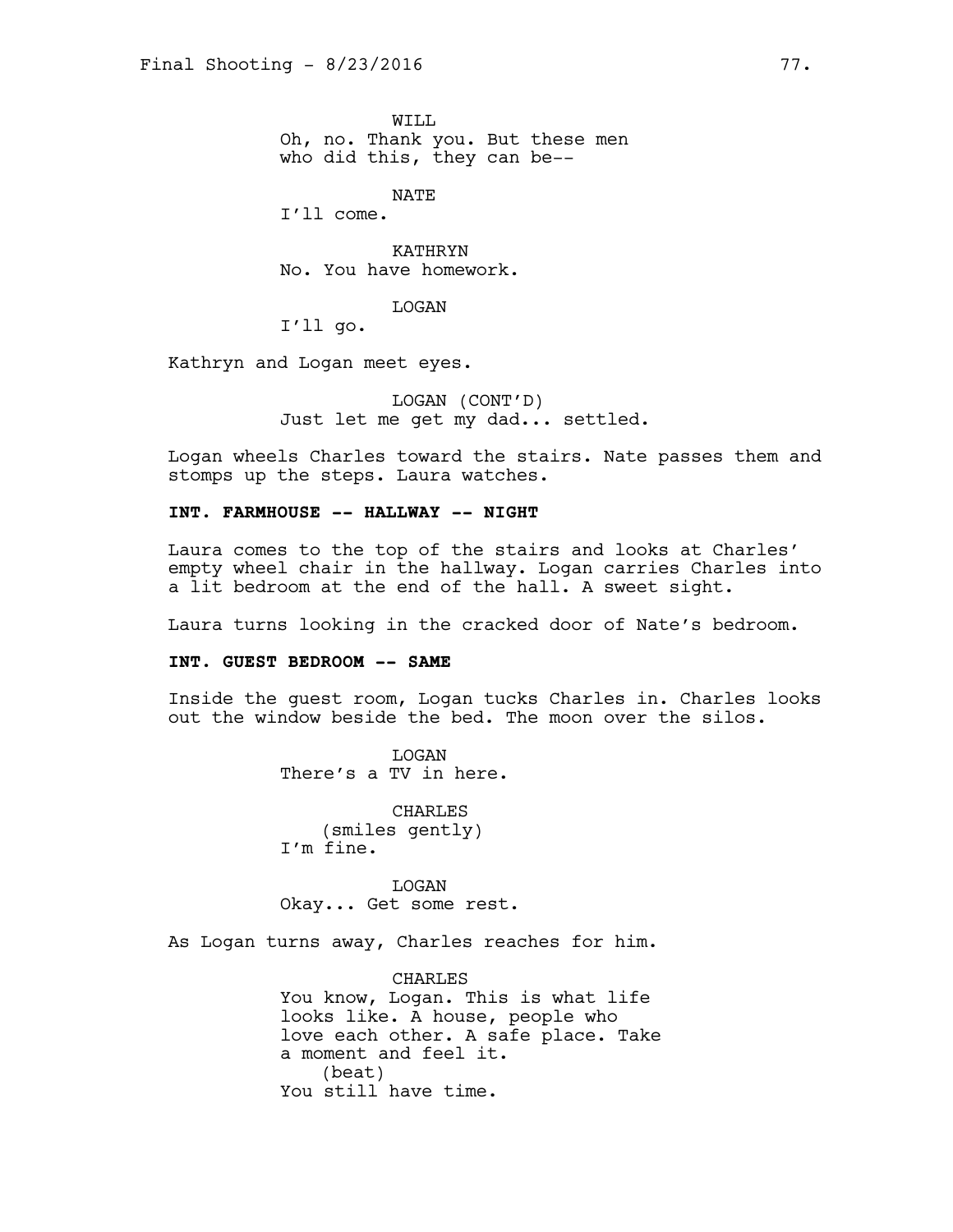Logan looks off, distant. Troubled.

LOGAN Charles. The world is not the same as it was. We're taking a risk here. And where we're going. Eden. It doesn't exist. Her nurse got it from a comic book.

Charles stays quiet.

LOGAN (CONT'D) You just need to understand-- it's not *real*.

Charles looks up at Logan, his tone gentle, and firm.

CHARLES It is for Laura.

### **INT. FARMHOUSE - DEN - NIGHT**

Logan passes Laura as he comes down the stairs. He follows Will down the hall. A GUN COCKS and Logan sees Will has opened A CABINET, tucking a pistol in his waistband.

> WILL (smiles) Don't worry. We won't need it.

# **EXT. FARMHOUSE - DIRT ROAD - NIGHT**

As Logan and Will carry tools along a dirt access road...

WILL Canewood Beverage bought up everything out here. Except us. When we wouldn't sell, they tried eminent domain. Then screwing with our water. Couple months ago, someone poisoned our dogs.

LOGAN So today, out on the highway--

WILL Who knows. Maybe.

Looking at the giant harvesters working the dark fields.

WILL (CONT'D) They're like dinosaurs. Twenty ton bodies with little tiny brains. (MORE)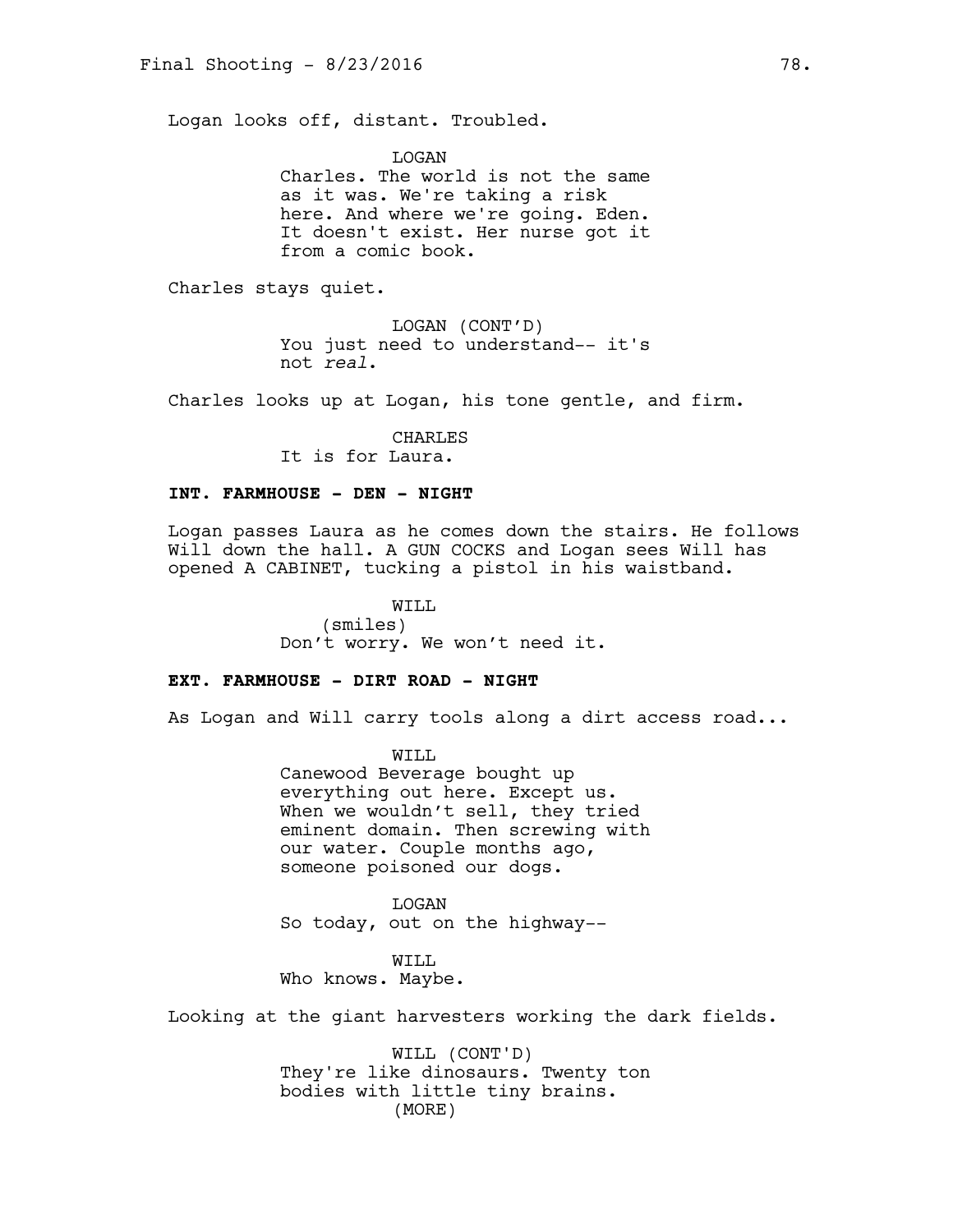They work day and night, no drivers, shucking their cloned up super-corn. Bears fruit in half the time. Taste like shit, though. WILL (CONT'D)

LOGAN So why do people eat it?

WTT.T. They don't. They drink it. (off Logan's look) Corn syrup. Its in all those drugged up drinks everyone's having nowadays-- to stay awake, feel strong, cheer up, sexy, whatever. Used to be a time when a bad day

was just a bad day, you know?

LOGAN

Mine still are.

Will leads Logan to a PUMP HOUSE. A tangle of intersecting irrigation pipes under a canopy. The lock HAS BEEN BROKEN.

Logan looks out into the night, cautious.

### **INT. PUMP HOUSE - NIGHT**

Will sets his tools down and looks at the pump. Someone has opened up all the valves and the place is now flooding.

> WTT.T. Looks like we'll be here a while.

Logan finds a convenience store cigar in his pocket. Lights it. Enjoys the moment, wind blowing through the trees.

# **INT. FARMHOUSE - NATE'S ROOM - NIGHT**

Rodeo trophies, posters, etc. The room of a kid who loves everything about that world. Nate -- ear buds in -- does his homework while listening to music. He looks up and sees--

LAURA standing in the doorway watching his every move. She looks at the trophies, curious.

He glances at her, but tries to focus on his homework. Erases something on his electronic writing pad.

She looks at the pad's screen. A series of equations with blanks to fill in and chicken scratch in the digital margins. He pulls out one of the buds, waves a stylus, and explains--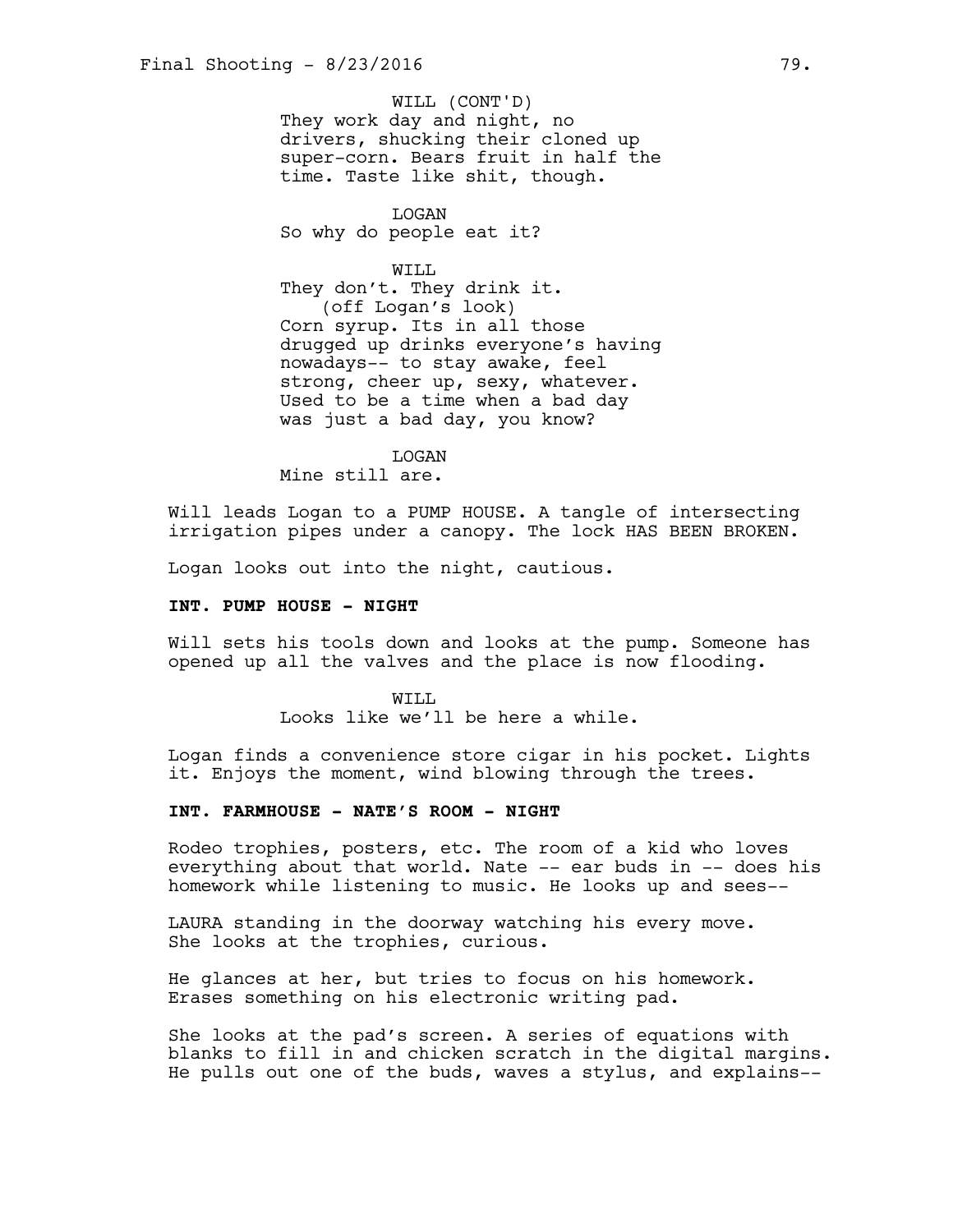NATE I'm not too good at math.

She stares at the equations on the pad, the screen littered with scribbles, things crossed out, then looks once more at the trophies...

> NATE (CONT'D) Those two are for breakaway roping. Those for barrel racing. Those up there are for pole bending. But all second, third place. I'm not so good at it. My dad makes me do it.

She just looks at him. Stares at him, really. Hears music coming from the dangling bud and looks at it.

> NATE (CONT'D) You wanna listen?

He puts the bud in her ear so that they now each have one.

NATE (CONT'D) It's called "Devil's Whisper". It's by Raury.

She listens to the music a moment, cuts her eyes at the older boy who can feel her looking at him. Takes a whiff of him. He finally pulls the bud from his own ear and gently passes her his phone--

> NATE (CONT'D) Here. Take it for tonight. I'll get it back in the morning.

She just looks back at him. He holds up his stylus...

NATE (CONT'D) I gotta do my homework. (holds out his hand) Good-night.

She stares at his extended hand. Then looks at the screen of the pad. She takes the stylus and hunches over him and quickly scrawls on the screen--

> NATE (CONT'D) Hey, what are you--

Then he realizes that she's doing the equations. One after the other. Just like that. She finishes, then straightens up.

> NATE (CONT'D) How did you do that?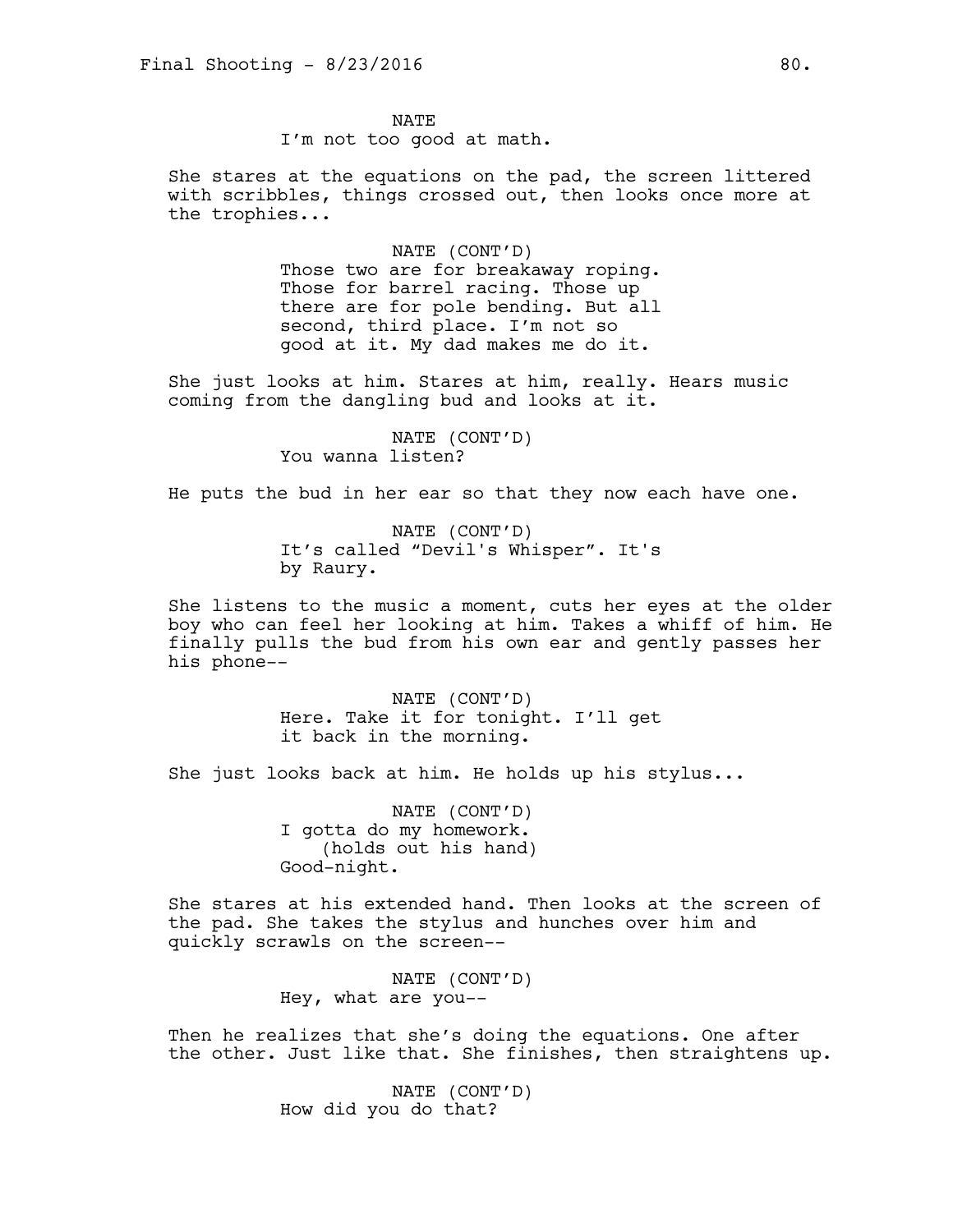NOW she shakes his hand. He notices little ridges on her knuckles. Looks up at her as she puts the other bud in her ear and walks out. He sighs, goes back to his work.

# **INT. FARMHOUSE -- SPARE BEDROOM - NIGHT**

Charles lies in the bed, already asleep. Laura walks in and pads to the other side of the bed and curls up on the floor.

She lies there, listening to Nate's music. She clings to the WRINKLED PHOTO of the mutant kids, like a talisman. A hint of a smile as she looks out at the moonlight, eyes heavy.

# **EXT. PUMP HOUSE -- NIGHT**

As Logan and Will finish closing and resetting the huge irrigation valve. A two-man job to get the giant bolt locked back down. As they work...

> WILL How long's your girl been that way? (off Logan's look) Mute.

**T<sub>I</sub>OGAN** Since... well.. the beginning.

WILL Some ways I envy you. They get to be Nate's age, the nonsense that comes out their mouth. Makes you question the point of it all.

Logan smiles, nods. *Tell me about it.* 

WILL (CONT'D) Hard thing, fatherhood. Never ends.

Logan considers Will a long moment as the man works.

LOGAN You're a lucky man.

WILL (nods) I guess I am.

The WATER FINALLY STOPS RUSHING IN.

LOGAN That should hold it.

WTT.T. Until the next time.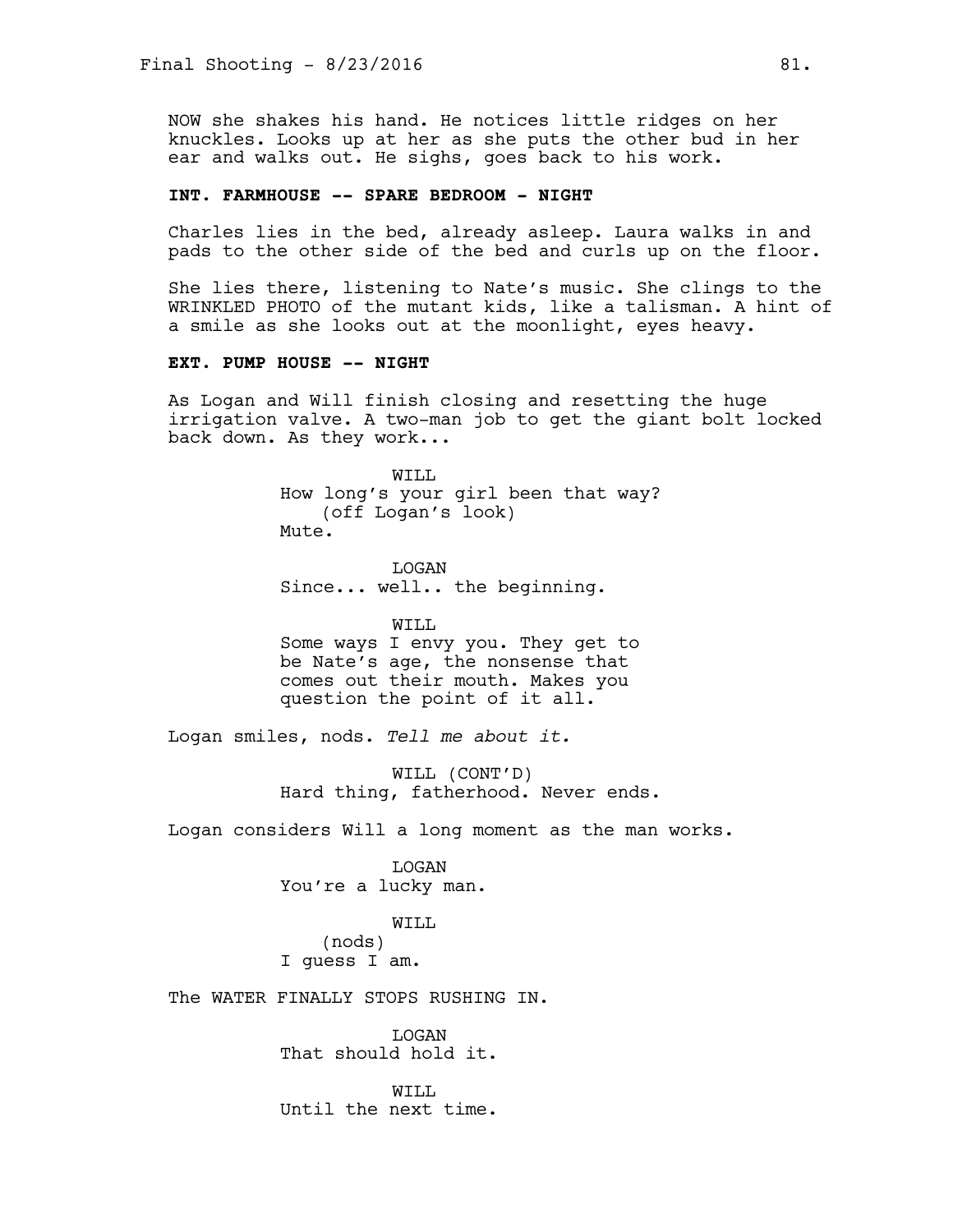## **EXT. PUMP HOUSE - NIGHT**

Logan watches a TRUCK come up the road as Will puts a new lock on the gate.

> WILL Don't know why I bother.

He now turns and sees the vehicle as well. Steps forward.

WILL (CONT'D) Stay here, James. I'll handle this.

Will walks forward with a thick wrench at his side.

The Truck pulls up. On the side it says CANEWOOD BEVERAGE. FOUR BIG MEN get out. All with weapons. One of them gets out on the driver's side, holding a rifle. This is JACKSON.

> JACKSON Evening, Mr. Munson.

Will just nods.

JACKSON (CONT'D) What brings you out this way?

WILL Why don't you ask your boys?

*JACKSON* You understand, you're trespassing right now, right?

WILL I have an easement with the previous owner of your property.

*JACKSON Previous* being the operative word. (looks at Logan) Who's this?

# LOGAN

(before Will can speak) I'm nobody. Just a guy telling you to get back in your nice truck and play Okie dickhead somewhere else.

Jackson smiles, cuts a look at the others, then...

JACKSON You hire some muscle, Mr. Munson?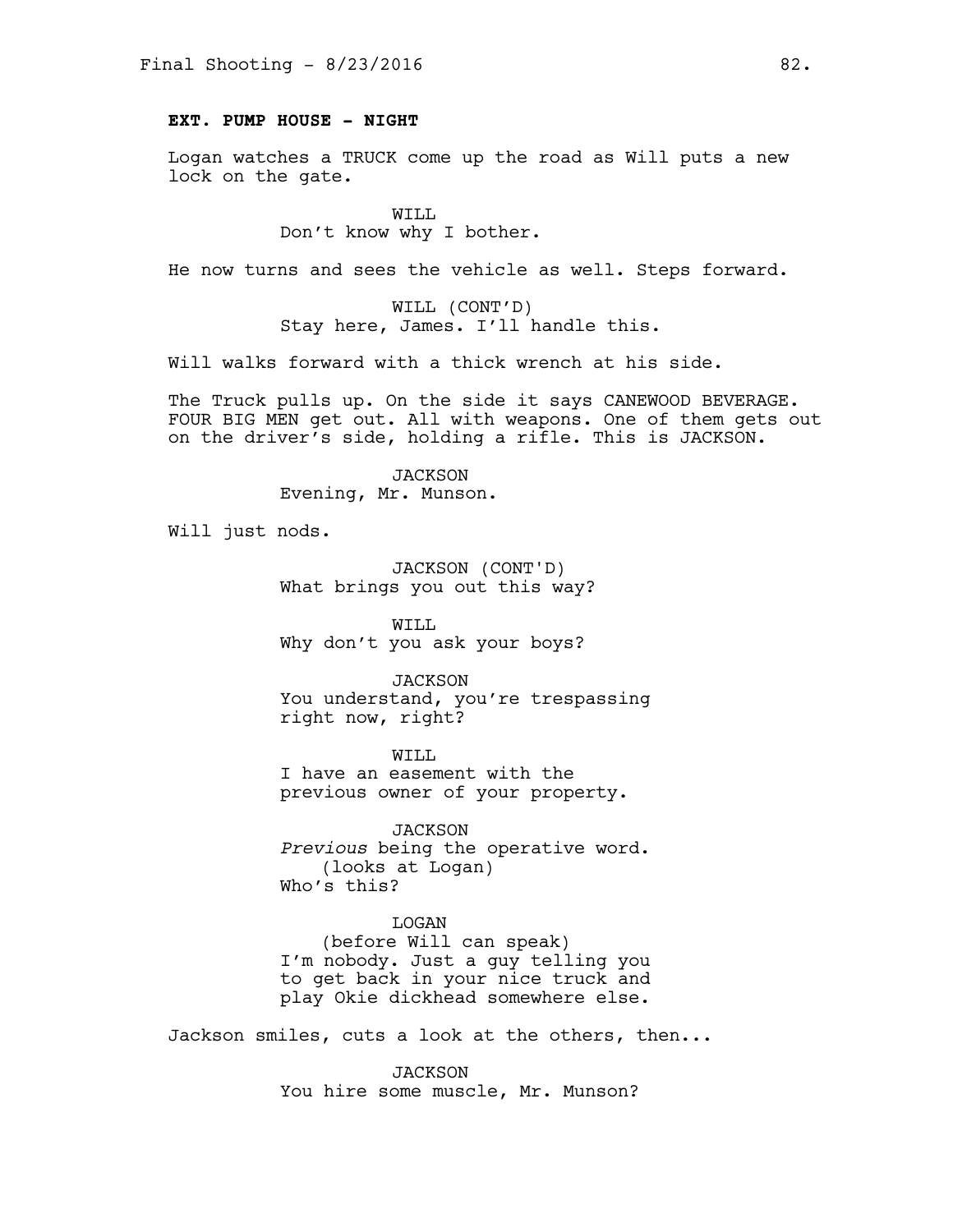WTT.T. He's a friend of mine.

*JACKSON* A friend with a big mouth.

LOGAN I hear that a lot.

*JACKSON* Then you probably hear this, too.

And now he cocks the rifle. Logan nods.

LOGAN More than I'd like.

JACKSON Then you know the drill. I'm gonna count to three and you are gonna start walking away.

He nods to the dark field.

WTT.T. I got rights to this water --

*JACKSON* 

One.

WILL And I have a lawyer now--

*JACKSON* 

 $Two--$ 

And that's when Logan reaches out and snatches the rifle from Jackson by the barrel, surprising everyone. Especially when he slams the butt of it into Jackson's face.

LOGAN

Three.

Jackson goes down to his knees clutching his bloody face as the other three move on Logan.

Will pulls his pistol and hits one across the face, points it at the other two as Logan flips the rifle, points it at them.

> LOGAN (CONT'D) You all know the drill. (fires above their heads) Go.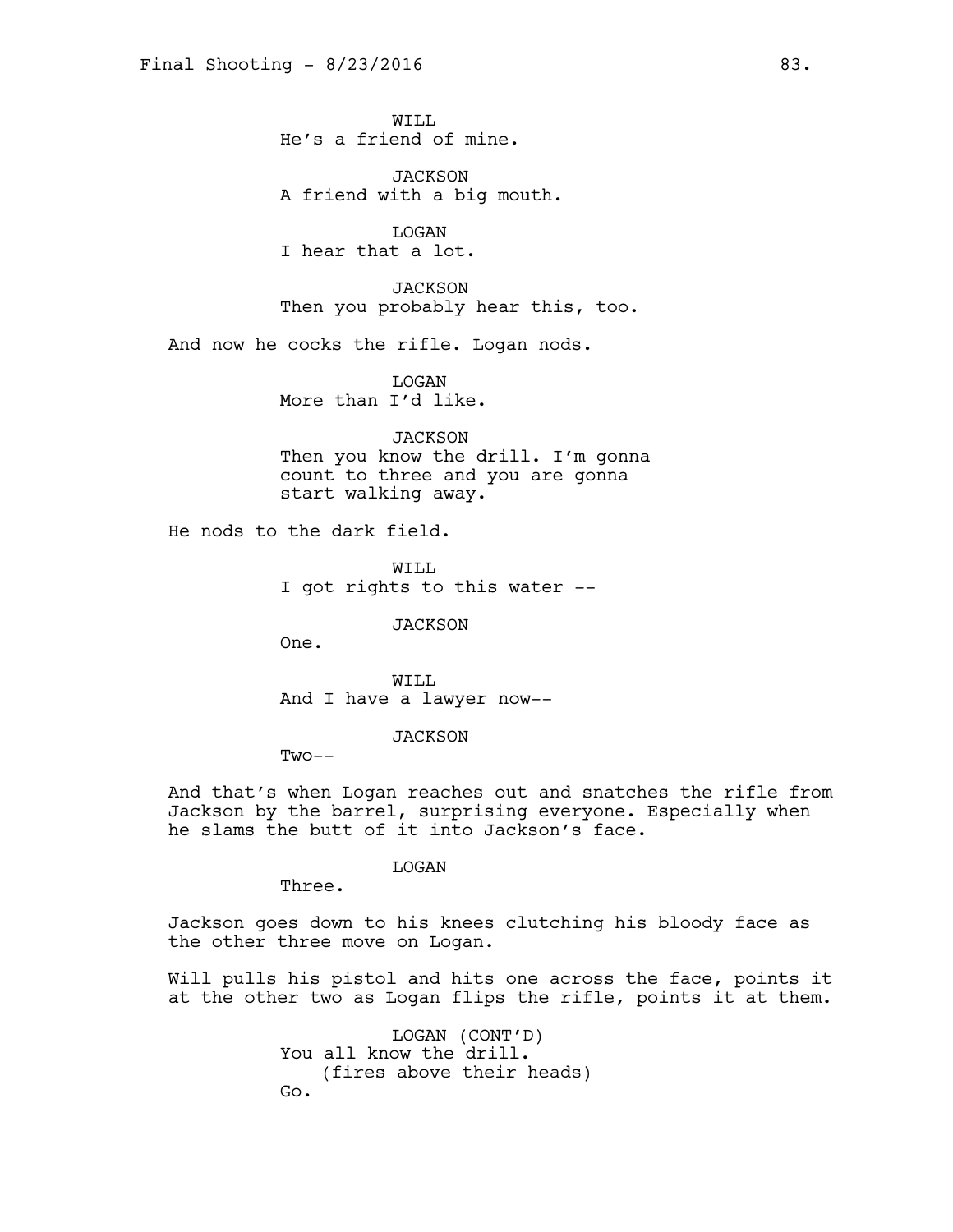They haul Jackson to his feet, throw him in the truck, turn around and drive back the way they came.

Logan breaks the rifle over his knee and throws the pieces into the field. He turns to see Will staring at him.

> WILL You've had training.

> > LOGAN

Some.

### **EXT. FARMHOUSE - NIGHT**

Quiet. A moment. As Logan and Will walk back up the road. Feeling good about what they've accomplished.

> WILL Wish I had you around all the time. (half joking) Sure you don't want to stay?

LOGAN No, but I'll take a drink if you got one.

WILL Kathryn doesn't like booze in the house.

LOGAN (smiles) Maybe I got something in the truck.

# **INT. FARMHOUSE -- SPARE BEDROOM -- NIGHT**

Crickets buzz in the fields. A breeze blows. Charles lies awake, looking out at the crescent moon over the farm. His eyes travel downward to find-- Laura asleep on a hooked rug.

Then: A FLOORBOARD CREAKS and Charles turns to see-- LOGAN, in the doorway, in silhouette. He looks at Laura asleep on the floor, curled like a shrimp. He takes a step toward her.

> CHARLES ...Don't wake her yet. Let her have another hour.

Logan looks at Charles. Charles lays back on the pillow looking out the window at the farm. Something stirring him.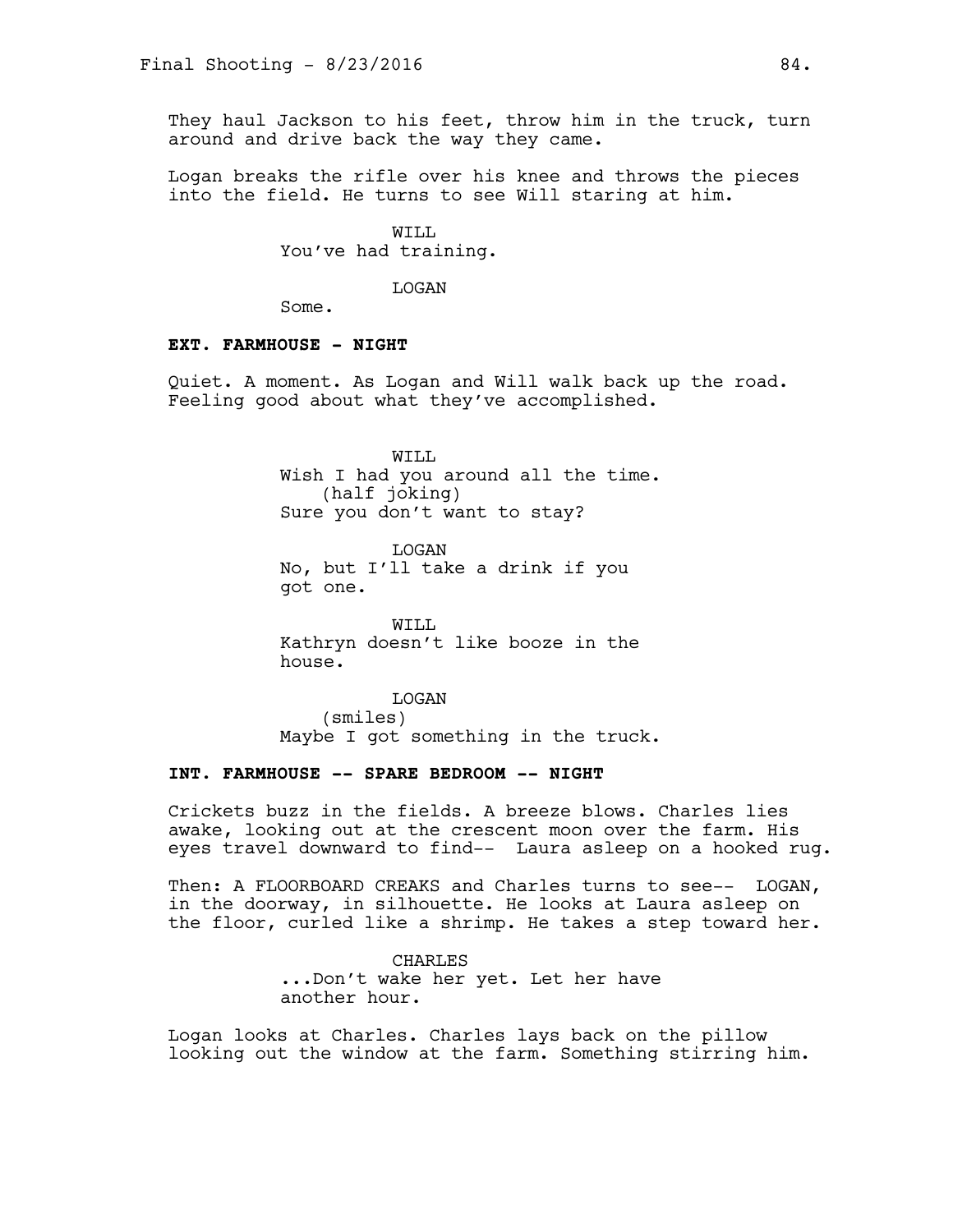CHARLES (CONT'D) ...This was, without a doubt, the most splendid night I've had in a long time. ...but then...

As Logan takes another step toward Laura, Charles trembles. He does not look away from the window.

> CHARLES (CONT'D) ...I don't deserve it, do I? (then) ...I did something... *unspeakable.*

Logan turns.

CHARLES (CONT'D) I remembered what happened in Westchester. This was not the first time I've hurt people.

(pain fills his eyes) Until today, I didn't know. You wouldn't tell me. We just kept running from it. I'm done running.

Charles turns to Logan.

CHARLES (CONT'D) (almost funny) I think I finally understand you, Logan... (dead serious) ...the burden you carry...

Logan arrives at Charles bedside. Puts his hand on Charles' shoulder. Charles cocks his head, perplexed, looking up at him in the shadows. Something is wrong.

CHARLES (CONT'D)

Logan...

LOGAN PRESSES HIS FIST INTO CHARLES' CHEST.

Charles GASPS. Logan pulls his hand back and that's when we see his CLAWS ARE BLOODY.

On the floor, LAURA OPENS HER EYES.

Charles LOOKS UP FROM HIS WOUND, blood coming. He tries to reach a bedside light and succeeds as again-- THE CLAWS PLUNGE INTO HIS CHEST. IN THE LIGHT WE SEE -- THIS IS A PERFECT DOUBLE OF LOGAN.

*For simplicity's sake, let's call this creature BAD LOGAN.*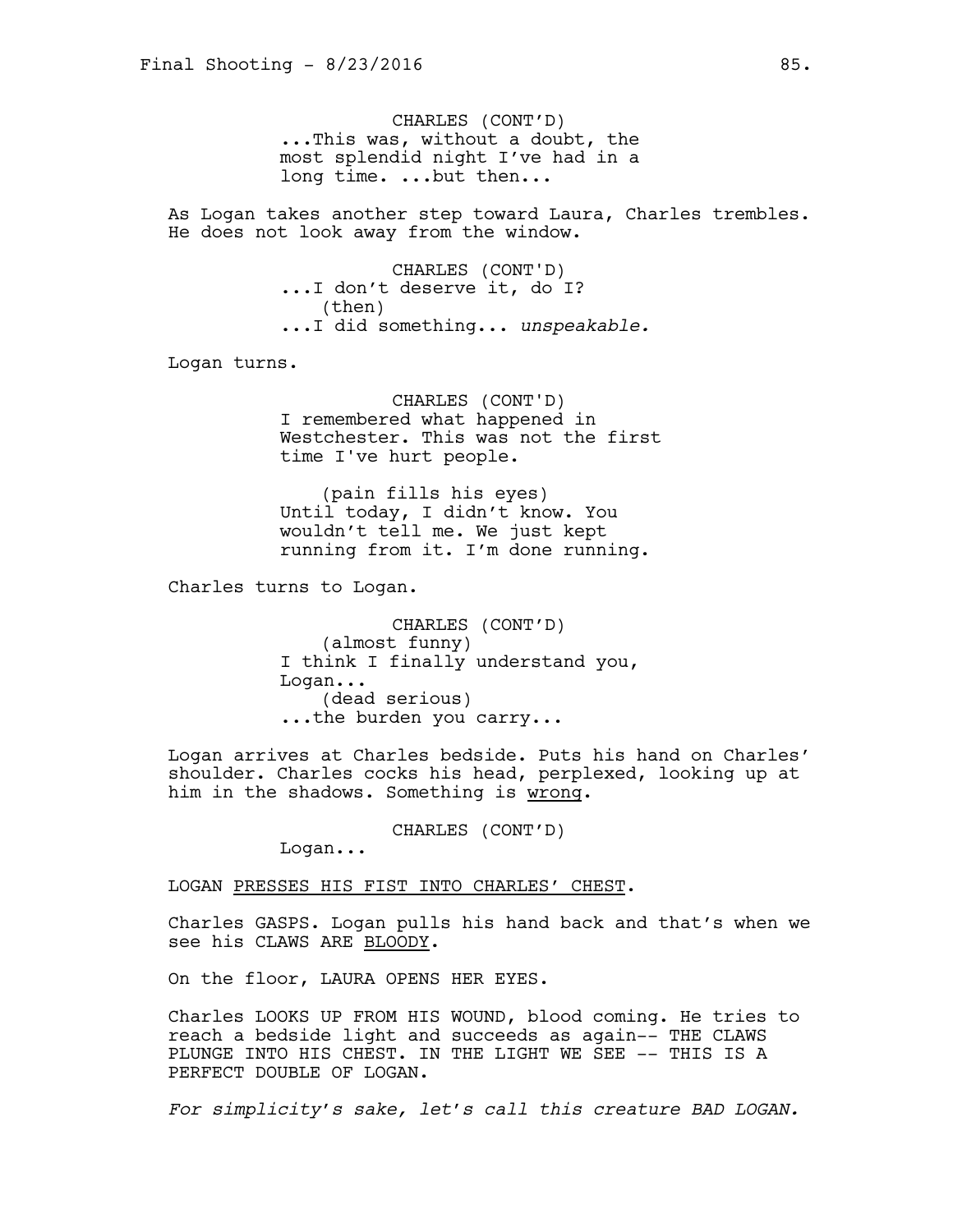*He will also be referenced as "X-24", his model number. He is a younger, stronger, clone of The Wolverine. Feral, he moves in a slight crouch. He is not the absence of emotion but rather, the presence of it, most noticeably, rage.*

LAURA FLIES AT BAD LOGAN, SHRIEKING, landing on his back, gouging his flesh. He spins, trying to shake her, swiping at his back with his blades. He stumbles across the room and slams his back on the wall, crushing her, plaster cracking.

LAURA DROPS TO THE GROUND. Dazed.

NATE (O.S.)

Hey!

NATE STANDS IN THE DOORWAY, a Louisville Slugger in his hand.

His wide eyes take in Charles, bleeding, still moving, Laura on the floor, claws covered in blood. Then he looks to BAD LOGAN-- AND LUNGES--

A METALLIC THWACK as the bat connects with Bad Logan's head, but the clone hardly registers the impact AS WE CUT TO :

## **INT. ALKALI COMMAND VEHICLE -- COUNTRY ROAD -- CONTINUOUS**

The tinny transmitted sounds of the violence play off screen as we look at the Munson farmhouse a ways off through a windshield. PAN TO REVEAL--

WE'RE IN THE ALKALI COMMAND VEHICLE. PIERCE AND DR. RICE are riveted to a feed from Bad Logan's bodycam.

> PIERCE Your baby boy just took out the most wanted mutey in the world.

DR. RICE He's fantastic.

Caliban stares, stricken, his face pressed against the bars in his cage in the rear of the truck.

> CALIBAN You said you wanted the girl! You said you just wanted the girl!

ANOTHER REAVER SMACKS THE CAGE, knocking Caliban down.

DR. RICE (bright eyed) I told you I was forced to bring a new tool to bear. He's just a baby and a bit of a blunt instrument. (MORE)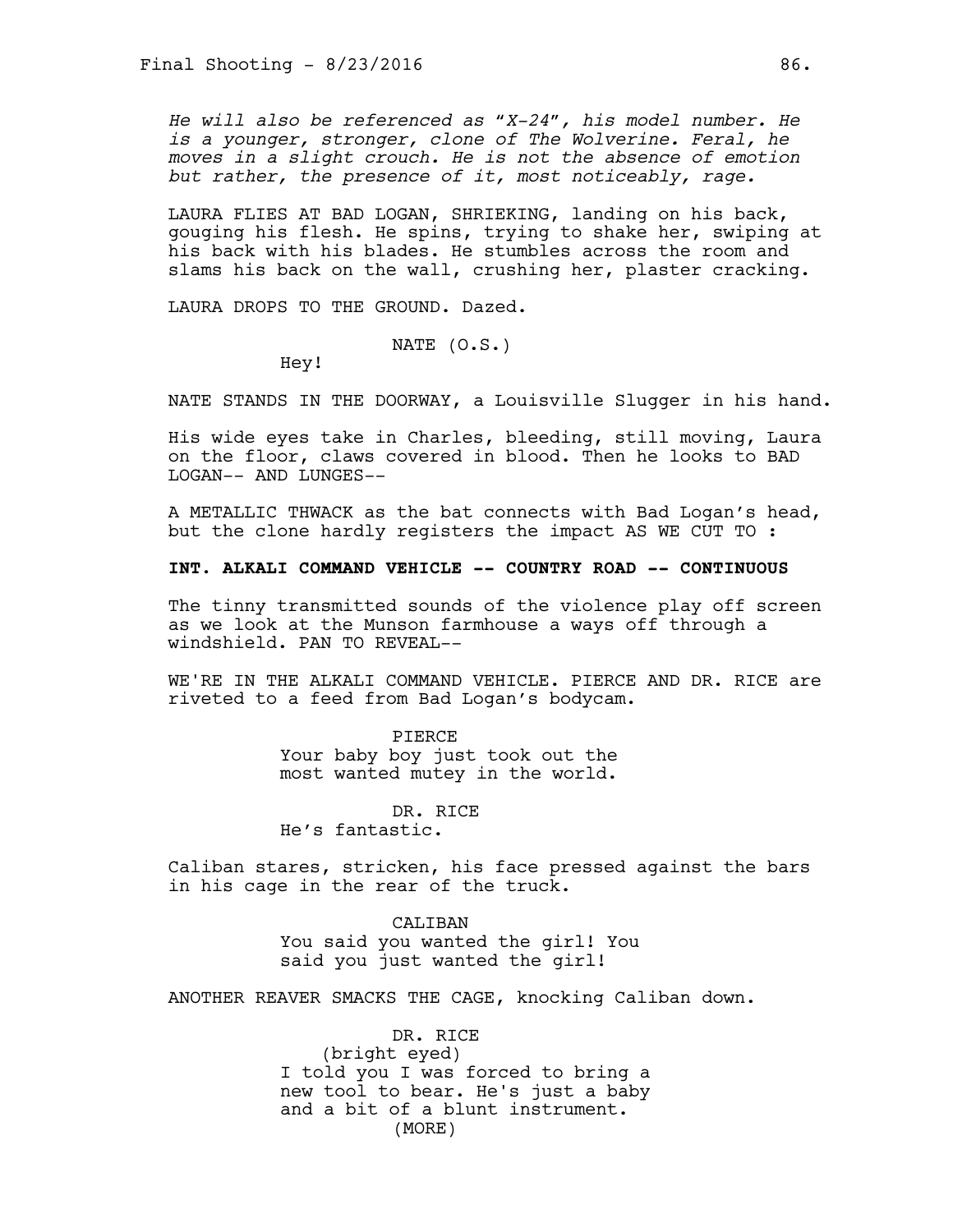But your friends had every chance. And so did you. DR. RICE (CONT'D)

## **WIDER -- EXT. FARMHOUSE / COUNTRY ROAD -- SAME**

WE SEE THE SEVERAL REAVER/ALKALI VANS nestled in an overgrown section of country road, among them the FLATBED WITH THE BIG BOX. Only the big doors are wide open... WE PAN TO --

The Munson corn field. Logan (regular Logan) and Will are coming down the irrigation road toward the Munson Farm.

> WILL Since Nate was born, I try not to imbibe much. Maybe once a month.

Passing the sheds and equipment, Logan crosses toward his pick-up truck as Will breaks for the house.

> WILL (CONT'D) I'm guessing you enjoy a drink more often than that.

LOGAN Only on days that end in "Y."

## **INT. FARMHOUSE -- HALLWAY / STAIRS -- CONTINUOUS**

Carrying Laura, BAD LOGAN steps over NATE'S GUTTED BODY and heads down the hall toward the stairs. We hear A SHOTGUN RACK and see-- Kathryn in her bedroom door with a two barrel.

> KATHRYN (low) Put her down.

Bad Logan stares at her. Drops Laura.

WILL (O.S.)

Kathryn!

KATHRYN Stay down there, Will!

## **EXT. FARMHOUSE -- CONTINUOUS**

Logan grabs a booze bottle from the glove box. And that's when he turns, smelling something. The horses in the corral seem excited. LOGAN'S HEAD SNAPS UP.

GUNSHOTS RING OUT. SCREAMS FROM THE HOUSE.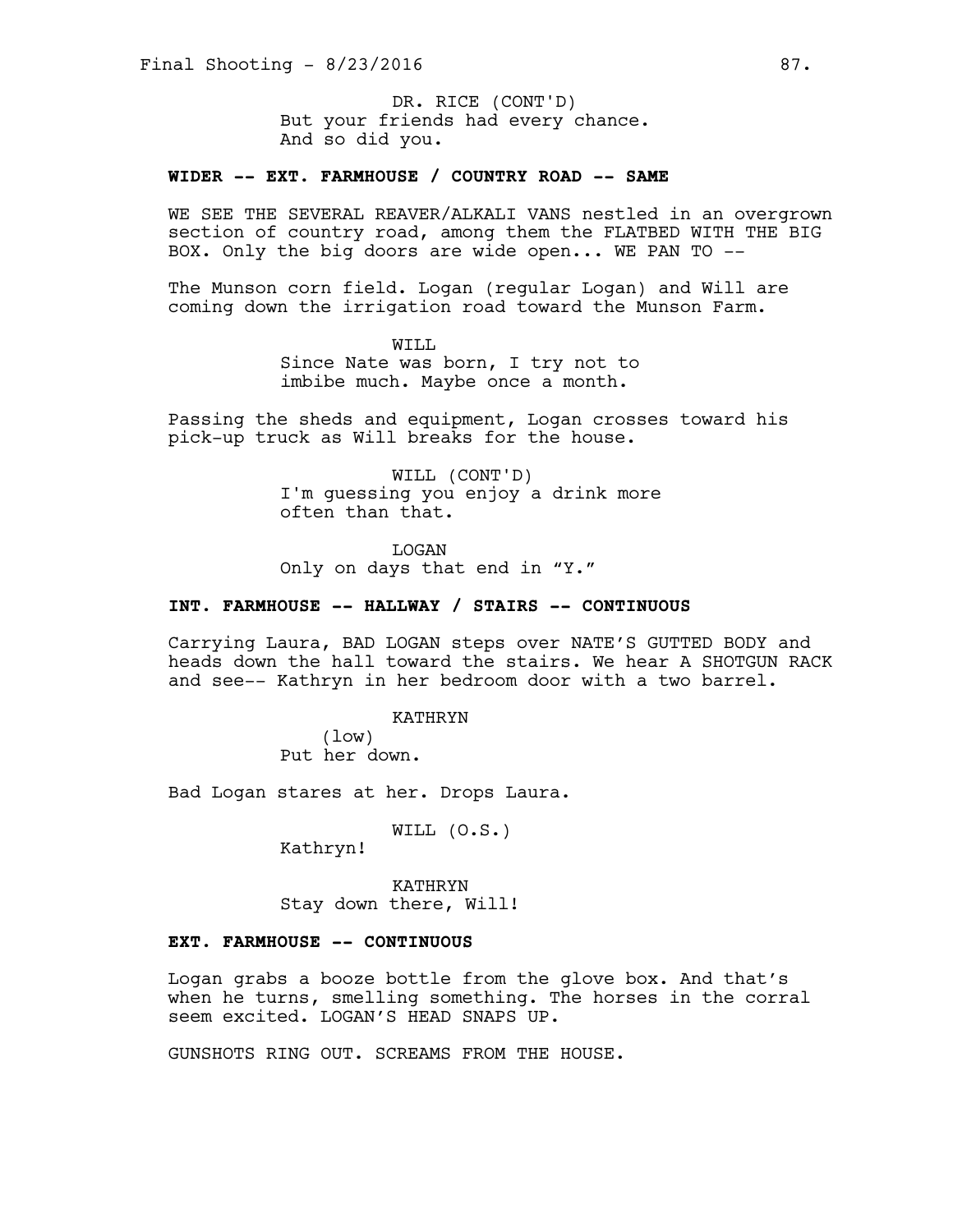## **INT. FARMHOUSE -- UPSTAIRS HALLWAY -- CONTINUOUS**

CLOSE ON-- LAURA, pinned in the restraining device on the floor where Bad Logan dropped her, lying on her side.

FROM HER DUTCHED POV -- we see Bad Logan killing Will who tumbles down the stairs. We also see Kathryn dead, beside Nate, also lifeless. Tears fill Laura's eyes.

Pellets rain from above.

Laura looks up to -- Bad Logan, wounds healing.

She struggles in rage as--

Bad Logan picks her up moves to the staircase.

# **INT./EXT. FARMHOUSE - HALLWAY - NIGHT**

LOGAN LEAPS BURSTS INTO THE BACK DOOR TO FIND--

WILL, LYING IN A HEAP AT THE BASE OF THE STEPS. GUTTED.

Then Logan sets eyes upon--

A DOUBLE OF HIMSELF COMING DOWN THE STEPS, CARRYING LAURA. A reincarnation of Weapon X. From the floor, Will's eyes fix on Logan, life draining from him.

Logan meets Bad Logan's yellow eyes.

Logan glances to--

The blood drenched stairs-- *where he last saw Charles.* 

Laura watches, trapped in the restraints as--

Bad Logan suddenly moves away, with Laura toward the front door and--

LOGAN RACES UPSTAIRS but the camera stays at the bottom, looking upward.

## **ON LOGAN -- IN THE UPSTAIRS BEDROOM**

He stands over Charles, ravaged and bloody. Their eyes meet. Charles is still alive.

#### **EXT. FARMHOUSE -- NIGHT**

BAD LOGAN (X-24) carries Laura down the front steps, heading toward the farm road.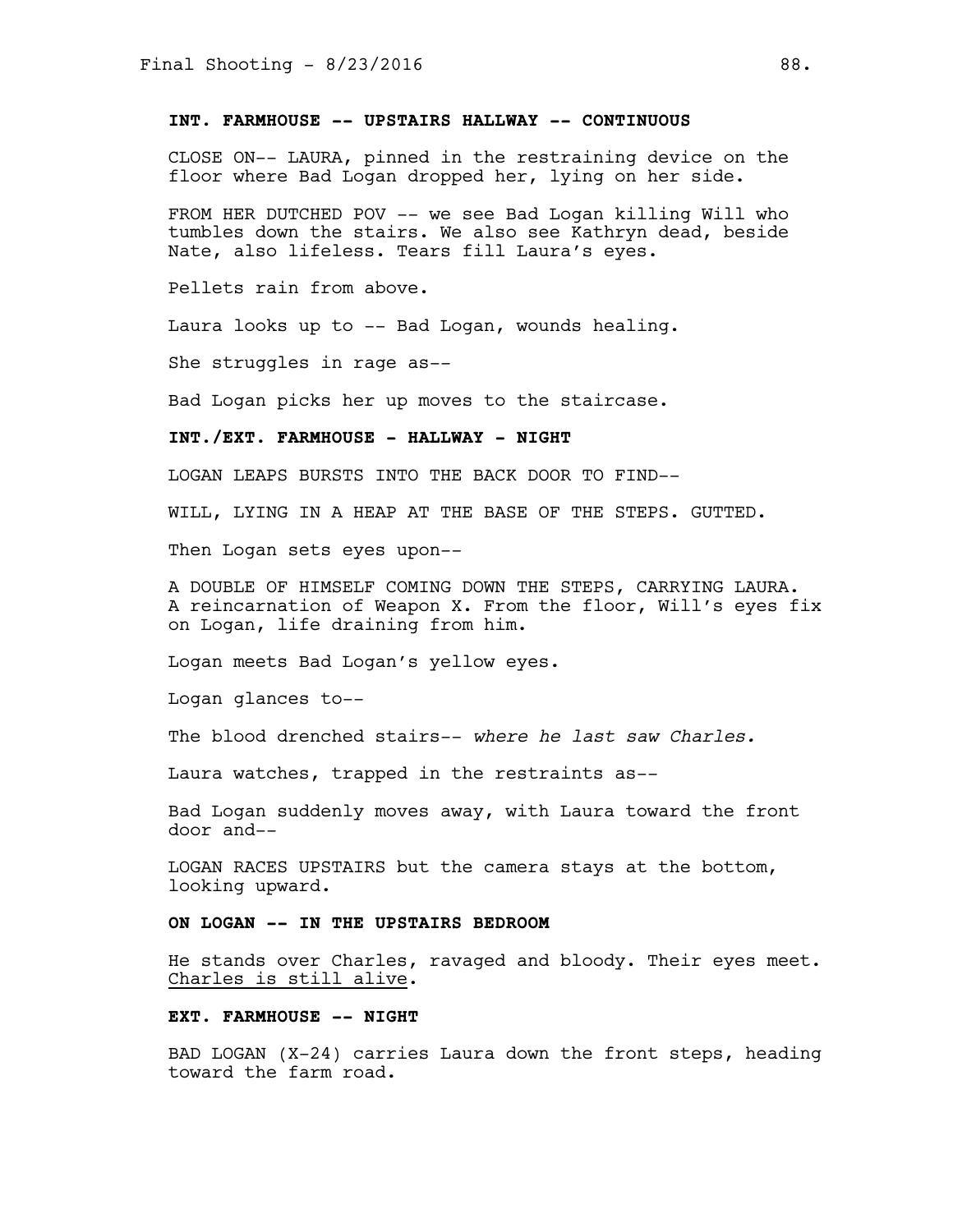## **INT. FARMHOUSE -- STAIRCASE -- CONTINUOUS**

ON LOGAN'S BACK AS HE CLATTERS DOWN THE STAIRS, CHARLES' in his arms, wrapped in a bloody quilt.

### **EXT. FARMHOUSE -- CONTINUOUS**

X-24 (Bad Logan) stops in the center of the road where --

THE ALKALI CONVOY HEADLIGHTS BLINK ON.

X-24 squints at them. Starts toward the lights with his quarry...

#### **INT. FARMHOUSE -- DOWNSTAIRS HALL -- CONTINUOUS**

Logan racing out the door with Charles. The pick up lies ahead.

# **INT. ALKALI TRUCK -- CONTINUOUS**

Dr. Rice leans forward, rapt, watching out the windshield like a proud father-- as  $X-24$  comes up the road toward them, carrying Laura. Beside him, Pierce and the Reaver Driver.

> REAVER DRIVER (starting up the vehicle) I'll pick em up -- meet em halfway. Let the clean up crew in.

> > DR. RICE

No.

Rice's eyes are glued on X-24: his project's first road test.

DR. RICE (CONT'D) Let him come to us.

In back, Caliban lies on the corrugated steel floor, beaten and bruised. He rises, peering through a slot. He sees:

*Logan emerging from the front door, Charles in his arms*.

Caliban blinks back tears, overcome with guilt, sorrow...

Rice watches eagerly as Bad Logan nears their truck.

RICE We learned the hard way with the X-23's. We assumed, because they were children, their emotional responses could be manipulated. But you can't *nurture* rage. You must simply design it. (MORE)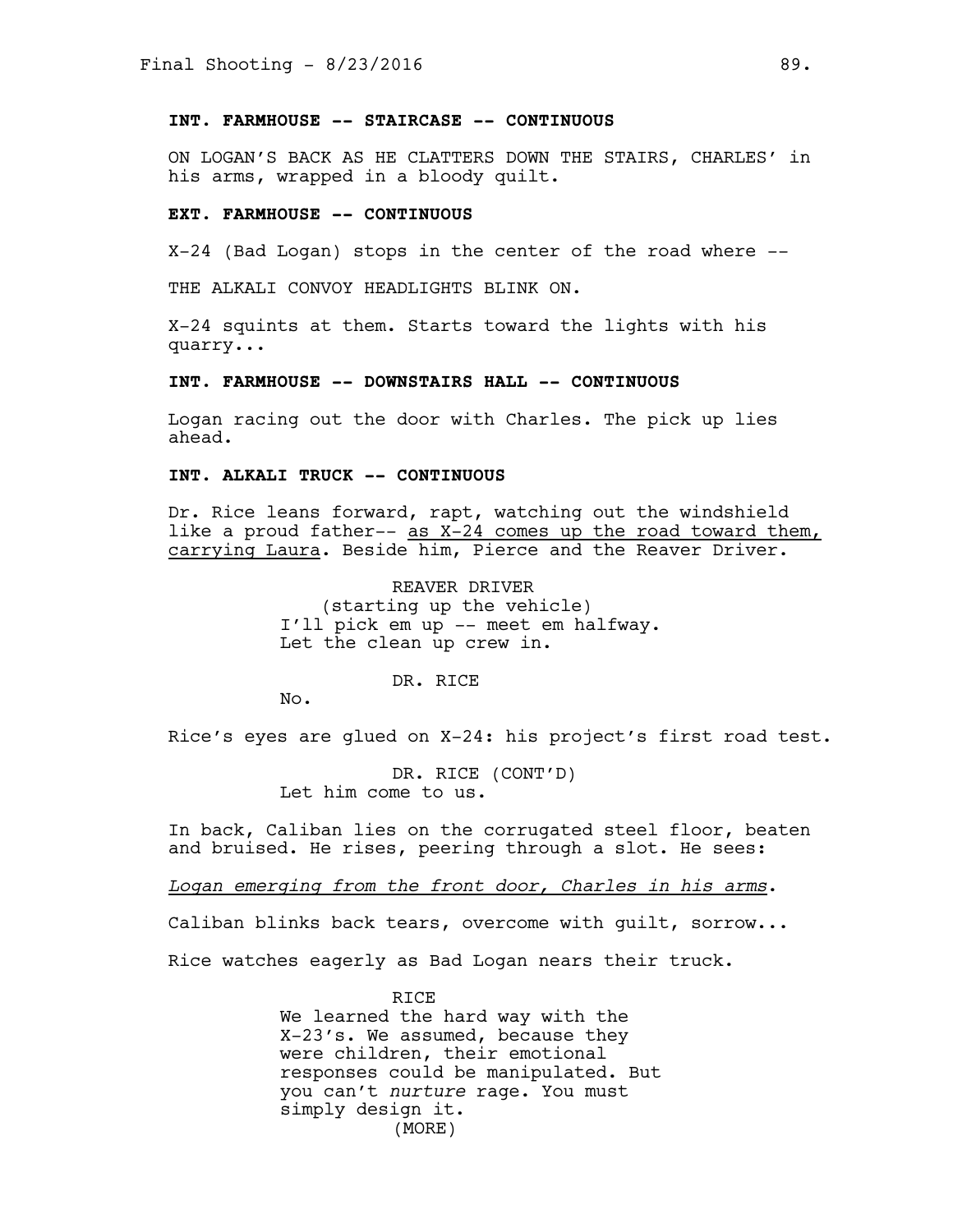(smiles) Like God did. RICE (CONT'D)

Pierce spots a SECOND SET OF HEADLIGHTS coming from the other direction, the high-beams bearing down on X-24.

> PIERCE Who the fuck is that?

#### **EXT. FARMHOUSE -- ON THE ROAD -- CONTINUOUS**

Bad Logan now pauses, torn between competing headlights.

JACKSON (O.S.)

Will Munson!

A broken-nosed JACKSON AND FOUR MEN jump out of his truck.

#### **EXT. FARMHOUSE -- LOGAN'S PICK UP -- CONTINUOUS**

Logan gently lays Charles in the back of the pick up. He tries to wrap him tighter in the quilt, pulls out his keys.

> LOGAN You need to keep this around you. Charles. Listen, you need--

Charles' eyes find Logan. He mutters something.

LOGAN (CONT'D)

--What?

In the bg., distant YELLING --

JACKSON (O.S.) Munson, goddammit! Come out here!

# **EXT. FARMHOUSE -- CONTINUOUS**

Jackson and his men come up the road, armed, pissed.

JACKSON Come out here now, Munson!

Some of the men direct Jackson's attention to Bad Logan standing there, staring at them.

> JACKSON (CONT'D) Oh. Hello, asshole. Look.

# **INT./EXT. ALKALI TRUCK -- CONTINUOUS**

Rice and Pierce react as Bad Logan reverses direction, moving toward Jackson, leaving Laura in the middle of the road.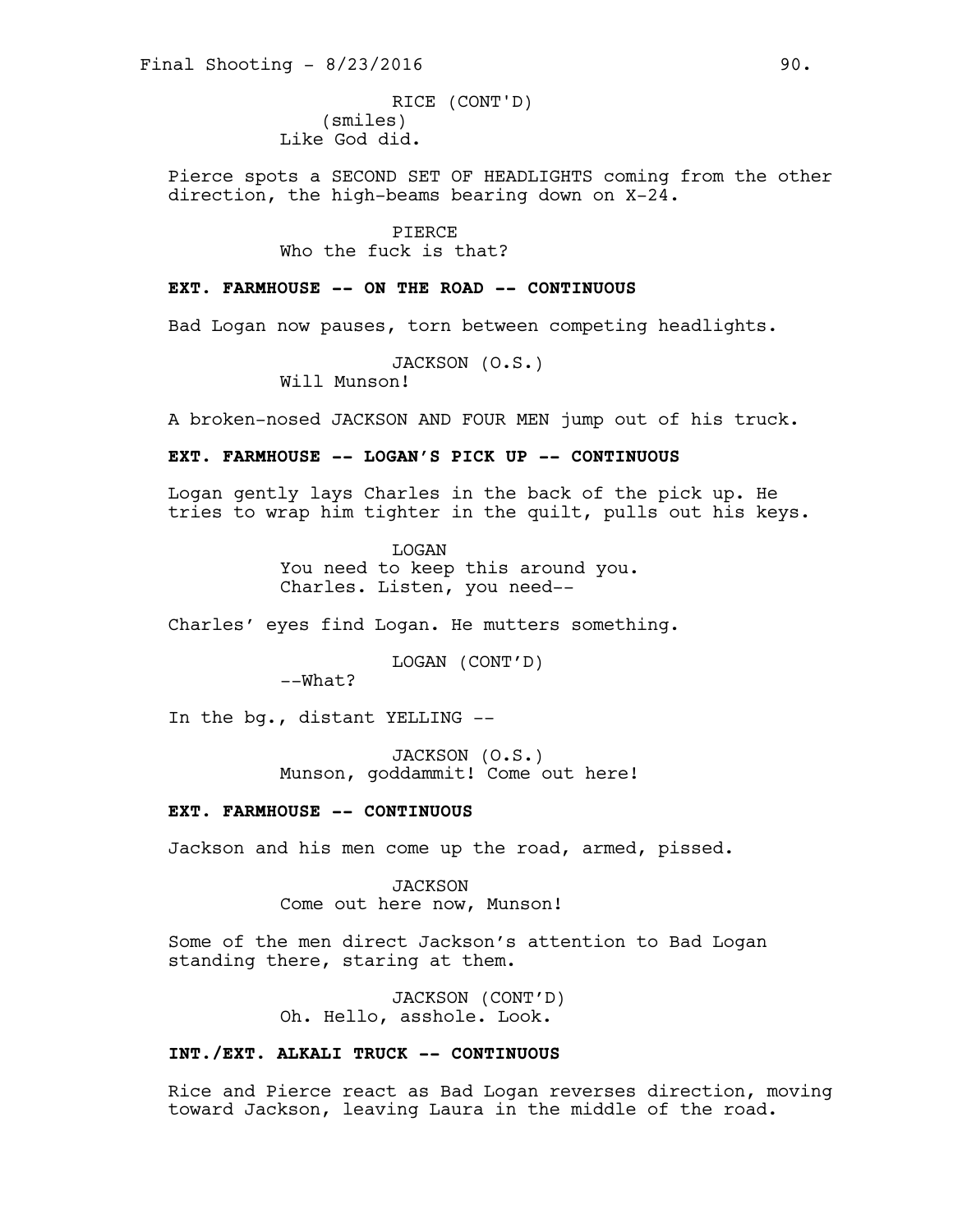DR. RICE No. No, no.

#### **EXT. FARMHOUSE ROAD -- CONTINUOUS**

Bad Logan keeps walking toward Jackson and his men.

JACKSON I don't know what Munson's paying you, but I'm willing to let bygones be bygones. We could start you at 5G. A week that is.

He keeps walking. They cock their weapons.

JACKSON (CONT'D) You best stop where you are, pal. We're the law out here.

Jackson fires a blast into X-24's chest but he keeps coming toward him -- SNIKT! -- claws emerging--

> JACKSON (CONT'D) What in high holy--

Jackson never completes the thought. X-24 DECAPITATES HIM.

JACKSON'S MEN REACT IN HORROR, start to run, but he's on them like a sprung beast.

### **INT. ALKALI TRUCK -- CONTINUOUS**

DR. RICE, PIERCE and THE REAVERS are fixated on what is happening but THE CAMERA FINDS --

CALIBAN, curled in a ball in the back, darkness in his eyes as he watches -- LOGAN at his truck.

> DR. RICE (to Pierce) He's confused. We need to intervene.

PIERCE You're the one he listens to, Doc.

# **CUT TO-- LOGAN AT THE PICK-UP**

Charles' finger taps the pick up bed. Logan leans close to hear him say with a trace of a smile...

> CHARLES ...our boat... ...our Eden...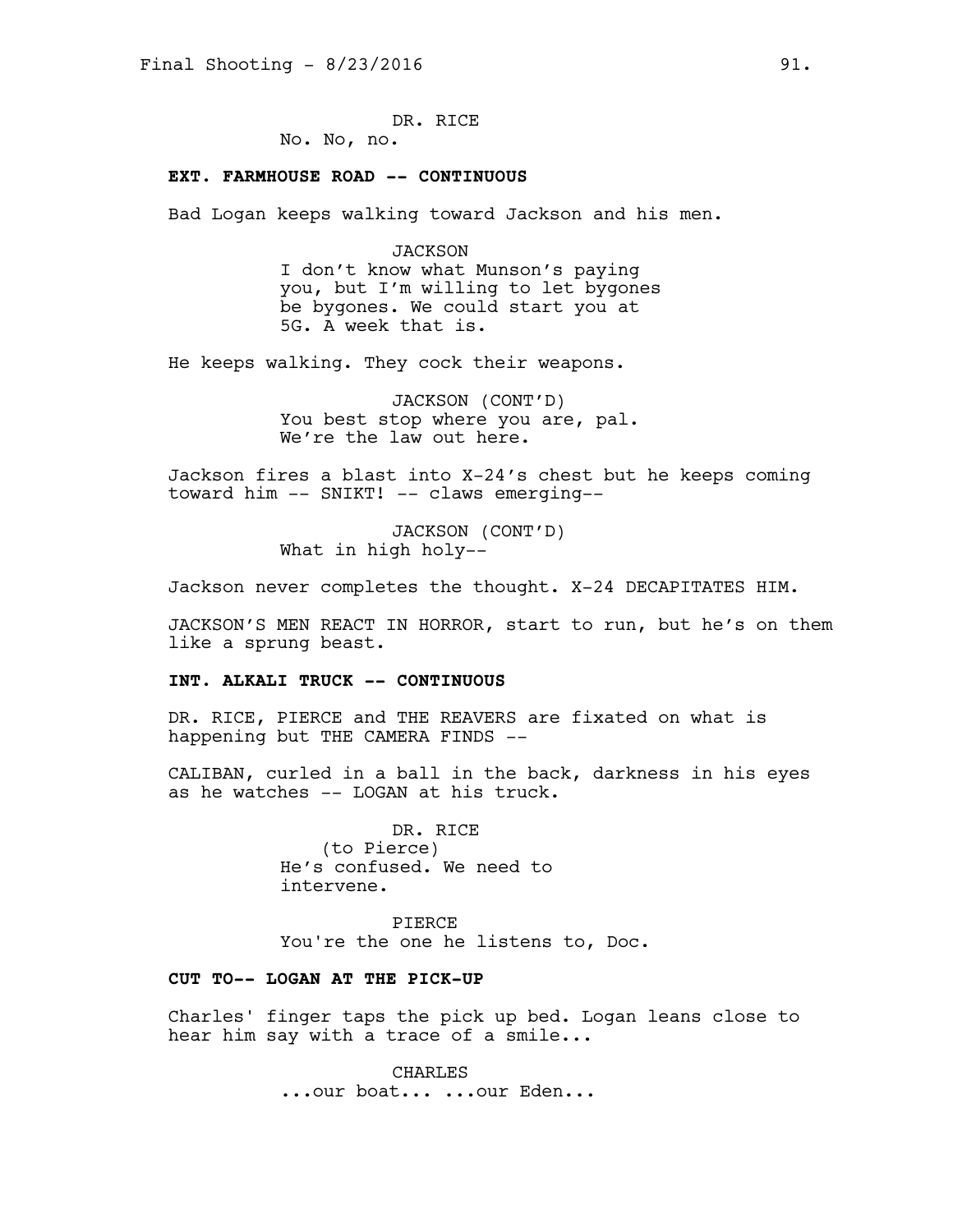Charles tenderly touches Logan ...and then he passes.

Logan stares at Charles. Gone.

We hear the SHOUTS from Jackson's men as they fall, one by one. Only now does the sound of world seem to seep back in.

Logan dimly aware of the blood-curdling SCREAMS... He pulls the blanket over Charles, his eyes filling with rage.

## **BACK TO LAURA**

She watches, immobilized as -- over at the Alkali Truck --

Dr. Rice, who's seen enough, THROWS OPEN THE DOOR and jumps down, gesturing toward Laura, shouting past to--

> DR. RICE Twenty Four! Stop! Stop now! Get the girl! Get back here!

# **X-24 (BAD LOGAN)**

slashing the last of Jackson's men, surrounded by corpses, turns to see DR. RICE.

#### DR. RICE

Come! Now!

A gunshot hits Bad Logan's shoulder. He spins. One of Jackson's men, not quite dead, has managed to crawl to a gun. X-24 crosses, lifts him by the hair and slits his throat.

### **INT./EXT. ALKALI TRUCK -- CONTINUOUS**

Rice turns toward Pierce and the Reavers.

DR. RICE Go fucking get her!

AS THE TWO REAVERS GRAB WEAPONS, CLATTERING TOWARD THE EXIT, they hear a sound. Along with Pierce, they all turn to see--

A BOX OF MUNITIONS FALLEN TO THE GROUND, Caliban's long arm GRABBING ONE GRENADE AFTER ANOTHER, PULLING PINS and tossing them about the cabin. The Reavers lunge for the loose grenades. Caliban pulls a last pin and hold this one, meeting eyes with Pierce.

> CALIBAN Beware the light.

Pierce dives for the exit as...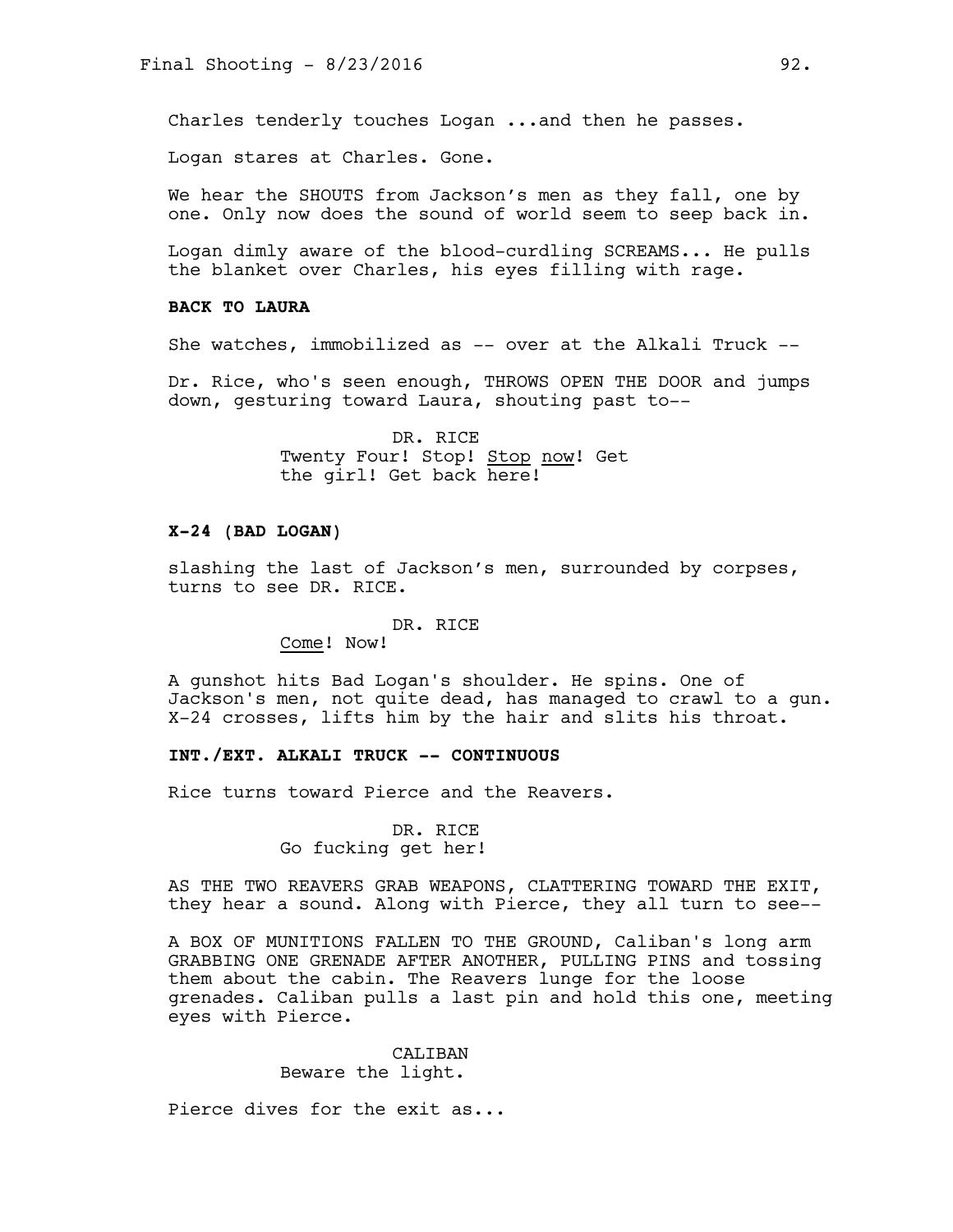THE TRUCK IS ENGULFED IN A RAPID SERIES OF EXPLOSIONS... Dr. Rice knocked to the ground by the force, tries to get up and is driven down by another blast.

Laura reacts, her face glowing orange.

LAURA'S POV -- She can make out in the chaotic aftermath-- Reavers on fire inside the glowing truck, Pierce stumbling from the wreckage...

X-24 sees Dr. Rice, on the ground, starts to move to him when -- HE IS BLIND-SIDED BY AN ENRAGED LOGAN.

Before X-24 can react, LOGAN JAMS HIS CLAWS INTO X-24'S CHEST OVER AND OVER, IN A FRENZIED BLUR OF RAGE, DRIVING THE BIG CLONE BACKWARD, BLOOD SPATTERING.

And X-24 just takes the beating, seemingly amused, THEN SUDDENLY DRIVES HIS CLAWS INTO LOGAN'S CHEST and heaves Logan like a stuck pig over his head, slamming him on a rock.

LOGAN lies there, bleary, his body ravaged. His eyes find --

LAURA, as she struggles to get out of her restraints, head bent an angle, watching (sideways) as--

X-24 finishes injecting himself with another booster shot AND THEN LEAPS AT LOGAN, ABOUT TO SPEAR HIS HEAD WITH BOTH SETS OF CLAWS when--

LOGAN RAISES HIS CLAWS AND, with all his strength, struggles to hold back X-24 PRESSING DOWN, THEIR BLADES INTERLOCKED.

X-24 is too much for him. Logan knows he cannot beat this thing, and he rolls from beneath him, X-24's claws spearing into the dirt.

Logan stumbles to his feet, X-24 doing the same and as he lunges again, Logan retreats, starting a crooked, delirious line toward -- Laura.

X-24 RUNS AT LOGAN FROM BEHIND, CLAWS OUT -- LAURA SCREAMS! --

AS THE CREATURE JAMS HIS CLAWS INTO LOGAN'S BACK AND SPINS HIM, THROWING HIM DOWN ON THE ROCKS. THEN--

X-24 SPEARS HIS CLAWS INTO LOGAN'S GUT, starts goring him, pulling blades upward, when he hears an engine, turns--

AND IS HIT BY WILL'S TRUCK AND CARRIED ON THE GRILL until he's IMPALED ON THE HULKING THRESHER.

Spattered in blood, Logan watches from the ground as --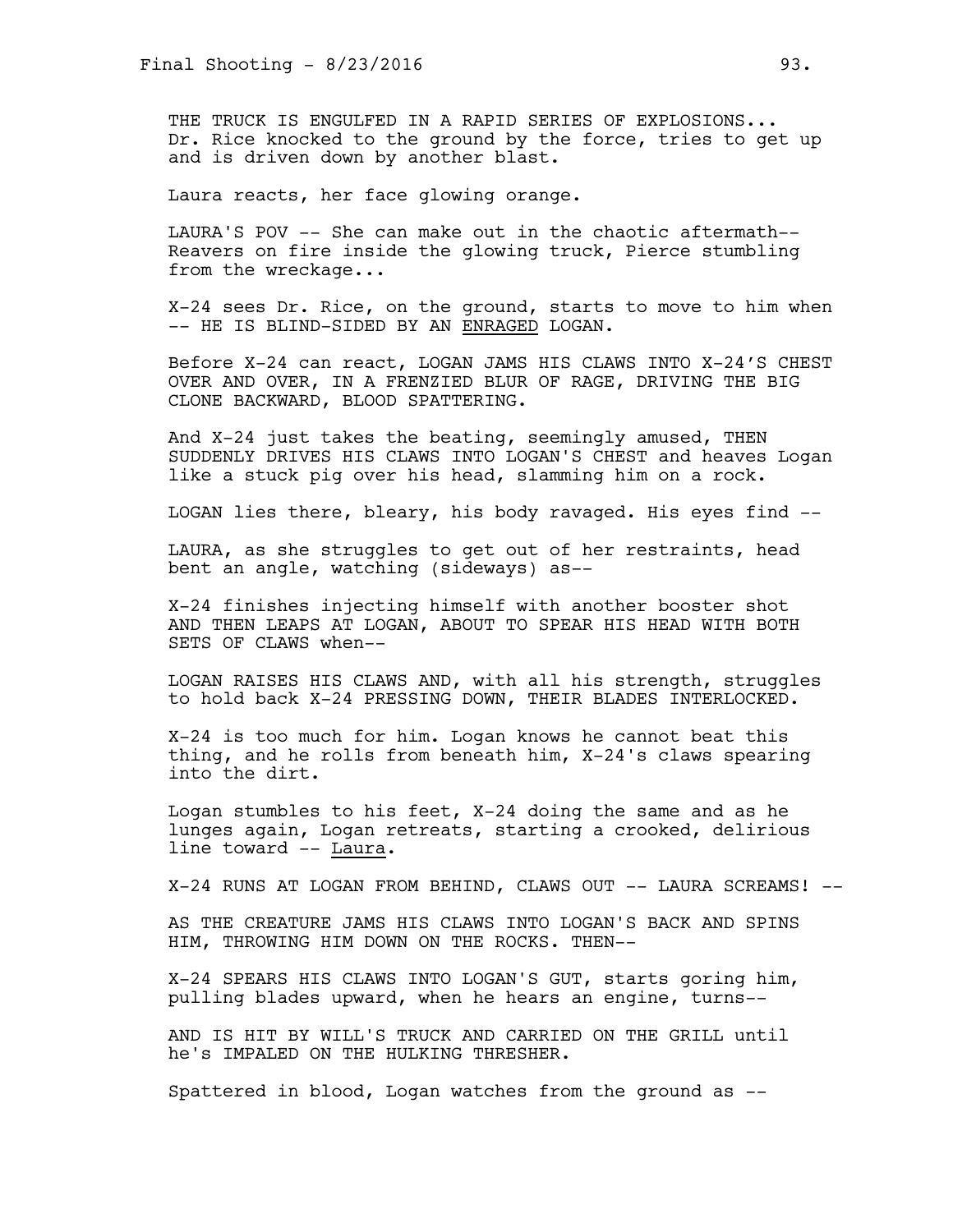WILL MUNSON stumbles from the truck, bloodied, crazy-eyed. HE RAISES A SHOTGUN AT THE IMPALED CREATURE --AND FIRES OVER AND OVER-- shotgun hulls dropping.

BOOM! X-24 IS SHOT IN THE FACE. BOOM! SHOT IN THE CHEST, torso exploding. BOOM! SHOT IN THE NECK!

Logan crawls away, trying to get a footing. For a moment he meets Will Munson's eyes. Filled with bewilderment and rage. Blood comes from his mouth and he collapses, dead.

LOGAN hobbles to Laura. As he picks her up, he glances to--

A FRIGHTENED DR. RICE, still lying in the dirt-- and the wounded, charred PIERCE, crawling away from the Alkali truck, his cyborg arm blown off.

WE SEE A CRIPPLED BURNT FORM COLLAPSE IN CORN, CALIBAN, watching from a cockeyed view, with some satisfaction as--

**INT./EXT. LOGAN'S PICK UP / CORNFIELD -- CONTINUOUS**

Logan throws Laura on the front bench, climbs behind the wheel, starts the engine, jams on the gas.

THE PICK UP TRUCK ROARS OFF STRAIGHT INTO THE CORNFIELD, hard, tearing through the stalks.

Beside Logan, Laura sees Charles dead in the back and becomes frantic, pulling at her restraints, screaming.

> LOGAN Hold still! Stop it! Stop!

Logan reaches over with one hand and hacks at her manacles as he steers with the other. They say nothing more to each other, driving away into the night.

# **EXT. FARMHOUSE - DAWN**

SEVERAL TRUCKS HAVE PULLED UP IN FRONT OF THE MUNSON HOUSE. Men in hazmat take away the bodies of the Munsons.

> DR. RICE (PRE-LAP) It's alright...

### **EXT. FARMHOUSE - DAWN**

DR. RICE opens his MEDICAL KIT and kneels over-- BAD LOGAN, EYES SHUT, POCKED WITH BUCKSHOT. THE CREATURE GROANS IN PAIN. HIS BODY HEALING.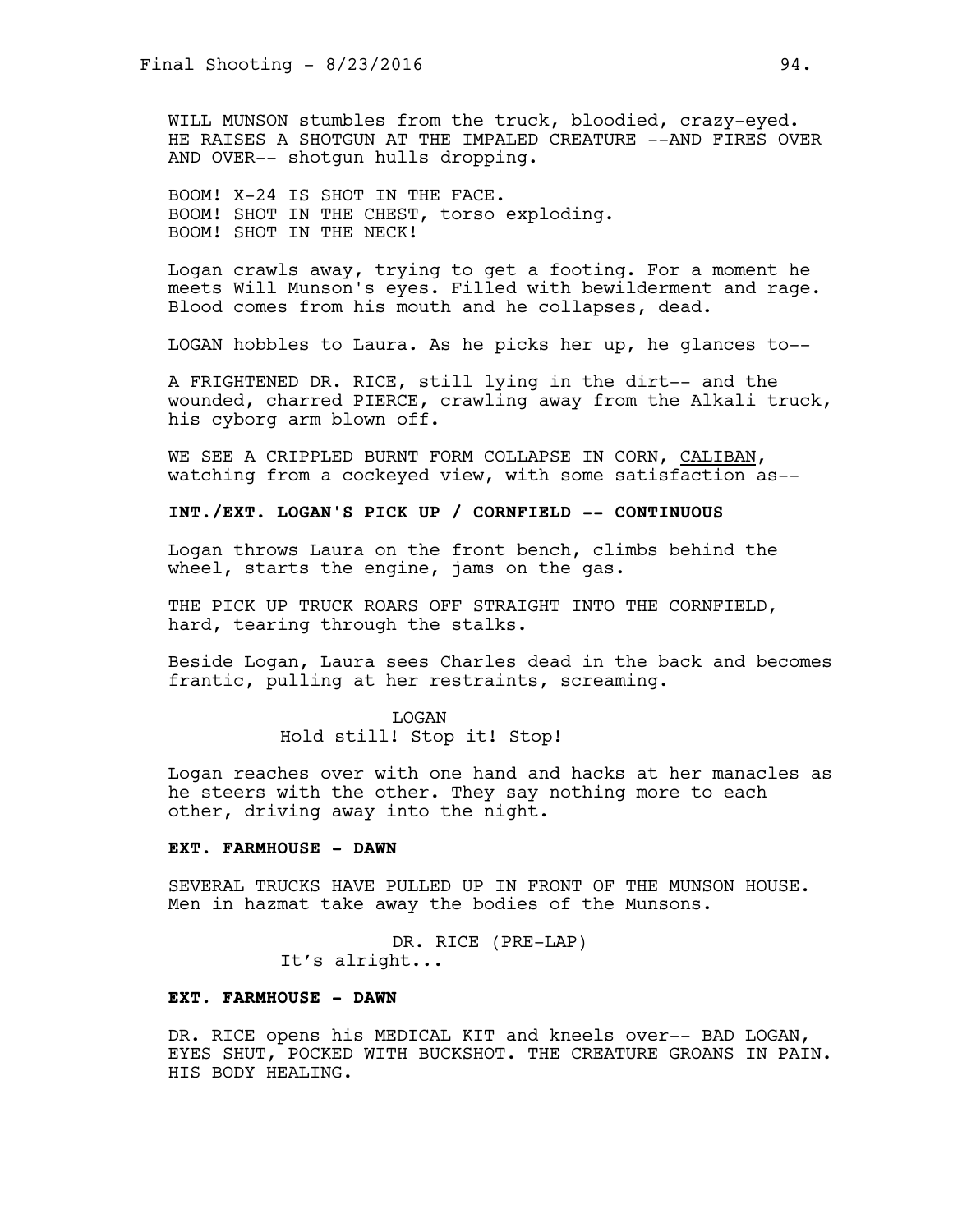**RTCE** 

You did fine, twenty four. Breathe. You're healing. You did well. You're a newborn by any measure. Just breathe. Your body has work to do. Hemostasis, angiogenesis, epithelialization, stromal cell proliferation -- Here. This will help with the pain.

He takes out A SILVER INJECTION GUN WITH A VIAL ATTACHED and injects a dose into Bad Logan's neck. Rice touches Bad Logan on the hand and he seems to lean into the touch.

#### **EXT. WYOMING HIGHWAY - DAYS**

Logan and Laura head north under a sign that reads:

### **"WELCOME TO WYOMING."**

### **EXT. STAND OF TREES, OFF THE ROAD - WYOMING LAKE - MORNING**

Overlooking a small lake. LOGAN finishes covering CHARLES' GRAVE. Its physically hard for him to do this. Now he stands there, trying to think of what to say. He looks at--

LAURA, on the other side of the grave, a few steps back. She takes her sunglasses off. Takes the ear buds out of her ears. Ready to hear his words.

BACK TO-- LOGAN. He looks back at the grave, then out at the lake. Clears his throat. His eyes are sallow, his skin pale.

> LOGAN Well. It's got water and... it's...

Logan just halts. He looks down and sees-- Laura, *taking his hand in hers*, the same way that Kathryn did with Will at the farmhouse. She looks up at him.

> LOGAN (CONT'D) --its got water and it's --

Unable to contain himself, Logan pulls back his hand.

LOGAN (CONT'D) ...Fuck this...

He starts away, limping, with the shovel. Only now do we realize just how ravaged Logan's body still is from his battle with X-24. Blood stains everywhere.

Laura stands there, staring as--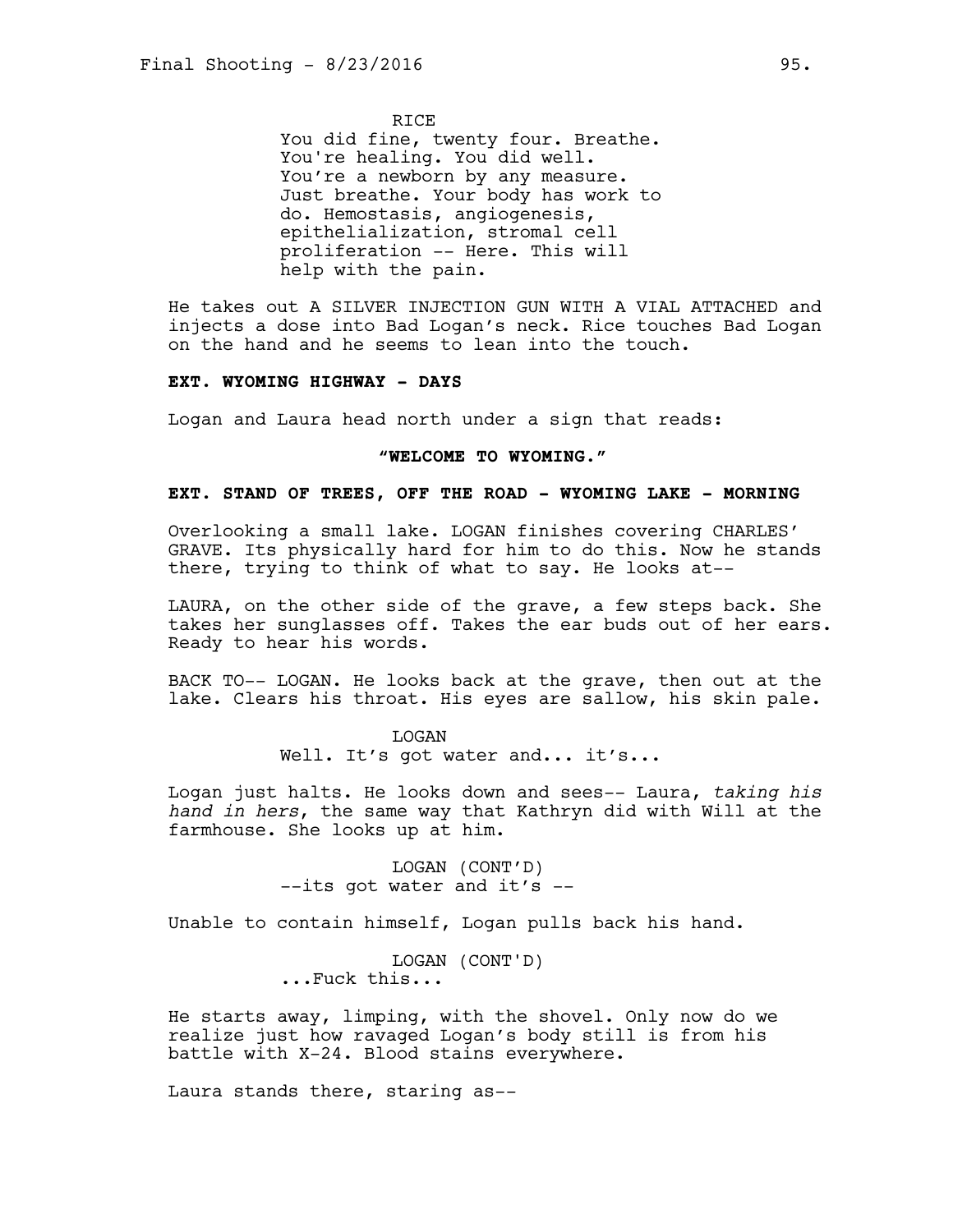Logan stumbles to the equally ravaged pick up truck. He tosses the shovel in back and grunts something at Laura like "come on!" When she doesn't move, he curses and gets in the truck but it won't turn over. He starts cursing again and gets out and pops the hood.

A dog barks. Laura looks out across the landscape.

Downstream a quarter mile, A MAN crosses from a STATION WAGON with his labrador, pole on his shoulder, tackle box in hand.

Laura looks back down to Logan. He has collapses in front of the car in a heap.

#### **INT. URGENT CARE CENTER - TREATMENT ROOM - DAY**

Logan lies, hooked to an IV on a small bed. He coughs and opens his eyes. He is in the examination room of some sort of small town walk-in clinic. The place is decorated in a Rocky Mountain style. Out the windows, granite peaks. An Old Doctor stands over him. He has a soulful face, a bolo tie and big belt buckle. Reminds one of Richard Farnsworth.

> OLD DOCTOR Welcome back. I was starting to think I was gonna have to tell that nice little girl out in the waiting room that her daddy's gone.

Logan notices the EKG monitor connected to him. The Doctor sits down and smiles...

> OLD DOCTOR (CONT'D) I always hoped I would get a chance to meet someone like you. There's so few of you left.

> LOGAN ...Nice to meet you too, Doc, but I need to get on my--

He tries to sit up, but the old doctor puts a hand on him.

OLD DOCTOR What you need is rest... and treatment. You need to check yourself in somewhere and--

LOGAN --I'm alright. I'm fine.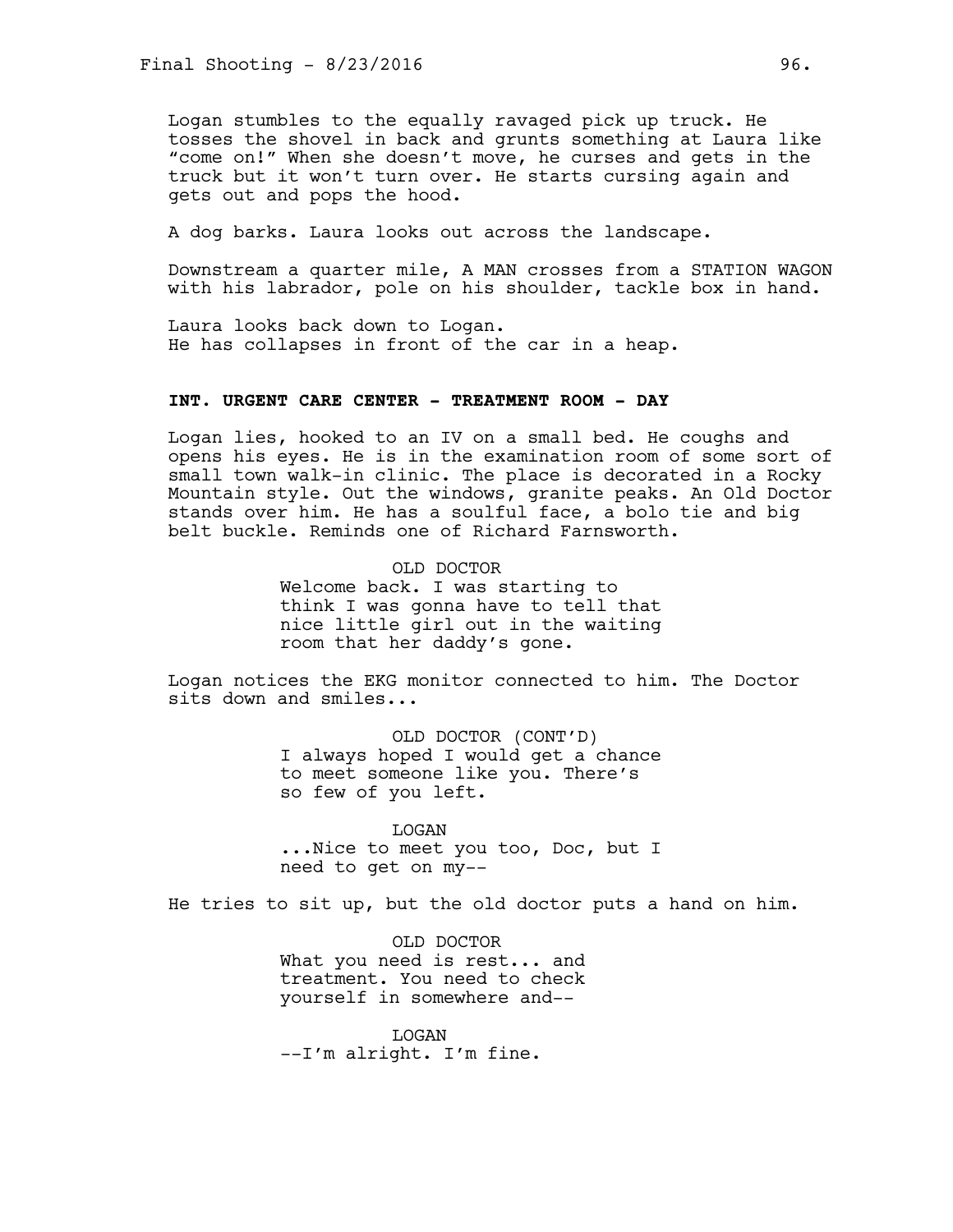## OLD DOCTOR

No. You're not. I mean, I know you're different. But that doesn't change the fact that something inside you is poisoning you. You need to check yourself into a hospital and run some tests, find out what it is.

#### **T<sub>I</sub>OGAN**

...I know what it is.

Logan pulls off the wires and tubes and gets up.

#### **INT. URGENT CARE CENTER - WAITING ROOM - DAY**

Logan limps into the waiting area. Laura is sitting there. A Nurse looks up as the Doctor emerges, right behind him--

> OLD DOCTOR Please. Mister. If you don't want to go to a hospital, maybe I can--

LOGAN --Doc. Look at me. You seem like a nice man. But you wanna save a life? Save yours. And everyone else's in this place. Let us get on our way.

Logan turns to-- Laura. She meets his eyes.

LOGAN (CONT'D)

Let's go.

### **EXT. URGENT CARE CENTER - DAY**

Logan and Laura emerge from the Mountain clinic with a big sign with a red cross on it. Laura leads him, limping to--

THE FISHERMAN'S STATION WAGON. Yet another commandeered vehicle. She hands him the keys with a lure fob.

#### LOGAN

You can't just take shit, you know.

He opens the driver's door and finds a booster seat made from bundled cardboard and a box of milkbones. Logan looks at Laura climbing in on the passenger side.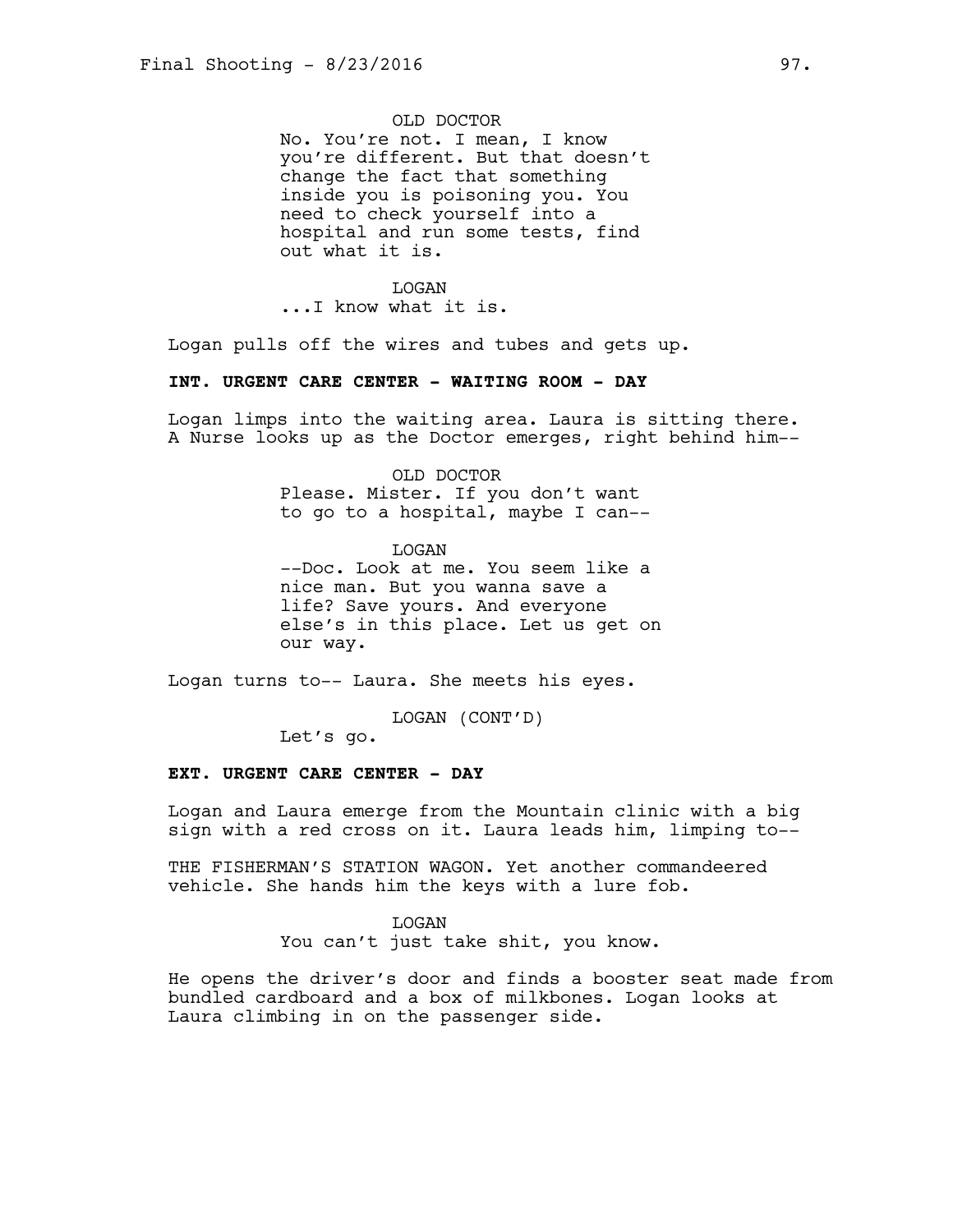# **INT./EXT. STATION WAGON - URGENT CARE CENTER - DAY**

Logan tosses the booster pile to the back and climbs in, brushing away dog hair. He starts the station wagon, but before pulling out, turns to her.

> LOGAN Look. I don't know how you got me here,.. but thank you.

> > LAURA

*De nada*.

He stares back at her. She stares back at him. Finally.

LOGAN ...You can talk?

LAURA

(nods)

LOGAN You can talk.

> **T.AURA** (nods again)

#### LOGAN

What the fuck?! Why haven't you-- What's all this bullshit been for the last two thousand miles of--

But she's already spitting out words in Spanish, fast.

LAURA Tu espera que hable con tu cuando no mirarme? Tu espera que hable con tu cuando me insultas y tratar de dejarme atrás!?--

LOGAN SHUT THE FUCK UP!!!

She stops. She stares at Logan a moment, then very slowly in accented English begins to recite:

> LAURA *Jonah, Gideon, Rebecca, Delilah and Rictor.*

LOGAN Who is that?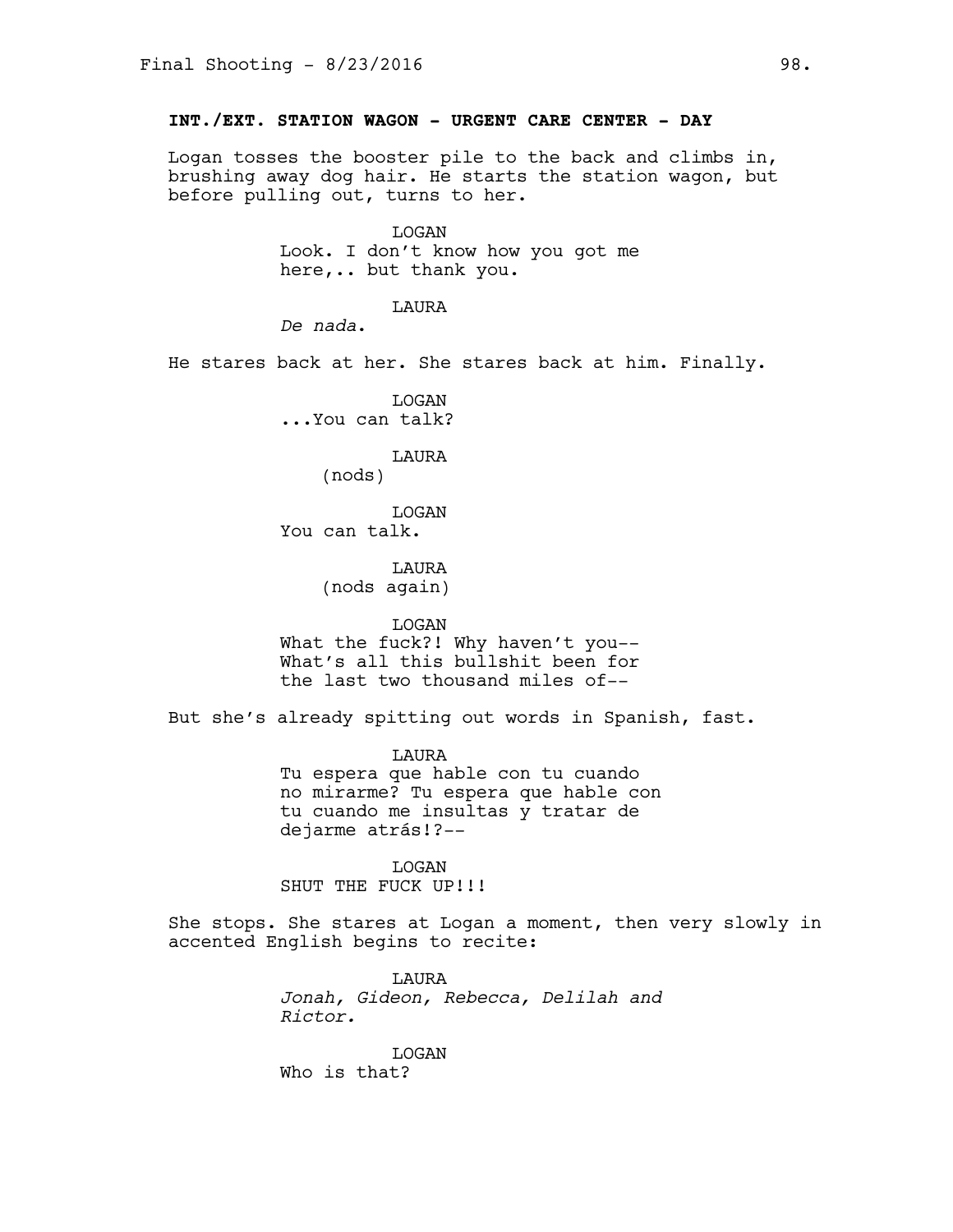Laura pulls out THE ENVELOPE OF CASH and points to the address and coordinates on it.

> LAURA *North Dakota*. (then) Por favor. (then repeats) *Jonah, Gideon, Rebecca, Delilah and Rictor.*

LOGAN Okay. Look. This place. Your mom... she read too many... stories.

Laura just ignores him, reaches into her backpack and takes out the comic, opens it.. Shows him an image of the idyllic Box Canyon...

> LOGAN (CONT'D) Yeah, I know... I saw it...

She holds up another picture from the page he'd read in the bar, another drawing showing "Eden."

> LOGAN (CONT'D) Right. This place does not exist. No exist-o. It's fictional. (jabs the page) Eden does not exist.

**T.AURA** Si, Eden, por favor.

LOGAN (starts coughing) No. I am saying that place is imaginary. It's a fantasy. See that right there-- (points at cover, authors) --those are the names of the people who made up these stories. Something happened once and these people made it into a big lie...

Laura bursts out with more Spanish--

#### LAURA

*Le pagaron me llevo a este lugar! ¿Por qué no puedes llevarme a este lugar!*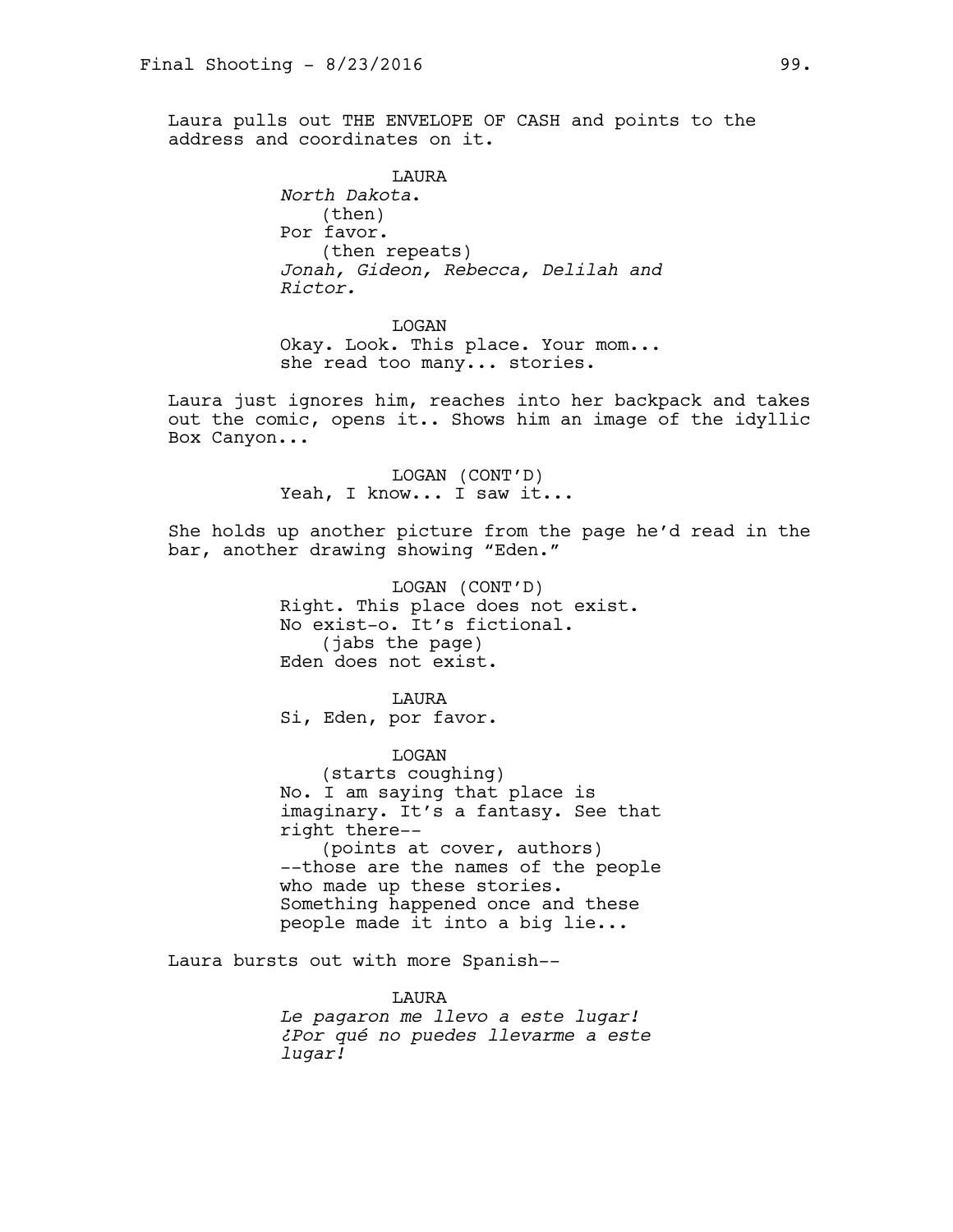Then, exasperated, rummages through her pack. He sits there, too tired to fight, watches as she comes up with a MAP. She points to where they are, and to where they need to go.

> LOGAN Yes, I know. It's a long way.

She punches him in the arm. Hard.

LOGAN (CONT'D) Okay. First-- *ow*. Second, Look at me. I'm fucked up. That's two days driving from here.

She smacks the map.

LAURA *Jonah, Gideon, Rebecca, Delilah and Rictor.*

LOGAN Stop saying those names--

She again punches him in the arm.

LAURA

*Vaminos!* 

She goes to punch him again. He catches her fist.

LOGAN Do. Not. Hit. Me.

LAURA *Jonah, Gideon--*

LOGAN --And stop saying those--

LAURA *--Rebecca, Delilah and Rictor.*

She won't stop saying the names. A broken record.

LOGAN Okay-- ENOUGH. Enough.

She puts his hand on the wheel.

# **INT. TENTED INFIRMARY -- DAY**

Find Pierce in a gown, upright on a field hospital bed, hooked to an IV, skin covered with burn salve and gauze.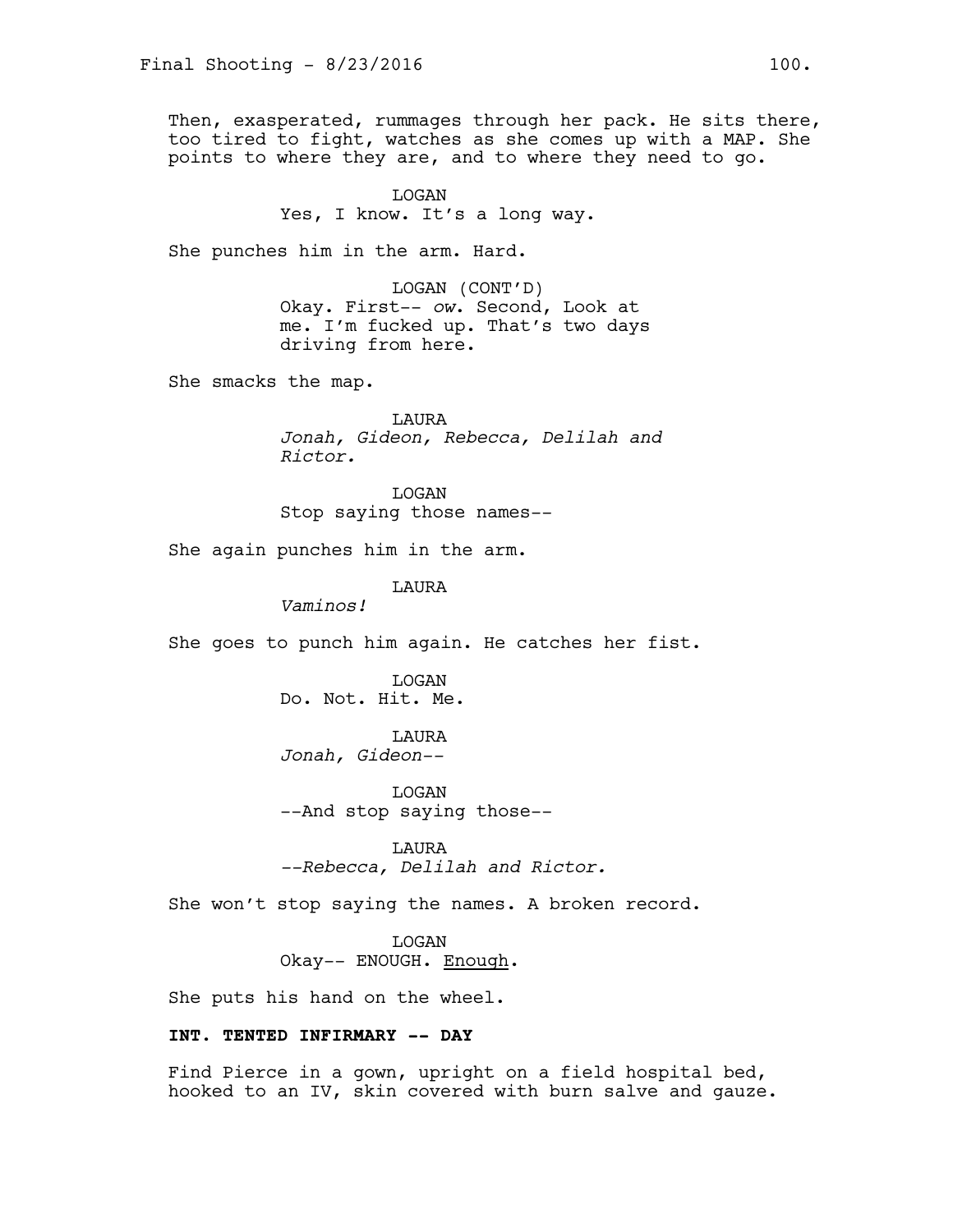His stumped arm is exposed, doing its best to help his good hand repair A CYBORG HAND which sits on the overbed. As he glances out a side window, he tosses a screwdriver back to--

A FLESHY NURSE standing over him, fumbling with a tool box.

### PIERCE

That ain't a torx, honey. That's a phillips head. I need a torx.

Pierce glances again out the side window -- into the parking lot of a rural high school, cordoned off, thick with military vehicles, issue sedans, a command trailer and dome tents. Outside the trailer, Dr. Rice is getting harangued by a group of MILITARY BRASS and INTEL / CONTRACTOR TYPES.

#### NURSE

This? Or this. They look the same.

Pierce snatches the tool he needs from the nurse and in two strokes, fixes his cyborg hand. Wiggles the fingers. Goes immediately to work, grabbing AN EVIDENCE FOLDER.

Inside is a collection of documents from the farmhouse, among them, Laura's wrinkled photograph.

HE PULLS IT CLOSE-- Gabriela and the X-23 kids. And another nurse, Maria, the one who sang on birthdays. He turns the photo over to read the scrawl on the back, then sees something else, something that makes his eyes bright.

> MILITARY NURSE Wow. Responsive.

> > PIERCE

What?

MILITARY NURSE Your hand. Its amazing.

PIERCE Get the fuck out of here. This shit's classified.

## **INT. CONVERTED HIGH SCHOOL -- SAME**

Dr. Rice enters swiftly from a hallway, pushing through plastic drapes as if hoping to lose the collection of government types who follow him into this tented gymnasium.

> MAJOR --and we understand the importance of containment, Dr Rice. But we are in the continental United States.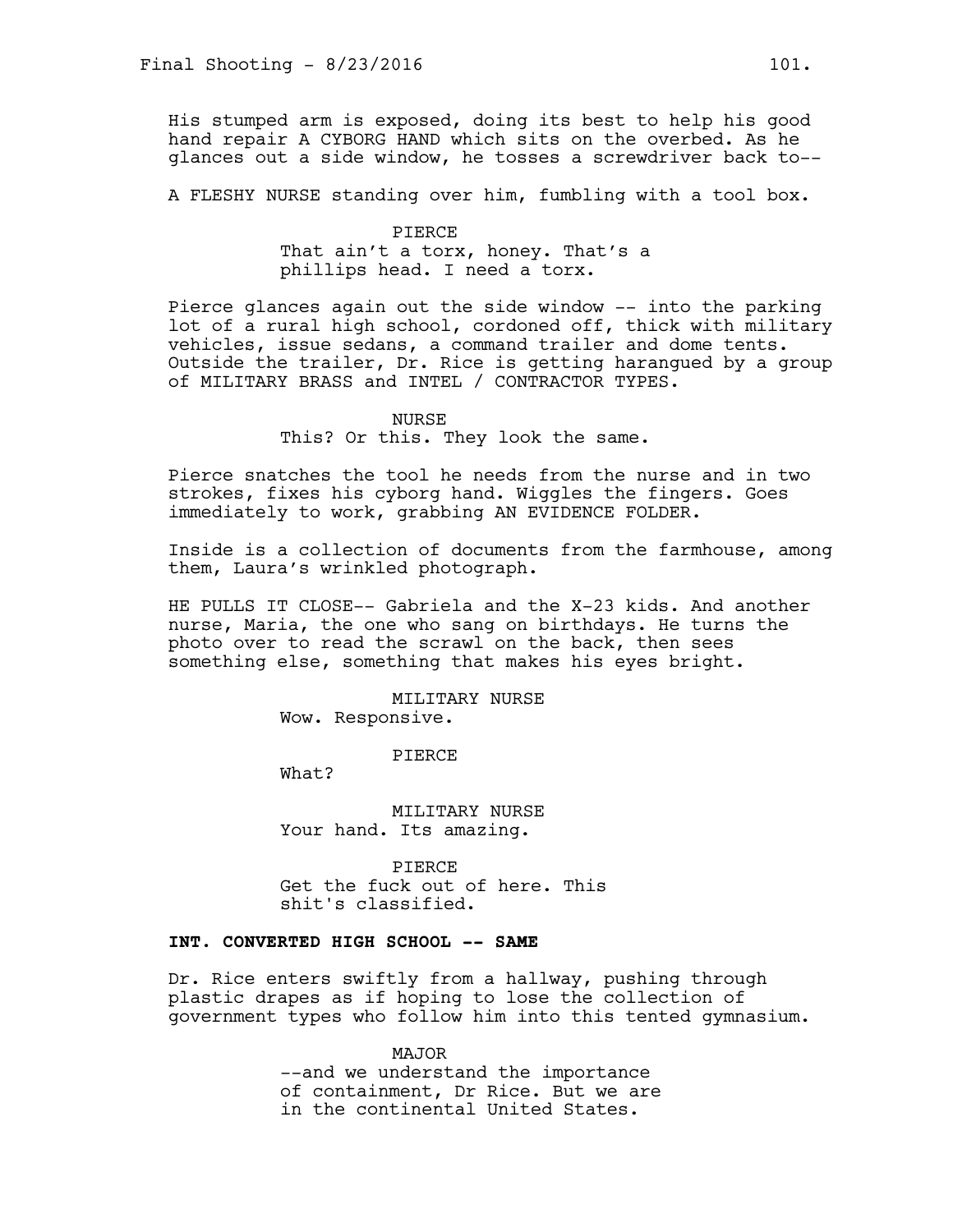DR. RICE --Yes we are, and I terminated your goddam mutant most wanted.

MAJOR We appreciate that but you can't just leave a war zone behind like you, like you did in Juarez. We--

The Major and his companions suddenly realize they are moving through a makeshift morgue. TWO DOZEN BODIES laid out as a haz mat team tags them. The bodies are mostly children, slightly off looking mutants. A few we might recognize from Gabriela's video. Also among them, Will, Kathryn, and Nate.

> DR. RICE I'd appreciate it, Major, if your associates would stop staring at the dead assets. Try to remind yourselves these were all little killing machines, machines who would have happily disemboweled your family.

#### MAJOR

Not all.

DR. RICE (spins, livid) I was told you want these assets off board, dead or alive. Are you changing my brief?! Are you?

The people stop walking.

MAJOR

...No.

DR. RICE (smiles) Okay. Good bye.

Rice heads for a side door, pausing by another table where the BURNED CORPSE OF CALIBAN lies curled.

> DR. RICE (CONT'D) Save tissue from this one. He was a good tracker and had a high IQ.

# **INT./EXT. SCHOOL EXIT / TENT INFIRMARY -- SAME**

Rice walks out of the school building, blows past an MP and the fleshy nurse, crossing into the infirmary tent. He finds Pierce getting dressed, pulling the IV, grabbing a crutch.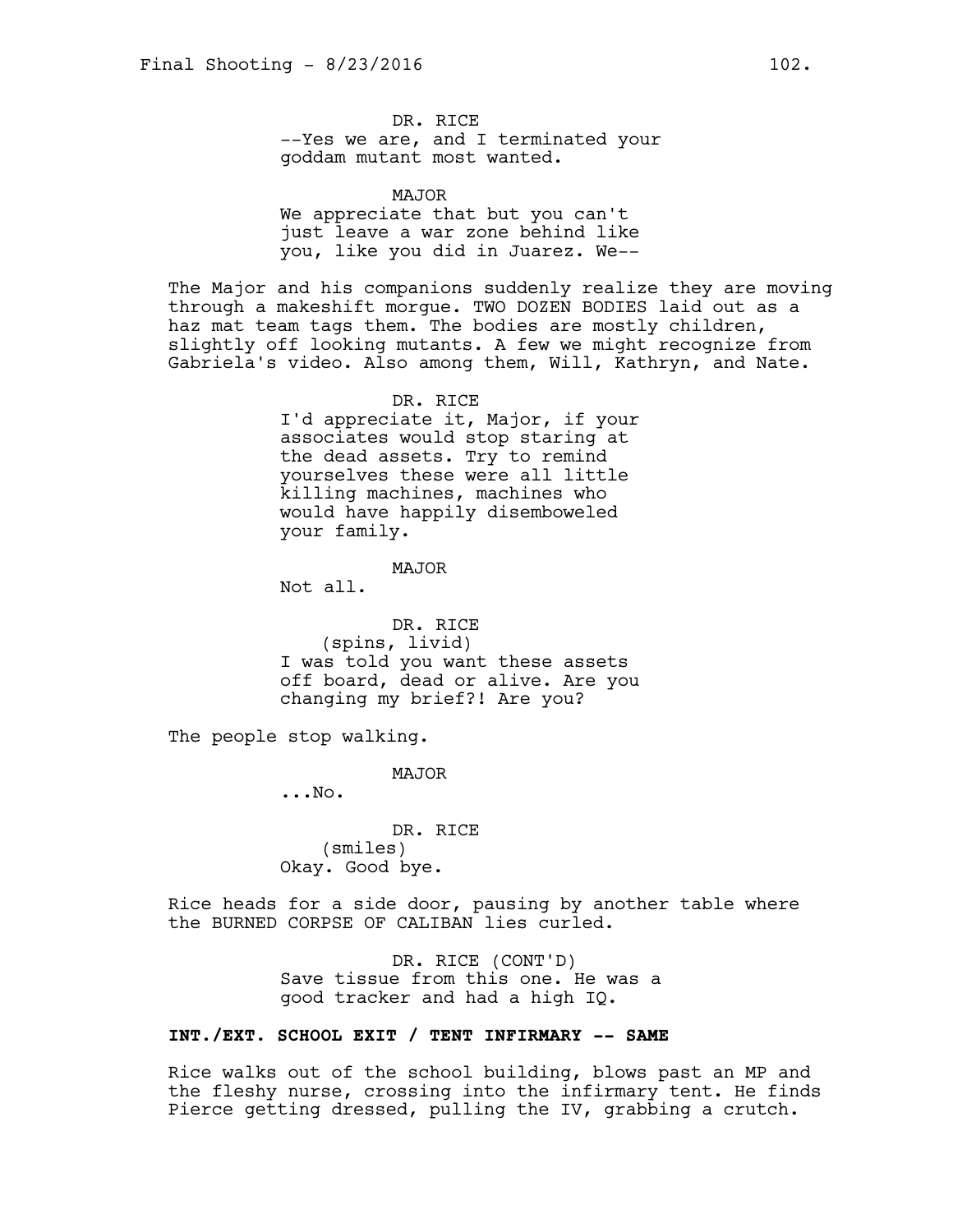DR. RICE

You're up?

Pierce hands Rice -- THE WRINKLED PHOTOGRAPH.

PIERCE Look at that. Was found at the farmhouse. I know. It's her. But look at the other side.

Rice turns it to reveal-- The coordinates in North Dakota.

PIERCE (CONT'D) Those are the coordinates of a fire road in the Badlands. A reservation near the Border. And, according to Wikipedia, its also this.

He hands a tablet with the "EDEN EXODUS" X-MEN COMIC cued on the screen. Rice regards it skeptically. Thousands of mutants in Exodus, headed for the Badlands.

> PIERCE (CONT'D) Gaby loved that shit.

## **INT. CONVERTED HIGH SCHOOL LOCKER ROOM -- SAME**

A MEXICAN WOMAN looks up in terror as a door unlocks. She looks familiar, despite the bruises and blood. An armed guard looks up from a show on his phone.

DR. RICE

Hello, Maria.

And now we recognize the name and face: Maria, the other nurse in Gabriela's video.

> DR. RICE (CONT'D) So I understand that your mother and son are safe at the holding center in Guadalupe. We're looking after them both of them.

Maria is sickened by the notion.

MARIA Wh-what more do you want from me?

Rice takes out the tablet containing the X-Men comic. Her blanching expression immediately betrays her: she knows this place, knows what it means...

> DR. RICE Connect the fucking dots, dear.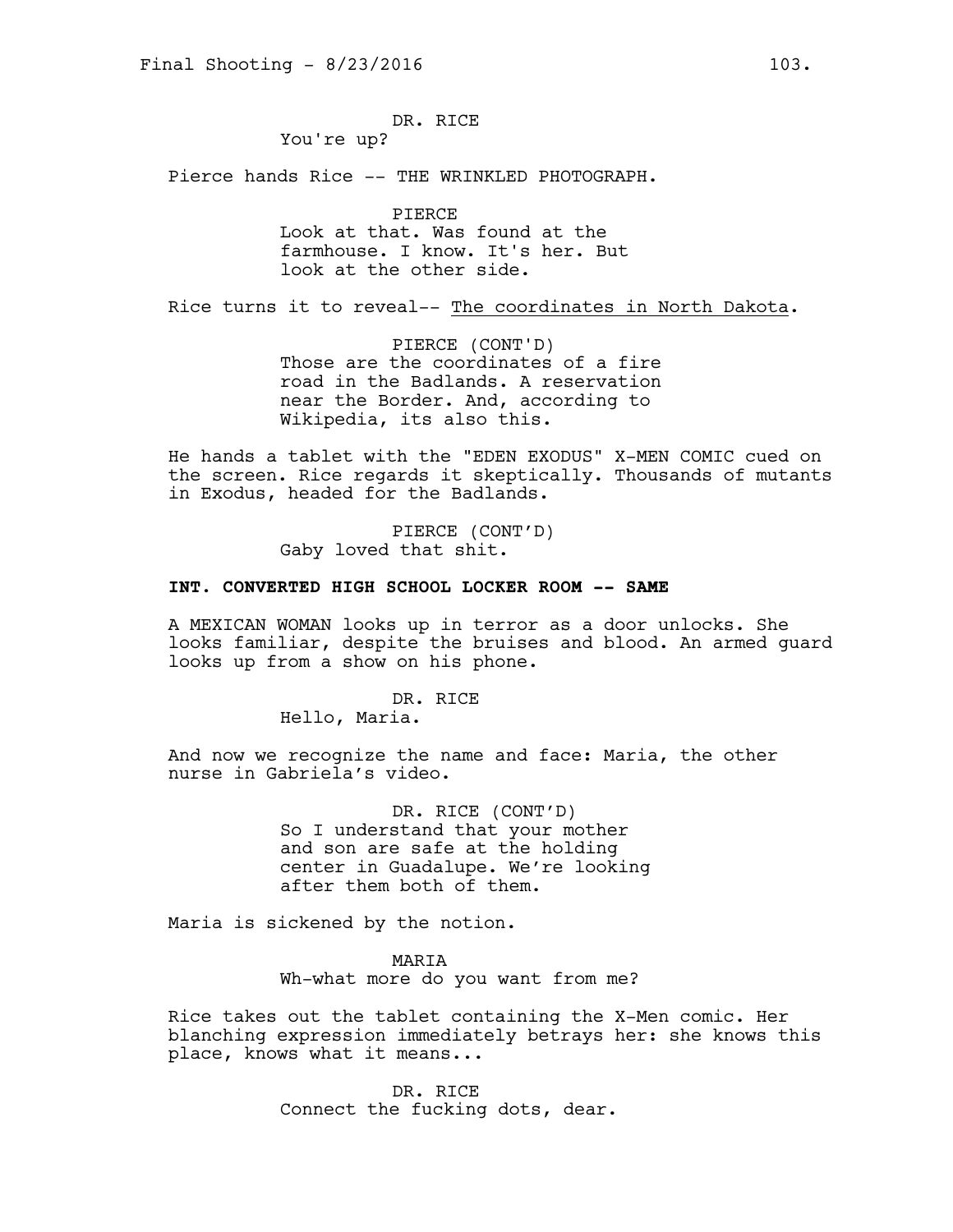She looks up at him, gripped by fear. Rice just smiles.

# **EXT. WINDING HIGHWAY - DAY**

As the station wagon moves along winding road through the mountains. It starts to drift off the road...

### **INT./EXT. STATION WAGON - HIGHWAY - BADLANDS - DAY**

Logan at the wheel. Laura shoves him and he wakes up, swerves back off the shoulder. She nods to the wheel, speaks Spanish:

> LAURA *Let me drive.*

LOGAN No. Absolutely not.

He's barely awake. Barely *alive*, it seems. He's bruised and broken. Blood runs from his sleeve from some unseen cut or cuts on his arm. He turns to see Laura still looking his way.

> LOGAN (CONT'D) Quit looking at me.

LAURA (Spanish) *You're dying.* 

LOGAN *No comprende.* 

LAURA You are dying.

Logan turns to her. Looks away. To weary to say anything.

LAURA (CONT'D) You want to die. (off Logan's look) Charles told me.

LOGAN (reacts) What else did he tell you?

LAURA To not let you.

She grabs the wheel, pulls to the right, taking them onto the shoulder. Logan tries to fight it but can't. Hits the brakes.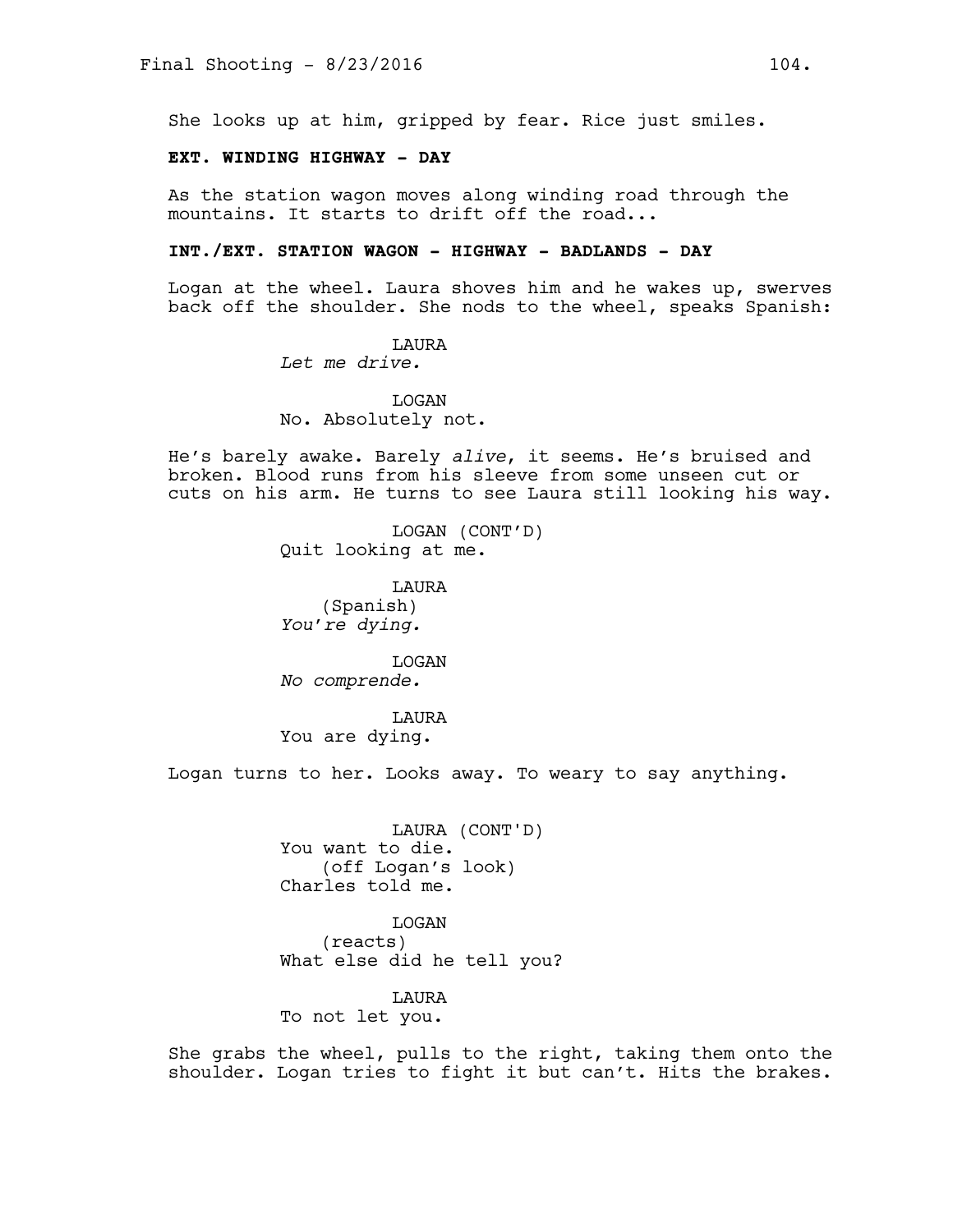LOGAN

Hey.

He hits the brakes.

LAURA

Rest.

Logan turns the car off, glares at her, closes his eyes.

# **INT. EXT. WINDING HIGHWAY - TWILIGHT**

As night falls, Laura watches the deeply sleeping Logan. With a sign she reaches over to him and starts to pull his body to the passenger side.

WE CUT OUTSIDE and watch Laura finish hauling Logan over into the shotgun seat. Then she walks around the station wagon and gets in the other side-- and lays rubber down the highway.

#### **EXT. BADLANDS / BOX CANYON - MORNING**

CLOSE ON -- LOGAN, who wakes with a start. Things are all crooked. He is alone in the station wagon.

He stumbles out the door to see that the front end of the car is nose down in a swale.

He shuffles, weak and woozy, following a path in the dirt, and then he sights--

Laura about a hundred yards ahead of him, hiking up a rise. Her eyes find his.

> LAURA (in Spanish) *Come! Come!*

She whistles loudly. A covey of birds fly out of the brush. Laura smiles for the first time. It is beautiful. Logan stumbles forward, follows her into a clearing which reveals--

A BOX CANYON. A STRUCTURE PEEKING OUT AT THE TOP OF A CLIFF.

Logan looks about, overwhelmed by the nature and, of course, the similarity to the "Eden" pictured in the comic book. He takes a few steps toward Laura but his legs start to give out underneath him and he falls to the dirt.

**BLACK.**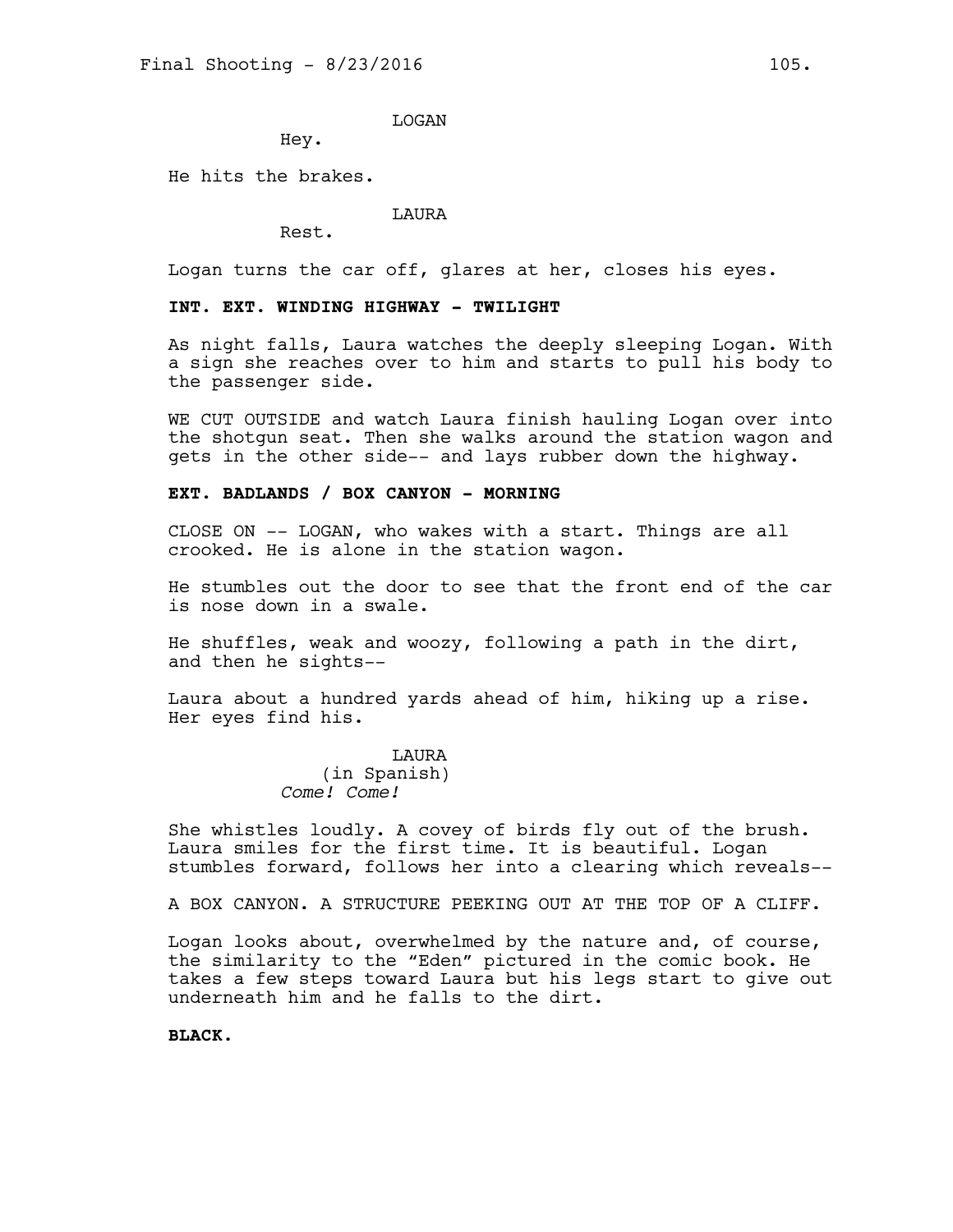# **CLOSE ON -- LOGAN**

As he is jerked into frame. He stares upward, face in the sun, gently rocking to and fro. He is tied to a board a hundred feet in the air above the Box Canyon. He is being hauled up by who knows what.

#### **AT THE TOP OF THE CLIFF**

As Logan's conveyance arrives at the top, he sees that the people who have hauled him up are kids, about ten of them, some older, some younger than Laura, all looking down at him like they caught the biggest fish ever. They are all mutants children who have natural anomalies.

Among them, an African American boy, BOBBY, 10, (who clings to an armful of X-MEN ACTION FIGURES), a dirty blonde girl, REBECCA, 12, A dark-eyed goth-type, DELILAH, LIZARD BOY, and RICTOR, 14, a natural leader.

A faded sign on the nearby building reads "CAMP ANOLJEET" ("we serve' in native American). The doors have condemned signs on them. It is a run down version of the building pictured in the comic book.

Dizzy and weak, Logan stares at them, his eyes rolling up in his head as we go to -- **BLACK.**

# **INT. CLIFF TOP STRUCTURE -- BUNK AREA -- NIGHT**

A flicker of light. Logan's eyes blink open, he's on a bed now, body weak, eyes heavy. He sees THE KIDS. Some of them sleeping, or reading or busy.

A few of them tend to Logan.

One of the kids (DELILAH) brings a wet cloth for Logan, but before handing it to him, she holds it under her breath, freezing it into an ice pack for his battered ribs.

> LOGAN Where am I?

LIZARD BOY Is this good, Rictor?

Rictor oversees Lizard Boy, drawing a few drops of green fluid from a vial into a syringe.

### RICTOR Not so much. Less.

Logan squints at the bottle. Grabs it.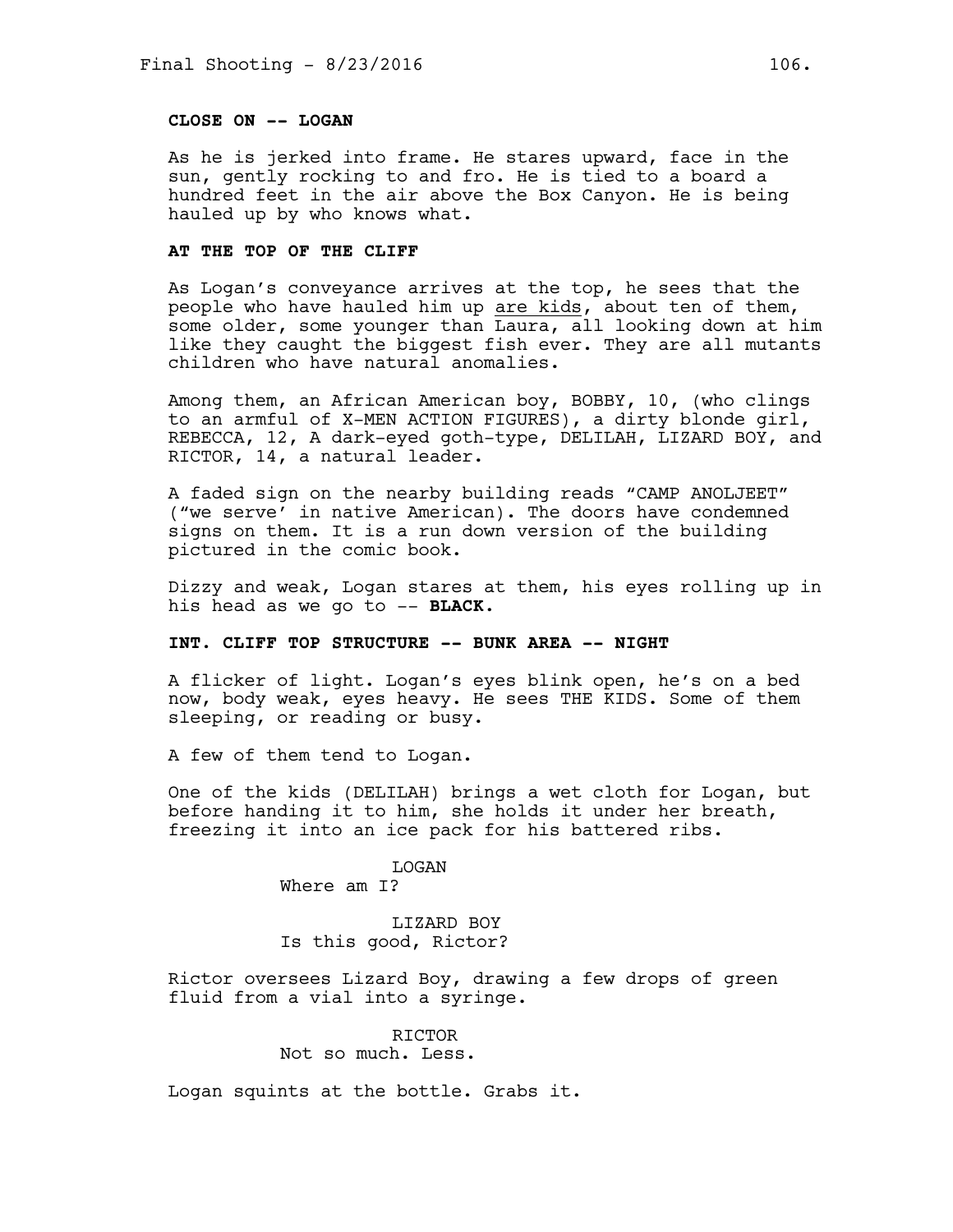LOGAN Where did you get this?! Some of the children step back. RICTOR Where we come from. (beat) They gave it to us when we fight. It makes you stronger. LOGAN It makes you crazy is what it does. It'll kill you. **RICTOR** Not in small doses. (smiles) It's helping you heal, man. LOGAN (trying to sit up) Where's Laura.

> BOBBY She's asleep. Do you want me to wake her up?

> > LOGAN

...No.

Logan lies back, closes his eyes as we cut to **BLACK.**

### **INT. CLIFF TOP STRUCTURE -- NIGHT**

Logan wakes with a start, screaming. There is only one child tending him. It is LAURA. She sits on a chair beside him, watching him. He meets her eyes, disoriented, shaken.

> LAURA Pesadillas. ...you had night-mare.

Logan just looks at her.

LOGAN Do you have nightmares?

She nods.

LAURA ...People hurt me.

LOGAN Mine are different.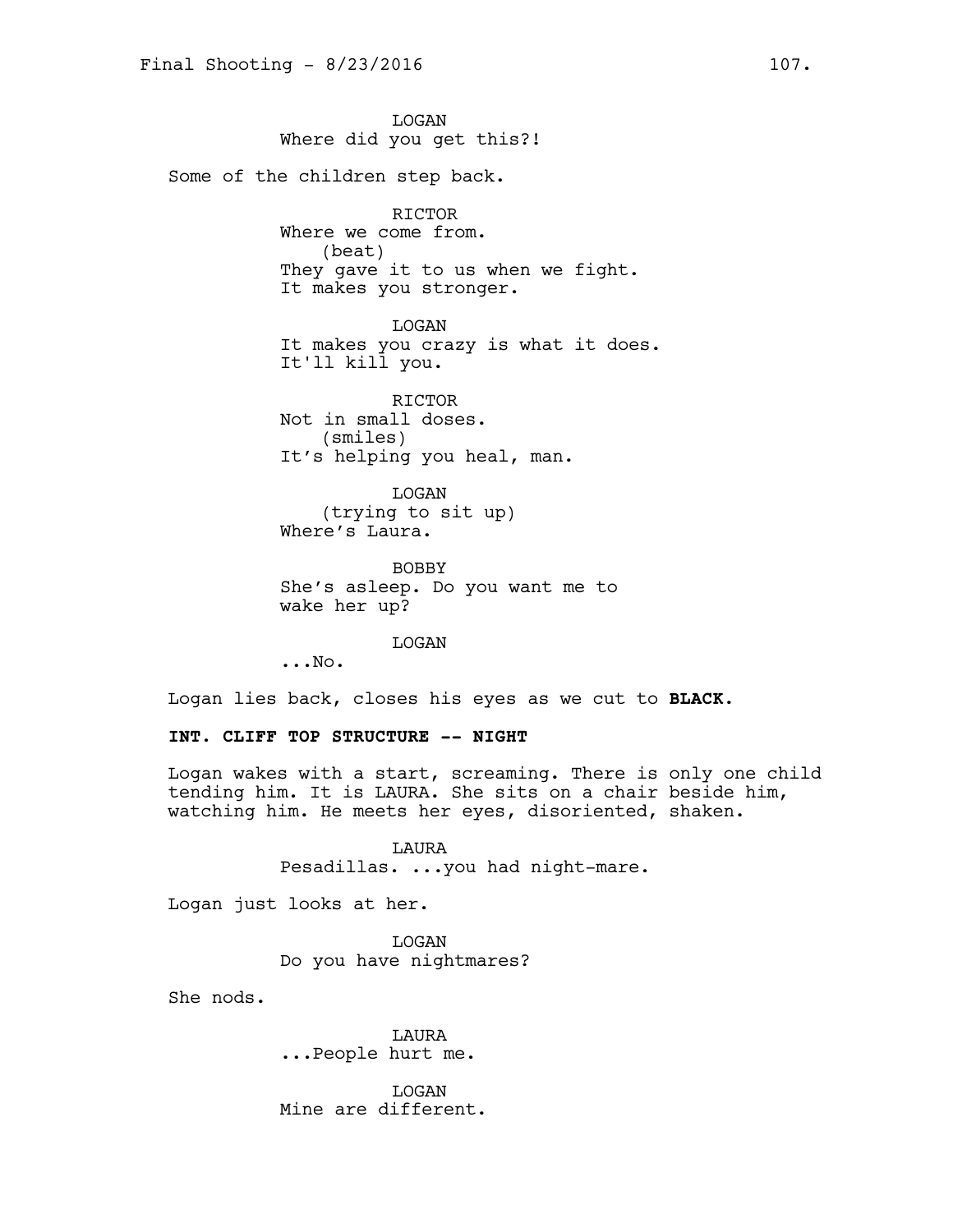LAURA

Por que?

LOGAN I hurt people.

Laura takes this in. Then pulls something from her pocket. Logan's Adamantium bullet.

> LAURA (in Spanish) *What is this?*

LOGAN You know what it is.

Logan nods, tries to sit up. In pain. She hands it to him. He rolls it in his fingers.

> LOGAN (CONT'D) It's made of Adamantium. Same thing they put inside us. That's why it can kill us. Probably killing me now. Anyway, I got that a long time ago. Kept it as a reminder of what I am. Now I keep it to-- (looks at her plainly) Actually, I was thinking about shooting myself with it. Like Charles said.

Laura's smile fades.

LAURA I've hurt people too.

Logan looks off.

LOGAN You're gonna have to learn how to live with that.

**T.AURA** They were bad people.

LOGAN

All the same.

Logan closes his eyes. The bullet sits in his open palm. Laura takes it.

**BLACK.**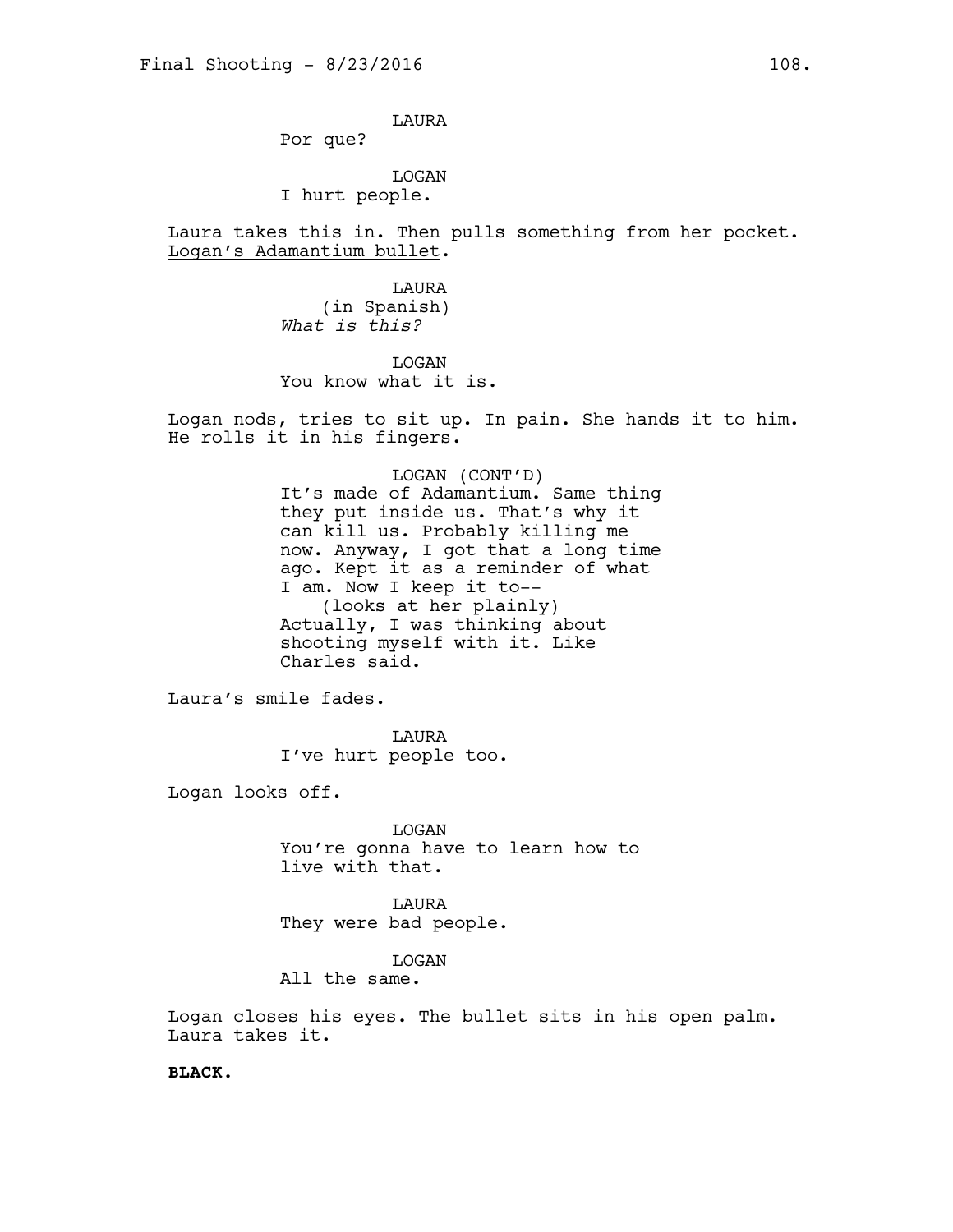# **INT. CLIFF TOP STRUCTURE -- DAY**

Logan awakes to hear children playing outside. He watches as some of the kids play a simple game of soccer. Suddenly one of the girls wiffs and kicks right past a ball and then continues prancing, her legs kicking high, arms waving like a puppet. Some of the boys laugh.

#### GIRL

#### Jonah! Stop! STOP!

Logan sees little Jonah manipulating the girl like a puppeteer. Everything he does, kicking out his legs, waving his arms, she is somehow forced to do, a mirror image. Some of the other kids come to her defense --

### LIZARD BOY Jonah, let go! Now!

It all ends suddenly when Rictor steps up behind Jonah and slaps him upside the head.

### **RICTOR**

Cut the shit.

Another kid kicks the loose ball off the edge of the cliff and REBECCA, runs right off the edge of the cliff to catch the ball, then returns, walking on air.

Logan lies back in bed. Weak. But looking better.

**BLACK.**

## **INT. CLIFF TOP STRUCTURE -- NIGHT**

From across the darkened room, Bobby walks up to Logan. Logan considers him a moment. Bobby holds up an action figures, a vintage toy, the paint chipped. As if expecting a reaction from him. It's a Wolverine figure, then he holds up another.

BOBBY

...Was Sabretooth real?

LOGAN

What.

BOBBY Laura said you said all the stories in the comic books were lies.

LOGAN

Not all. Not completely. Sabretooth was real. He was in a program with me. Like what they did to you.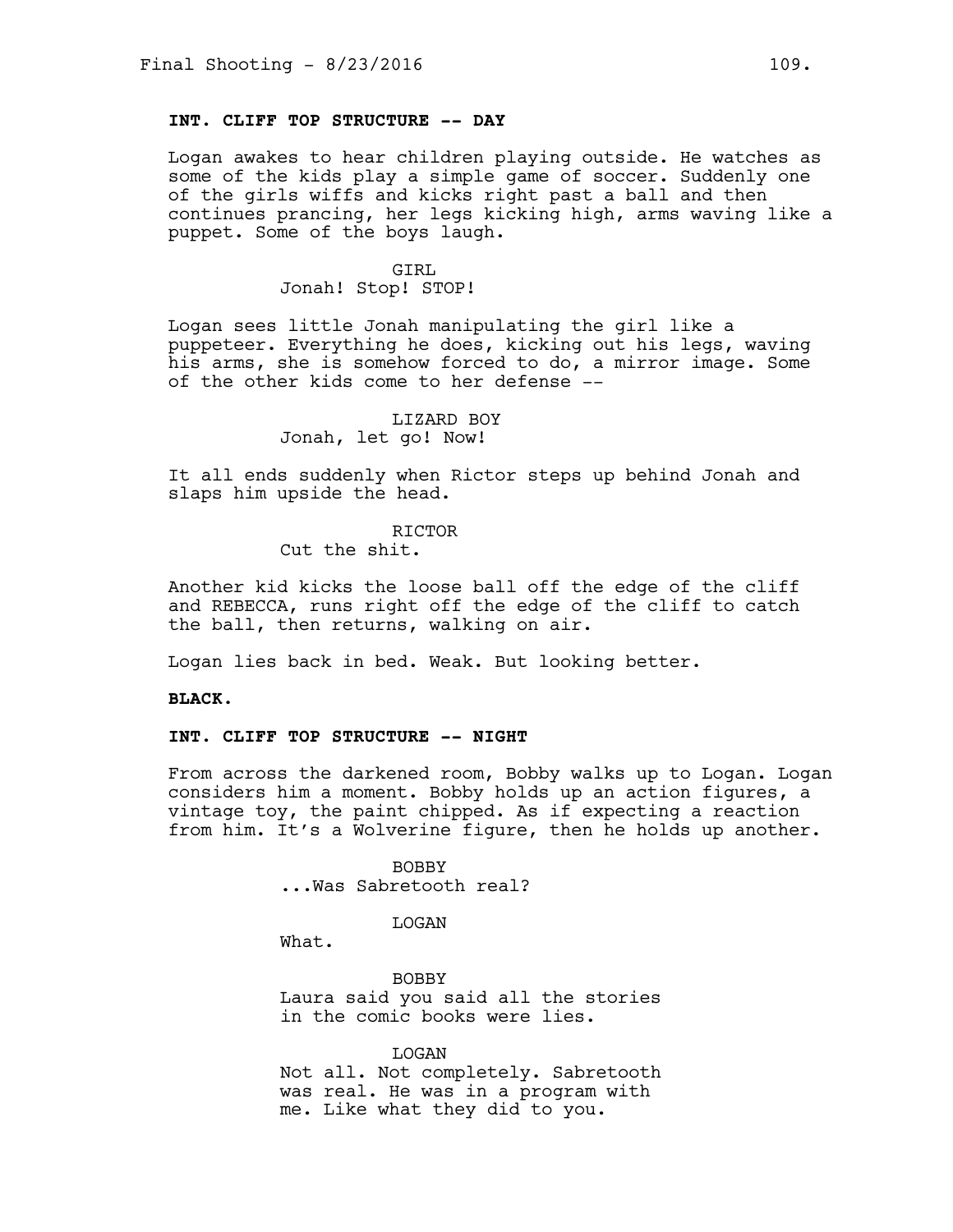BOBBY So you did mean things with him.

LOGAN

Yes.

BOBBY But now you're doing good things.

Logan looks at the kid a moment, then--

LOGAN Kid, I don't know *what* I'm doing.

### **BLACK.**

### **INT. CLIFF TOP STRUCTURE -- DAY**

The sound of snipping. Giggles.

Then we see nearly all the kids standing around Logan's cot with glowing grins on their faces. Laura among them, although she slides into the back of the pack as he sits up. BOBBY AND REBECCA hide scissors behind their backs.

And now we see why. They have cut Logan's beard. Strike that. They have *shaped* Logan's beard into mutton chops. They have snipped off his moustache and soul patch. He touches his face, guessing what they've done-- and crosses, limping to --

TO A MIRROR. They all squeal in joy as he takes in his reflection. Then he glares at them.

### LOGAN

Not funny. Not funny at all.

Rictor suddenly hurries through the space, moving from one room to the next. Logan moves after him --

> LOGAN (CONT'D) Hey, pal, how long have I been out?

But Rictor is already moving off outside--

### **EXT. CLIFF TOP -- DAY -- CONTINUOUS**

Logan hobbles after Rictor, who passes Jonah, packing a backpack.

LOGAN

Hey.

RICTOR

What.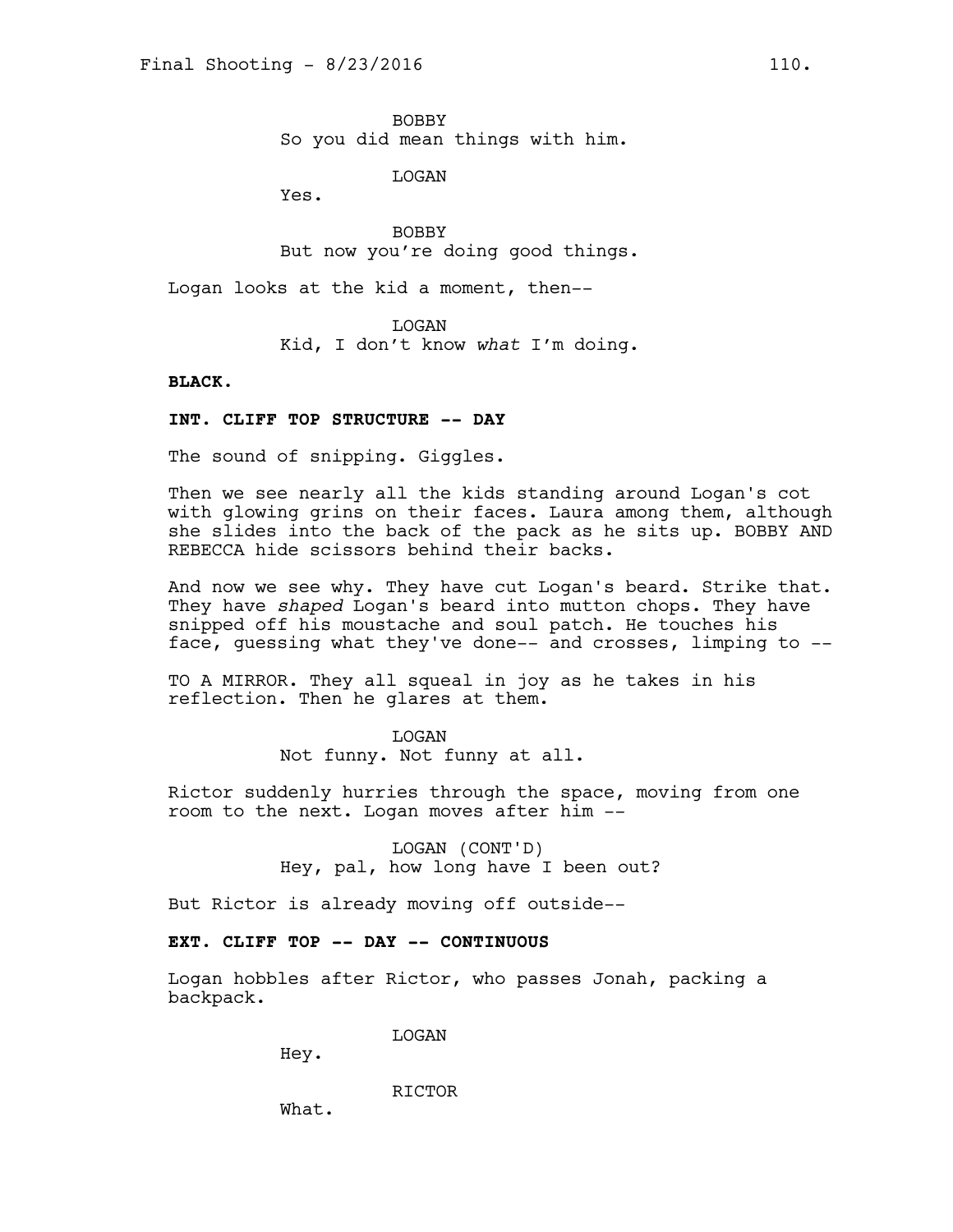LOGAN How long have I been in that bed?

RICTOR

Two days.

LOGAN You've been sitting here two days? You can't do that. You can't just stay here forever.

OTHER KID (helpfully) We aren't. We had to wait. It was the plan. Everyone had 'til today to find their way here.

LOGAN Well, if you keep waiting those assholes will find you. And kill you all. You need to get out.

RICTOR (checking a bag) What do you think we're doing, asshole? We're leaving tomorrow at dawn. We're going to cross the border.

LOGAN To Canada?

RICTOR (walking off) Si.

#### **INT./EXT. EDEN - LOOKOUT TOWER - DAY**

Logan finds Laura and the other mutant children packing up belongings. The older ones lead younger ones-- loading guns, stocking ammo, prepared for anything.

Rictor is hunched over a short wave radio. There are voices. In French. He clicks off, crosses to the railing, addresses the others like an adolescent general:

> RICTOR That was the signal. They're ready for us on the other side.

Everyone doubles their efforts. Logan joins Laura at an OLD MOUNTED TELESCOPE.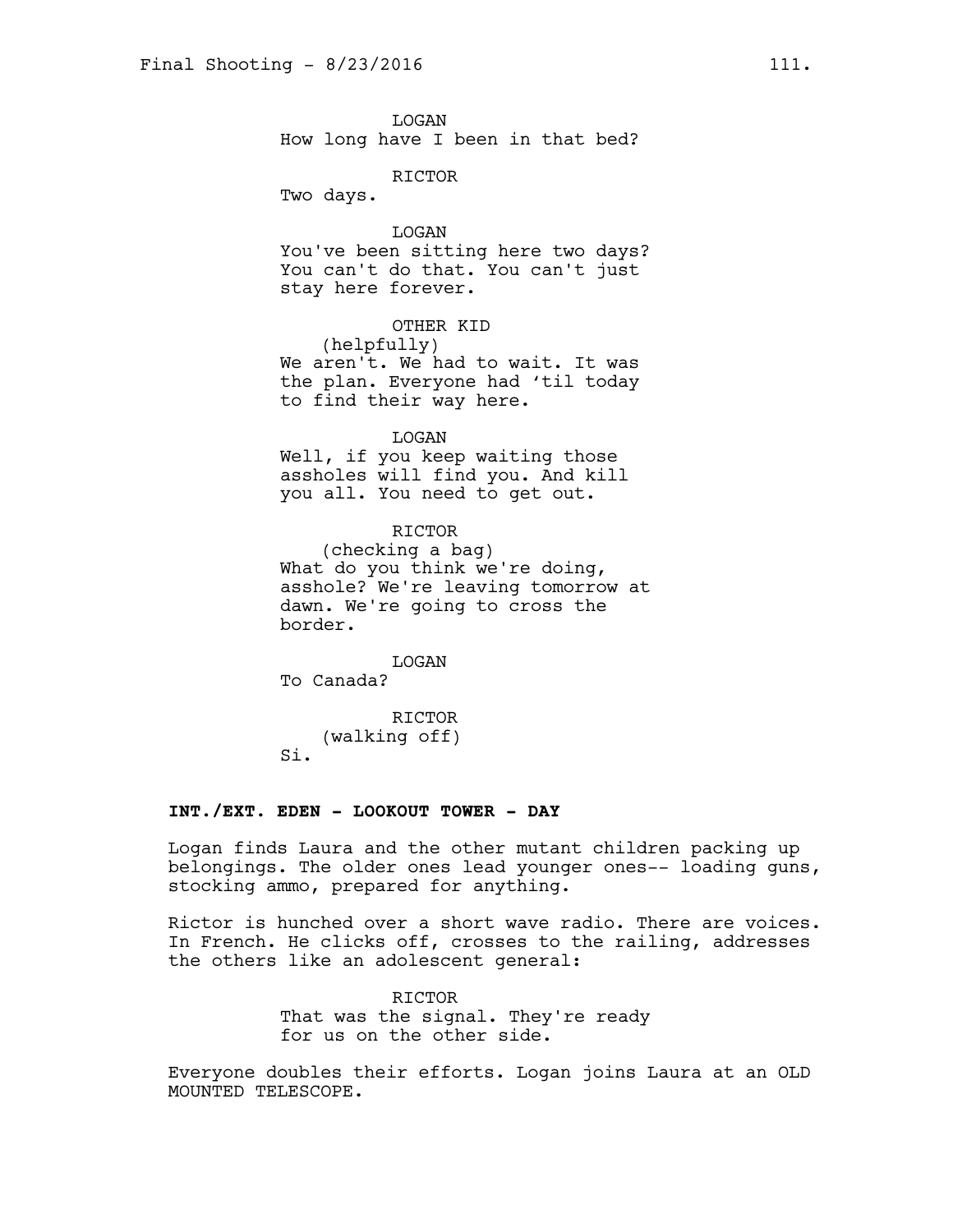RICTOR (CONT'D) It's a ten mile hike through the woods, and then, see that pass?

Laura nods, eye pressed to the viewfinder...

Logan looks out at a distant, rugged mountain looms beyond a swath of dense forest. There is a crevasse.

> RICTOR (CONT'D) Through there. That's the border. That's where we can be free.

Rictor now turns to Logan.

LOGAN Okay. Good.

RICTOR ...Come with me.

Logan notices Laura watching him tentatively. As if gauging how he's going to react to something...

RICTOR (CONT'D)

Come.

...Rictor takes Logan by the arm and guides him, still limping, to a closet --

> RICTOR (CONT'D) Laura told me all you did for her. She was lucky to have you. Not everyone was so lucky.

Logan glances back at Laura, still watching him carefully.

Rictor opens a cupboard and hands Logan what is left of the old envelope of cash. Logan stares down at the money --

> LOGAN Keep it. For your supplies or whatever.

RICTOR She says it's yours.

Logan pushes the cash back in Rictor's hands.

LOGAN Yeah. Well. Look. I don't need this. *You* do. For supplies. Buy her some cereal.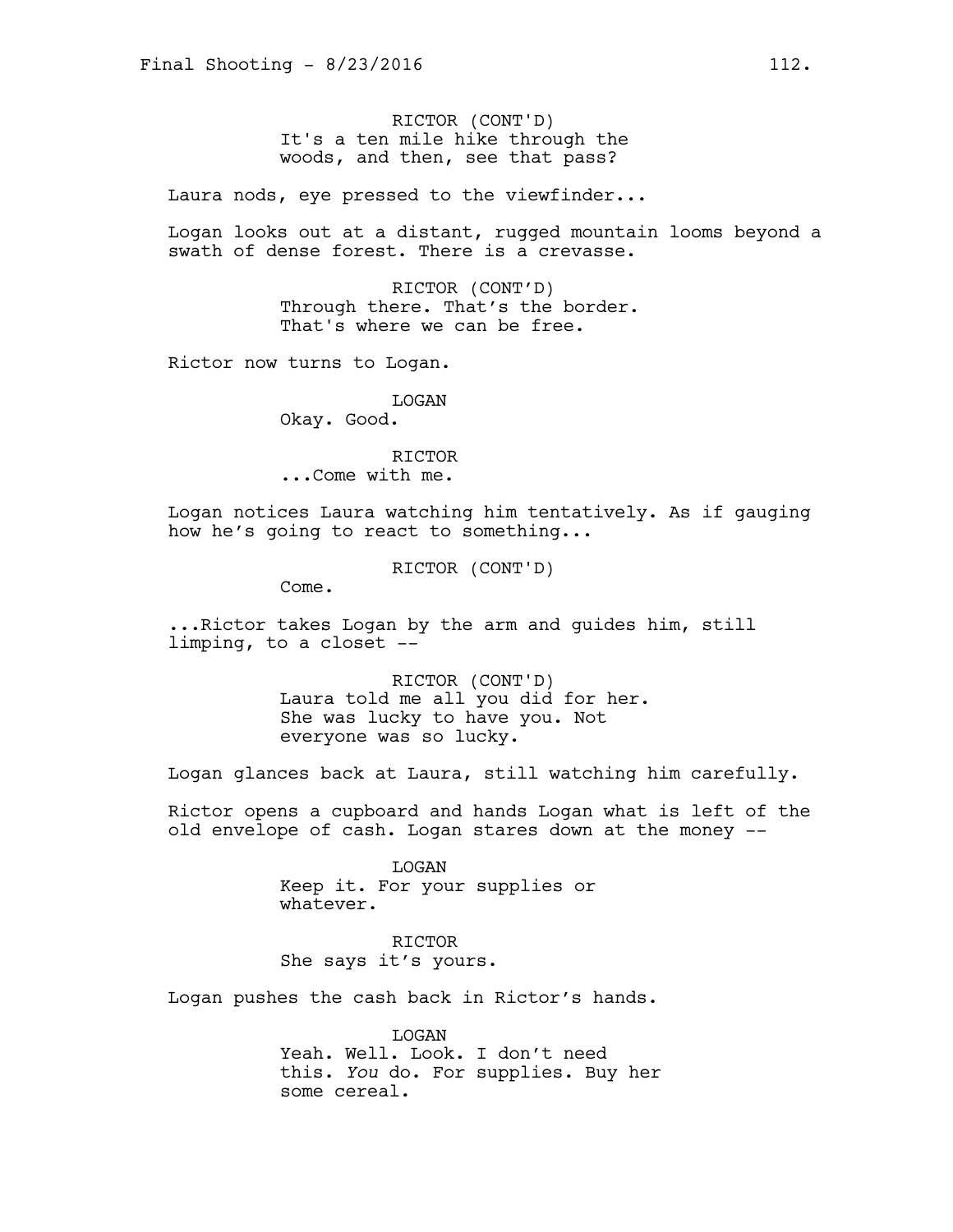Rictor regards him a moment, nods solemnly and exits.

# **INT./EXT. CLIFF TOP STRUCTURE -- EDEN -- NIGHT**

Outside, the kids all sit before a fire, perched on their rucksacks, eating from cans of food. Eager to make the trip.

Inside, Logan ties his boots sitting on the cot, observing them with a hint of nostalgia -- the chatty camaraderie, two of the kids goofing with their powers, laughter-- it tugs unexpectedly at him.

And then he notices LAURA staring at him. A little hard, a little cryptic. Logan turns to her.

> LOGAN They seem nice. Your friends. (admits) Kinda remind me--

Laura abruptly rises and marches off. Logan thrown --

# **LAURA**

is about to go outside -- when Logan GRABS her arm and tugs her to his bunk area.

> LOGAN (CONT'D) What's going on with you?

She ignores him, yanking her arm free --

LOGAN (CONT'D) *Hey*. I asked you a question. What are you pissed about? You're with your friends. You made it.

LAURA And where will *you* go?

Logan considers this a moment, smiles--

LOGAN Nearest bar, for starters.

Laura absorbs the answer, starts to exit.

LOGAN (CONT'D) What-- you thought I was coming along?

She glares back at him-- clearly, yes.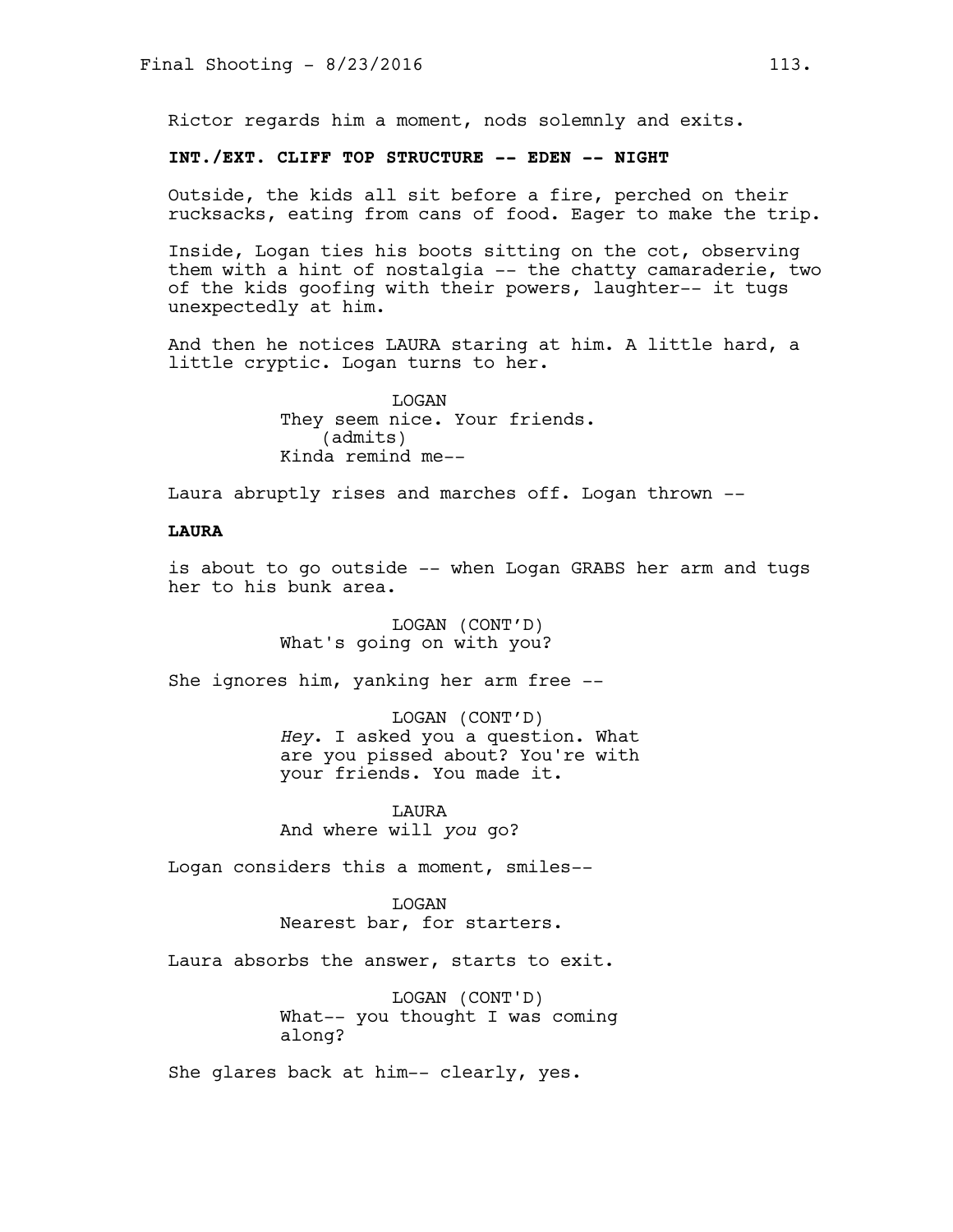LOGAN (CONT'D) That was never the deal. I got you this far, that's all I signed up for. I gave back the money --

LAURA

Such a nice man.

**T<sub>I</sub>OGAN** Hey, I never asked for this.

She starts to move off again.

LOGAN (CONT'D) Look, I don't know what Charles put in your head, but I'm not... whatever it is you think I am.

Laura looks off, defiant, hurt.

LOGAN (CONT'D) You don't need me. You've got Rictor, Delilah, Rebecca, Bobby, blah blah whoever. Hey. It's better this way. I suck at this. Bad shit happens to people I care about.

Laura meets his eyes.

LAURA Then I will be fine.

And she walks off.

ON LOGAN, watching her go. Resisting every urge to chase after her-- he SLAMS the door.

ON LAURA OUTSIDE, at the edge of the cliff, looking out at the stars as she wipes her eyes, the faint laughter and noise of the kids nearby. She glances back at Logan's door... then turns to join them.

#### **INT. TOP OF CLIFF -- BUNK AREA -- PRE-DAWN**

Logan asleep in his corner. He stirs awake.

He sees something near his face. A hypodermic and one last vial of the green fluid on top of a backpack. Beside it, a note: "*NOT ALL AT ONCE. - RICTOR*"

## **EXT. TOP OF CLIFF -- DAWN**

Logan ventures out by first light. It's eerily quiet here now. All the kids are indeed gone. Laura too.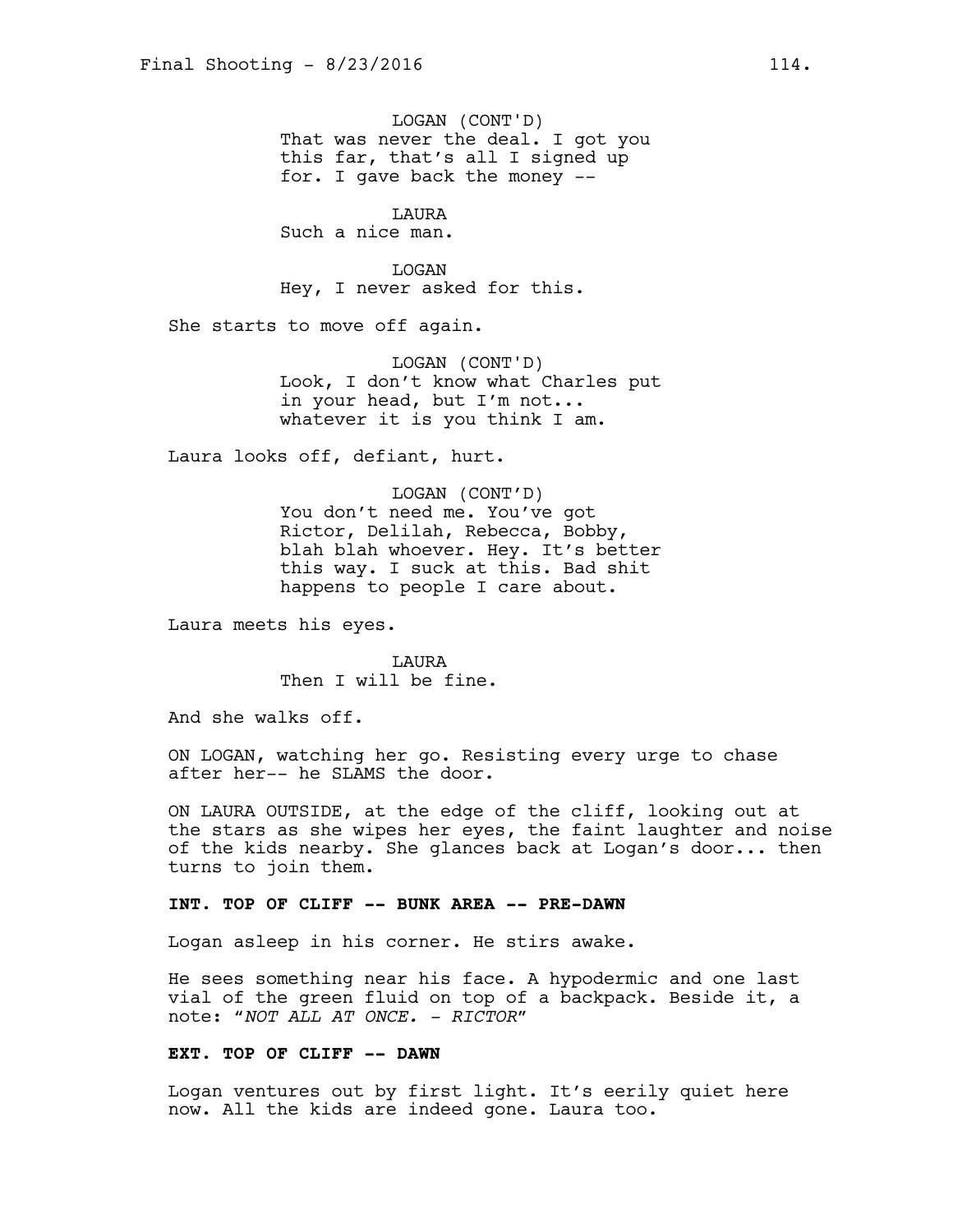Logan continues walking through the now-abandoned structure, reckoning with the choice he made.

### **EXT. EDEN - TOP OF CLIFF - DAWN**

Logan is looking down at his station wagon still parked in the swale -- when he halts. Hears a buzzing, then looks upward and sees --

A flock of drones flying by overhead, fanning out.

## **INT./EXT. EDEN -- LOOKOUT TOWER -- DAWN**

Logan bursts in, hurries to-- **THE TELESCOPE** -- the one that Rictor had Laura peer through yesterday. Logan brings his eye to the viewfinder...

LOGAN'S POV THROUGH TELESCOPE: *the same distant mountain and*  crevasse that *Laura had seen, five miles away, looming like a beacon, haloed violet by the rising sun.*

Logan breathes, at once relieved and regretful. About to step away -- when he swings the telescope and sees --

LOGAN'S POV THROUGH TELESCOPE: *something is moving toward the base of the mountain... black objects, rustling trees... Logan adjusts focus and sees--* 

*A CONVOY OF MILITARY AND ALKALI VEHICLES...*

Logan drops back from the telescope--

## **INT. EDEN CLIFF TOP -- BUNK AREA -- MOMENTS LATER**

LOGAN GRABS that vial of green fluid and the needle. Throws them in the backpack, eyes fixed in alarm --

#### **EXT. THE WOODS -- DAWN**

Logan bounding through the woods... but he is already out of breath... stumbling...

Up ahead he starts to hear the echoed cracks of GUNFIRE, children crying out, shrieking--

Logan falls to the ground. Gasping, coughing, his wounds starting to reopen. About to lose consciousness, he reaches into the backpack, fumbling with the syringe and the vial. Draws everything in the container and injects himself...

Logan's eyes go wide as the drug hits his bloodstream. He screams.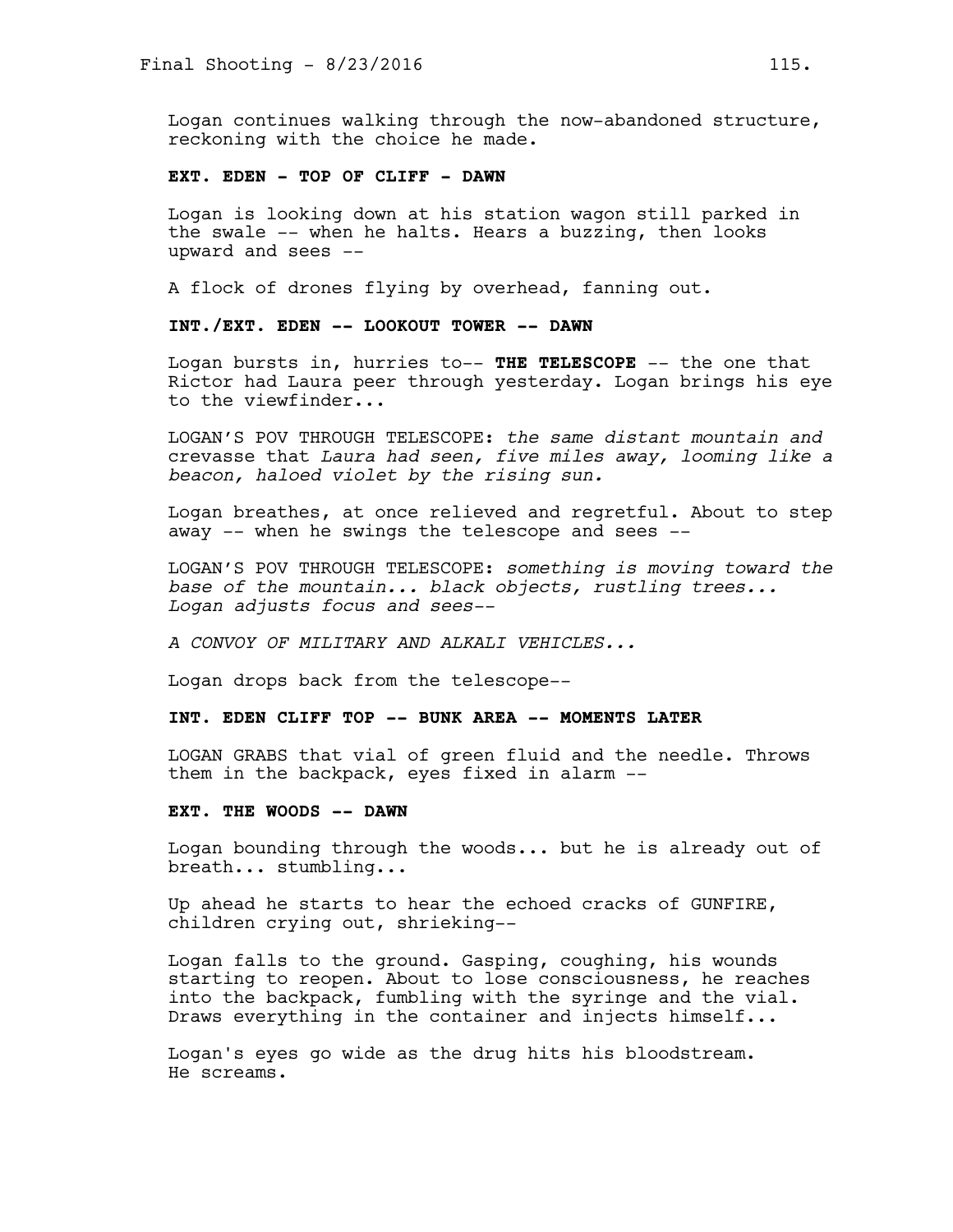## **EXT. DEEPER IN THE WOODS -- DAWN**

It's a free-for-all as the Reavers descend on their prey - the kids fleeing in all directions, desperately trying to find cover in the maze of trees, bullets spraying, among those running for their lives, Laura --

LIZARD BOY disappears like a chameleon into the bark of a tree to avoid a chasing Reaver.

Once the Reaver passes, Lizard Boy steps out from the tree, thinking he is safe, and turns to find Pierce standing there. He fires his side arm into the boy's chest.

#### LIZARD BOY

Ow.

Lizard boy drops to the ground and Pierce leaves his body to be dragged away by Reavers behind him.

#### **NOT FAR AWAY IN THE WOODS -**-

DR. RICE rides in a jeep with two soldiers. He watches the battle ahead from a safe distance. Behind him lumbers the Alkali Control Vehicle.

> RICE Move faster. We can't let them get to the border.

#### **ELSEWHERE IN THE WOODS --**

ELLA is cornered by several soldiers, who advance on her. Her eyes roll up in her head as she draws on her powers and --

PINE NEEDLES LIFT FROM THE GROUND AND TEAR FROM THE TREES, swirling into a whirlwind. The needles envelope the soldiers in a vortex, blinding them, stabbing them, shredding their skin, filling their mouthes, gagging them.

A SOLDIER GRABS ELLA from behind, covering her eyes. The needles fall to the ground. As he proceeds to shackle her wrists-- LAURA LEAPS UPON HIM, SPEARING HIM WITH HER CLAWS.

Laura and Ella run away as other soldiers fire upon them. Laura tries to pull her friend, she is not fast enough.

> LAURA (in Spanish) Ella! Run faster! Run!

Laura takes a shot to the leg, stumbling, healing, limping but still moving. She looks back to see --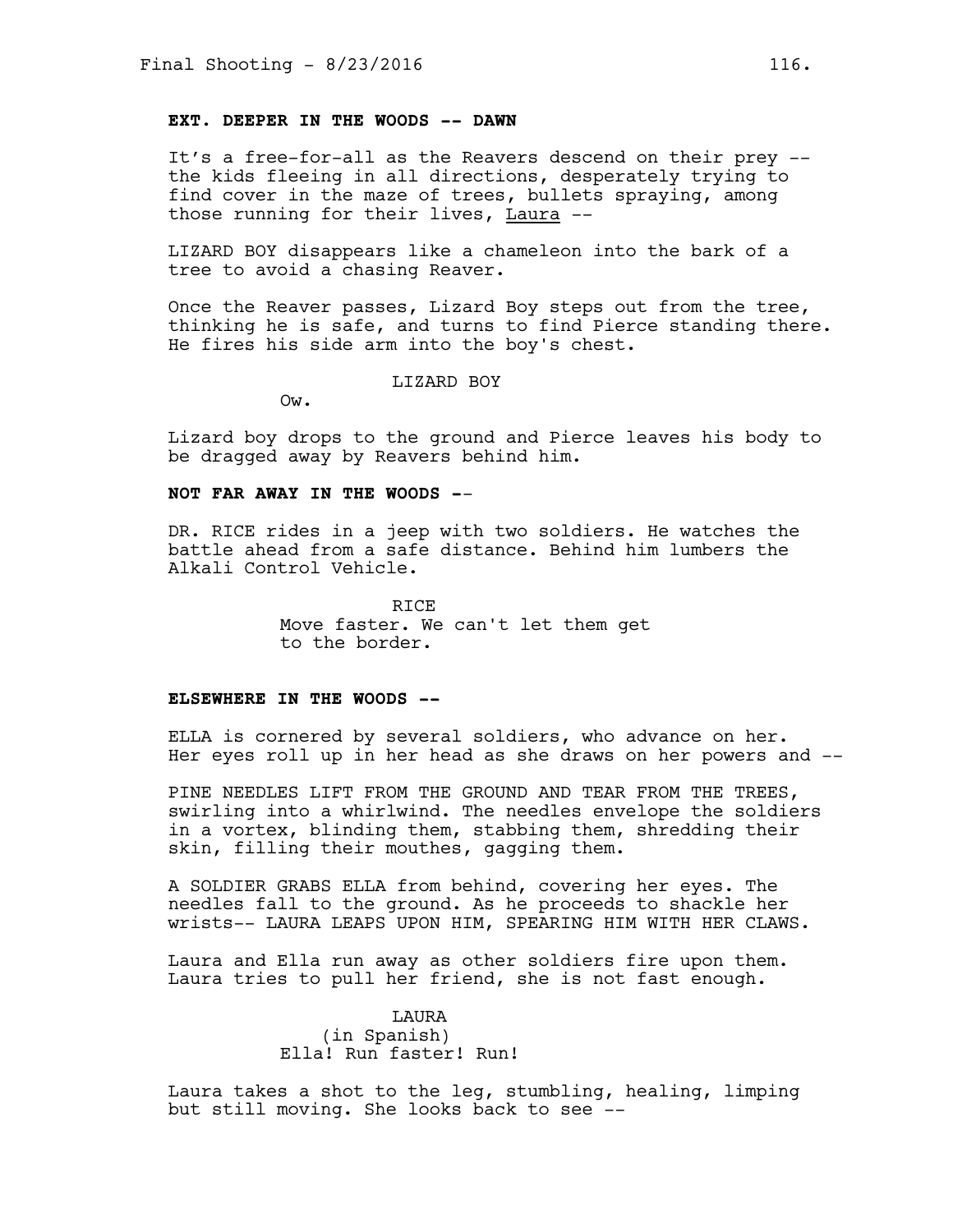Ella has been hit and is face down in the leaves.

# LAURA (CONT'D)

Ella!

She crosses back to Ella to find her dead.

Soldiers converging, Laura flees toward other children up ahead. Some soldiers turn as they hear -- gunfire and mens' screams from behind them --

# 173C **BEHIND THEM, IN THE WOODS --** 173C

LOGAN SPRINTS THROUGH THE TREES. Speeding. Full strength. We have never seen him before like this.

He is Weapon X in a full berserker rage. His body restored by the huge dose of the drug, he cuts his way through Reavers and Soldiers one after another like a saw blade. They fire on him but it doesn't matter, he heals instantly. Each of them are gored and slashed and killed as Logan races toward the children up ahead, overtaking the Alkali convoy.

## **ANGLE ON -- LITTLE BOBBY**

running in terror as he's pursued by THREE REAVERS, their bullets chewing up the trees around him, gaining on him--

-- when he finally stumbles, peers up to see those Reavers closing in on him, restraints and weapons at the ready when--

--SNIKT! Logan appears from nowhere and kills them in an instant. A guerilla warrior, dropped back in the jungle for one last battle.

## **ELSEWHERE IN THE WOODS --**

JONAH uses his ocular mirror connection, making one of the Reavers AIM HIS GUN AT HIS OWN MEN, MOWING THEM DOWN. Then he mimes his "puppet" Reaver into aiming his automatic rifle at himself, shooting himself in the chin.

#### **ANGLE ON -- DELILAH**

Delilah is caught against a tree. She breathes on her captor's arm, FREEZING IT. Then she shatters his frozen limb, and the soldier screams as more Reavers grab Delilah, restraining her...

# **ANGLE ON -- PIERCE**

A Reaver brings Logan's backpack to Pierce. He looks at the vial and empty syringe. He signals the troops to keep moving. Concerned, he looks ahead to the convoy.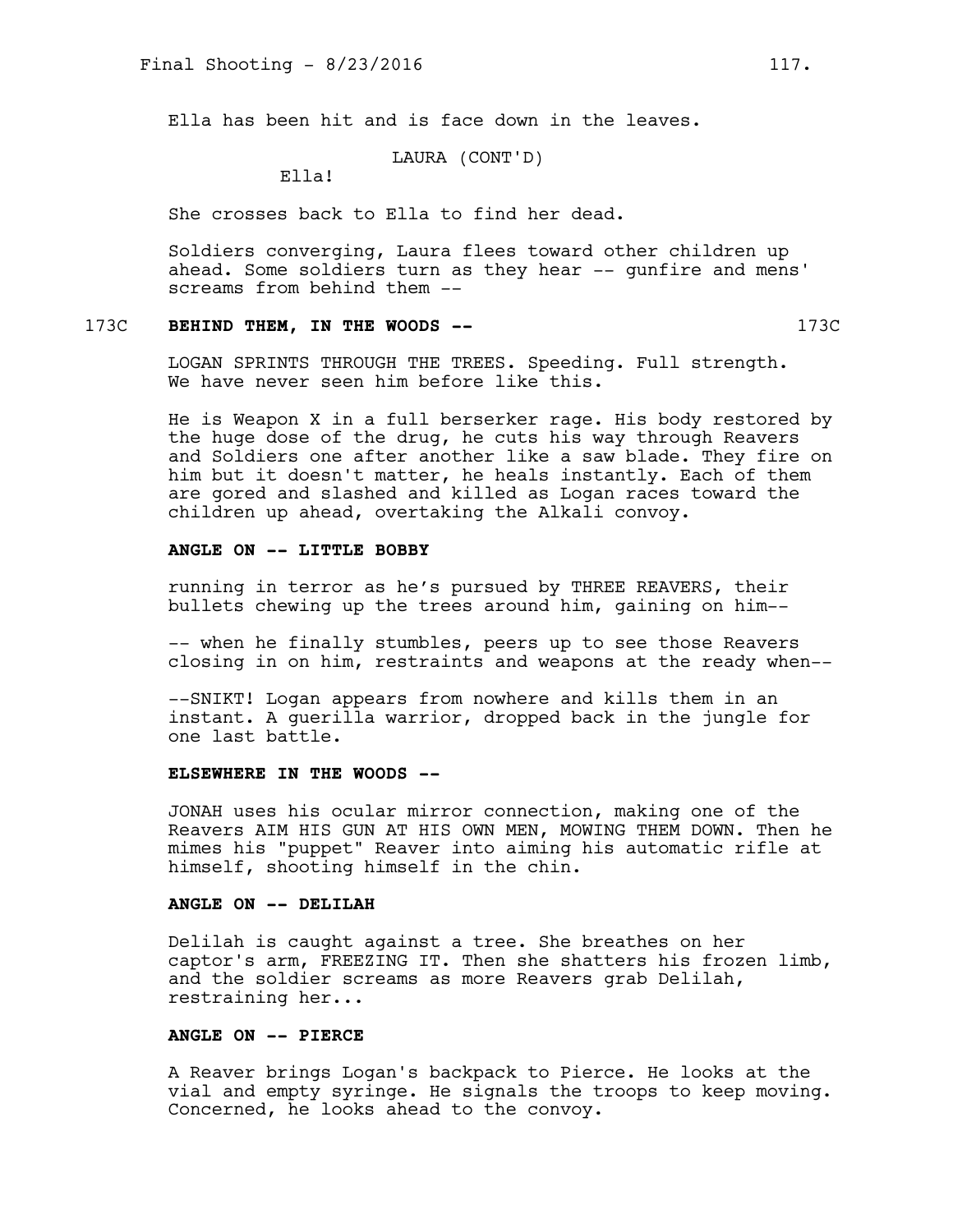## **ANGLE ON -- LOGAN**

as he comes upon Ella, dead in the leaves. He pauses, seeing a trail of blood leading off and away. Sniffs it. *Laura...*

Then Logan sees PIERCE THROUGH THE TREES. Dr. Rice behind him in the jeep at the head of the convoy.

Pierce meets Logan's eyes as Logan starts toward him. Pierce also sees--

A REAVER IN A TRUCK AIMS A HUGE RAIL-GUN AT LOGAN'S BACK. HE FIRES.

Logan is blown backward off his feet. Sprayed with shrapnel.

The convoy continues moving after the children in the distance.

Logan pulls himself up from the smoldering brush to see --

LAURA up ahead, cornered by Reavers.

## **ANGLE ON -- LAURA -- SURROUNDED BY CONVERGING REAVERS.**

She snarls and slashes at their rifles. But then she hears a primal scream and looks up to see--

LOGAN, sprinting toward her, eyes aflame. He slaughters the men surrounding Laura in a swirl of blood--

And then the father and daughter move on, chasing after the convoy, slashing through several more Reavers emerging from the woods to ambush them.

At the end of this father daughter blade Logan stumbles, out of breath, motioning for Laura to move on, as she slashes at one more Reaver.

#### LOGAN

Laura! Now!

Laura obeys, starts to run, but looks back at --

Logan, still panting for air. His fresh wounds not healing so fast anymore. Laura knows what he's done.

> LAURA You took all the medicine.

Logan looks to his wounds, then to Laura.

LAURA (CONT'D) ...It's wearing off.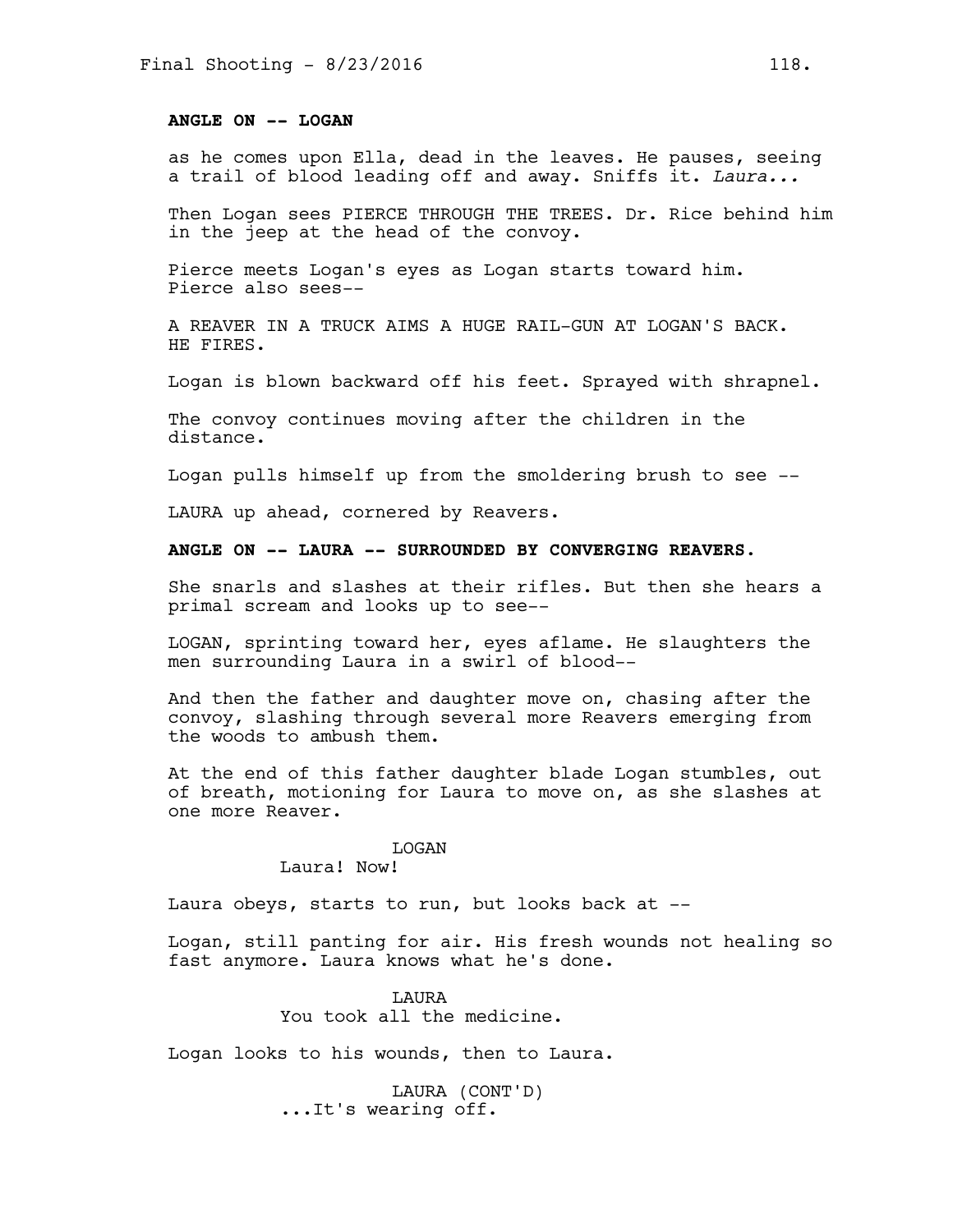LOGAN TAKES THE DEAD REAVER'S SIDEARM, stuffs it in his belt and leads Laura toward --

### **IN A WOODED CLEARING -- CONTINUOUS**

THE CHILDREN run in a pack toward the mountains as fast as they can go. RICTOR at the rear, exhorts them in Spanish to go faster. He turns back to see--

THE ALKALI CONVOY GAINING ON THEM. Rictor doubles his pace, trying to catch up to the children when-- BAM! -- HE IS SHOT IN THE SHOULDER and falls to the ground, hard.

PIERCE LEAPS OFF HIS MOVING JEEP AND PUTS A BOOT ON RICTOR, looping a restraint around the boy's neck just as--

Laura and Logan come to a stop at the edge of the clearing. Pale and weak, Logan looks to Laura.

> LOGAN Go to your friends, Laura.

Laura takes a step but turns back as Logan adds--

LOGAN (CONT'D) ...You'll know when.

As Laura moves off, Logan stumbles forward placing himself in Pierce's path to the jeeps.

Laura moves surreptitiously through the woods to gain better position on her captive friends. She eyes the two Reavers who stand on a jeep, watching over the children-- and two other Reavers standing watch nearby. Her eyes then land on--

Donald Pierce as he throws a bleeding Richter to his knees, a gun to the back of the boy's head.

RICE'S JEEP COMES TO A STOP BEHIND PIERCE.

Laura looks to-- Logan, clutching for air.

PIERCE Green juice is wearing down, huh? For an ol' mute, that a short high. Gonna be hard to keep those claws out soon.

RICTOR (thrashing, to Logan) Waste this dick, Logan!

Pierce knocks Rictor unconscious with the butt of his gun, then aims the muzzle at Rictor's head. He looks back up at--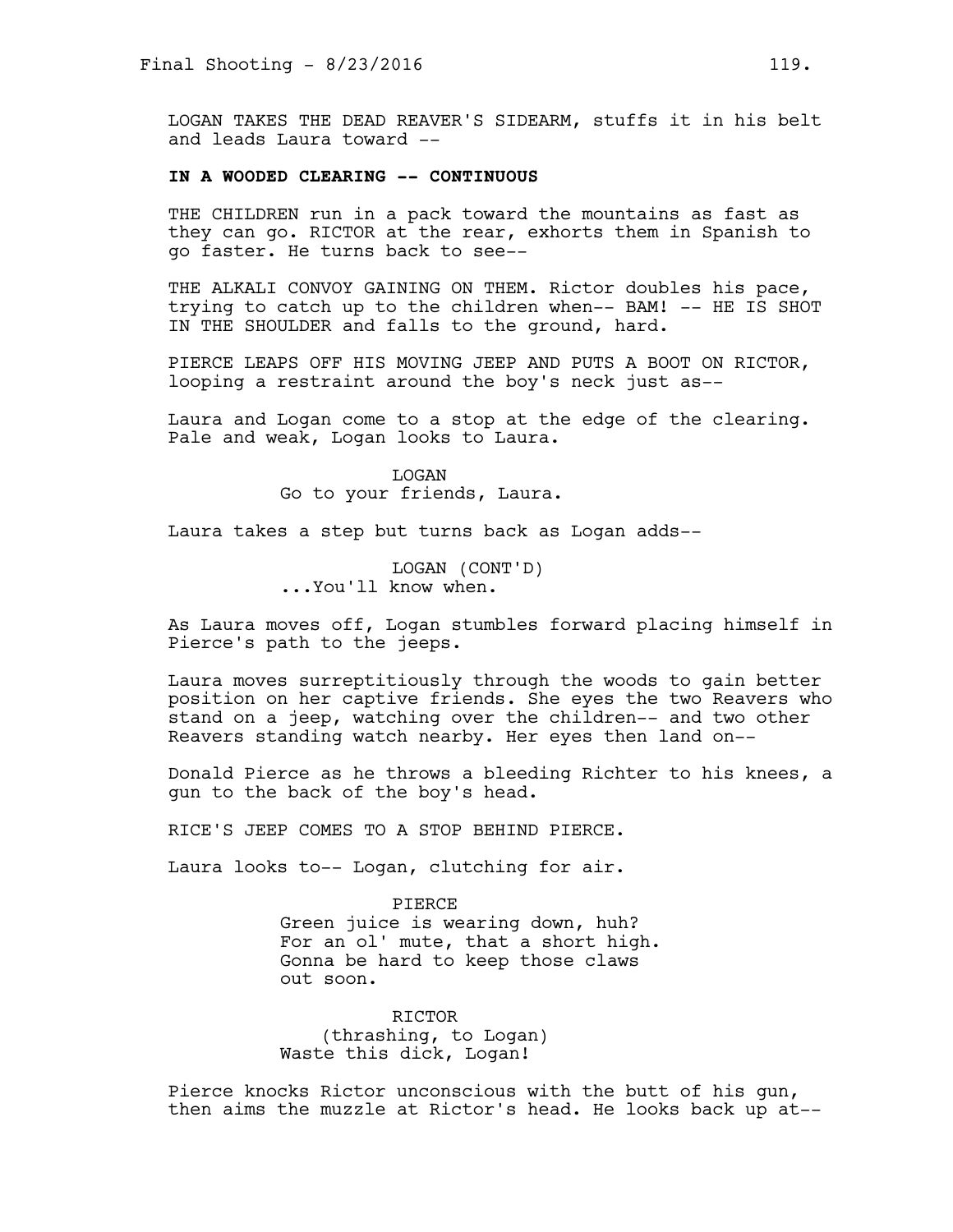Logan, weak, standing there. Dr. Rice steps up behind Pierce.

DR. RICE Please stop, Mr. Howlett, or I am going to have to tell these men to fire on these children. You can see the effects of the serum are wearing off. You will not survive any further wounds.

Logan glares at Rice, glances at Laura as she encircles the remaining Reavers guarding her friends.

> DR. RICE (CONT'D) It's an honor to meet you. I'm Zander Rice. I believe you knew my father on the Weapon X program.

Logan's dark look goes darker. He holds up his bloody claws.

LOGAN He's the asshole who put this poison in me.

DR. RICE Yes he was. One of them.

LOGAN I think I might have killed him.

DR. RICE I think you're right.

PIERCE Shit. Show some respect, mutey. You're lookin' at the man who wiped out your kind.

DR. RICE My friend Donald overstates. The goal was not ending mutant-kind but controlling it. I realized we needn't stop perfecting what we eat and drink when we could *use* those products to perfect *ourselves*.

Laura sneaks closer to two of the Reavers, poised to attack.

DR. RICE (CONT'D) To distribute gene therapy discreetly, through, well, *everything* -- from sweet drinks to breakfast cereal. And it worked. (MORE)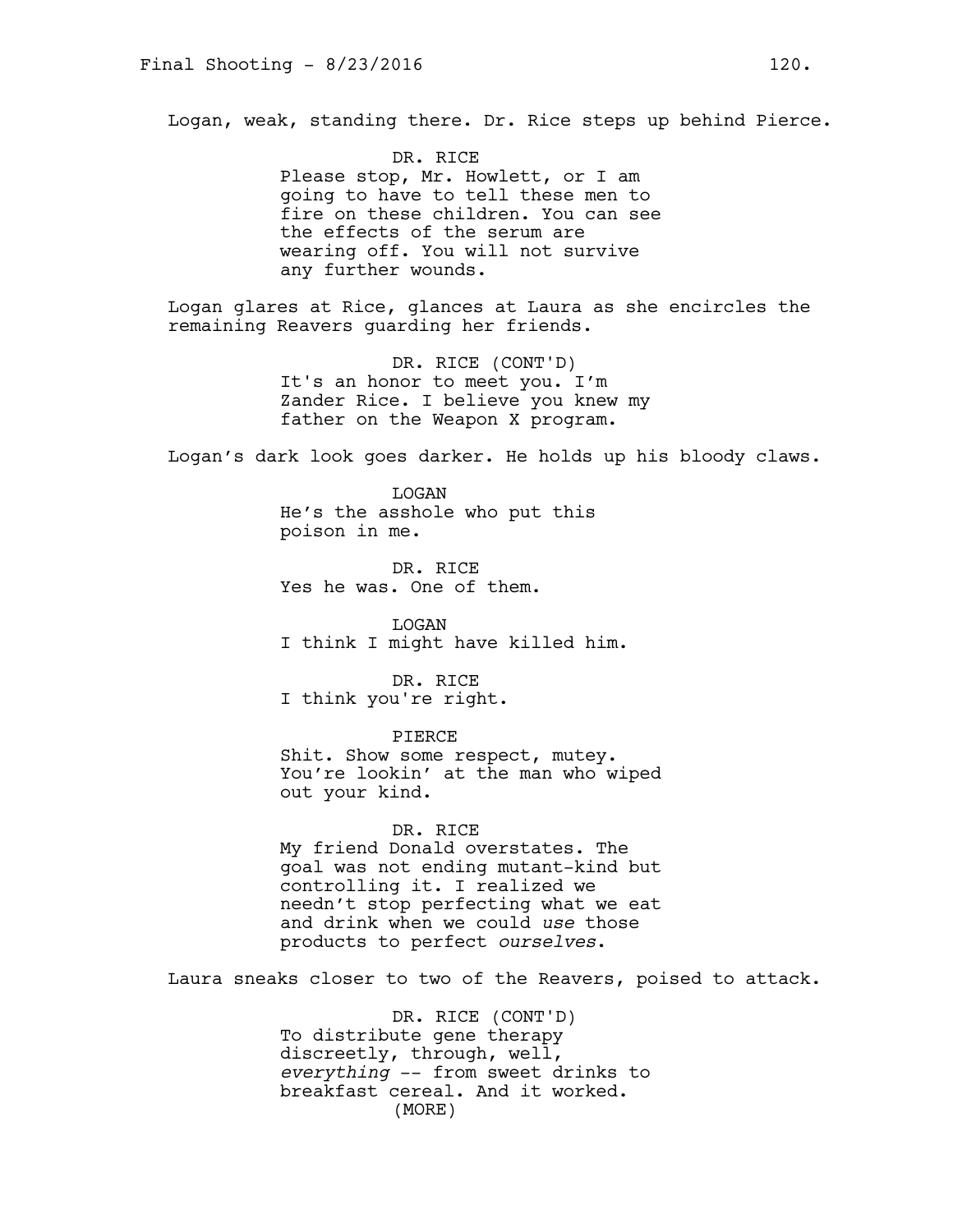Random mutancy went the way of polio. And we embarked on our next endeavor. DR. RICE (CONT'D)

Logan's eyes drift from Pierce to Rice to Laura, claws out.

LOGAN Growing mutants of your own.

PIERCE Dangerous times, James. We can't trust fate to--

He lifts his pistol AND SHOOTS ZANDER RICE IN THE HEAD. The Doctor falls back, dead, in the grass.

LOGAN

Yeah. Dangerous.

Two Reavers lunge for their weapons but Laura surprises them, slitting their throats as--

LOGAN SHOOTS AGAIN, BLOWING OFF PIERCE'S CYBORG HAND-- and he is about to shoot a kill-shot on Pierce but the pistol clicks, its chamber empty.

Pierce turns and runs towards the Alkali control truck.

Logan stumbles after him, claws out now.

Pierce grabs hold of the control van door, throws it open--

PIERCE It's showtime, boy!

AND A HUGE CREATURE LEAPS OUT OF THE VAN, BLIND-SIDING LOGAN.

It is X24 and he slashes at Logan mercilessly. The fight between them is bloody and feral.

Laura watches, terrified.

Logan struggles to stay on his feet, but there is fear in his eyes. He doesn't know if he can hold his own against this younger stronger version of himself.

The commotion distracts the two Reavers guarding the children who raise their weapons.

A THIRD REAVER lines up a shot, putting Logan in his cross hairs, when he is suddenly taken out by Laura.

Sensing their attention is elsewhere, young Bobby shifts his weight, extending his finger, eyes rolling in his head as --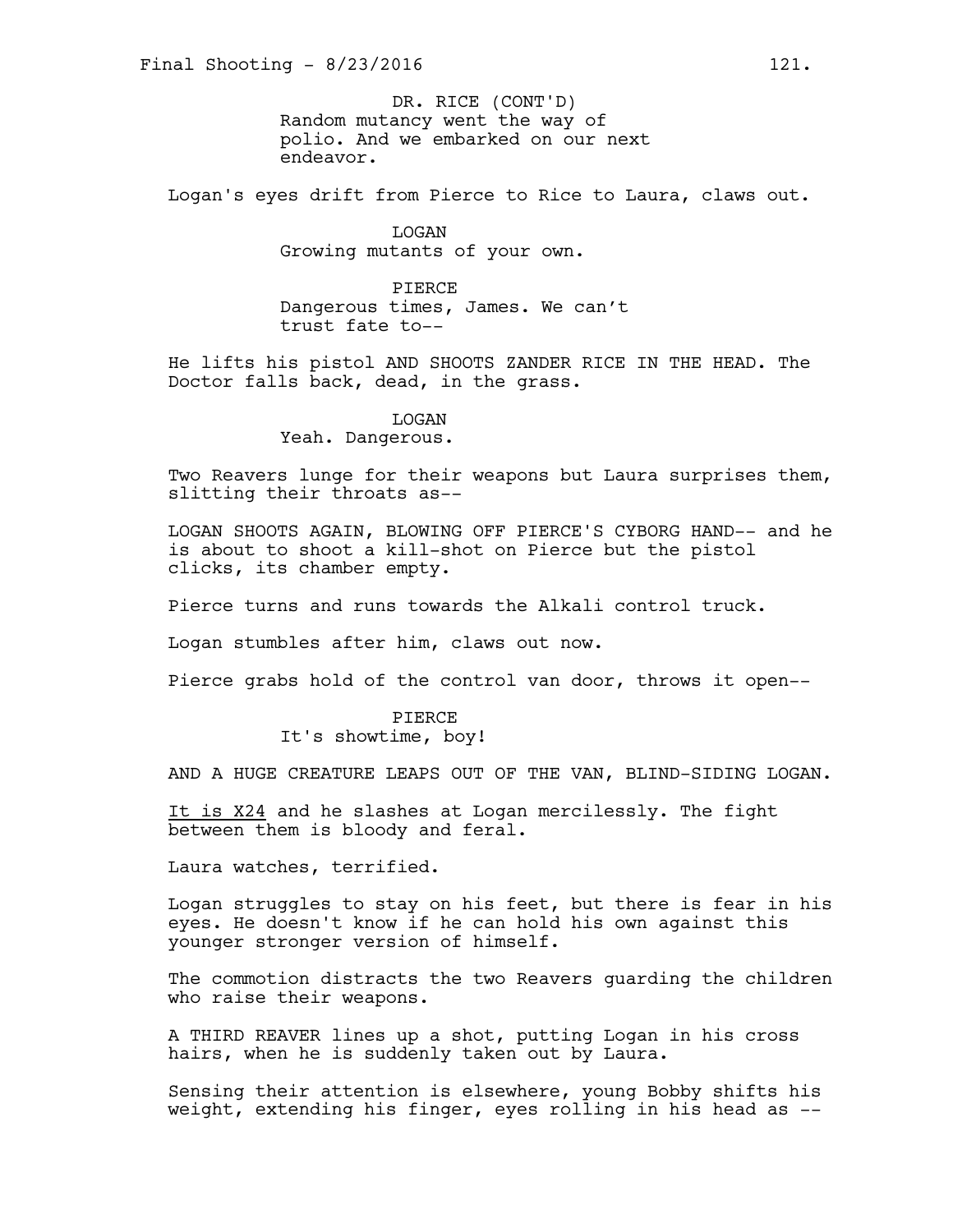AN ELECTRICAL BOLT ARCS OFF HIS FINGER leaping to the jeep, ELECTROCUTING THE TWO REAVER GUARDS.

Laura turns back as—

X-24 GRABS LOGAN AND TOSSES HIM LIKE A RAG DOLL into open door of the control van.

Bleary, Logan grabs the fallen door, summons his remaining strength and smashes X24 with it, knocking the monster to the dirt. Logan reaches deep, bringing the iron door down like a guillotine on X-24's throat.

Rictor come to consciousness in the grass, his eyes finding--

X24, pinned on the ground, struggling to breathe, the van door pressing against his neck. X24 catches sight of Dr. Rice, his fallen master.

Pierce watches, his survival riding on X24's ability to get up and defeat Logan.

> PIERCE (CONT'D) Get up! Get up, boy! That's right! He killed your Daddy!

X24 howls in rage and breaks Logan's hold, leaping at Logan, mauling him and hurling his limp, bloody body beyond the jeeps.

Satisfied with himself, X24 is shocked when--

RICTOR

Laura! No!

LAURA LEAPS ON X24'S BACK and slashes at him.

Logan tries to crawl back to Laura to help her.

LOGAN

Laura...

Pierce grabs a crossbow from the van and aims it at Logan. He fires, harpooning Logan's leg. He howls in pain.

Pierce ties off the harpoon able and tosses the crossbow and flees to his jeep, looking to escape but suddenly he is cornered by --

THE NEWLY FREED MUTANT CHILDREN COMING AT HIM, each enraged, aiming their fledgling mutant powers at him. They form a circle, trapping him, freezing him, entangling him, shocking him and burning him, all at once. Pierce cries in agony. They have no mercy for their lifelong oppressor.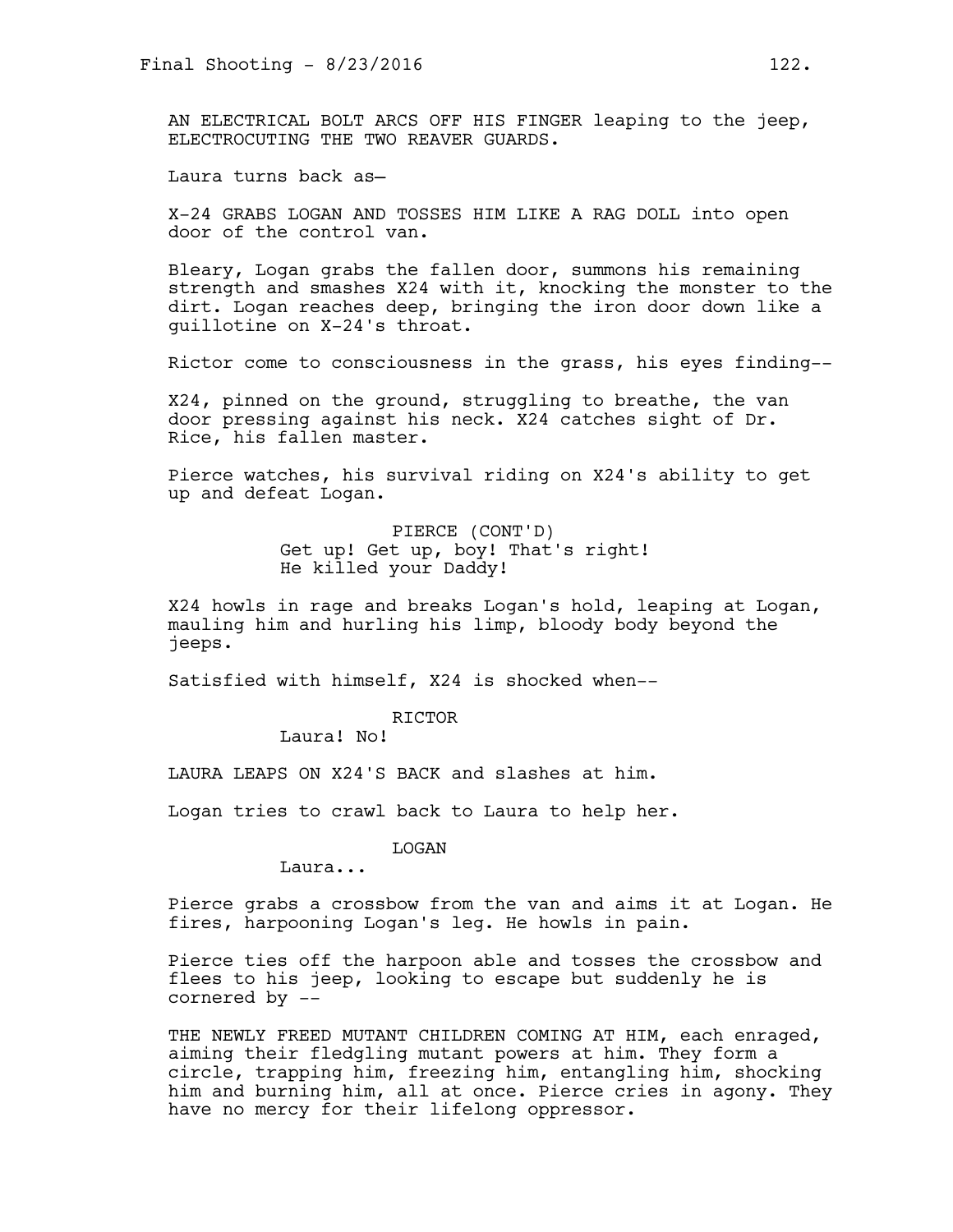Bloodied and cut, X24 manages to get a hold of Laura -- he hurls her off his back into a tree... hard. She lies there, limp at the base of the tree.

RICTOR

Laura!

X24 crosses to Logan, weakened, depleted, preparing to kill his elder, when suddenly--

Rictor extends his hands and with all his energy projects his power to the ground beneath the Control Van.

Laura regains consciousness, noticing the empty pistol a few feet away from her in the grass. Then she sees--

THE ROCK AND EARTH BENEATH THE CONTROL VAN START TO HEAVE UPWARD and LIFT THE CONTROL VAN into the air...

Rictor screams as the power of his mutancy ripples through him and with one last push --

He releases the rocks beneath the van--

AND THE HUGE VEHICLE TOPPLES ONTO X24, CRUSHING HIM.

Meanwhile, the children stare at Pierce. He lies dead at their feet, mummified in ice, blood and twisted grass.

Logan gets to his feet and reaches out for Laura.

**T.AURA** Laura. You need to get out. (to the other children) All of you. Get out of here! Now!

Suddenly, the is a metallic CREAK AND KLUNK AND X24 EMERGES, BLOODIED, FROM BENEATH THE TOPPLED VAN. The children scream as the monster makes a run at them.

> LOGAN (to the children) Go, go GO! Run!

The children comply, Laura most hesitant as --

Logan stumbles to position himself between the children and the unstoppable fully healed creature charging at him --

X-24 GORES LOGAN WITH BOTH HIS CLAWS and, using them like grappling hooks, drags Logan off to the forest's edge.

LAURA

No!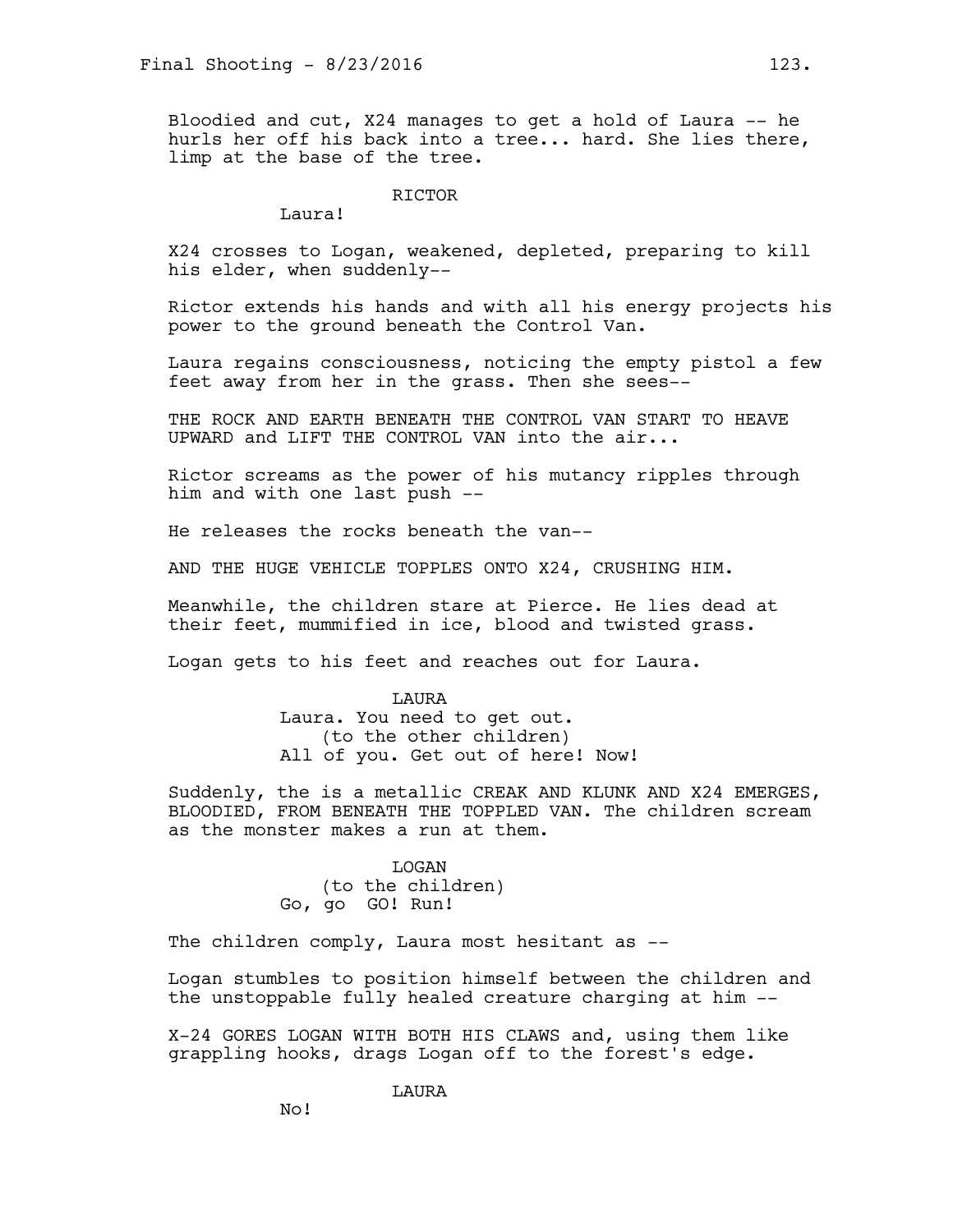X24 heaves Logan onto a fallen stump, A JAGGED WOOD LIMB SPEARING THROUGH LOGAN'S TORSO. Logan howls in pain.

Laura runs to the pistol in the grass. Pulls the Adamantium bullet from her pocket, fumbling to load the gun as--

Delirious, losing blood, LOGAN grabs helplessly at X24's claws (already plunged into him) as the monster jams them deeper, through him, and into the log-- then raises them for one last goring when --

X24's Adamantium skull suddenly explodes. He collapses to the ground. Done.

Laura stands ten feet away, holding the smoking pistol. Her eyes meet Logan's and she drops the gun and runs to him.

## **LOGAN AND LAURA**

She hacks Logan from the tree stump. Logan slides painfully to the forest floor. He struggles to breathe. His body is decimated, his skeleton showing through his wounds.

Laura's eyes are wild and fearful. She can see he is mortally wounded... She kneels.

LAURA

no, no, no...

LOGAN ...Take your friends and run. Go. Listen to me, Laura. Run. They'll just keep coming and coming. (grips her) ...Don't be what they made you.

The other mutant children emerge from the woods. Stand quietly at a distance.

Logan watches them all, his eyes glassy, his body still. Laura takes Logan's bloody hand, and this time, he holds on.

> LOGAN (CONT'D) ...it's okay...

LAURA No... ...daddy...

Logan looks at her. Then stiffens. Takes a short breath... And in his eyes, there is a flicker of wonder.

> LOGAN So this is what it feels like.